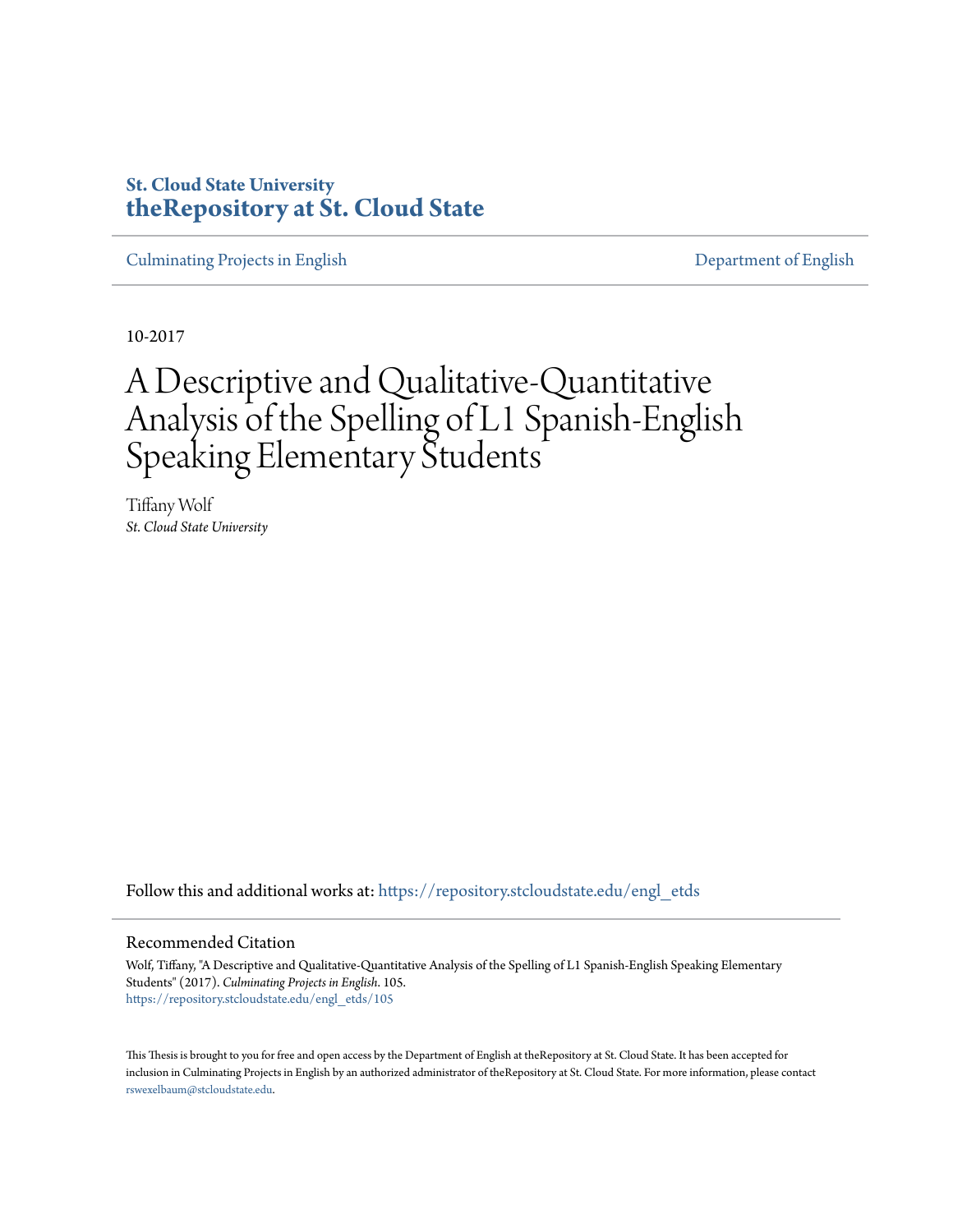# **A Descriptive and Qualitative-Quantitative Analysis of the Spelling of L1 Spanish-English**

## **Speaking Elementary Students**

by

Tiffany M. Ziegler-Wolf

### A Thesis

Submitted to the Graduate Faculty of

St. Cloud State University

in Partial Fulfillment of the Requirements

for the Degree of

Master of Arts in

English: Teaching as a Second Language

October, 2017

Thesis Committee: Ettien Koffi, Chairperson John Madden Elena Kurinski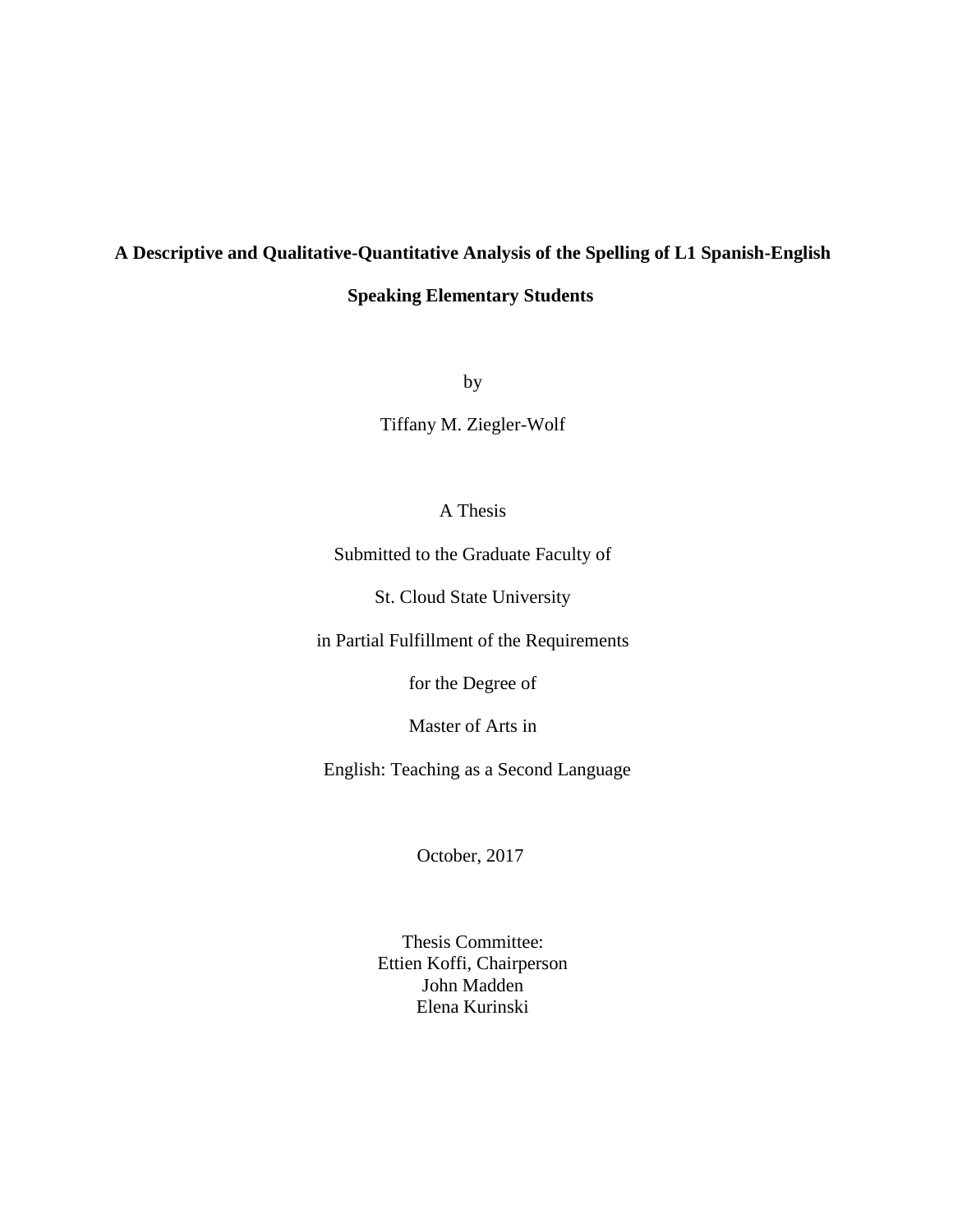#### **Abstract**

This is a descriptive and qualitative analysis of the most prevalent spelling errors in Spanish L1 Students spelling in the English language. The present study also does have qualitative method mixed in since the amount of spelling tokens and errors in each location and spelling stage has been quantified. This thesis posed the questions (1) how did the errors pattern among participants? (2) How did the errors pattern within the onset, nucleus, and coda? (3) How did errors pattern within the spelling stages? (4) What can teachers do to help? These questions framed pedagogical approaches that are being proposed to help teachers of this population of students. Studies in developmental spelling have outlined that vowels are difficult for students to spell. As children age they are more equipped to deal with spellings of vowels. Similarly, the within word pattern stage was the most difficult. This was followed by the coda and the spelling stage of syllable juncture. Finally, the onset of the word and the phonemic and derivational stages resulted in few errors. Discussion of data is listed by spelling stage and analysis is approached from aspects of historic language change, phonology, morphology and orthography as applicable. Pedagogical strategies consist of direct study of the internal structures of the words. It is recommended that the examination of these words should be done in the context of text study.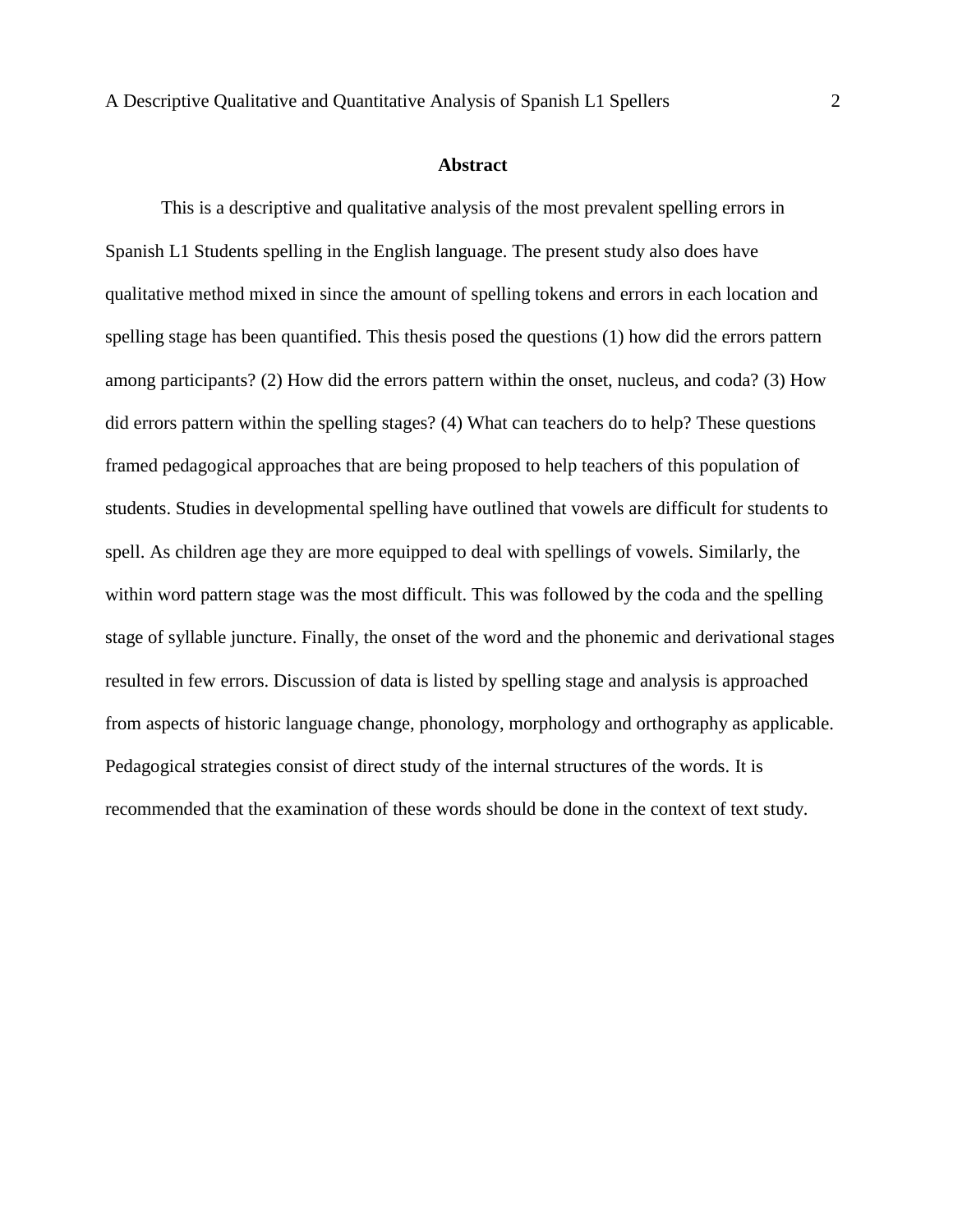#### **Acknowledgements**

I would like to thank my thesis chair Dr. Ettien Koffi of Saint Cloud State University. He provided a great amount of guidance. He was always encouraging. Growth and professional confidence during this project was of incredible value. This growth in competence is thanks to my advisor and the rigor of the standard he set.

I would also like to acknowledge Dr. John Madden of Saint Cloud State University as the second reader of this thesis. Thank you for your thoughtful feedback. This project was greatly helped by your comments.

Thank you as well to Dr. Elena Kurinski for the time she gave in being the third reader. Thankyou for the time and direction you gave during this thesis.

Finally, I could never have done this without my family. I would like to offer profound gratitude to my spouse. Thank you so much for your encouragement and shouldering the very heavy load that comes with a young family. Thank you for being my teammate during the twoyear adventure of this thesis. At last, I could not have done this without my sisters Elizabeth and Autumn, my aunt Jody, and stepmother Norma who were always in my corner and building me up. You gave me the boost I needed to tackle that next chapter.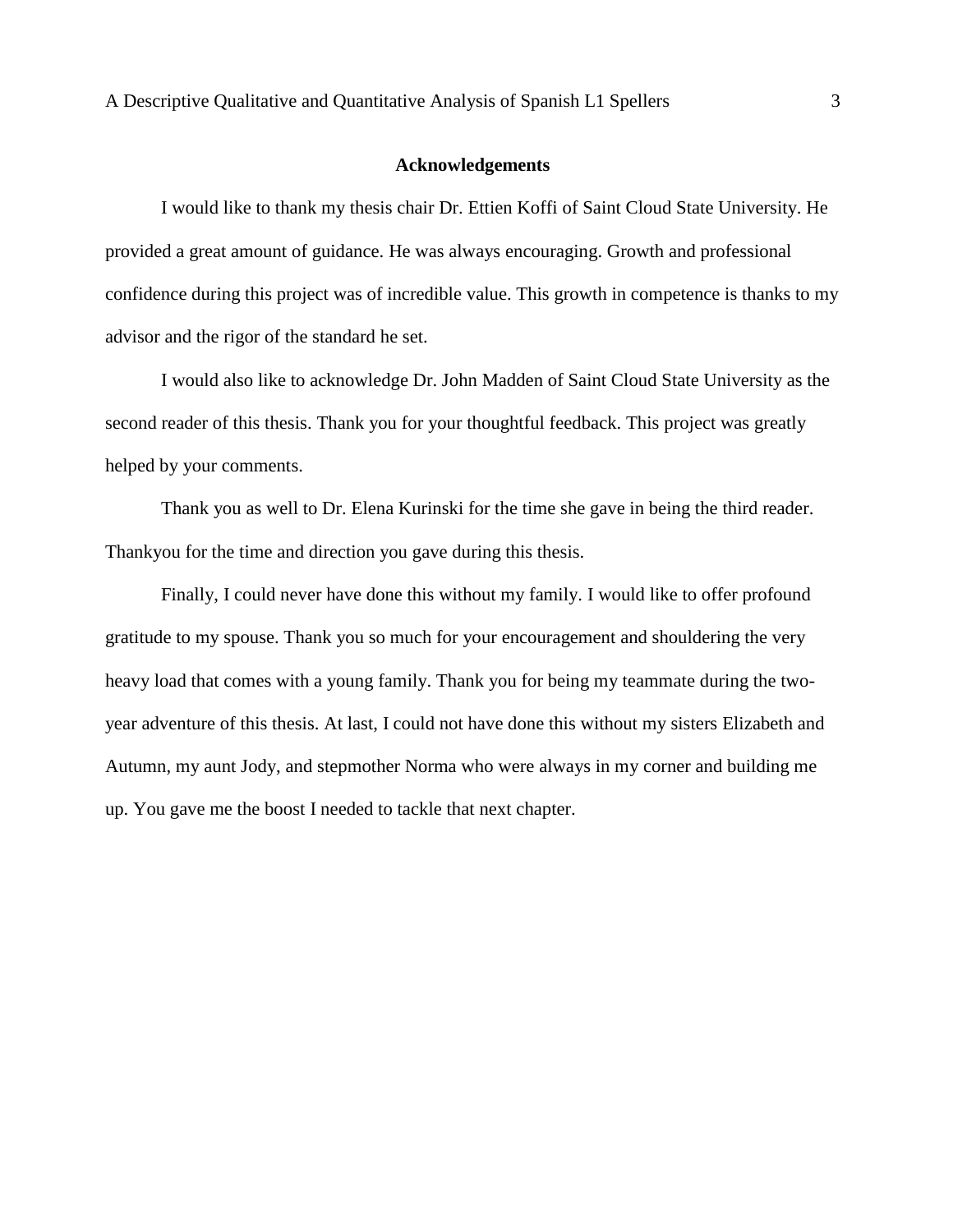## **Table of Contents**

|                                                          | Page |
|----------------------------------------------------------|------|
|                                                          |      |
| Chapter                                                  |      |
|                                                          |      |
|                                                          |      |
|                                                          |      |
|                                                          |      |
|                                                          |      |
|                                                          |      |
|                                                          |      |
|                                                          |      |
|                                                          |      |
|                                                          |      |
|                                                          |      |
|                                                          |      |
|                                                          |      |
|                                                          |      |
|                                                          |      |
|                                                          |      |
|                                                          |      |
| Within Words Stage, Epenthesis, and Deletion: Discussion |      |
|                                                          |      |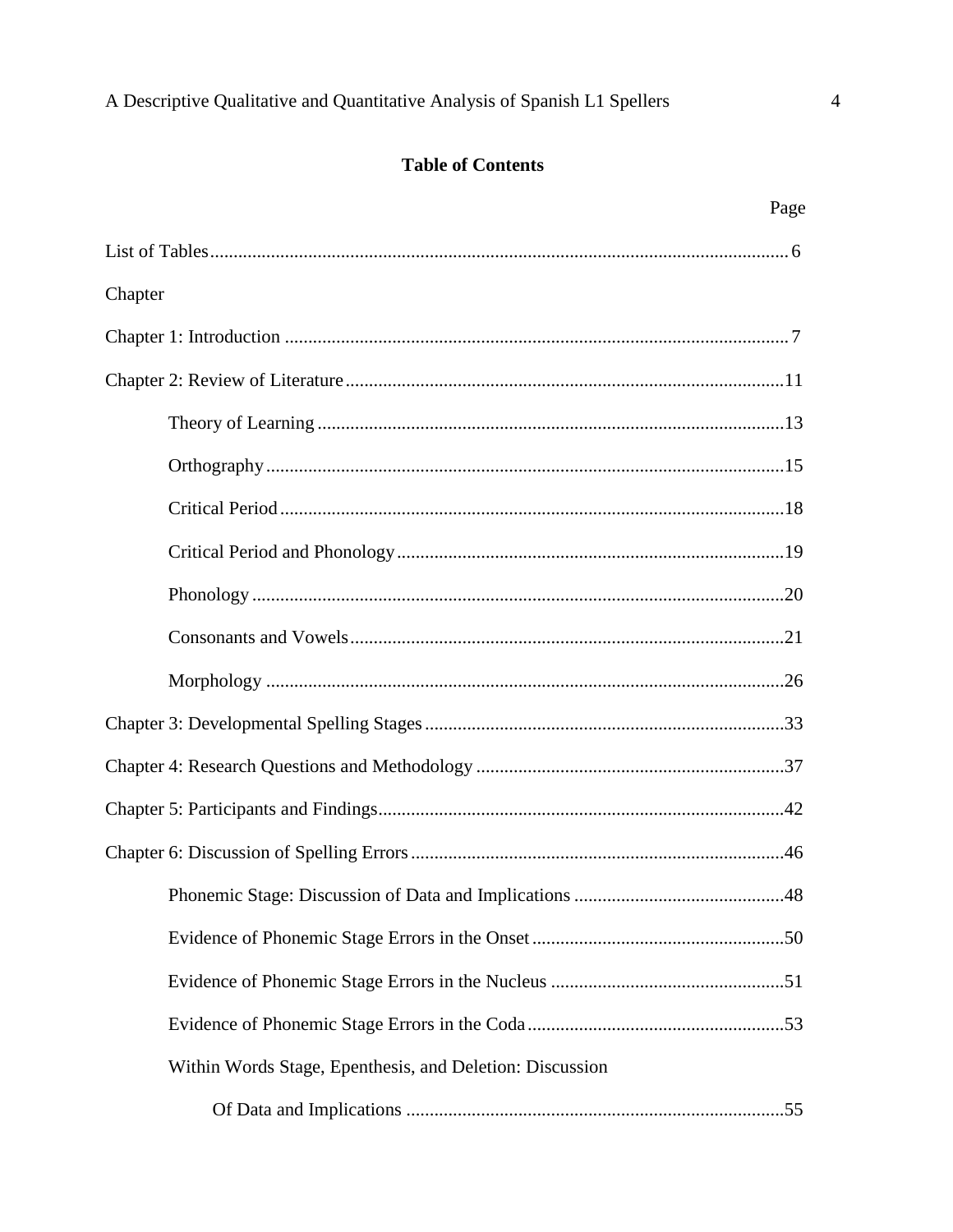| Chapter | Page |
|---------|------|
|         |      |
|         |      |
|         |      |
|         |      |
|         |      |
|         |      |
|         |      |
|         |      |
|         |      |
|         |      |
|         |      |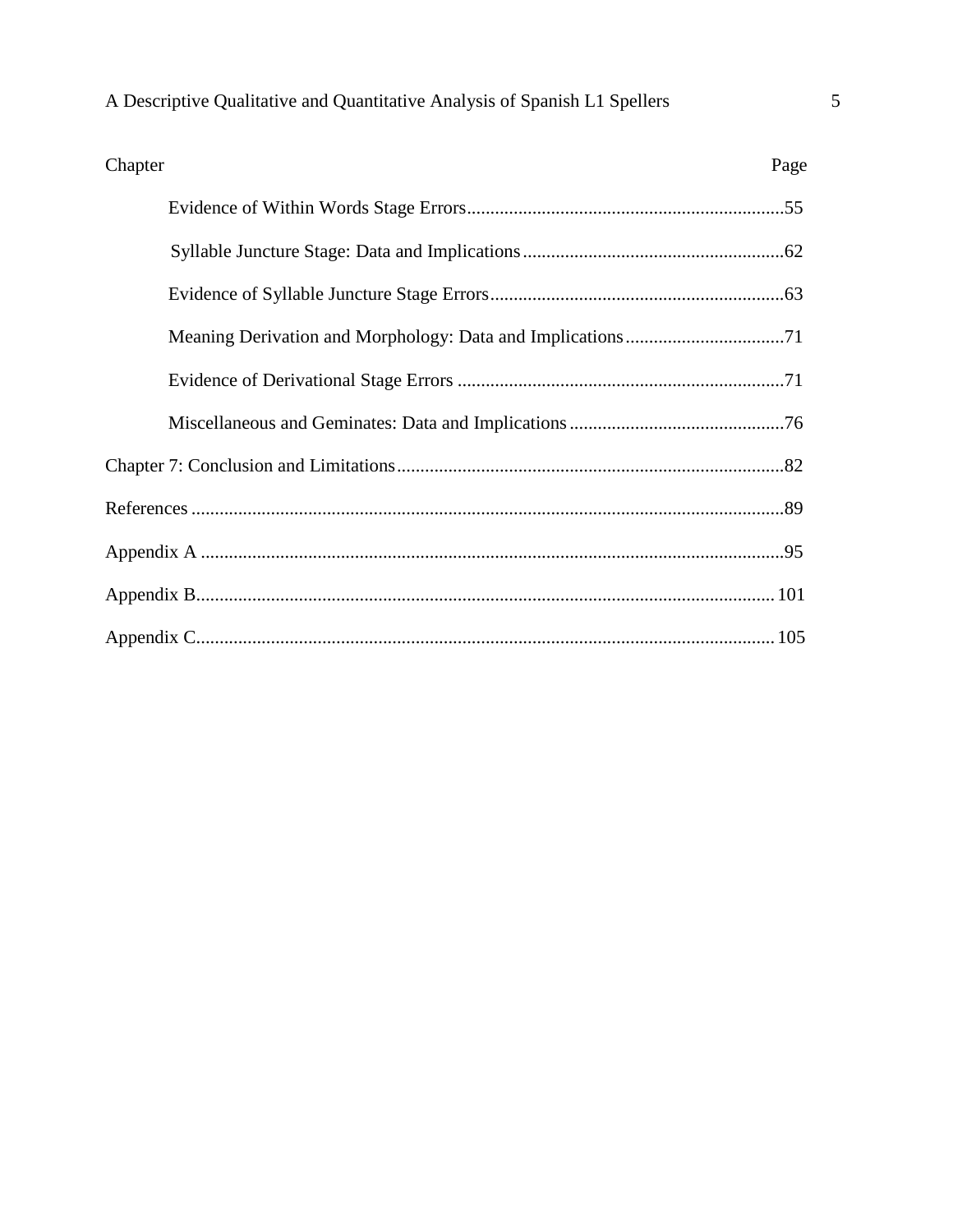# **List of Tables**

| Table | Page |
|-------|------|
|       |      |
|       |      |
|       |      |
|       |      |
|       |      |
|       |      |
|       |      |
|       |      |
|       |      |
|       |      |
|       |      |
|       |      |
|       |      |
|       |      |
|       |      |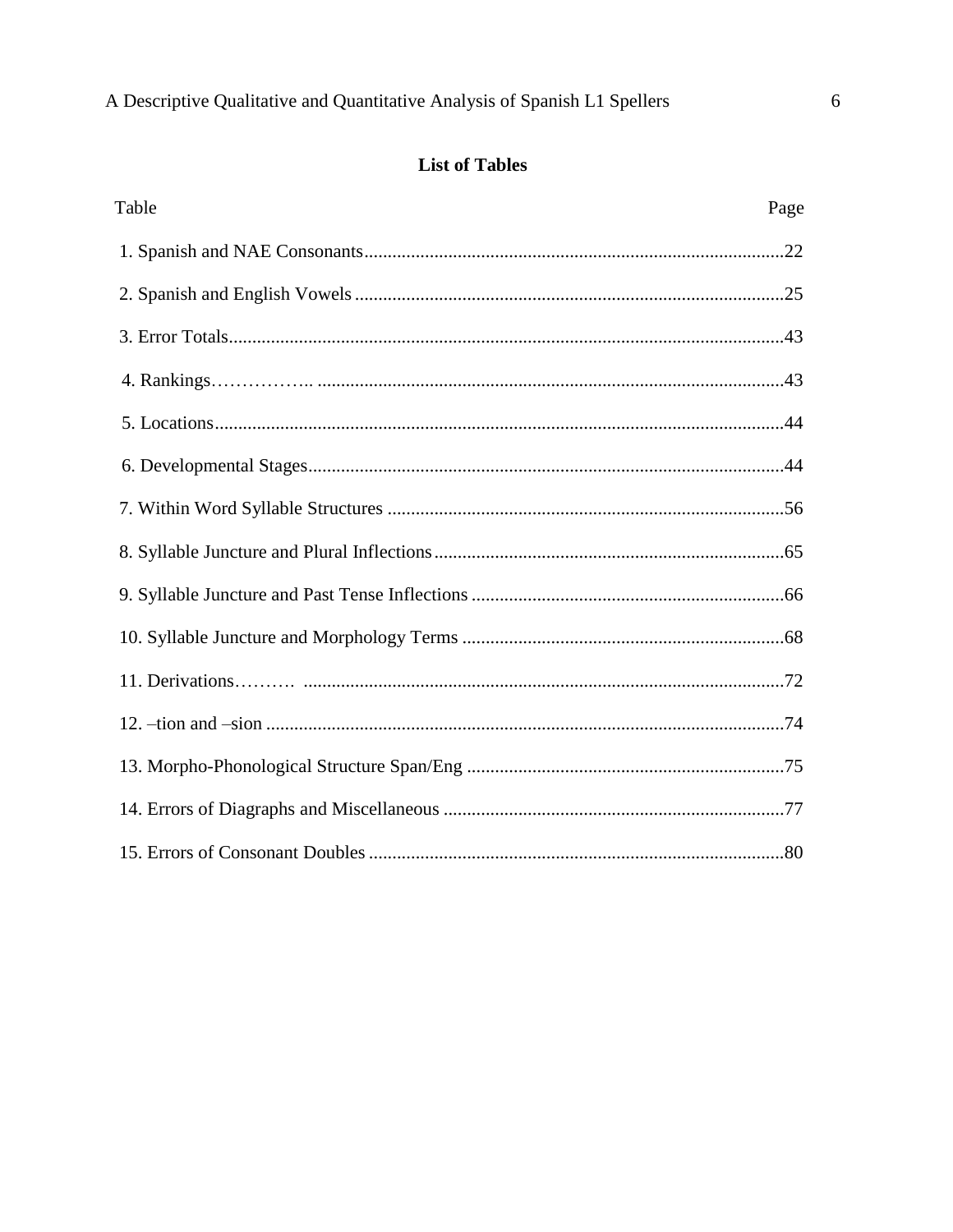#### **Chapter 1: Introduction**

This thesis is concerned with Spanish and English spellers and their spelling choices. Data on student spelling was collected from the months of April 2016 to June 2016. Students' ages ranged from young arrivals in country to heritage Speakers of Spanish. Heritage speakers use Spanish in the home. Language abilities vary in accordance to the amount of use in the home. Exposure and use of English language from childhood, in schooling, and in the greater community could mean that these students had a phonological inventory similar to monolingual English speakers (Beheney, Gass, Plonsky, 2013; Cook & Singleton, 2014). This thesis described the spellings of students who fell along a continuum of bilingual abilities. This is done to improve diagnosis and repair of the spelling errors of Spanish and English speaking students. In addition, teachers including the present author will benefit from developmentally appropriate practices to give clear indicators of what types of words students at each age should be spelling.

There were five students total. The participants were two second-grade students, one fourth-grade student, and two fifth-grade students. Since these students were minors, the IRB at Saint Cloud State University gave approval for this work. Errors in spelling were taken from inclass work samples. Spelling error tokens were collected from these samples. Stage models of developmental spelling ground the description and discussion of data. Phonological descriptions assisted to explain the choices of spellers, as "The mispronunciation of words leads to misspellings" Beers, J (1980). This was a descriptive analysis of the most prominent spelling errors found in the data. The errors were organized by consonant deletions in the onset and coda. Vowel errors found in the nucleus were discussed. Epenthesis, or the insertion of sounds into a word, was addressed. Orthographic information signaled by <e> affected the nucleus and coda in spellings. For this reason the onset, nucleus, and coda cannot always be used to classify errors.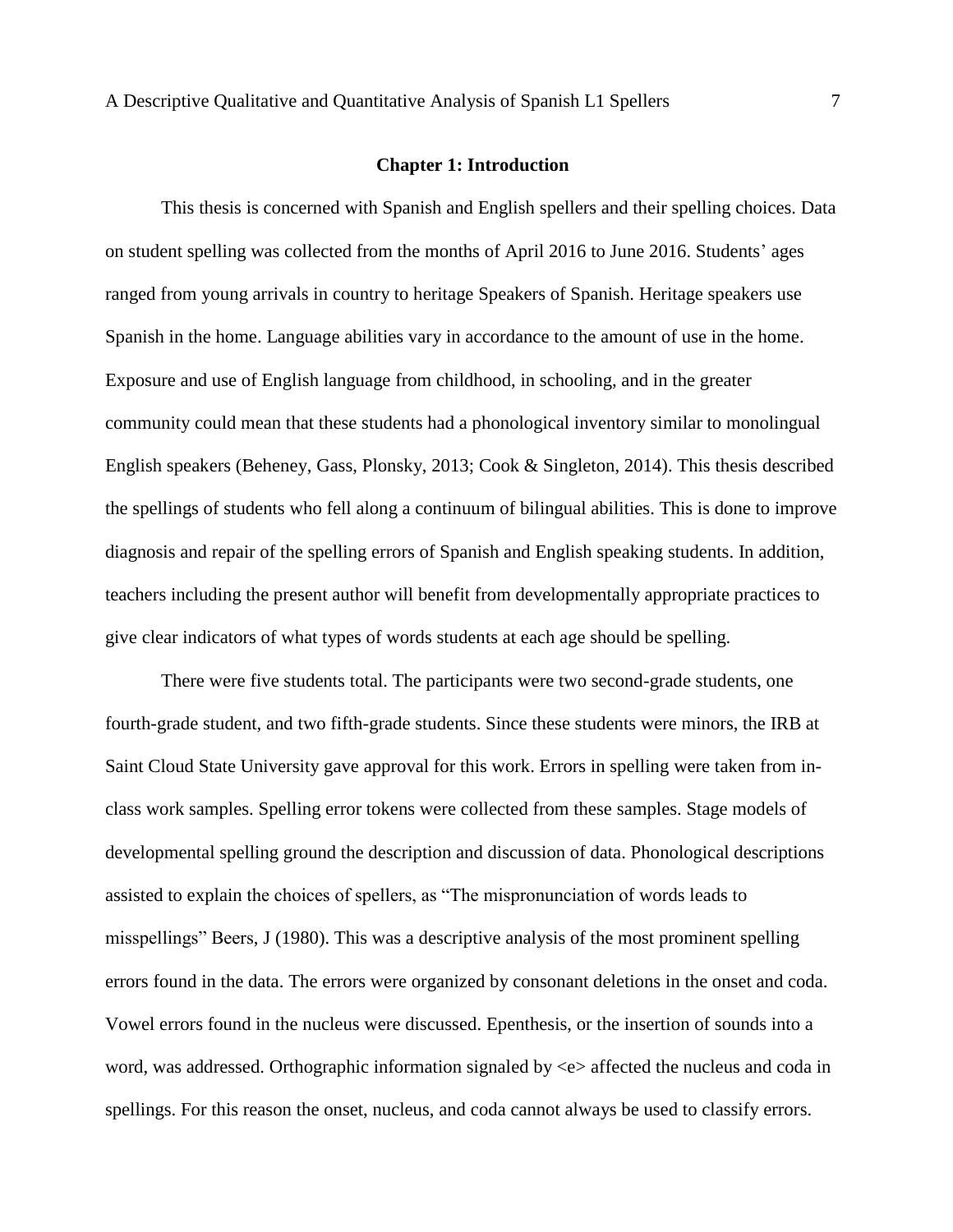The organization of data deviated as needed to accommodate different types of word formations. Spelling stages were used to align student errors to a developmental framework. Student errors provided focus for pedagogical implications to help students become better spellers.

Teachers know students need help spelling, but do not have the tools to diagnose the errors their pupils are making. Skilled instruction takes place when teachers know how to guide students through the different spheres of knowledge necessary in order to spell. Teachers will benefit from having instruction catered to their needs based on a developmental model. Principles of orthography, morphology, and phonology always add more support to developmental spelling stages. Armed with a schema to outline what students should be able to do, the needs of students can be evaluated and remedied. For this reason, spelling acquisitional stage models are used. Stages of spelling development guide educators with clear benchmarks indicating how students should be spelling.

Qualitative and quantitative analysis was used to frame the analysis of spelling. This was done to discern needs for spelling intervention. Instruction did not change at the time of data collection. Students maintained their normal routine. Spellings were collected in the context of a meaningful reading and writing environment linked to the weekly theme of the curriculum for each grade level. There were three total points for each word token collected. Only word tokens containing errors were collected. The onset, nucleus, and coda generated one point each if a misspelling was found. In addition pools of data were categorized by guidelines given in developmental spelling stages.

For the total errors collected per student and grade level errors collected did not trend upwards or downwards in correspondance to grade level. The nucleus was the location of the most errors committed. The coda was ranked second with the errors it collected. The least errors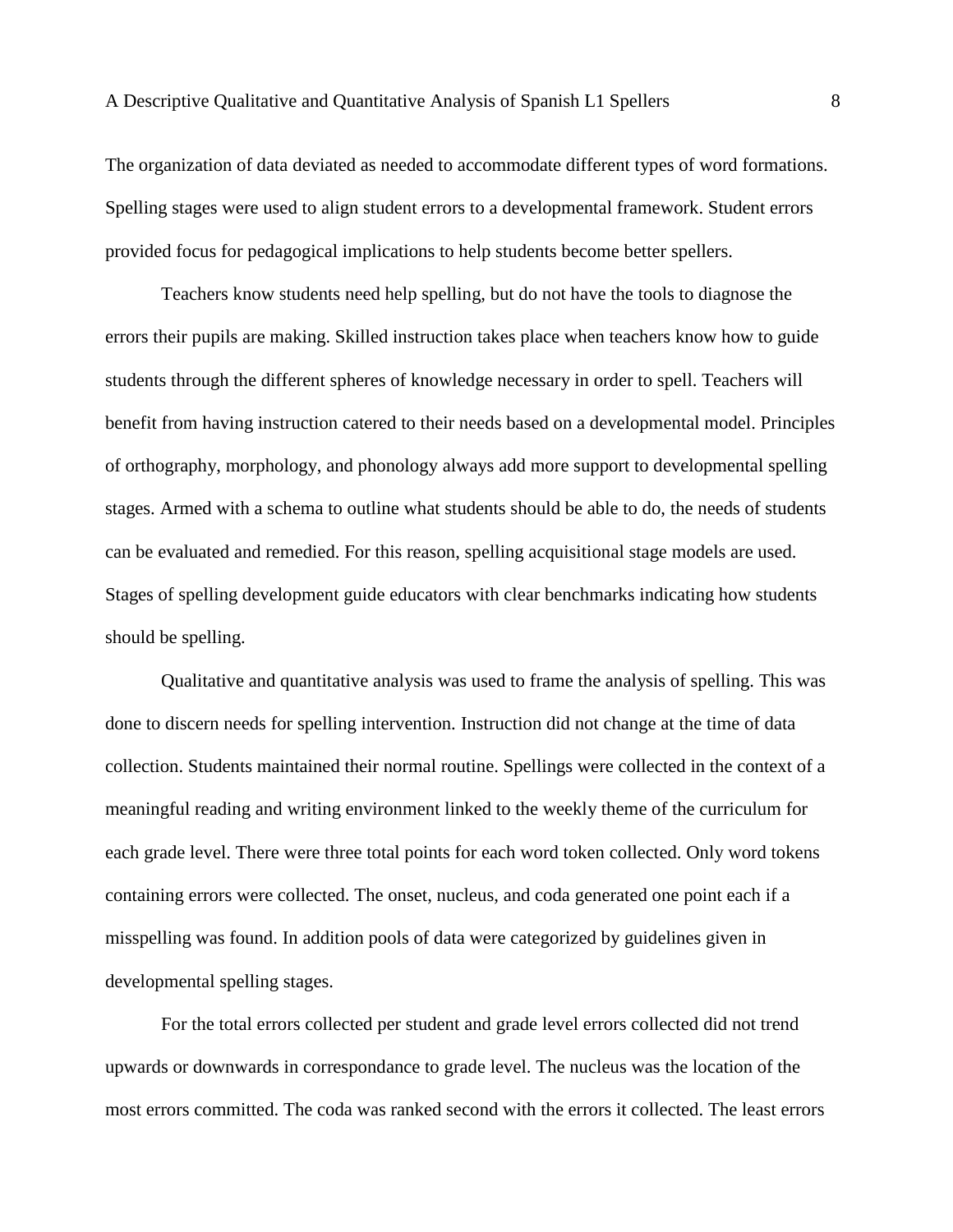were found in the onset. The spelling developmental stages were used to find trends in data. Not all errors clearly fit into these stages. Those that did not fit were addressed on their own accord. Errors that fit into spelling stages trended as follows: The within words stage had the most errors collecting seventy error tokens. Syllable juncture stage had thirty-four errors. Finally, meaning derivation and phonemic stage had eighteen and eleven errors respectively. The information gleaned from this study will reframe how educators think about student misspellings. Is crucial to look at misspellings in a positive light. Students use the language or languages they speak to make a hypothesis on how to spell words Selinker (1992). Installing a language to speak about words allows students to explain and be self aware of their word-forming hypothesis

Tendencies found in data had many subcategories. One of area was miscues due to the syllable structure of words. The structures <CVCC> and <CVCe> were challenging for students and patterns that were known in the <CVCe> structure were transposed over the <CVCC> structure. Phonemic exchanges due to similar vowel qualities were an issue at hand in the phonemic stage. This was in the nucleus of the word. In syllable juncture many mispellings were found when a word called for dropping and doubling. Pronunciations with allophonic variations seemed to influence the spelling of past tense and plural inflections. Derivations using comparitive and superlative endings were challenging. These endings also call for dropping and doubling. The use of apostrophes and words influenced by historic changes were addressed as well. Students reversed graphemes of similar visual quality. These misspellings are addressed to meet the needs of the population in this present analysis. Most of all students who come from a background of regular orthography where mappings from phoneme to grapheme are consistant need to know how to use many layers of information found in the English orthography. They must have a way to name and repair the word structures. This thesis is a pursuit of the analysis of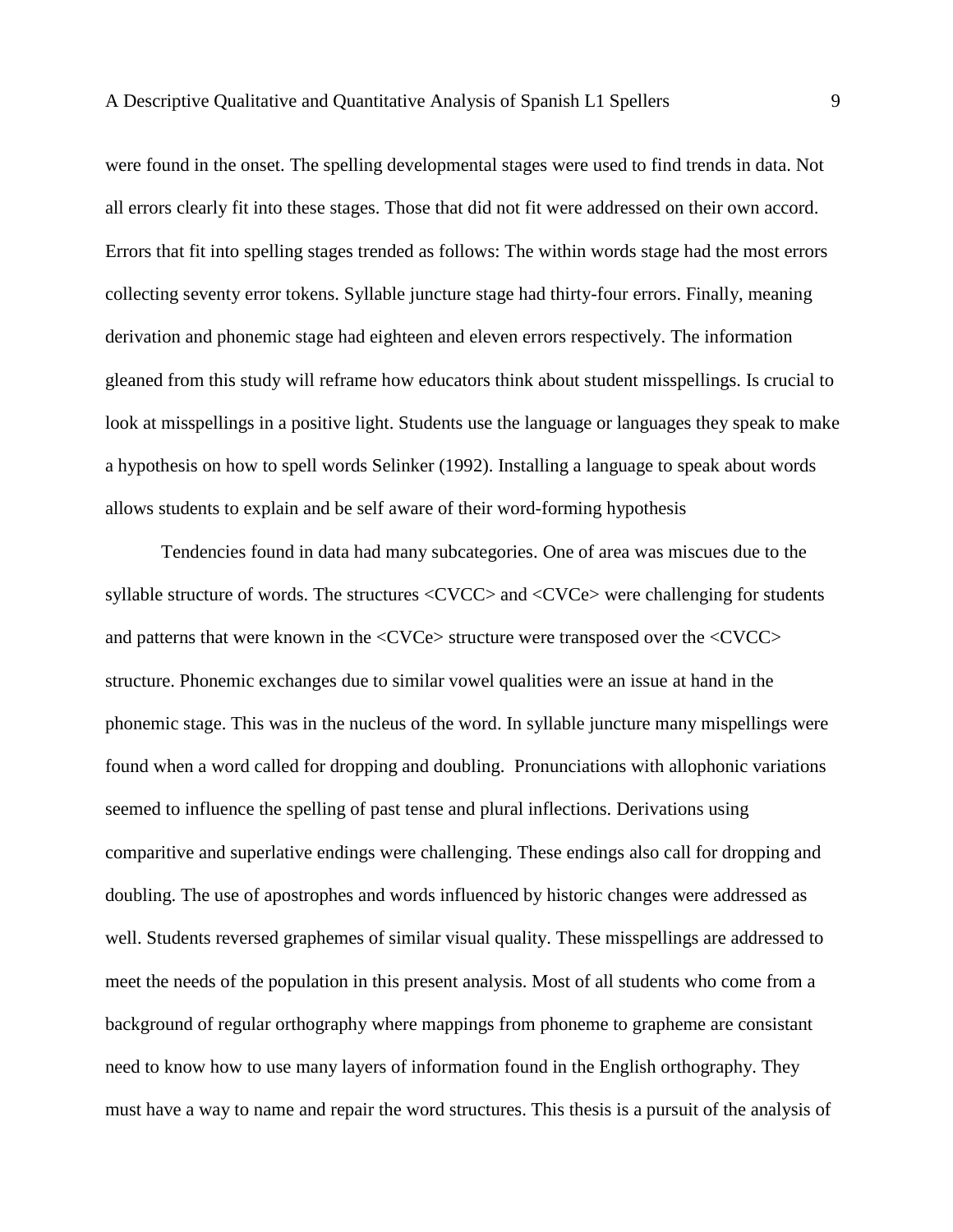spelling errors to help educators help students who spell coming from a Spanish-English language background. Implications for each category of spelling were given to help teachers to assist students to become more proficient spellers.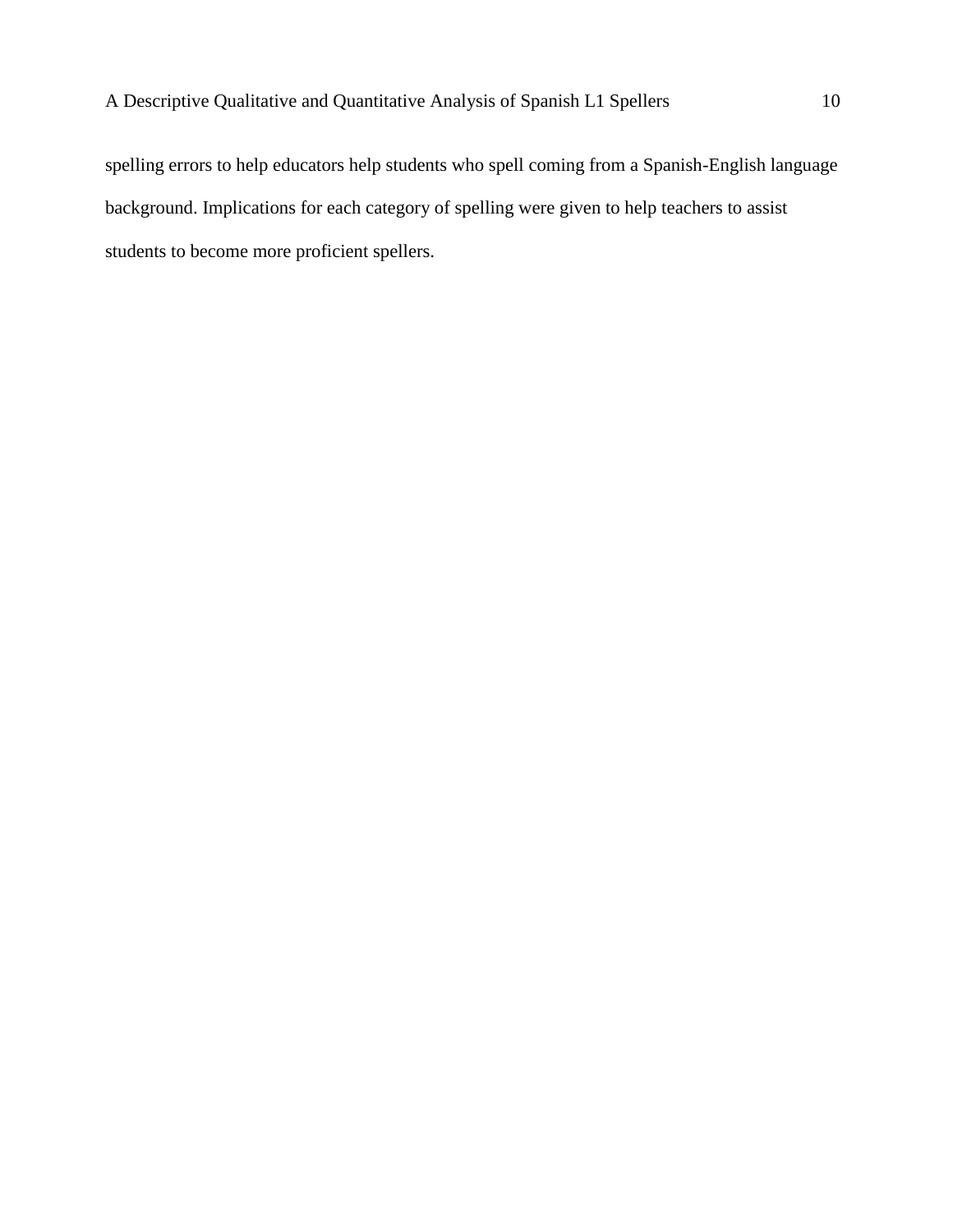#### **Chapter 2: Review of Literature**

Spelling is influential to the learner. Spelling supports reading and literacy. Forming words helps the learner make a visual form of the sound that they are producing. The manipulation of sounds to create words has, in addition, been found to help a student remember and recall words faster. For this reasons it is an area that must not be overlooked pedagogically. Spelling has been noted as an important piece of a student's learning and literacy acquisition by the following scholars; Henderson & Templeton (1986); Ehri & Wright (2007); Ehri, Taylor & Wilce (1987); Cooke, Slee, & Young (2014). In spelling students need to pull apart sounds that create words, and then put them back together. Blending and segmenting is supported by literacy experts as an element that supports a child's foundational literacy Cooke, Slee & Young (2014). It is uncontroversial that that a link exists between reading and spelling. Working with how sounds and how they map to letters raises awareness of sound properties as they create words. It is the process of word decoding that gives so much help. As Wright and Ehri (2007) stated, "spelling instruction operates behind the scenes to strengthen decoding skills" (6). In addition to this Aro (2006) stated, "letters may draw the child's attention to the sounds of spoken words and the bisual symbols anchor the phonemes perceptually (538)." Spelling lags behind reading with one informing the other. Given the points listed above spelling and linking maintain a relationship that if nurtured equally, benefits students. It is maintained by the experts listed above that spelling is an area in need of deep analysis for the sake of facilitating student growth and literacy.

Spelling is made up of knowledge drawn from multiple areas. Spelling is built from phonological information, and how the phonemes match to the written system. Next the student must consider different patterns in spelling that may match to one phoneme. Orthography guides the study of how letters and sounds link to create words. In addition to phonology and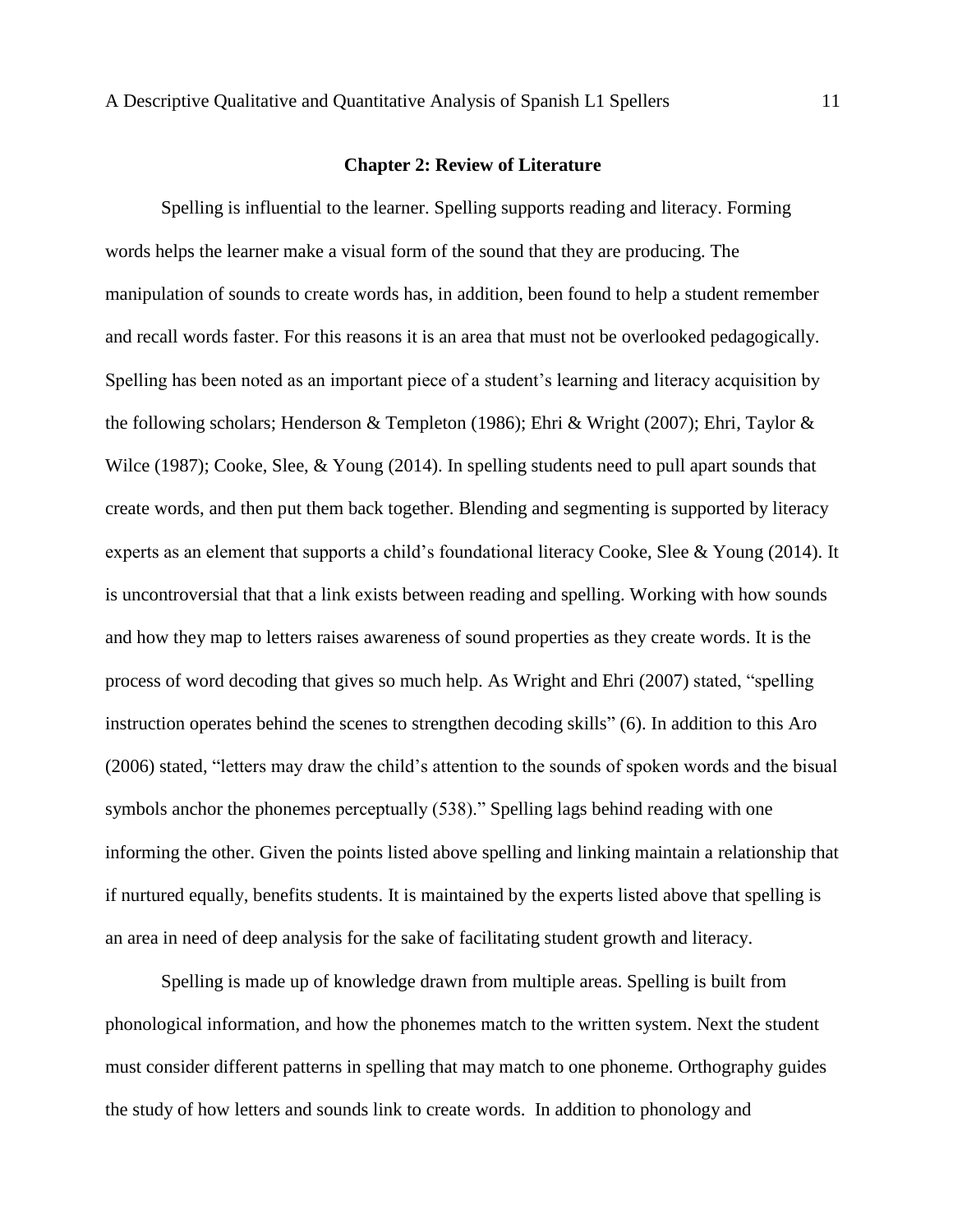orthography there is morphology. This involves attaching word parts to change meaning and syntax Larsen & Nippold (2007). The three aforementioned areas are part of the inner workings of a word. Naming features and patterns in word formation will help students build a language to repair word structures. This language will be transferred to instruction to guide teaching and learning. Data collected from students will frame this analysis to relate to a specific population of elementary EL students. The key ideas underscored will be that linguistic elements that form words must be named to guide a discussion of words and repairs of misspelled words, any second or additional languages a students knows must be used to guide them. The disciplines of phonology, morphology and orthography will add to descriptions.

From here forward, it will not be that students spelled a word right or wrong, rather they will be on a continuum, somewhere between the misspelled word and the target form Selinker (1992). A second or other language can be used to build on strategies learners have Corder (1994). Kuder and Rajiv (2016) said, "capitalize on the knowledge each student has of the Spanish language" (p.103). Derivational affixes draw from a great amount of Latin borrowings. Spanish and English language Spellers will benefit from studying word meaning derived from Latin affixes. Students need language to uncover and be self aware of their own word formation hypotheses. Information can be found that branches from similar language foundations. This will give students what they need to gain ground while spelling.

A student's strategies of word making can be explained mostly within the disciplines of Orthography, Phonology, and Morphology. Orthography is positioned first in the design of this study. It is the analysis of how phonemes map to written elements Goswami (2006). The relations between phonological mappings and graphemes are explained in greater depth using phonology. Hayes (2009) stated, "the goal of phonology is to understand the tacit system of rules that the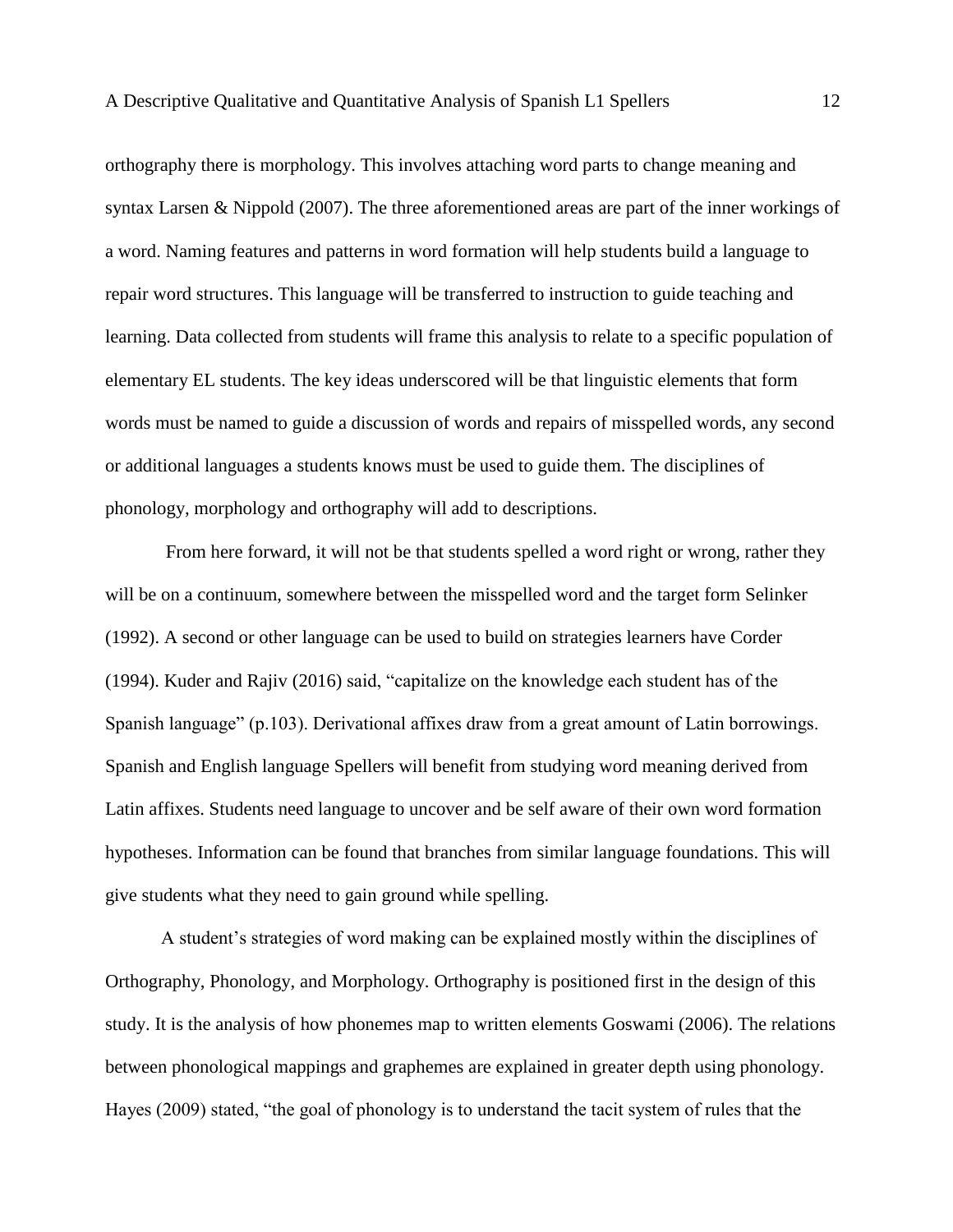speaker uses in apprehending and manipulating the sounds of her language" (p.1). This area will be included second. Morphology is the branch of linguistics that studies the structure of words Bauer, Lieber & Plag (2013). This will be included last. Orthography, phonology, and morphology work together, and at times overlap. One expert observed an overlap in phonology and morphology stating "there are many interactions, often complex, between phonological form and morphological structure" Hayes (2009, p. 103). Explaining issues of morphology necessitates drawing from phonology. Orthography may account for phonological and morphological choices. Phonology, morphology and orthography are all relevant disciplines that drive the meaningful discussion of words. These three areas contribute to the analysis of words in stage theoretic designs.

#### **Theory of Learning**

Spelling deserves equal attention during literacy instruction. The building blocks of a word must be named to begin describing how words work. This must not be done in isolation. Meaningful contexts support the study of words Cramer (1998). Teachers must align strategies they have in teaching words to best practices outlined by research. Word forms and the underlying structures that drive their spellings will guide student explanations. As Fillmore & Snow (2000) said "Understanding complexities in English orthography can help teachers take sensible approaches to teaching" (p.27). The following text will outline elements germane to spelling instruction in the classroom.

Teachers may resort to ineffective spelling techniques like memorization and copying spelling lists. This is due to their lack of knowledge of the structures that create words. Teachers who are skilled at spelling may teach in isolation, when it is important that they share best practices in teaching spelling. Other educators care about spelling and see students need help but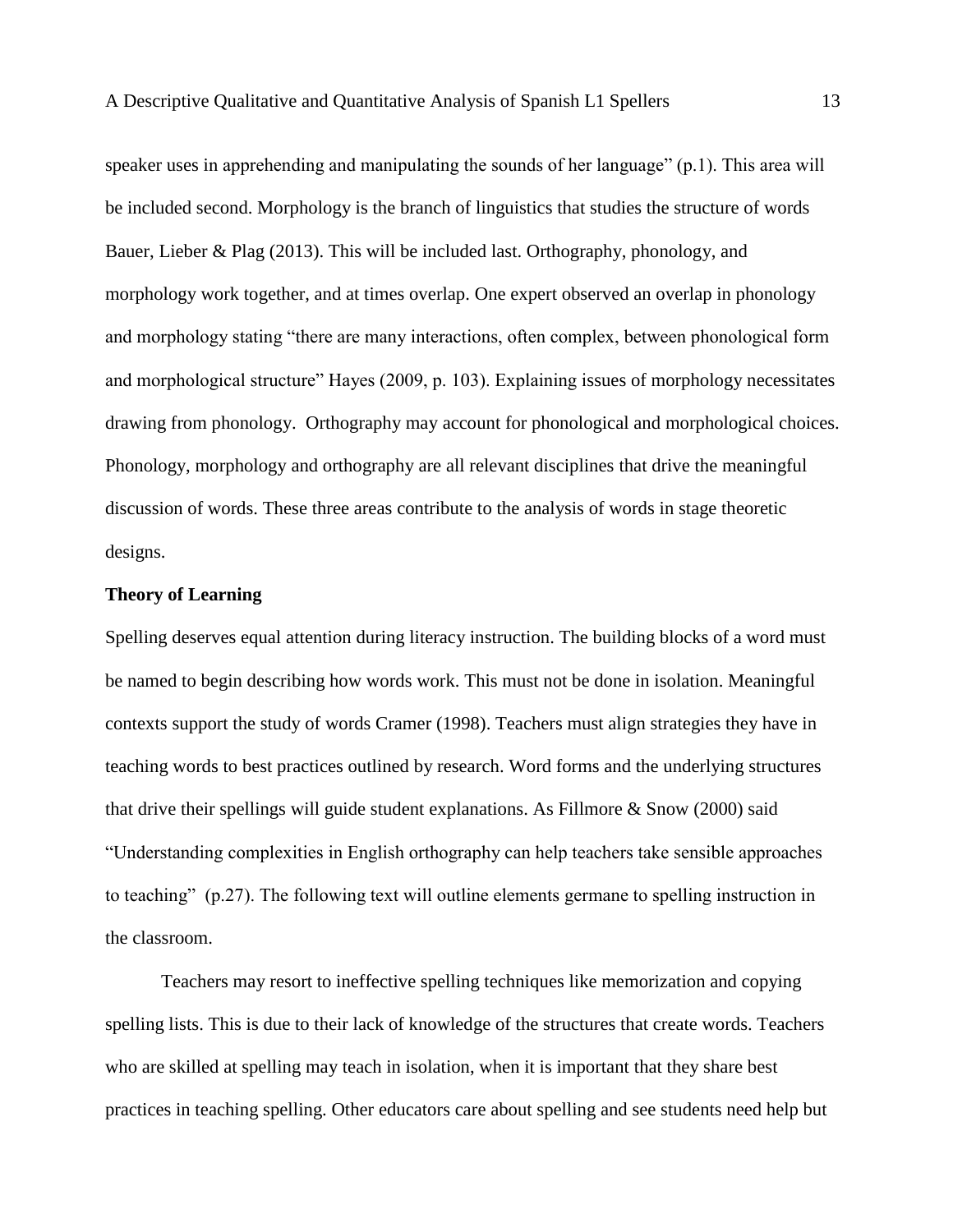do not know where to start. It is imperative to students that teachers be placed on a uniform track in the scope and sequence of teaching spelling.

Spelling of students past the age of first and second grade has become less of an instructional focus. This issue has been brought up in research of monolingual spellers. Cramer (1998) suggested that by the later years of elementary school, principles of spelling such as derivational meaning are "often neglected in spelling instruction" (p.11). Reading instruction may be the focus creating an imbalance for time dedicated to spelling. This pedagogical focus falls short since other areas exist, like spelling, where students need help (Bahr-Huntley et. al. 2015). Teachers who are not trained how to teach spelling rely on outdated methods like making students memorize spelling lists. This is done without drawing students' attention to patterns found in spelling and it will hinder students' learning (Allen & Zutell, 1988; C, Beers 1980; Drum et. al. 1996; Gentry & Henderson, 1985; Henderson & Templeton, 1986). Elements that describe the make up of a word should be infused into instruction. This will give teachers the tool to uncover layers of word formations and explain them to students. Teachers can see what skills students have built from, and what must come next.

Spelling must be taught in the context of a literacy rich classroom environment. Words may be collected from the context of stories read in the classroom. A recommendation given by Bear & Templeton (1998) was to "pull words from live contexts, examine them and put them back" (p.223). Furthermore, Bear & Templeton (1998) said, "examine shades of sound, structure, and meaning. We do not just teach words we teach students processes and strategies for examining and thinking about words as they read and write" (p.223). The implication is clear; spelling instruction can be woven into a reading lesson. Knowing what words are made up of will allow students to see patterns and formulas. Figuring out the formulas themselves will motivate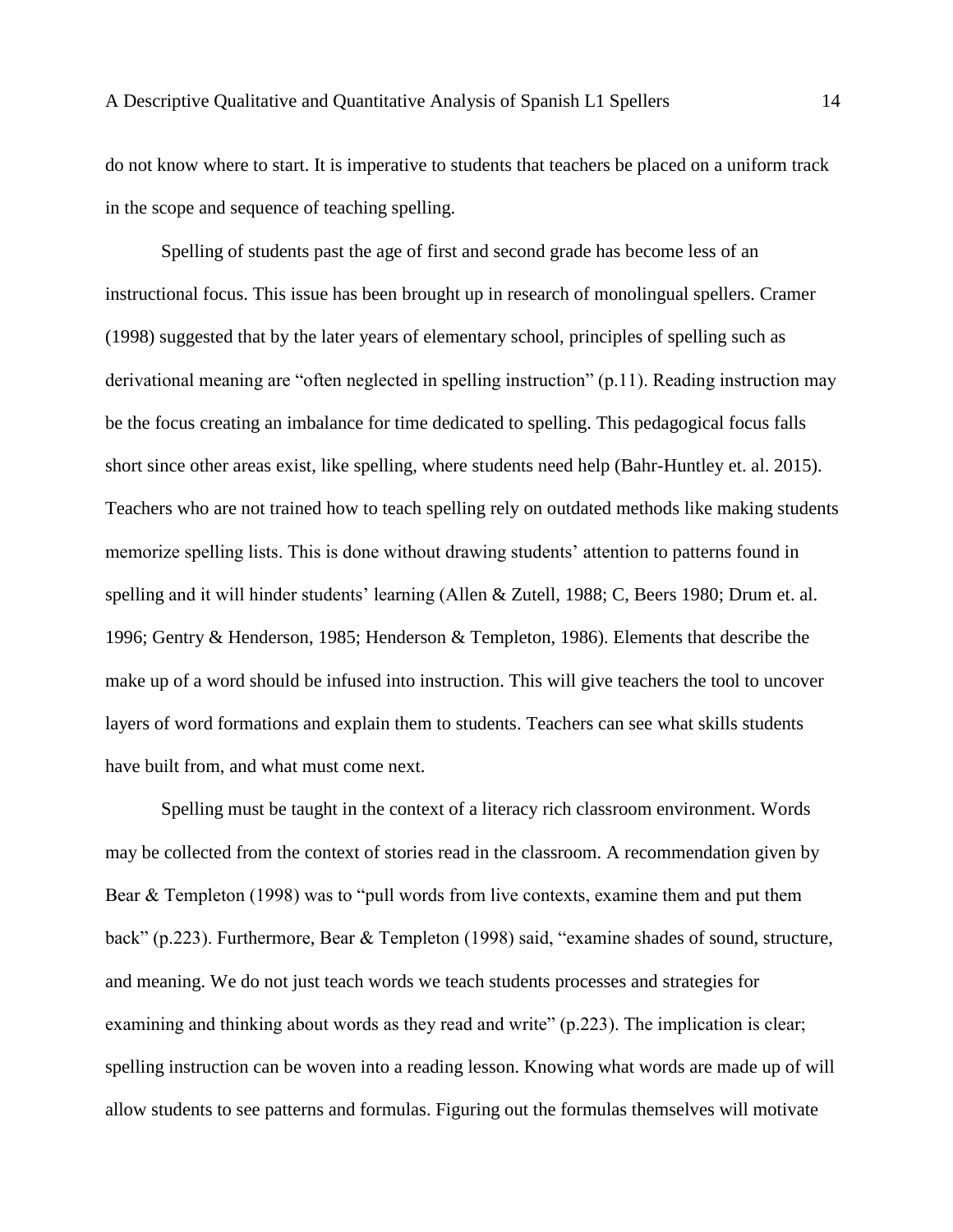students to explore words like young detectives. Spelling should be at the forefront of instruction in every classroom. Reading and spelling may be taught in tandem. This should be done connecting to a professional community, where nobody teaches alone. Sharing best practices should be done on a regular basis.

#### **Orthography**

Learners approach spelling in systematic ways. This can change as a result of the orthographic structure they are using. There are two categories in orthography. There are deep orthographies and shallow orthographies. The learner approaches spelling differently depending on the type of rules that guide their language. People have to redesign how they think of spelling to manage a new or unfamiliar spelling system. Orthographies are a result of many elements. The concentration of this chapter will be to explain what orthography is and how spellers use strategies among deep and shallow orthographies. Language change and irregular sound to spelling mappings are discussed. The main issues of this section are language borrowing, multiple correspondences between graphemes and phonemes, and allophones.

Experts who want to learn more about how young children spell, or how bilinguals form words use knowledge from the discipline of orthography. As defined by Coulmas (2003) Orthography is "the standardized variety of a given, language-specific writing system. The term spelling is used interchangeably" (p.35). Orthographic systems vary across world languages. They may be shallow, where the phoneme is a clear match to the written form. Orthographic systems like English are deep, also known as opaque (Caravolas, 2006; Hualde, 2005; Goikoetxea, 2006). Differences in these systems affect the ways students approach spelling.

The organization of orthography drives strategies learners have while they spell. This is the reason that Spanish speaking students may want to spell words how they sound, or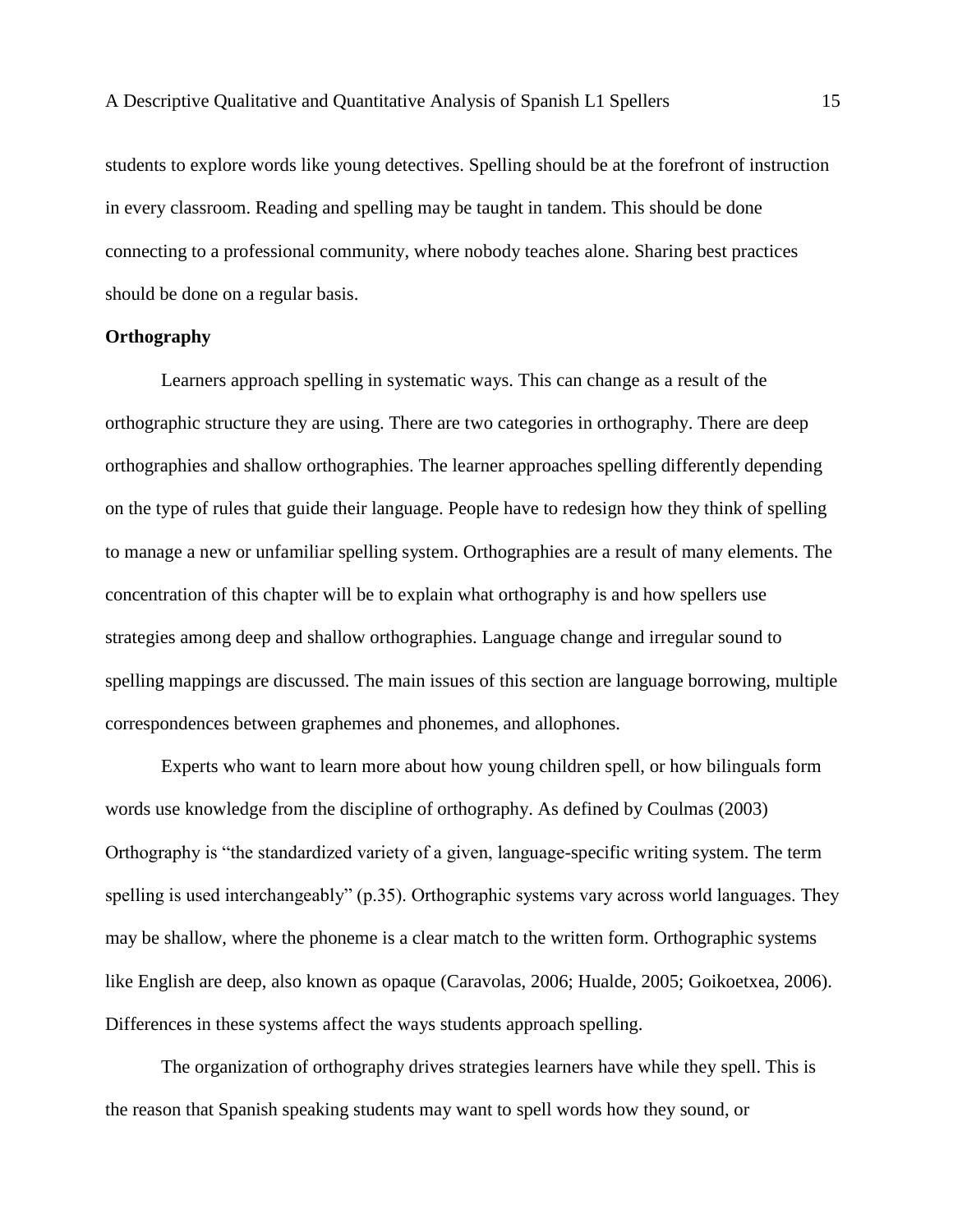phonetically. The same issue is relevant for young spellers. Children at early elementary ages spell using the strategy that the sounds of the word should be written phonetically Bear and Templeton (1998). When a written element cannot be construed from its phonological information, it challenges learners whose strategy is to spell close to the phonemic surface level of a word.

Borrowing and language change affect orthographies. In addition, opaque systems have consonant and vowel phonemes with many written representations. Historic change has played a role in creating complex words "the process of language borrowing and change produced by speakers of a language cause a written system to differ from its spoken system" Coulmas (2003 p.102). Vowels have been greatly affected. According to Coulmas (2003) "vowels changed significantly in the Great Vowel Shift from Old English (OE) to Modern English (ME)…[eː], [iː], and  $[u:]$  became respectively,  $[i:]$ ,  $[ai]$ , and  $[au]$ " (p. 186). The spelling of  $[i]$  in current orthography is irregularly spelled as a result of this change. "For instance [iː], is spelt <ee> in some words such as  $\langle$  deed $>$  and  $\langle$  greed $>$  but  $\langle$  ie $>$  in others such as  $\langle$  grief $>$  and  $\langle$  thief $>$ " (p 186). The consonant  $\langle s \rangle$  and its variations result in part to changes stemming from Germanic and Romance languages "Old French also used  $\ll$  to spell  $\ll$  (p.397). Borrowing words from French results in the rule that "[s] is spelled  $\langle c \rangle$  before  $\langle e \rangle$ ,  $\langle i \rangle$ , and  $\langle v \rangle$ " (Cummings, 1988, p.397). Languages shift as a result of the changes in the populations that use them. Over time pronunciation shifts especially affecting vowels. All of these elements contribute to the complexity of an orthographic system. In English many shifts of pronunciation have not been reflected in spelling.

Each alphabet has its own collection of consonant and vowel phonemes, and graphemes. Phonemes or spoken units of sound match to letters, the visual representation of sounds. The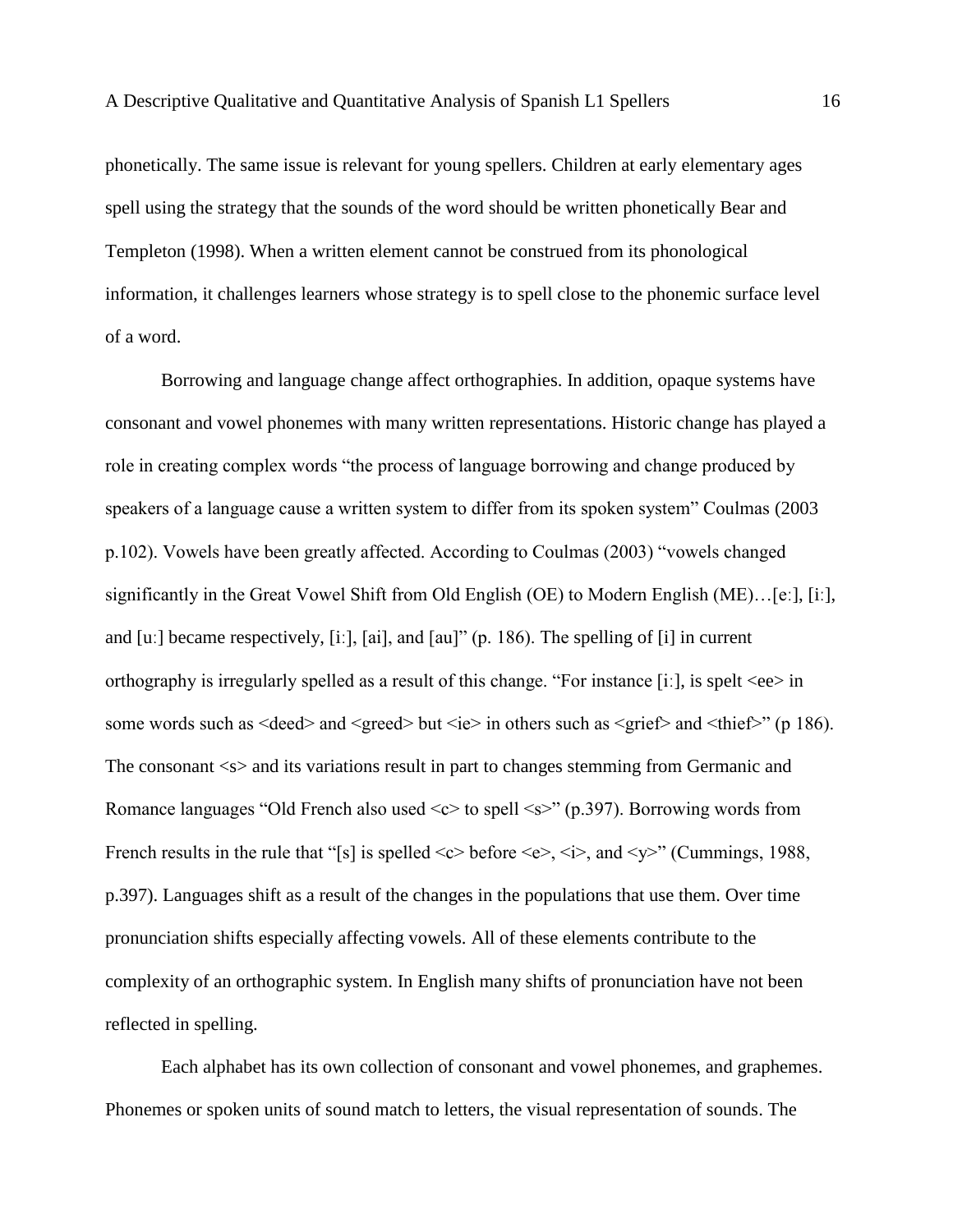written representation of an alphabet can match to multiple phonemes. This creates the issue of irregular mapping in orthography. Davis et.al. (2009) noted that there are fewer Spanish consonants in comparison to English. In their work they listed "18 consonants in Spanish and 24 consonants in English" (p.259). "Spanish has five vowels. English has eleven" (p.260). Beginning with 24 consonants means multiple phonemic and allophonic matches will follow. Phonemes may link to many graphemes. What is more one grapheme may represent many different phonemic choices. The multiple linkages to graphemes and phonemes are illustrated by examples given by Coulmas (2003) He demonstrated the many choices spellers have from sound to spelling showing the post-alveolar fricative  $\iint$  has ten graphemes. The grapheme  $\langle a \rangle$  has ten different representations all with different pronunciations. For instance, <a> can be written as <cake>, with the pronunciation [ei], the word  $\langle \text{arm} \rangle$ , is pronounced with the vowel phoneme [a], likewise in the word  $\langle \text{many} \rangle$  has [ɛ] as the vowel sound. Finally,  $\langle \text{all} \rangle$  carries a different pronunciation once more, which is [5] (p.186). The post-alveolar fricative  $\iint$  maps to a consonant and many clusters. To name a few, there is <sugar> with <s>, also <sch> like in <schist>, and <ss> as found in the word  $\langle$ issue $\rangle$  (p.187). It is clear how the spelling system of English may challenge young learners or those who come from a different and much more regular orthographic background.

Allophonic variations play a part in spelling. Plural allomorphy results in more than one phonemic choice to spell a word. Allomorphs are sound variations found in the pronunciation of plurals. The word  $\langle$ bags $\rangle$  is spelled with the grapheme  $\langle s \rangle$  to indicate more than one. Due to the voiceless consonant phoneme [g] preceding the  $\langle s \rangle$  it is devoiced and pronounced as  $\langle z \rangle$ Brinton, Celce-Murcia & Goodwin (2010). This process changes sound but not word meaning. It can cause children to spell words like <bags> as <\*bagz>. Allomorphs are found in predictable processes in the past tense. This establishes the need for teachers and students to find predictable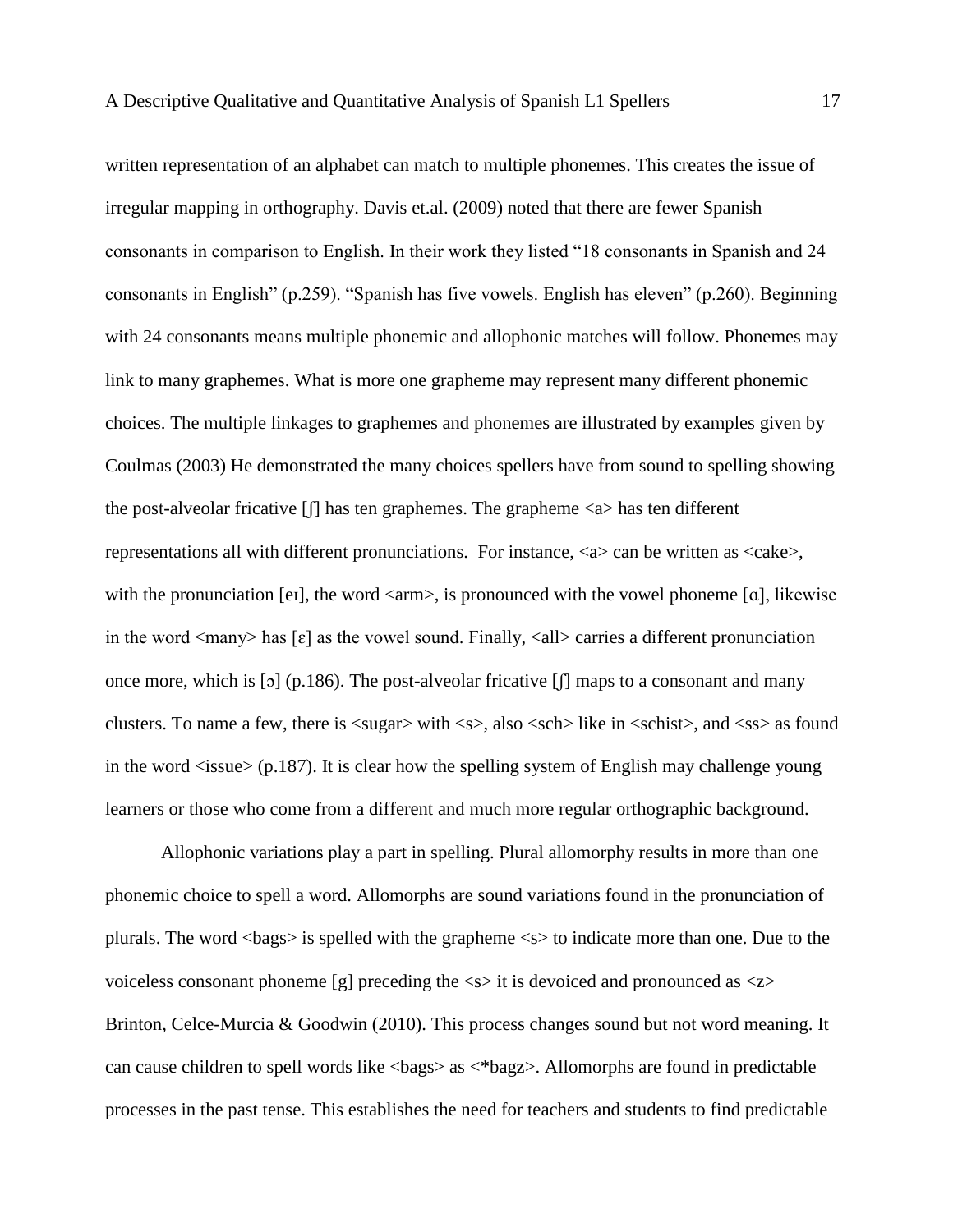patterns to reckon with the many spelling choices presented to them. Patterns will guide choices through many types of information found in words and how they link to the correct spelling.

Teachers must be sensitive to the needs of students. They should know how language background and orthographic mappings affect how kids solve the puzzle of spelling a word. Historic language change affects words. Insight as to what vowels and consonants have multiple correspondences, and why the have them leads to lessons that have anticipated challenges. The orthographic system has many mapping choices. It contains predictability within its forms. This can be used to guide instruction. Orthography and its principles guide awareness that leads to informed instructional practices.

#### **Critical Period**

Research relating to adult bilinguals differs in comparison to child language learners. Students in the present study are learning English as a simultaneous or sequential language. These children occupy their own place in academic linguistic research. In the words of Beheney et. al. (2013) in child language acquisition "the rules developed do not necessarily correspond to the rules of adult language" (p.116). The critical period is a theory that attempts to explain the difference between adult and child language acquisition. This applies to the present study. This analysis has students from aged third to fifth grade.

It is argued by Patrowski (1994) that there is strong evidence pointing to a critical period for phonological acquisition. Exact age points vary. The ranges of a proposed critical period stretch from 18 months of age to puberty. Children who are exposed to the phonology of a second language system at an earlier age are theorized to achieve more native-like pronunciation Paradis (2007). The "Conrad Phenomenon" is used to illustrate this point. Conrad, a native speaker of Polish-English, struggled as a speaker giving presentations. He had a very heavy accent, due in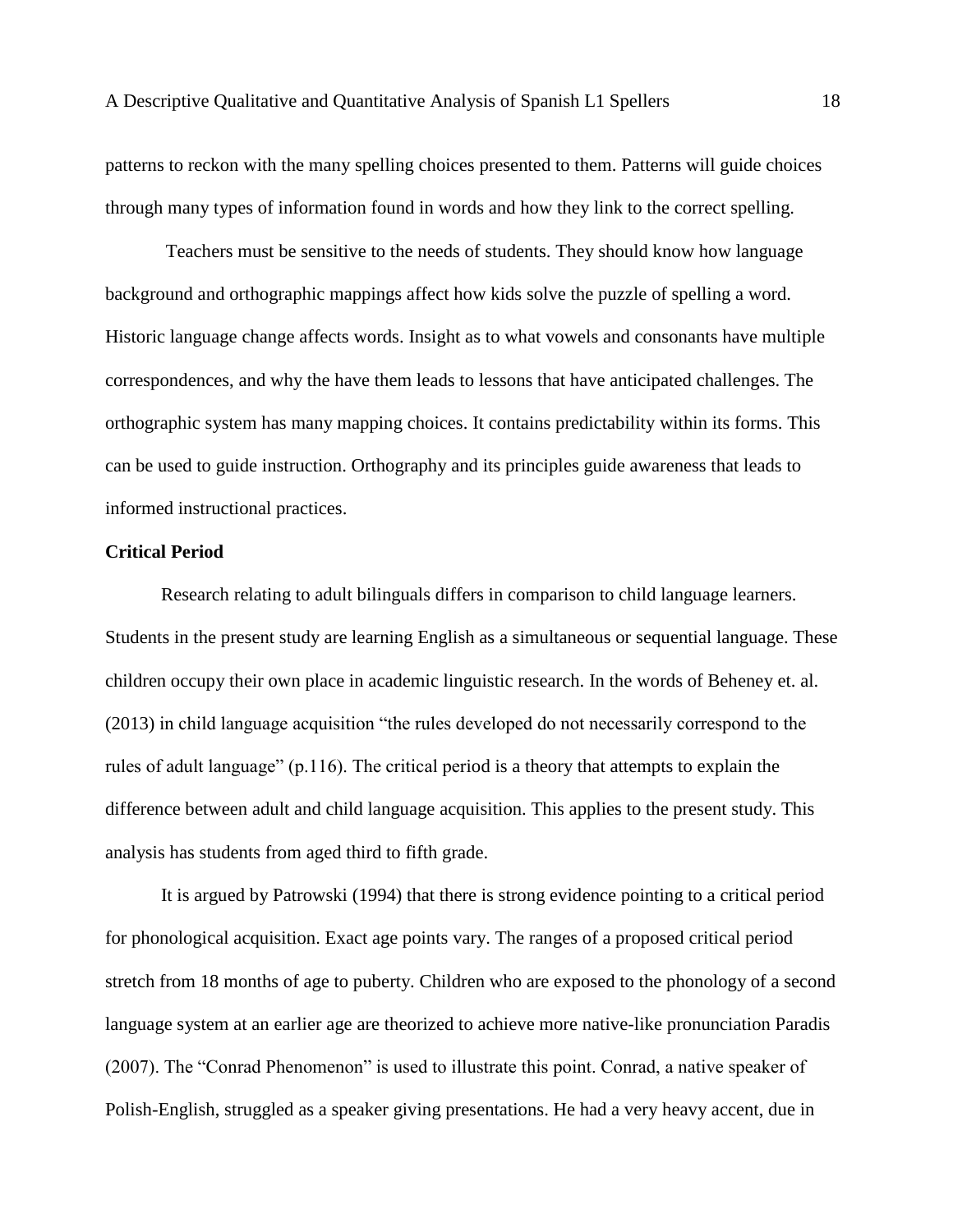part to the fact that he acquired English as an adult. This is relevant to the present study. All students participating in this thesis are acquiring English simultaneously or sequentially before the age of puberty. Students, in theory, will have similar phonological inventories when compared to English monolingual speakers. English is the medium of communication in schools and most contexts outside the home.

#### **Critical Period and Phonology**

The critical period of language acquisition underscores the fact that the age a student learns a second or other language will have an influence on their abilities. Since students in the present study are in their elementary years of schooling they may learn differently than monolinguals. In theory children who acquire a language before puberty achieve native like pronunciation. Children in this analysis are in third to fifth grade. This in theory positions these subjects to have increased sensitivity to English phonology. A necessary antecedent to the outlaying of phonology will be to look carefully at the argument that age is a factor leading to the increased ability to acquire language.

There are arguments outside of the scope of phonology that explain the students' the capacity to learn a second or other language. Birdsong (n.d) described additional intricacies of language learning. He argued language learning it is not as simple as a linear progression with age neatly corresponding to advancing linguistic structures. "Motivation, integration to the target society, short-term memory, and cognition as the student ages all add to the complexity of this argument" Birdsong (n.d, p.13). It is not just age and maturation. External factors influence language acquisition. Some day if experts can pinpoint ages where students are sensitive to specific linguistic elements it will still not be that easy. Confounding this would be issues like motivation, and short-term memory like listed above.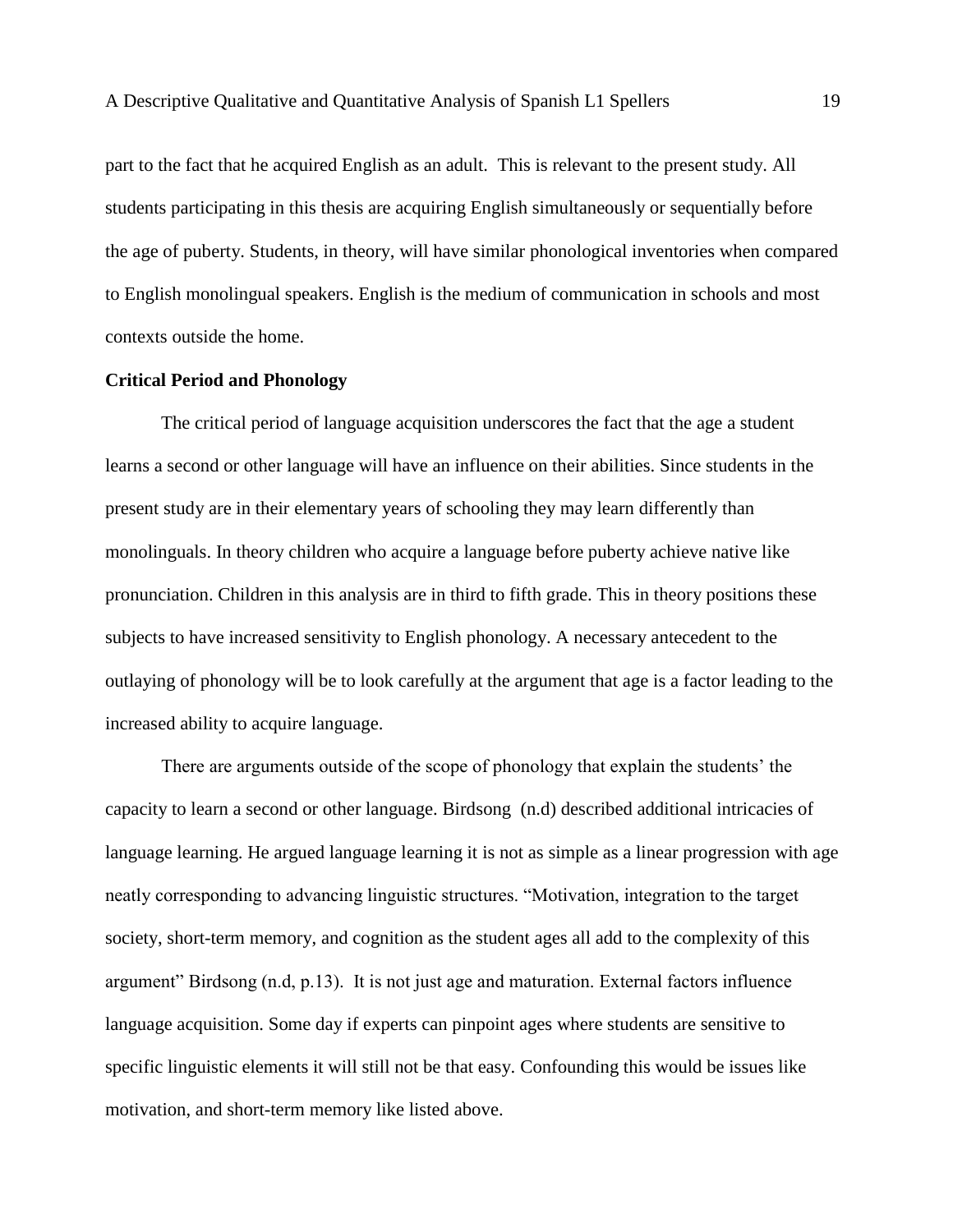Studies on phonological processes of young children shed light on the issue of age and acquisition. It is known that children exposed to the phonological system of English were found to achieve native like pronunciation abilities in a short period of time. Three groups of bilinguals in the categories of English only, Spanish, and finally, English and Spanish advanced toward native like pronunciation in a period of about eight months. Common processes like cluster deletions decreased as children were exposed to the English Davis et. al. (2009). The argument results in a bookend of sorts. On one hand it known that adults who try to acquire language usually struggle greatly, or fail (Birdsong, n.d; Paradis, 2007) on the other hand students who begin to learn a language including its phonological system at a young age tend to catch up quickly, with the resolution of most Spanish influenced processes like cluster reductions improving with age Davis et. al. (2009). The issues of age and acquisition sets no clear parameters as to what is to be expected of age and how target linguistic structures are affected by it. This gives weight to considering L1 structures in the framework of this analysis. No clear boundaries exist to say age is absolutely or absolutely not a factor at a given time.

#### **Phonology**

Major issues linked to phonology will begin with consonant and vowels. English has more consonant phonemes than Spanish. Similarly English has more vowel phonemes than Spanish. Spanish speakers have phonemes that do not exist in English. English speakers have phonemes that do not occur in Spanish. Place and manner features are conceptualized differently between English and Spanish. Vowel phonemes are described differently in English and Spanish. In addition consonants and vowels that are meaning bearing or have allophonic variants differ between Spanish and English. These issues are relevant to spellers since distinctions like tense and lax are used in the doubling of consonant phonemes in English. Allophonic information that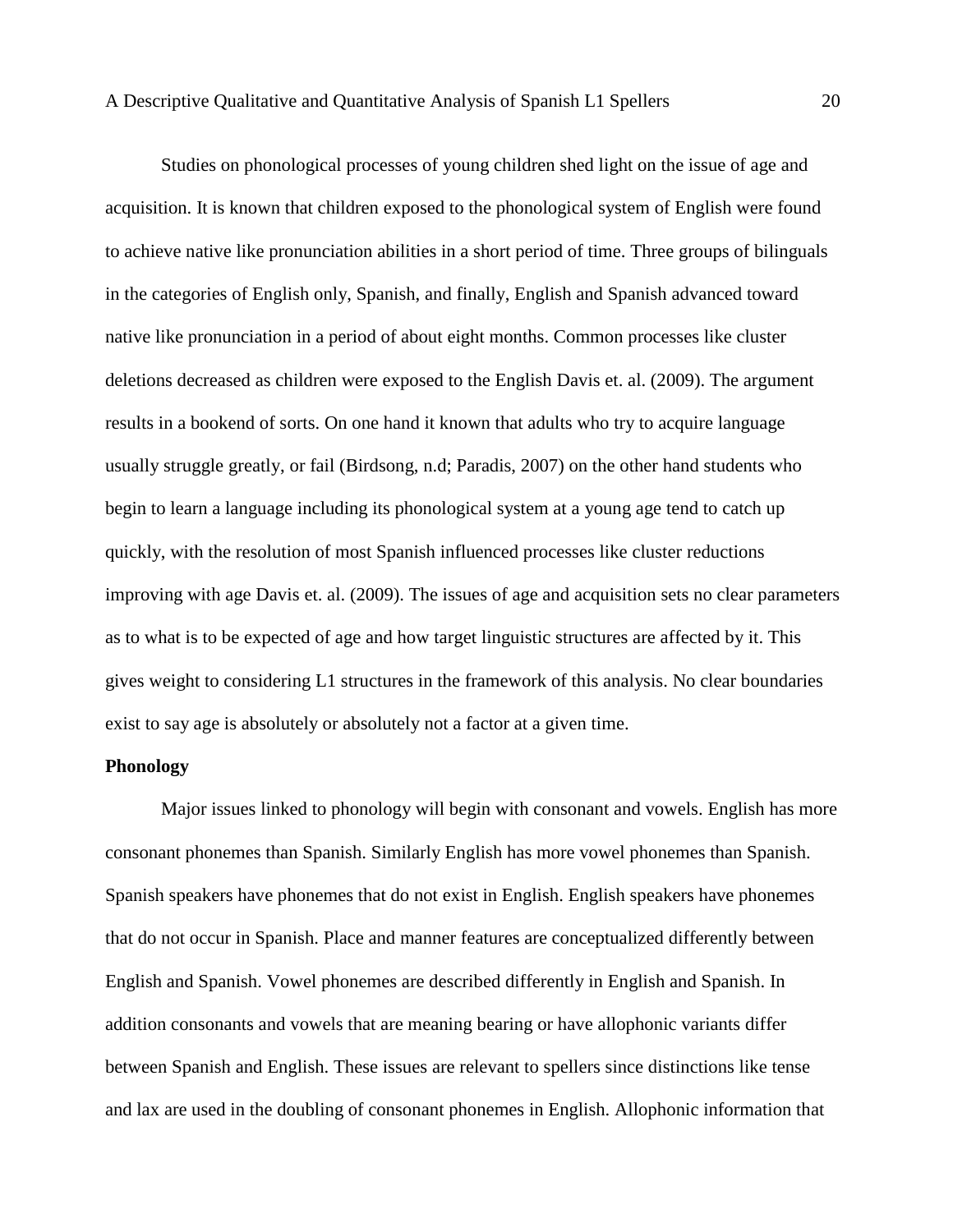varies can challenge spellers working with plural inflections. The most influential processes driven by L1 and L2 phonology will be addressed below.

#### **Consonants and Vowels**

The consonant inventory between Spanish and English has many similarities and some differences. English has 24 consonants and Spanish has 18 consonants. English and Spanish both have [b], [p], [d], [t], [g], [k], [m], [n], [l],  $\widehat{f}$ [f], [s], [f], [j], [w]. Despite the fact the languages share these phonemes they differ in some places of articulation. Spanish consonants phonemes that are not found in the English consonant phoneme inventory are [x], [n], [r], [r] Davis, Gildersleeve-Neumann, Kester, Peña (2009). This is coupled with the fact that some English phonemes are not contrastive in Spanish. These phonemes are [v], [z], [h], [θ], [ð], [ʃ], [ʒ], [d͡ʒ], [n], [1] Davis et. al (2009). Contrastive phonemes play a significant role in spelling. Noncontrastive phonemes in one language will influence listening perception in a new language where that same phoneme now is distinct and calls for the person to pick up on its semantic or morphological cues. Contrastive allophones play a role in morphology Brinton Celce-Murcia, Goodwin (2010). The difference between [bagz] and [bagz] is significant for a speaker of English. Spanish speakers would not be bothered by the exchange of the final phoneme [s], and [z]. The difference in perception of these two will have its affect on spelling and morphology as shown later on page 28 of this thesis.

Consonant phoneme charts categorize sounds with differing places of articulation. This can be seen in Table 1 below. Place features for NAE, or North American English are bilabial, labiodental, dental, alveolar, palatal, velar and glottal (Brinton, Celce-Murcia, Goodwin, 2010, p. 61). Place features given by Hualde (2005) are bilabial, labiodental, interdental, dental, alveolar, prepalatal, velar, and glottal (p. 52). The distinction of prepalatal is missing in the English manner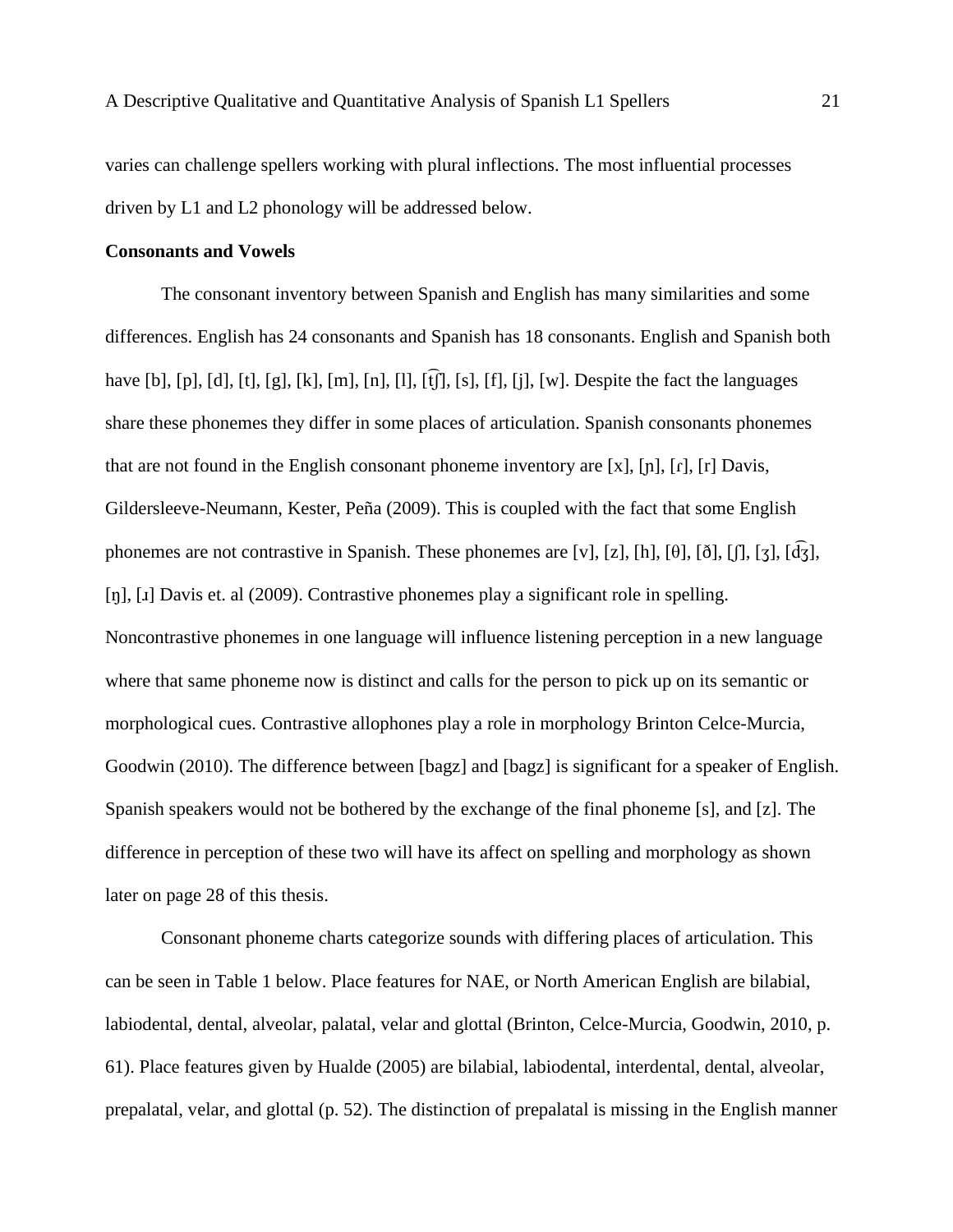features of articulation. Additionally in manner feature categories the approximate is located between the fricative and affricate categories. The phoneme [ð] is housed in the approximate category in Spanish, where it is a fricative in NAE. Spanish has more phonemes in the lateral category. This feature category is listed as liquids in English. Finally the rhotic category has the trill phoneme [r]. These variations illustrate at the foundational phonemic level that the conceptual space differs. The most basic elements of a word are produced in distinct ways in the spoken language of English and Spanish. Table 1 below is a description of Spanish consonant phonemes and English consonant phonemes.

|  |  |  | Table 1. Spanish and NAE Consonants |
|--|--|--|-------------------------------------|
|--|--|--|-------------------------------------|

| <b>Main Consonant Sounds of Spanish</b> |                  |                |                        |                   |                          |               |             |                          |
|-----------------------------------------|------------------|----------------|------------------------|-------------------|--------------------------|---------------|-------------|--------------------------|
| Place of Articulation                   |                  |                |                        |                   |                          |               |             |                          |
|                                         | <b>Biliabial</b> | Labiodental    | Interdental            | Dental            | Alveolar                 | Prepalatal    | Velar       | Glottal                  |
| <b>Plosive</b>                          |                  |                |                        |                   |                          |               |             |                          |
| voiceless                               | /p/              |                |                        | /t/               |                          |               | /k/         |                          |
| voiced                                  | /b/              |                |                        | /d/               |                          | $\sqrt{1}$    | /g/         |                          |
|                                         |                  |                |                        |                   |                          |               |             |                          |
| <b>Fricative</b>                        |                  |                |                        |                   |                          |               |             |                          |
| voiceless                               |                  | /f/            | $/\theta$              |                   | $\sqrt{s}$               | $\int \int$   | $\sqrt{x}$  | /h/                      |
| voiced                                  |                  | $/\mathrm{v}/$ |                        |                   | Z                        | $\sqrt{3}/$   |             | $/\mathrm{f}/\mathrm{f}$ |
| Approx.                                 |                  |                |                        |                   |                          |               |             |                          |
| voiceless                               |                  |                |                        |                   |                          |               |             |                          |
| voiced                                  | $/\beta/$        |                | $\partial$             |                   |                          |               | $/\gamma/$  |                          |
| <b>Affricate</b>                        |                  |                |                        |                   |                          |               |             |                          |
| voiceless                               |                  |                |                        |                   |                          | $\sqrt{t}$    |             |                          |
| voiced                                  |                  |                |                        |                   |                          | /dz/          |             |                          |
| <b>Nasal</b>                            |                  |                |                        |                   |                          |               |             |                          |
| voiced                                  | /m/              | /m/            | $\sqrt{\underline{n}}$ | $/\underline{n}/$ | /n/                      | $/n^{j}$      | $/ \eta /$  | $/ \eta/$                |
| Lateral                                 |                  |                |                        |                   |                          |               |             |                          |
| voiceless                               |                  |                |                        |                   |                          |               |             |                          |
| voiced                                  |                  |                |                        |                   |                          |               |             |                          |
|                                         |                  |                | $\Lambda$ /            | $\frac{1}{2}$     | $\sqrt{1/2}$             | $\frac{1}{2}$ | $/\Lambda/$ |                          |
| <b>Rhotic</b>                           |                  |                |                        |                   |                          |               |             |                          |
| tap                                     |                  |                |                        |                   | $\Gamma$                 |               |             |                          |
| trill                                   |                  |                |                        |                   | $\widetilde{\mathbf{r}}$ |               |             |                          |
|                                         |                  |                |                        |                   |                          |               |             |                          |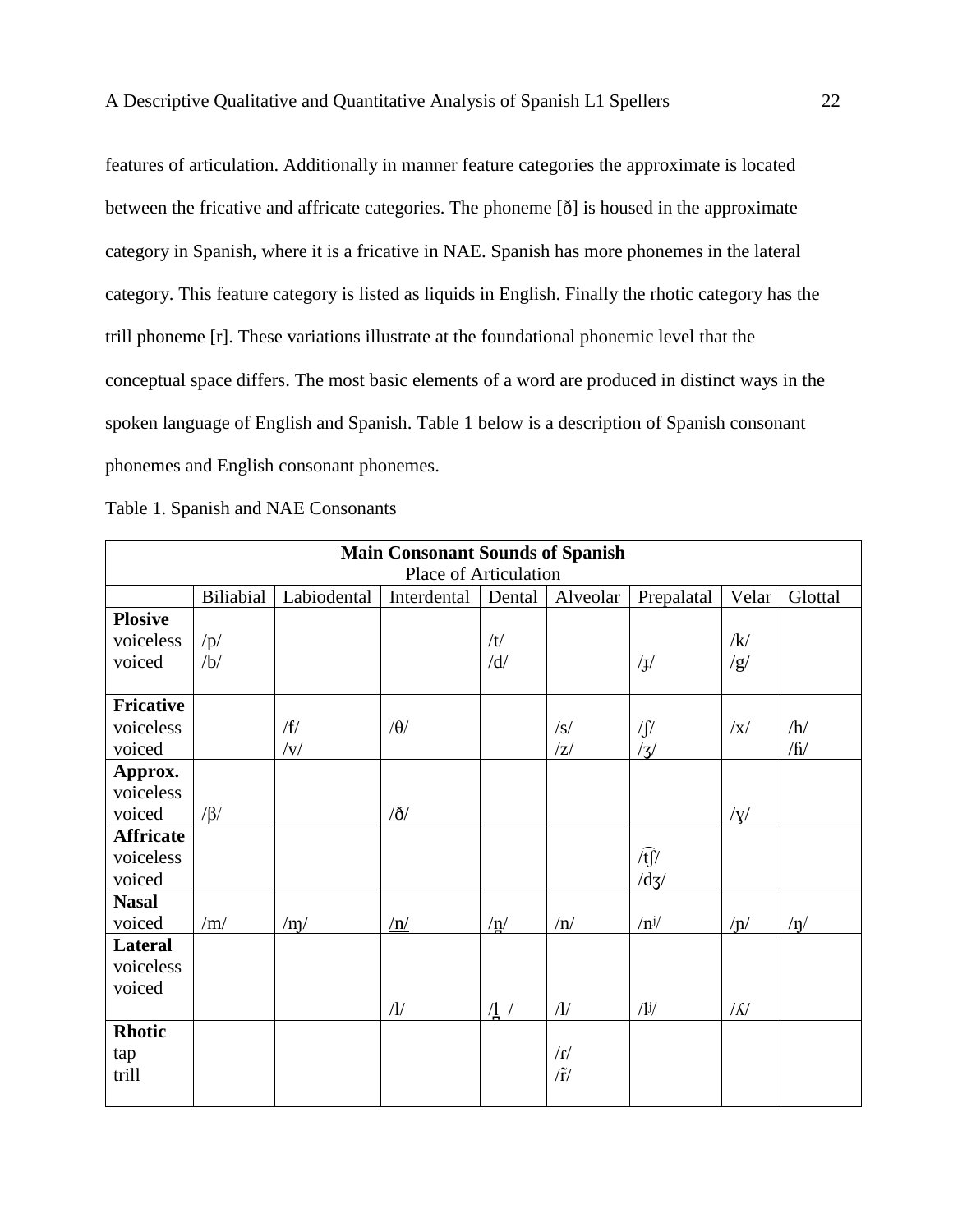| <b>CLASSIFICATION OF NAE CONSONANT PHONEMES</b> |                              |                |               |                       |                                      |              |                |
|-------------------------------------------------|------------------------------|----------------|---------------|-----------------------|--------------------------------------|--------------|----------------|
| Manner of                                       | <b>Place of Articulation</b> |                |               |                       |                                      |              |                |
| Articulation                                    |                              |                |               |                       |                                      |              |                |
|                                                 | <b>Bilabial</b>              | Labiodental    | <b>Dental</b> | <b>Alveolar</b>       | <b>Palatal</b>                       | <b>Velar</b> | <b>Glottal</b> |
| <b>Stop</b>                                     |                              |                |               |                       |                                      |              |                |
| voiceless                                       | $\sqrt{p/2}$                 |                |               | /t/                   |                                      | $\sqrt{k}$   |                |
| voiced                                          | /b/                          |                |               | /d/                   |                                      | /g/          |                |
| <b>Fricative</b>                                |                              |                |               |                       |                                      |              |                |
| voiceless                                       |                              | /f/            | $\theta$ /    | $\sqrt{s}$            | $\int \int$                          |              | /h/            |
| voiced                                          |                              | $/\mathrm{V}/$ | $\partial$    | z                     | /3/                                  |              |                |
|                                                 |                              |                |               |                       |                                      |              |                |
| <b>Affricate</b>                                |                              |                |               |                       |                                      |              |                |
| voiceless                                       |                              |                |               |                       | $\widehat{\mathfrak{t}\mathfrak{f}}$ |              |                |
| voiced                                          |                              |                |               |                       | $\frac{d}{d}$                        |              |                |
| <b>Nasal</b>                                    |                              |                |               |                       |                                      |              |                |
| voiced                                          | /m/                          |                |               | /n/                   |                                      | $/\eta/$     |                |
| Liquid                                          |                              |                |               |                       |                                      |              |                |
| voiced                                          |                              |                |               | $\sqrt{l}$            |                                      |              |                |
|                                                 |                              |                |               | $(\langle r \rangle)$ | $\sqrt{1}$                           | /            |                |
| <b>Glide</b>                                    |                              |                |               |                       |                                      |              |                |
| voiceless                                       | $(\frac{h}{W})$              |                |               |                       |                                      |              |                |
| voiced                                          | $\sqrt{W}$                   |                |               |                       | /y/                                  |              |                |

(Brinton, Celce-Murcia, Goodwin, 2010 p. 61; Hualde, 2005, p. 52)

Units of sound that signify meaning differ between world languages. This is a significant issue in spelling since these sounds map to graphemes. In English the sounds [t] and [d] are "in contrast with each other" (Hayes, 2009, p. 20). Contrastive sounds signify the difference between words. Hayes (2009) pinpointed this issue with the words "<time> [taɪm]-<dime> [daɪm]-<lime> [laɪm], they are a minimal triplet" (p.20). The initial phonemes are "distinct" and signify the words are separate in meaning Hayes (2009). English and Spanish both:

 Use voice as a distinctive feature…limited to the obstruents…Spanish lacks contrast between voiced and voiceless fricatives and affricates with the same place of articulation. (Hualde, 2005, p. 51)

Spelling is linked to phonology, stress placement and sociolinguistic setting of a conversation. The first issue at hand is differing phoneme contrasts. They effect the realization of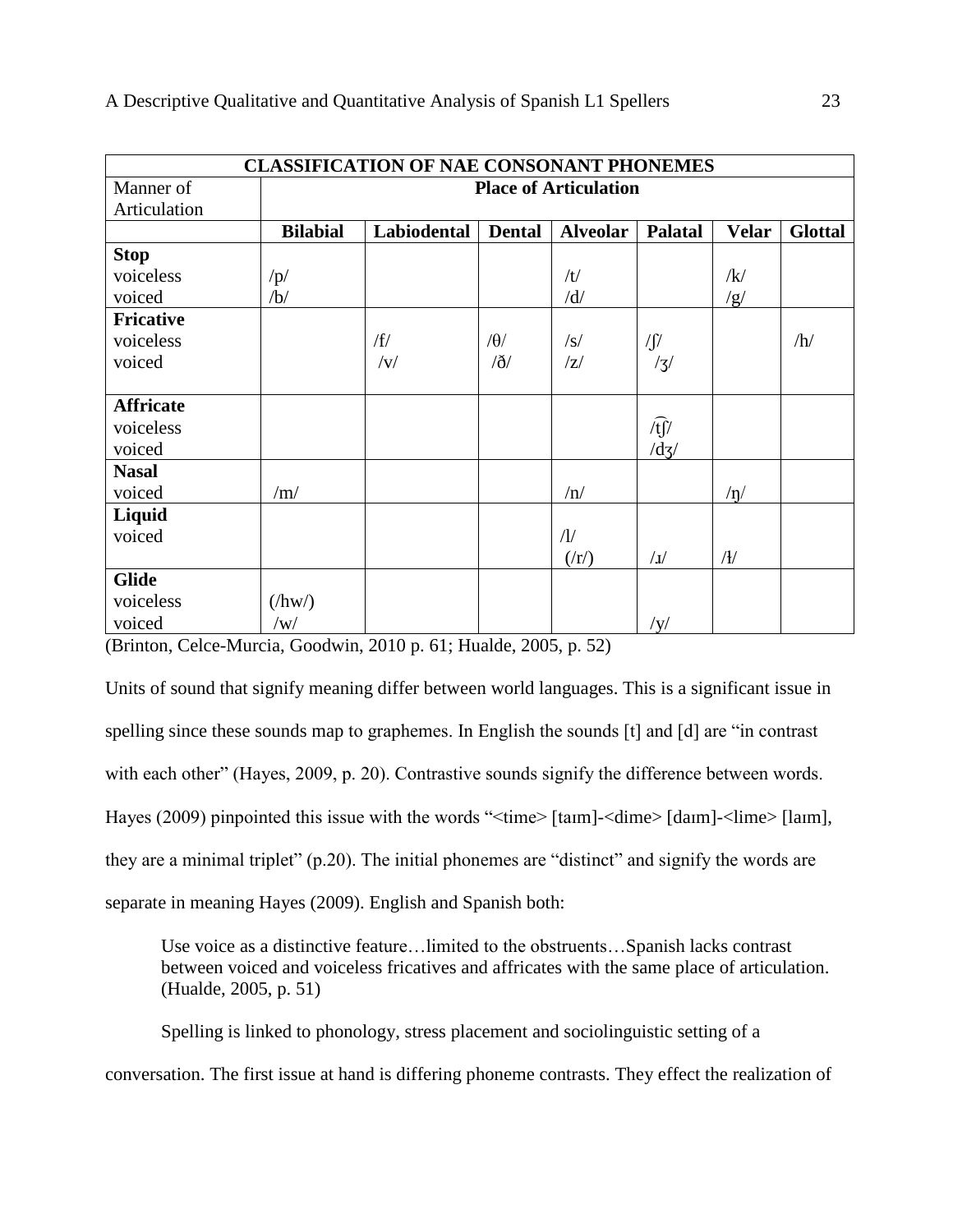<s> on plural endings. Plurals and their allophonic realizations in English conceivably will be an issue for Spanish spellers since no distinction is made between the voiced English fricative [z] and the voiceless fricative [s] in Spanish Hualde (2005). Retention of  $\langle s \rangle$  is primed in other ways. The speaking context and stress placement informs a Spanish speaker's decision whether to retain it. The phoneme <s> is maintained as a result of sociolinguistic context, for instance in a formal speech it will be pronounced. The  $\ll$  is omitted in informal speech. In addition Spanish speakers may eliminate the final <s> in polysyllabic words Hualde (2005). The phonemic realizations of <s> as well as stress and context of the speaker are realized in spoken Spanish.

A large number of consonant phonemes between Spanish and English are the same. Some consonant phonemes differ. Earlier it was shown Spanish consonants who do not have an equal match in English are [x], [ɲ], [ɾ], [r] Davis, Gildersleeve-Neumann, Kester, Peña (2009). Certain phonemes are not shared between languages. Conceptual space phonemes occupy differs. The place and manner features in speech are slightly different when comparing Spanish and English. Furthermore, phonemes that bear meaning vary between Spanish and English. In light of these issues the phonemic level will be beneficial to study. It will provide working conceptualizations of the foundational pieces of a word.

Vowels in Spanish and English vary the most. The English inventory has eleven vowel monopthongs and three vowel diphthongs Brinton, Celce-Murcia, Goodwin (2010) establish that "these phonemes occupy the high, mid, and low positions on the vowel chart or quadrant. High, mid, and low "denotes raising and the lowering of the tongue and jaw in the mouth or oral cavity." English has a tense and lax distinction. Tense vowels are articulated with more muscle tension than the lax vowels" (p. 116-117). In Spanish there are five vowel phonemes. Hualde (2005) illustrated they are organized by "high, mid, and low" classifications and this is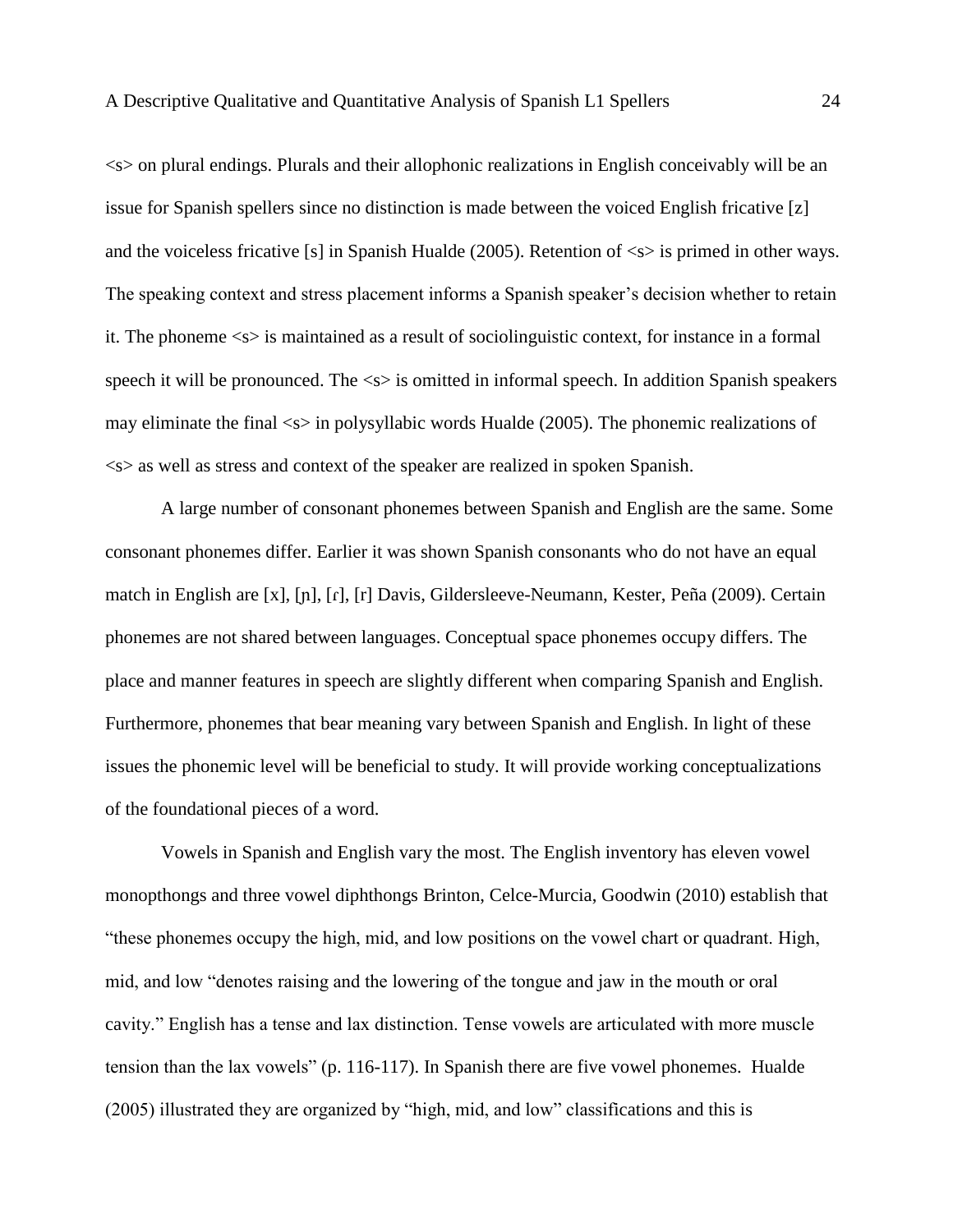"depending on whether the tongue is raised, in neutral position, or low Hualde (2005). The Spanish vowels fall around the edge of the quadrant forming a triangle shape. It can be seen in Table 2 that schematic space vowels occupy is different between Spanish and English.

| Spanish Vowels        |       |   |           |          |                |
|-----------------------|-------|---|-----------|----------|----------------|
|                       | Front |   | Central   | Back     |                |
| High                  |       |   |           | u        |                |
| Mid                   | e     |   |           | $\Omega$ |                |
| Low                   |       |   | a         |          |                |
| <b>English Vowels</b> |       |   |           |          |                |
|                       | Front |   | Central   | Back     |                |
| High                  |       |   |           | U        | u              |
| Mid                   | e     | ε | $\Lambda$ |          | $\mathbf 0$    |
| Low                   | æ     |   | $\alpha$  |          | $\mathfrak{O}$ |
|                       |       |   |           |          |                |

(Hualde, 2005; Brinton, Celce-Murcia, Goodwin, 2010)

Adjacent vowels are similar in the amount of sound that they produce. They are found close to each other on the vowel quadrant. This is illustrated with the pair  $[\epsilon]$ ,  $\text{det}\geq \text{and } [\epsilon] \leq \text{cat}\geq$ . Monolingual spellers during early acquisition and bilingual spellers exchange adjacent vowel phonemes due to their similarities Brinton, Celce-Murcia, Goodwin (2010). The difference in the types of sounds produced between these two inventories will mean students may choose the next best thing. If they cannot conceptualize a phoneme in the L2 they will pick the closest choice in the L1. Allen and Zutell (1988) said, "Spellings…though incorrect indicate that children often proceed in quite systematic, reasonable, and phonologically predictable ways" The way phonemes are spelled is conceptualized by the sound quality they produce.

Exchanges in spelling due to phonological processes can be a result of L1 environments. Phonological processes affect monolinguals. Phonemes are influenced by nearby environments Koffi (2014). The issues raised in the previous discussion have their effect on spellers.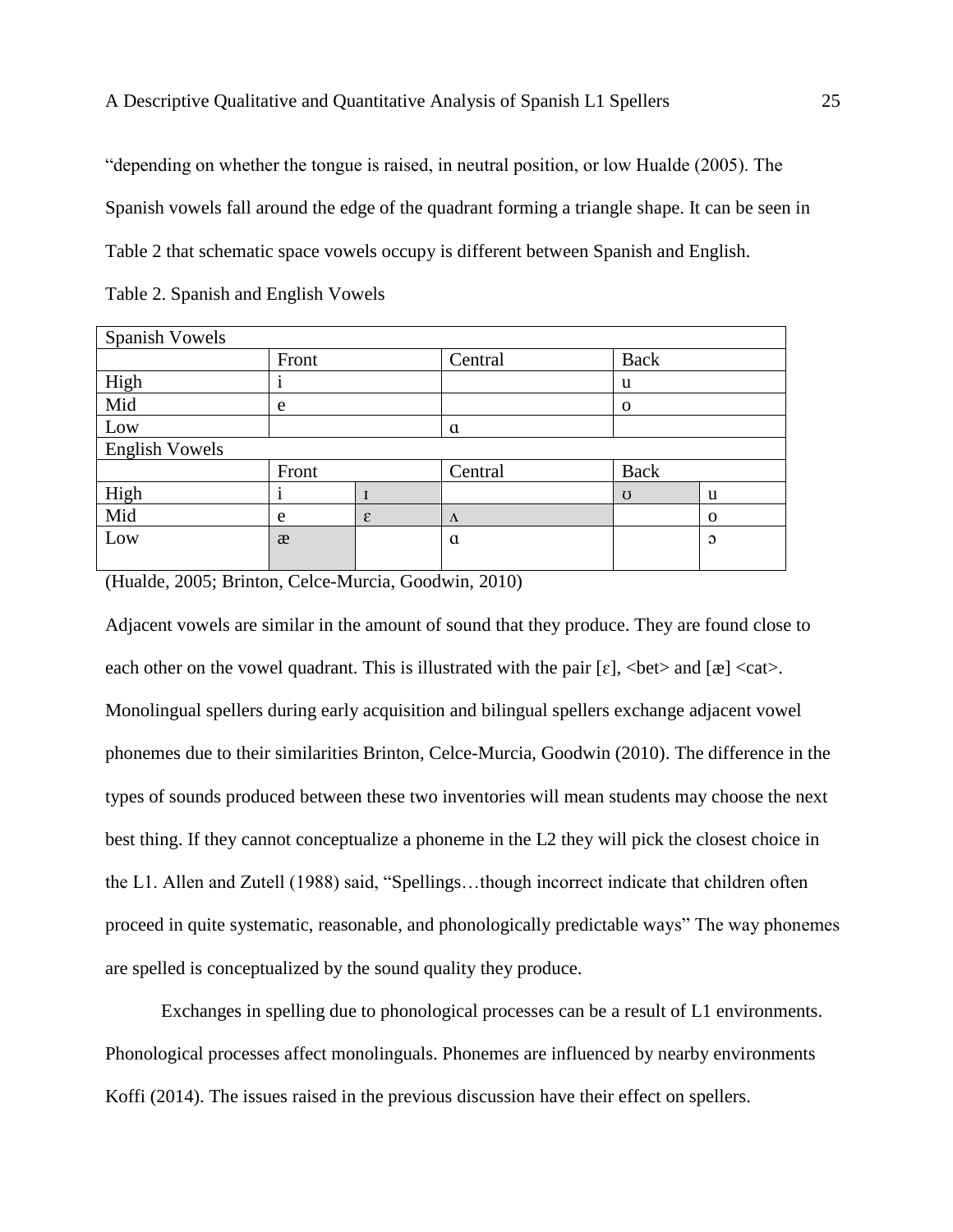Phonological processes can be explained as word formulas. How this can be done in active instruction is addressed in the discussion of errors. Processes of word formation will show students they are on a process toward the correct formation. Students can see they may have missed a step during spelling, but performed two other steps correctly. This leaves behind the binary and unhelpful classification of spellings being right or wrong.

### **Morphology**

Individuals wanting to assist students in spelling must be aware of the basic functions of morphology. Focus is on inflection, derivation, and the allomorph. Rules that govern plural allomorphs will be discussed. A brief outline will illustrate morphemic elements and their descriptions. Subcomponents that effect morphology are allomorphs, inflection, derivation, and negation. These elements follow predictable patterns. The first member to be discussed is the morpheme.

The basic unit of meaning is a morpheme. It can be attached to a base word. The morphemic ending changes meaning and syntax. A morpheme as defined by Bauer, Lieber & Plag (2013) as "any phonological (or graphemic) element of a word-form which has function or meaning in the construction of a word" (p.13). Prefixes attach to the beginning of a word. Suffixes are connected at the word's ending. To give an example of this Cummings (1988) shows:

The complex word *repainted* obviously contains three elements-a prefix, a base, and a suffix: *re + paint + ed*. The base *paint* is the word's semantic core, the starting place for describing what the word is being used to mean in a given utterance. The prefix and suffix add semantic content to that core, the prefix *re-* adding the content "again," and the suffix *–ed* adding "in the past." (p.32)

The prefix and the suffix of the word are not able stand on their own in a sentence. They must always be attached to a lexical base. Word elements that may not stand-alone are "bound." Elements that can stand by themselves are "free." (Cummings, 1988; Bauer, Lieber & Plag,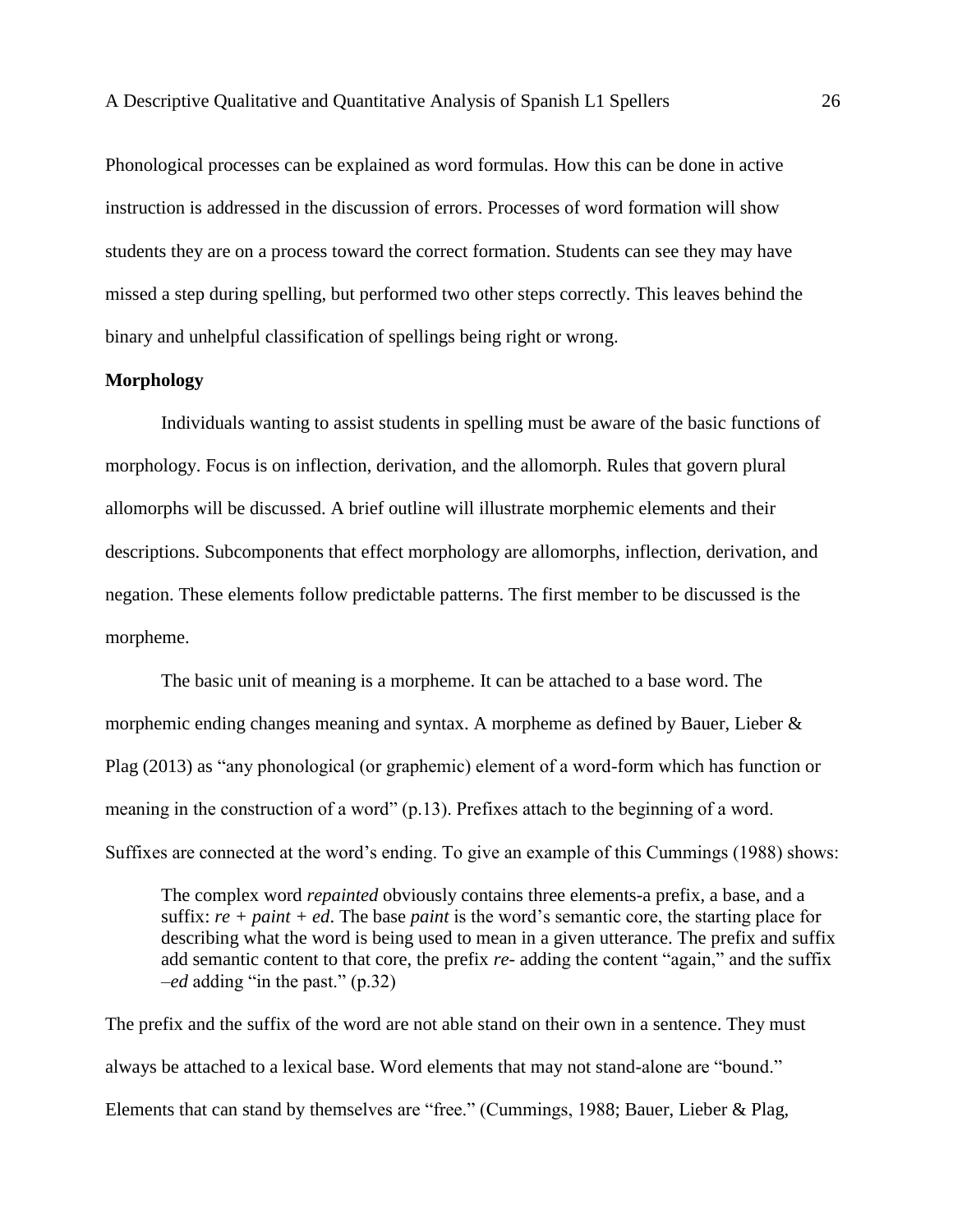2013). Words that are free can stand alone through the process of "clipping" Cummings (1988). The word form  $<$ pro $>$  has been clipped from the word professional (36). It can be included with a verb like <pro surfer> to mean someone is a professional surfer. It indicates they are at a high level of knowledge and skill in this sport. This adds to the bank of word knowledge needed in the classroom.

Morphology is complex in its internal structures. Morphological elements may be terminative or non-terminative. Consider the word <competing>. "The final *e* is deleted in a word such as *competing* (com+pete)ing) because + pete is a terminative base" (p.38). On the other hand non-terminative bases are not permitted word finally. An example of this is "metall+, which is a co-element to the free, and therefore terminative, metal. The bound, non-terminative metall+ must be assumed to explicate such complexes as metalloid, metallic, and metallurgy" Cummings (1988, p. 38). Students may retain or omit consonants word internal clusters. Knowledge of the aspects listed above may help spellers make repairs of miscues forming internal clusters.

Inflectional and Derivational each form their own organizations of rules. These rules are significant to the analysis of spelling. According to Bauer, Liber & Plag (2013) inflections are more regular and change the word's part of speech. Systematic rules in pronunciation affect the spelling of derivations. Derivations are complex, they occur at the word's base. They add information about meaning and change the word's part of speech. They are influenced by changes like borrowing Bauer, Liber & Plag (2013). The two affix types will be discussed below. They will be framed in light of specific issues participants had.

Inflectional morphology involves attaching word parts that change the syntax of a word. "Making plurals, past tense formation, and the progressive tense are all functions of inflectional morphology" Larsen & Nippold (2007). Phonological processes affect plural and past tense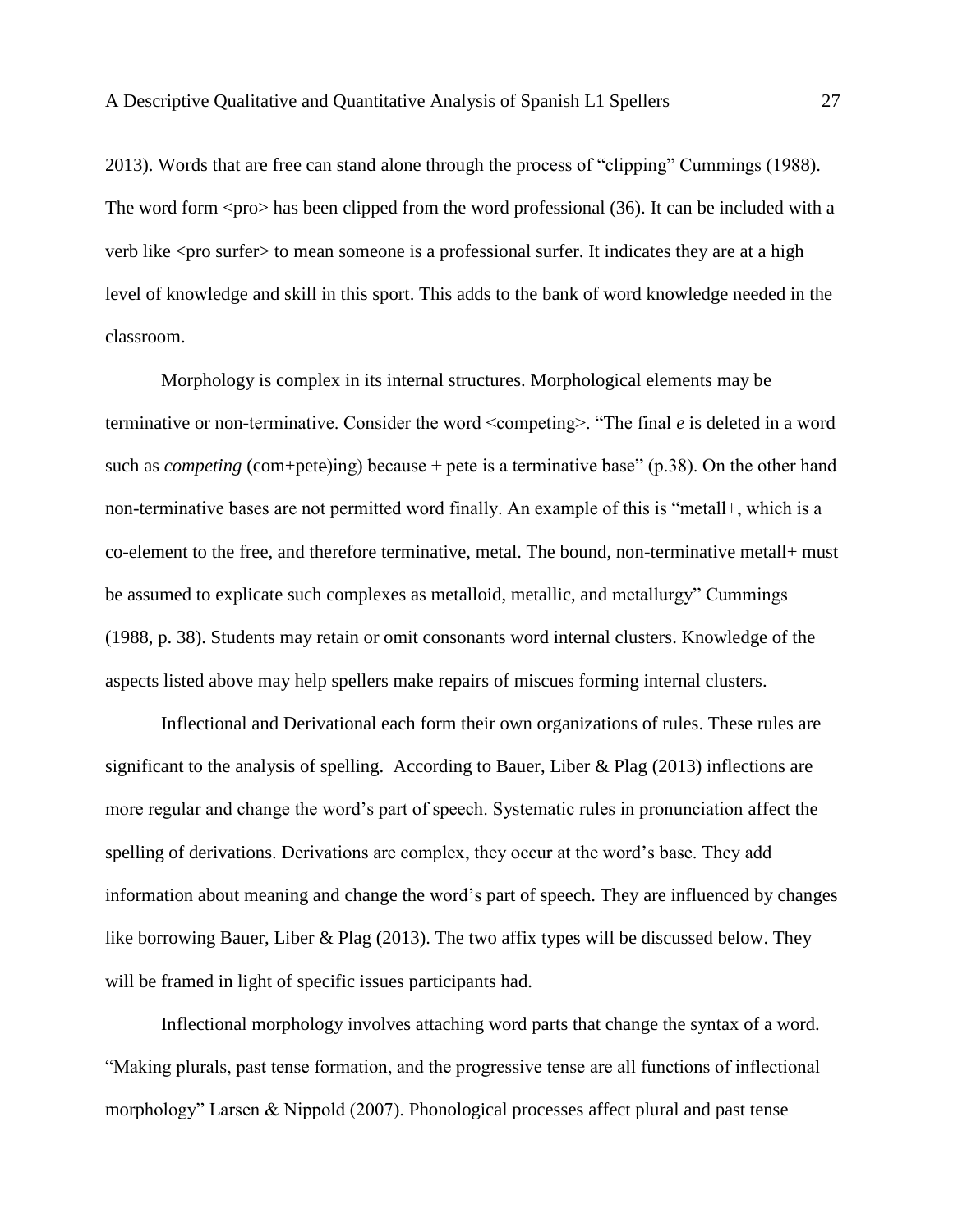formations. Plural <s> goes through processes of assimilation. The coda will take on the

properties of the nucleus to match it. In regular plural nouns the ending may be pronounced [s] or

[z] Bryant, Deacon & Nunes (2006). Predictable environments govern the changes that take place

word internally Brinton, Celce-Murcia, & Goodwin, (2010) display the rules that guide plurals:

- (1) When the noun or verb ends in a sibilant consonant (i.e., /s, z,  $\int$ ,  $\frac{1}{3}$ ,  $\int$ ,  $\int$ ,  $\frac{1}{3}$ ,  $\int$ ), the inflection has an epenthetic /ɪz/or /əz/.
- (2) When the noun or verb ends in a voiced nonsibilant sound, the inflection involves progressive assimilation and is realized as /z/.
- (3) When the noun or verb ends in a voiceless nonsibilant consonant, the inflection also involves progressive assimilation and is realized as /s/.
- (4) Contractions like <does> follow the same pronunciation rules (p. 397).

Interestingly, past tense formation is conditioned in ways that are similar. Voicing distinction primes the changes that take place, however this time among alveolar consonants <t> and <d>. Epenthesis results in an additional vowel sound, but again with alveolar consonants in the conditioning environment.

- (1) When the verb ends in  $\frac{d}{dr}$  or  $\frac{dt}{dr}$ , the ending takes an epenthetic (i.e., extra) vowel and is realized as /ɪd/or /əd/.
- (2) When the verb ends in a *voiced* sound other than /d/, the ending undergoes progressive assimilation and is pronounced as /d/.
- (3) When the verb ends in a *voiceless* consonant other than /t/, the ending also undergoes progressive assimilation and is pronounced as /t/. (Brinton, Celce-Murcia, Goodwin, 2010, p 399)

Similarities and slight differences in the rules of these two inflectional processes may be easy to connect for students and teachers if they are presented together. Note the differences in pronunciation in the tense [s]/[z] and [t]/[d]. These differences in pronunciation were called allophones in the discipline of phonology. Morphologically these same distinctions are termed allomorphs. In both cases they are not meaning bearing, but may be salient to the speller depending on the structure of their language. These elements might trigger phonological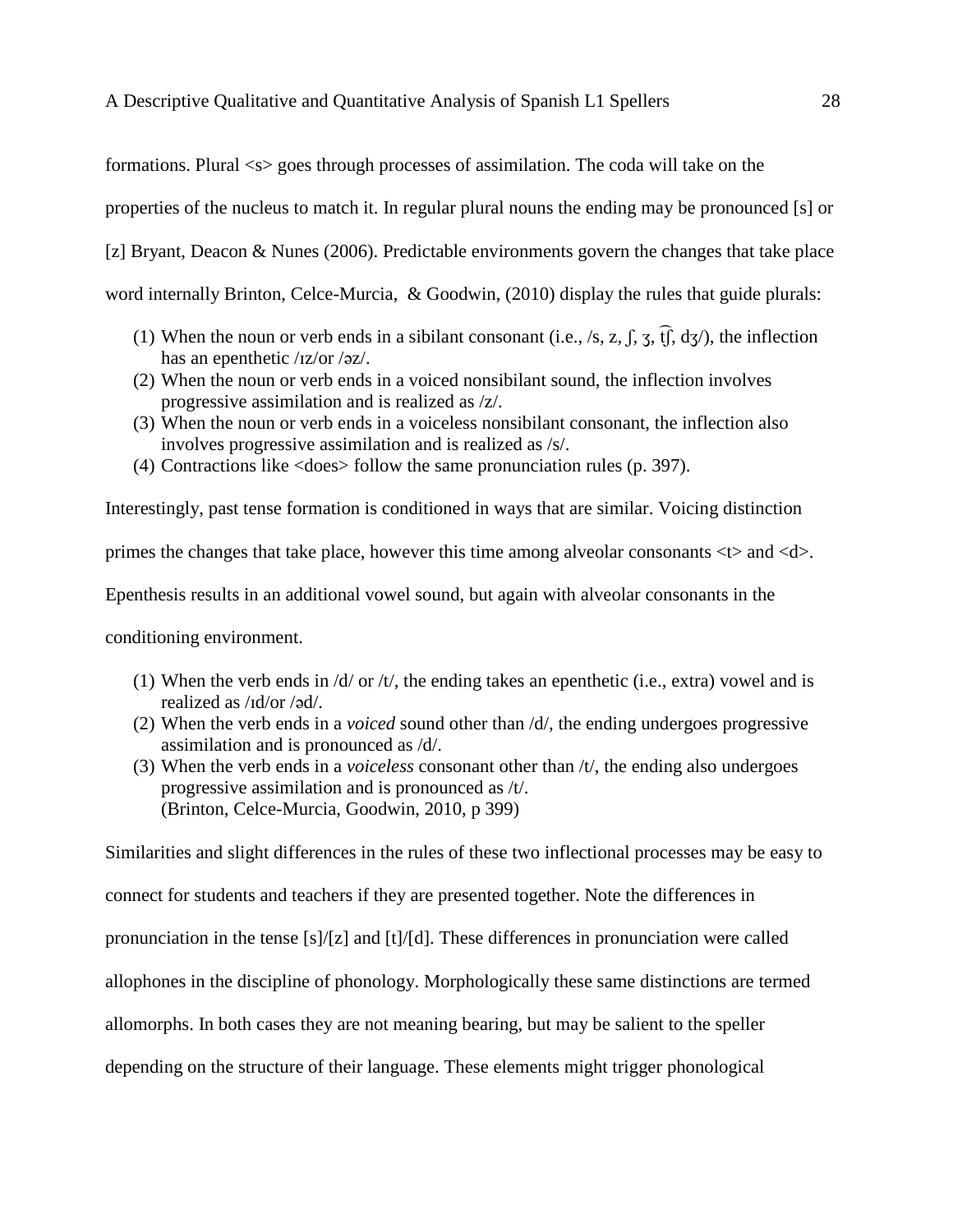spellings. Inflectional morphology involves rules of phonological change. The first instance of this is found in the past perfective tense, and pluralization.

The progressive tense triggers consonant doubling. This is a significant principle during spelling. The progressive affix is used to show the time an action occurs and continues to occur with no completion. Some items have regular inflections like in  $\langle \text{hang} \rangle + \langle \text{ing} \rangle$  to make  $\langle$ hanging $\rangle$ . The  $\langle$ -ing $\rangle$  ending is associated with consonant doubling. The word  $\langle$  running $\rangle$  can be written out as a formula,  $\langle \text{run} \rangle + \langle \text{nn} \rangle + \langle \text{inp} \rangle$ . The rule that is well known among spellers is double the consonant and attach the suffix  $\langle -\text{ing}\rangle$ . There is more to add to this rule. Cummings (1988) stated if a suffix "starts with a vowel…twinning does occur…if a suffix begins with a consonant it may not double" Cummings (p. 163). The vowel nucleus is informative whether twinning will occur or not. Lax vowels signal consonant doubles. Information from multiple areas of the word must be considered to form the progressive tense. Geminate consonants and the suffixes that trigger them will be discussed in more detail in the discussion of derivational morphology.

Negation changes the meaning of a verb root. It is a common principle used in spelling. Negation is listed under inflections in Bauer and colleagues (2013). This principle is where the word <not> is placed in front of a verb. They are spelled with the inflectional suffix <nt>, spelled  $\langle n \rangle$  according to Bauer, Lieber & Plag (2013). An example of this is can be found using the auxiliary form of a verb "There **have not been** any drugs here for ages" is rendered "There **haven't been** any drugs here for ages" (p. 86). In addition negation is employed while adding the suffix  $\leq n'$  to the verb form "to be." Illustrations of this are  $\leq$  could not is rendered  $\le$ couldn't $\ge$ , additionally  $\le$ do $\ge$  in negated form is  $\le$ don't $\ge$  Bauer, Lieber & Plag (2013). The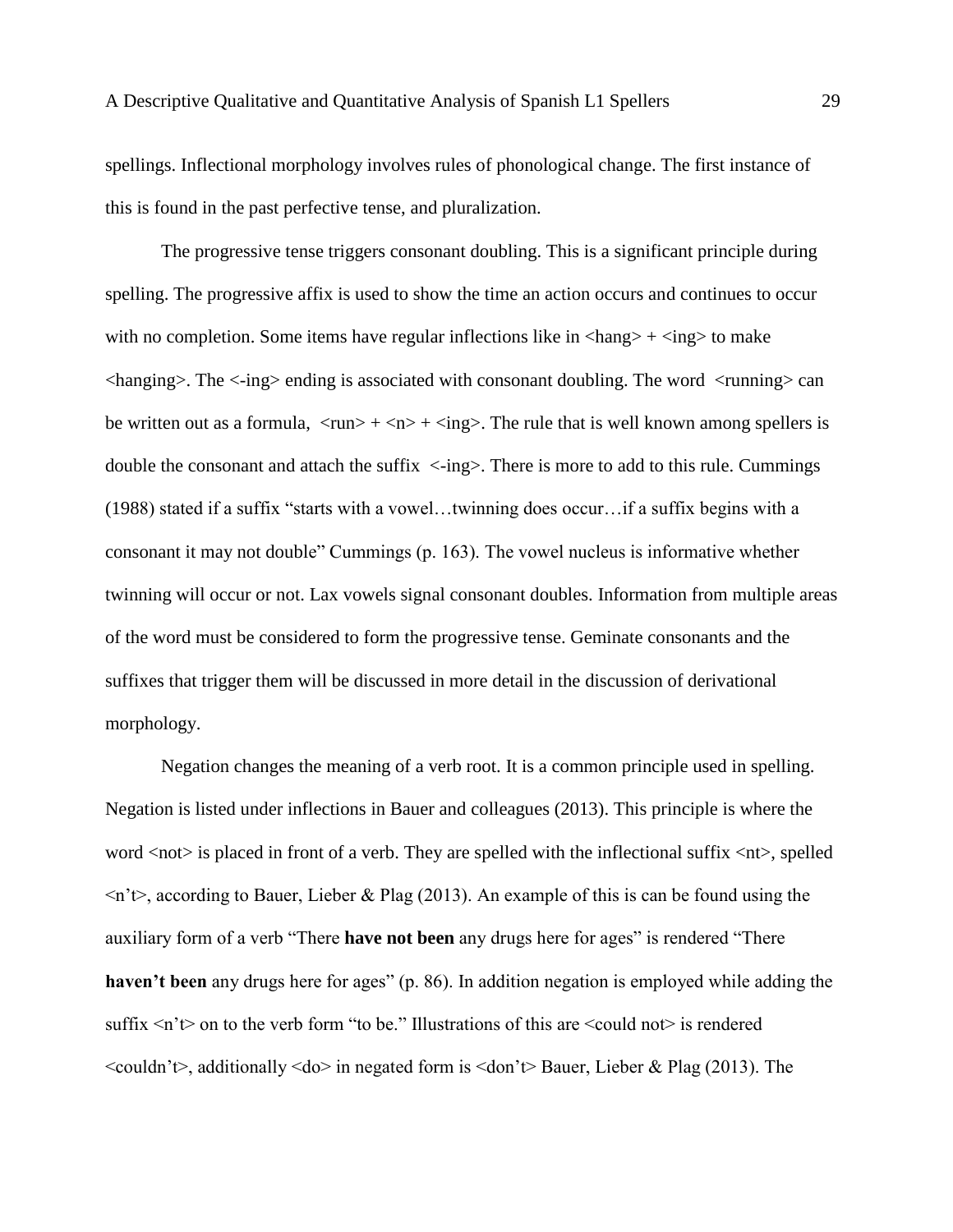placement of the apostrophe indicates the contracted form of the verb. Care must be taken in how to place the apostrophe. This area is significant in the discussion of child spelling.

Derivational morphemes change the meaning of a word. Their spelling can be obscured by language borrowing from Germanic, Latinate, and French influences Bauer, Liber & Plag (2013). Derivational inflections are added to a base word resulting in a change of pronunciation and meaning. Cues to a word's spelling is linked to meaning. The sequential patterning of letters in spelling solidifies the word's meaning at this time. To clarify,  $\triangle$ beautiful $\ge$ ,  $\triangle$ beauty $\ge$  and <beautify> can be studied together, the root words signify the same meaning. Note the same spelling up to the point of the affix.

Morphemes in the derivational class that are influenced by borrowing can be difficult to describe. Historic elements of change influence word complexity. Each historic change is unique to the language background it comes from Cummings (1988) Sources of English borrowings are Germanic, French, Greek, and Latin. Spanish speakers especially benefit from the study of Latinate elements. Cognates or shared words between Spanish and English come from a shared source, which is Latinate roots Bauer, Lieber, & Plag (2013, p. 36). Derivational affixes change of meaning and syntax.

Derivational morphemes provide meaning when attached to a word. In addition they change the way a word is pronounced. Adding the derivational morpheme to a word results in sound change that is not always reflected in spelling. The word <inf**o**rm> has the pronunciation [ɔɚ]. It changes to [eɪ] when the noun suffix <-tion> is added deriving <inform**a**tion>. Furthermore the suffix  $\lt$ -tion $\gt$  renders phonetic spellings from young or inexperienced spellers. The information in this ending does not give much help as to the pronunciation or spelling of the word. The <-tion> ending changes a verb into a noun like when <inform> is changed to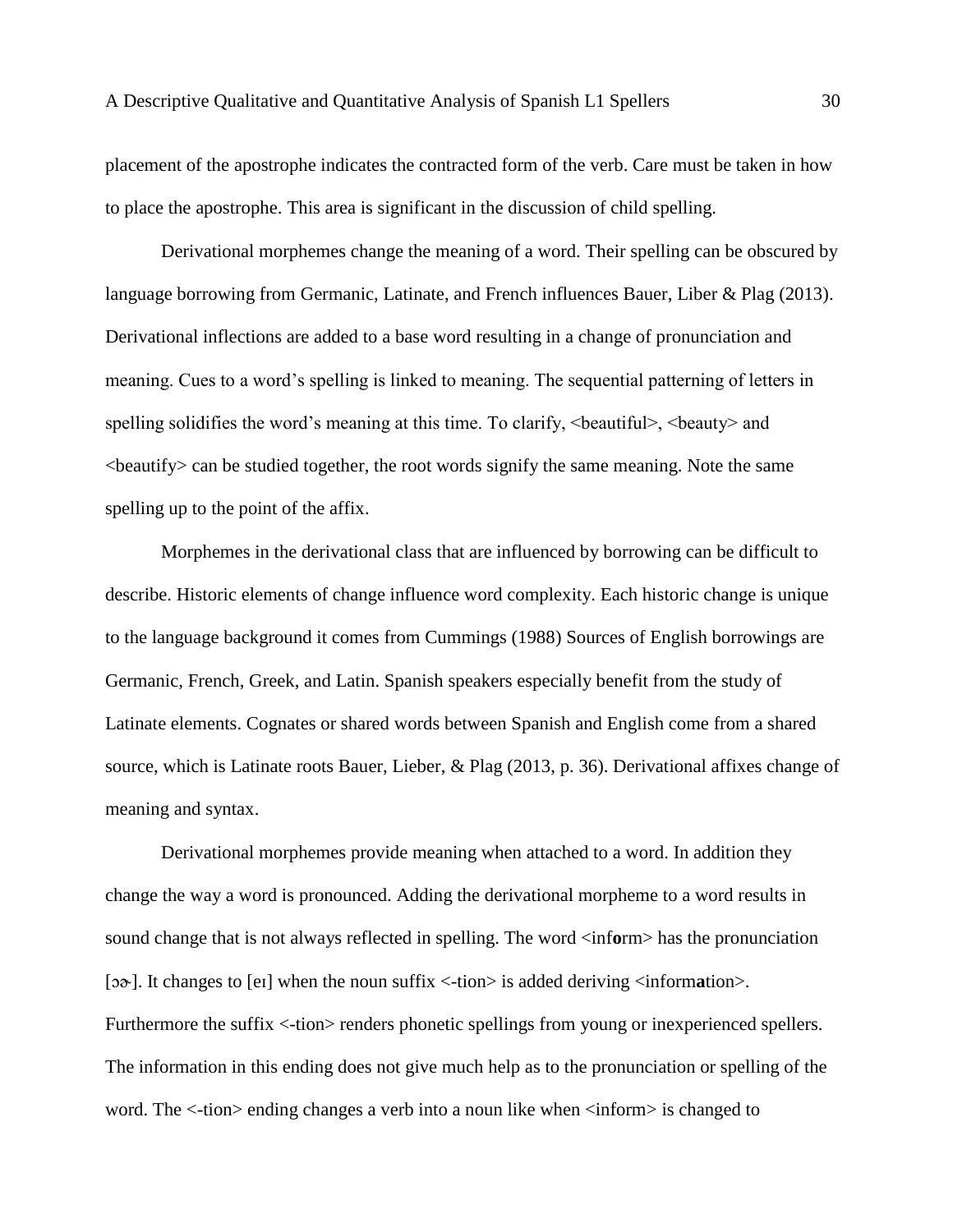$\leq$ information $\geq$ . The use of this affix results in variations in vowel phonemes that do not show up in the word spelling. It changes a word's part of speech from a verb to a noun.

Phonemic and syntactic change is an issue again in the adjective suffix. The adjective suffix carries phonemic information that is linked to multiple spelling choices. The adjective suffix  $\langle y \rangle$  presents multiple choices due to its connection to the front vowel phoneme [i]. It is a suffix that changes a noun into an adjective. Some of these noun to adjective derivations are: "  $\text{Kone}\rightarrow \text{Ky}\rightarrow \text{to make}$   $\text{Hence}$ , also there is  $\text{Kshake}\rightarrow \text{Ky}\rightarrow \text{to make}$   $\text{Hake}\rightarrow \text{Hence}$  (Bauer, Liber & Plag , 2013, p. 52). The connection of this derivation to some bases is relatively straightforward. The coda of these derivations is pronounced [i]. This phoneme is linked to multiple choices in spelling. This may be spelled  $\langle ie \rangle$ , like  $\langle weird \rangle$  and  $\langle ey \rangle$  as in  $\langle key \rangle$ . Students attempting to spell this ending will have many choices to pick from that, to them, will phonetically make sense. If not prepared students may make spelling exchanges with clusters that contain the correct phonemic information, but are incorrect spellings.

Comparing and contrasting is accomplished using comparative and superlative affixes. They contain meaning that attaches to a word upon inflection. Additionally, these suffixes follow predictable patterns. Comparative and superlative affixes are spelled using <-er> and <-est> respectively. The suffix <-er> means more and the suffix <-est> means most (Brinton, Celce-Murcia & Goodwin, 2010, p. 404). They are attached to an adjective, for instance  $\langle \text{tall} \rangle + \langle \text{er} \rangle =$ taller. Suffixes can be exchanged to change the meaning in a root word.

Comparative and superlative endings undergo structural changes. Some of these are consonant doubling, and  $\langle y \rangle$  changing to  $\langle ie \rangle$  word internally before the final inflection. The  $\langle$ er> and <-est> endings are argued to trigger consonant doubling by Boland and Treiman (2017). A simple formation of this word type is  $\langle big \rangle + \langle -er \rangle$  making the word  $\langle bigger \rangle$ . Simple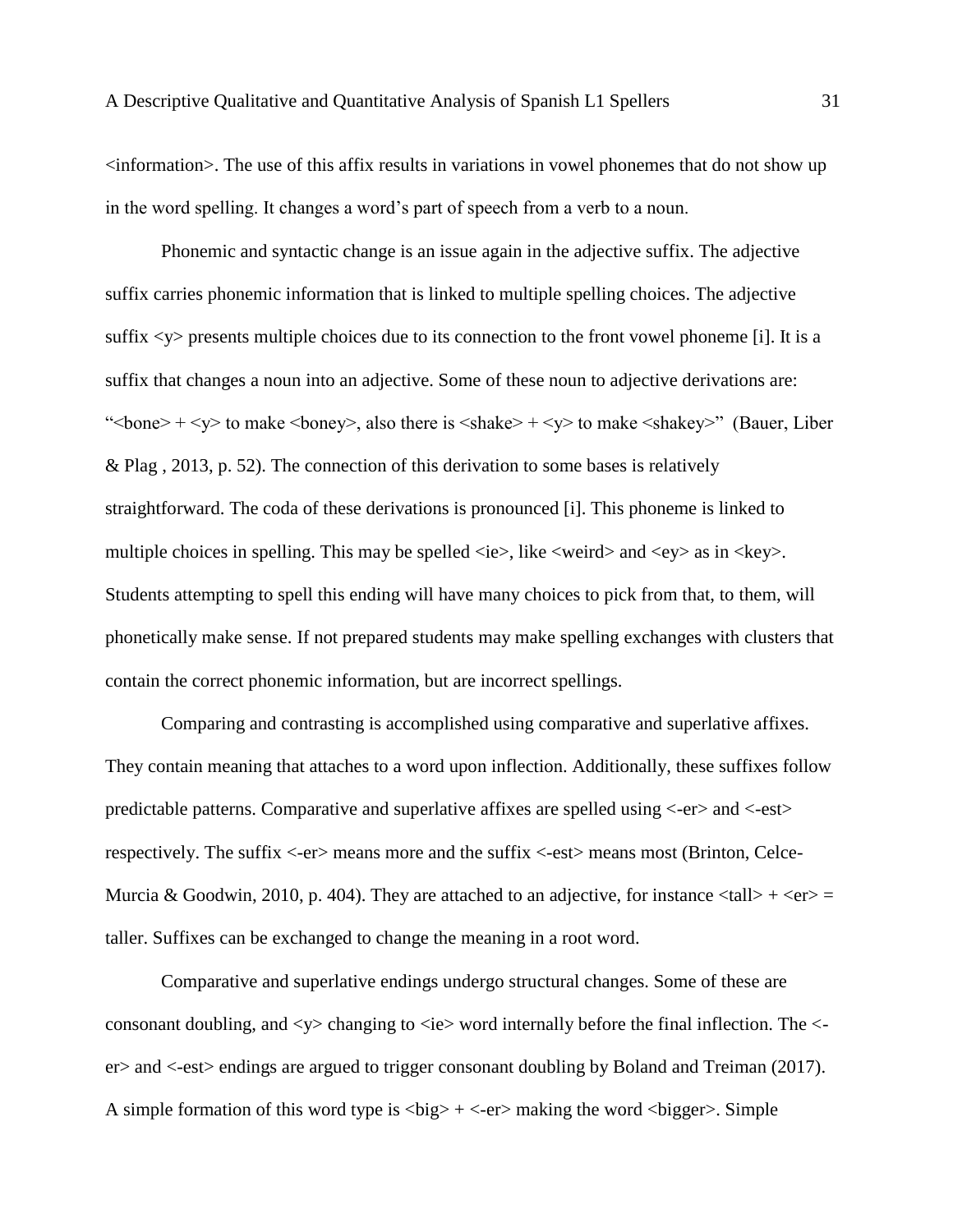formulas guide the process of this variety of word. "Adjectives and adverbs of one syllable take the inflectional ending as do two-syllable adjectives with a final –y suffix (pronounced as unstressed  $\langle i \rangle$ " (Brinton, Celce-Murcia & Goodwin, p. 405). Examples of how words with final  $\langle y \rangle$  take the comparative and derivational suffix are:  $\langle \text{noise} \rangle + \langle y \rangle$  is spelled  $\langle \text{noisy} \rangle$ . Similarly the superlative form follows the rule with  $\langle \text{noisy} \rangle + \langle \text{1} \rangle + \langle \text{-est} \rangle$  rendered  $\langle \text{noisiest} \rangle$ . Consciousness raising of these rules will be necessary for teachers and students to achieve high levels of spelling accuracy. Naming the parts of the morphological structures given underpins strategies to go about forming a word. The names of these elements guide students to the appropriate word location. Comparing and contrasting, negation, inflection and derivation follow patterns that can be anticipated. The ways these words are formed can be broken into step-by-step pieces.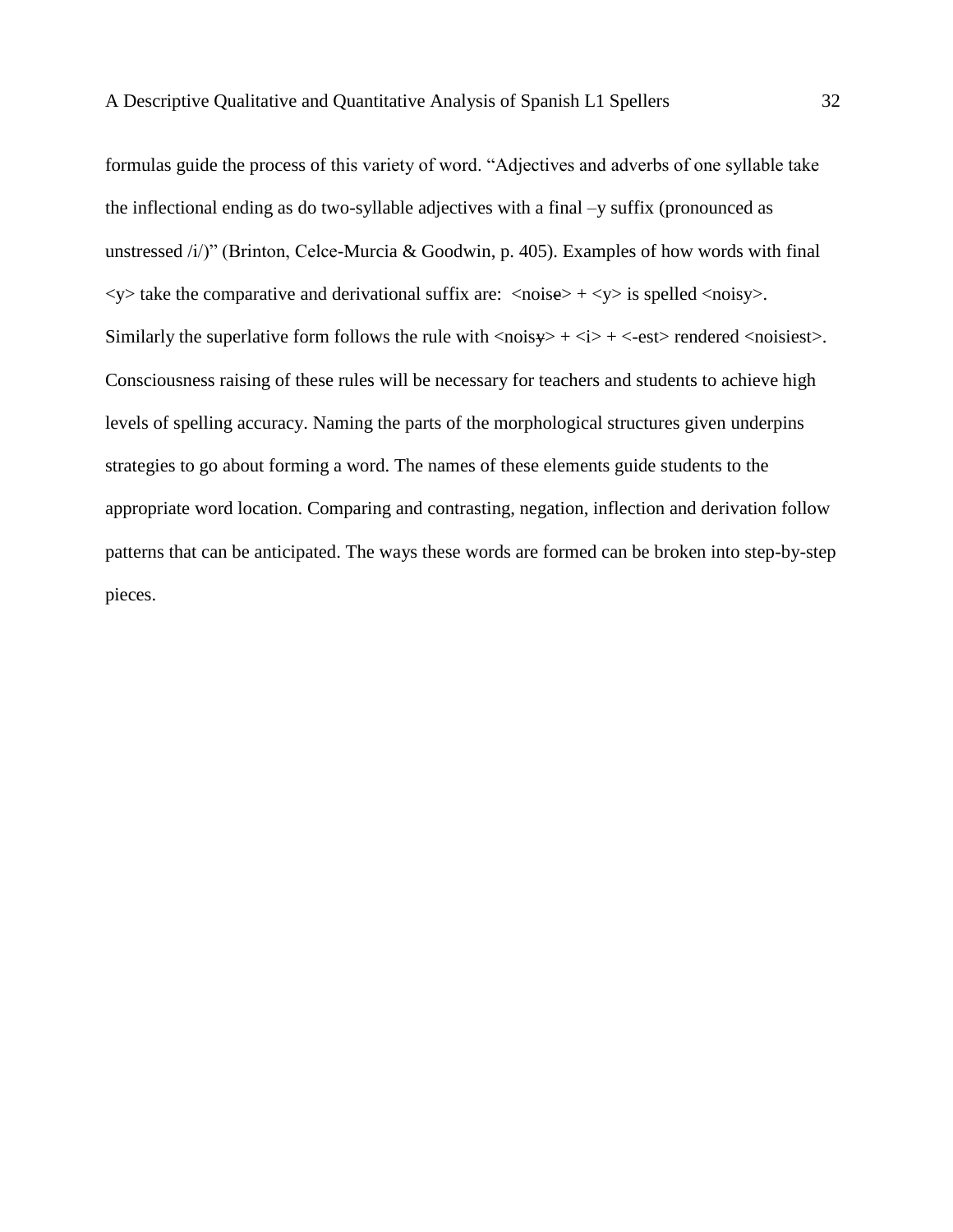#### **Chapter 3: Developmental Spelling Stages**

How children learn to spell is indicated by key elements mastered as they age. It has been argued that children learn to spell using a continuum of word features that increase in complexity. It is posited that student's ability to spell with increased sophistication is correlated with maturational development. The discussion of spelling stages will first be linked to their foundation in child cognitive development. Children's ability to attend to increasingly complex syllable shapes is linked to stages of cognitive development. Errors children make have been studied and linked to tasks Piaget used to examine cognitive development. The following chapter exemplifies how a child's spelling changes as they grow in age and cognition. It is has been correlated with developmental spelling stages Zutell (1980). The purpose of this section is to show how developmental spelling stages align to cognitive developmental research.

Jerry Zutell (1980) hoped to find a link between Piaget's theories of cognitive development and increasingly sophisticated tasks during spelling. He studied the developmental spellings of 60 school children in grades one through four. He sought to study the qualitative changes of word formations from incorrect to correct form. Error analysis was his method of word study. Types of knowledge needed to spell words were aligned to Piagetian tasks. Singer (1978) gives Piaget's stages of development. They are: Sensory Motor, which includes children ages zero to two years old. Preoperational stage involves ages two through seven years old. Concrete Operations spans from ages seven to eleven. Formal Operations us from ages eleven to sixteen (chapter 2). The confluence of spelling stages with Jean Piaget's developmental norms gives a strong basis for educators to use stage models to conceptualize instruction. Zutell (1980) used developmental spelling stages and aligned them to Piaget's stages of cognitive development. Zutell (1980) used the frameworks that were constructed up to that point to align spelling and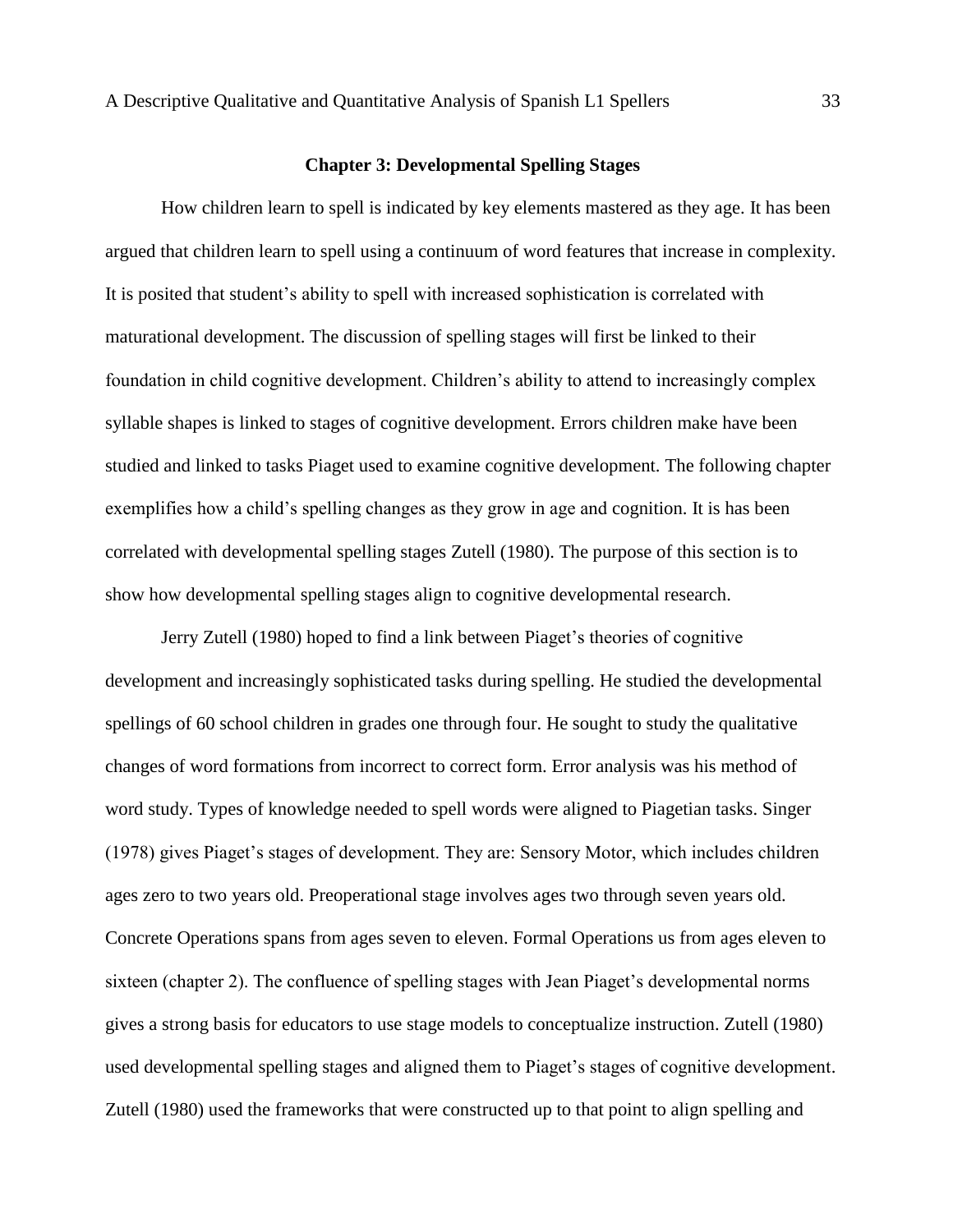child cognitive development. Strong correlations were found linking cognitive capacity to abilites in navigating increasingly complex spelling patterns.

Conservation tasks show how children reason. Preoperational and concrete operational thinkers schematize differently. Piaget's tasks show how children are able to conceptualize information at different ages. An example of a Piagetian task is where two beakers capable of holding the same volume of liquid are presented to a child. One beaker is tall and skinny, and the other is short and fat. When you pour water from the short and fat container to the tall and skinny container the preoperational child thinks the volume of water has changed (Zutell, 1980; Singer, 1978). "The child is centered, or focused on one aspect of the task. He focuses on either the height or the weight, but not both elements at one time. He is not cognitively able to consider more than one aspect at a time" Zutell (1980). Preoperational students presumptively might center on word elements and not more than one element at a time.

The operational child takes on the same task in a different way. This child can combine features like height and width of the beaker. This is called decentering. Zutell (1980) adds, "the child can mentally recreate the changes that happened in the task and know that nothing has been added or taken away" (p.57). This supports that the operational child will be able to take on complex words forms. He or she could attend to multiple changes that can happen in orthography, phonology, and morphology.

Zutell (1980) hoped to examine not just the words themselves, but what children can do at different times in their development. He wrote, "Learning depends not only on the stimulus, but on the structure or system the learner has available to process it" (56). Movement through developmental stages was paired with data collected from children's spelling. In a summary of his findings Zutell (1980) said there were: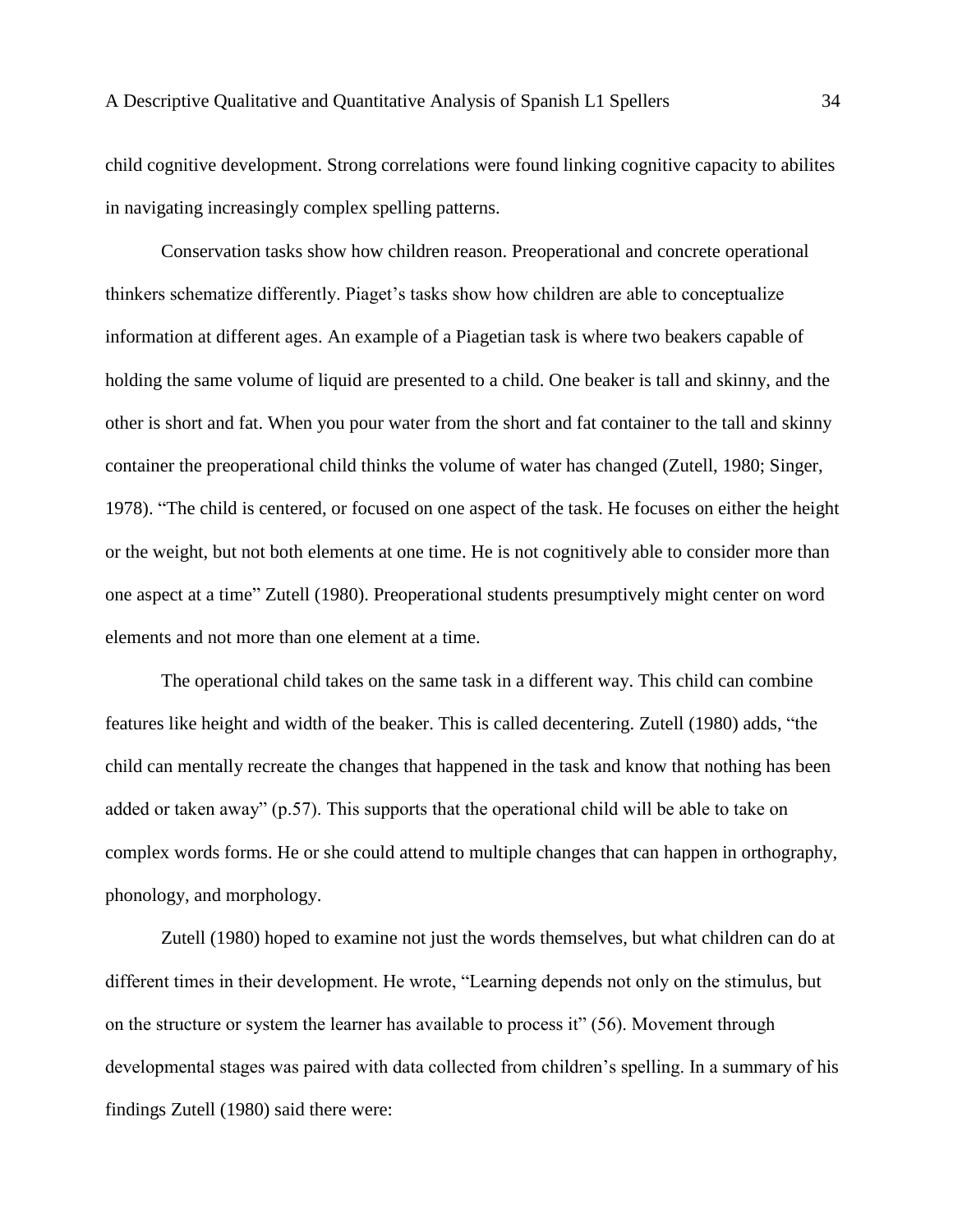Particularly high correlations between the first and easiest spelling category, the short vowel category, and the decentration variables suggest that the qualitative difference between preoperational and operational thinking is the most important for spelling at the time when the child first moves from a letter name strategy to more abstractly based relational structures. (p.63)

The work done by Zutell (1980) makes the point that a child is only able to take on the spelling structures they are cognitively equipped to handle. This same realization will be shown in the discussion of developmental spelling stages. As stages progress, so does the complexity of the features children are expected to use in spelling. Participant data will show that word elements of increasing complexity are more difficult to spell. This is found in spellings of words that contain vowels with multiple correspondences and orthographic markers. His findings establish the need for spelling instruction to align with a child's capacity to form words. Spelling develops gradually from simple to more complex spelling. Zutell's (1980) analysis sets up developmental stages of spelling next to a well-received cognitive model. This means developmental stages of spelling are a sound model to base instructional choices. Stage models are used in this study to categorize and describe the choices of elementary Spanish and English spellers.

This thesis is concerned with Spanish and English speakers and their spelling choices. It will seek to describe spelling errors in the areas of the onset, nucleus and coda of a word, when this organization is possible. The structure of words creates a need for different ways to categorize errors. In addition these descriptions will be embedded in knowledge drawn from developmental stages of spelling (Henderson, E., 1980; Henderson, E., Templeton, 1986; Cramer, 1998; Ganske, 1999). Findings will be used to determine priorities and pedagogical approaches for Spanish and English speaking spellers using the English system of orthography and its many sub elements. In addition, work described above will be done to seek appropriate teaching strategies to assist Spanish-English spellers to improve spelling. Implications will be aligned along the framework of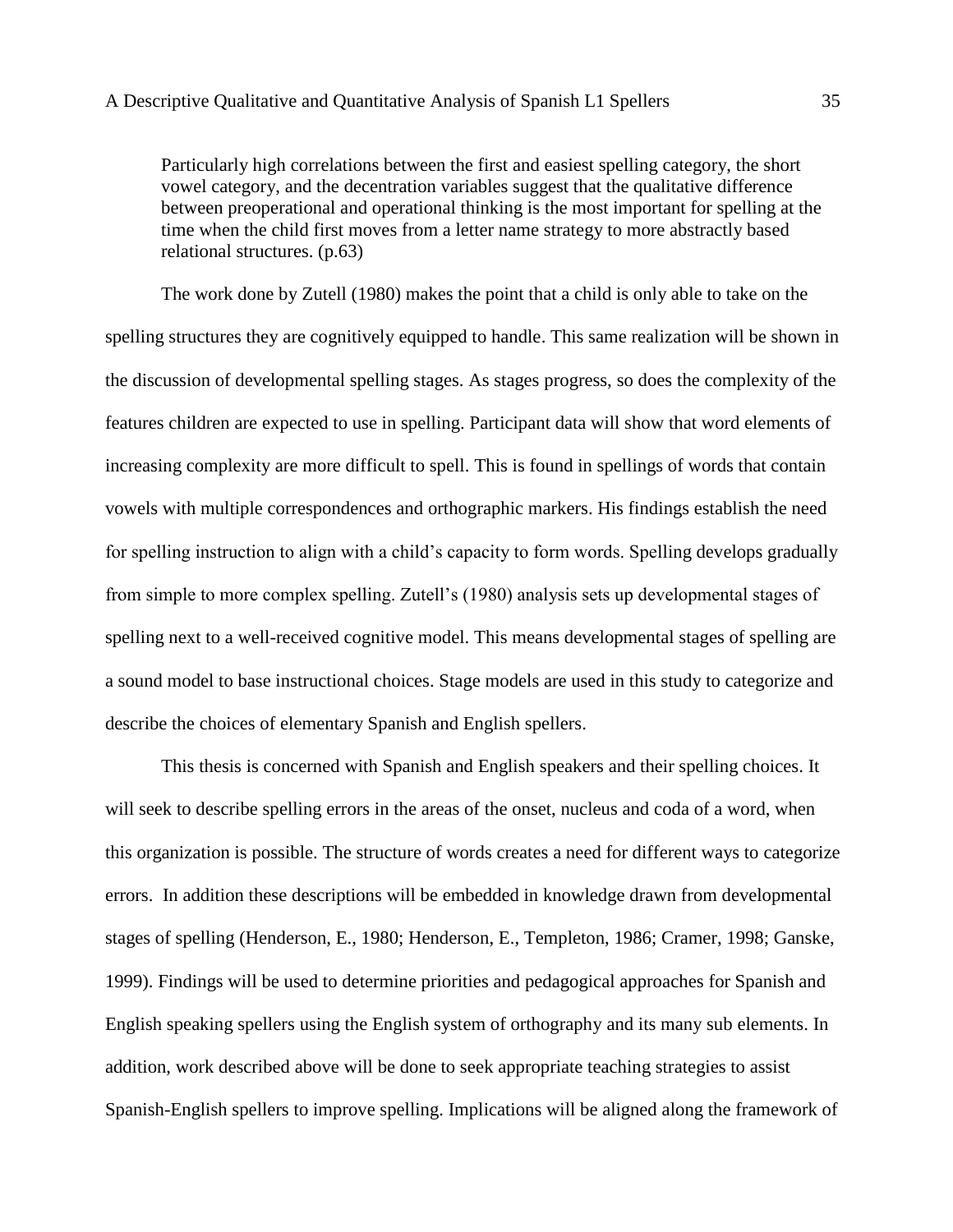developmental spelling stages. Monolingual spelling research will provide elements that were difficult for Spanish spellers in English orthography.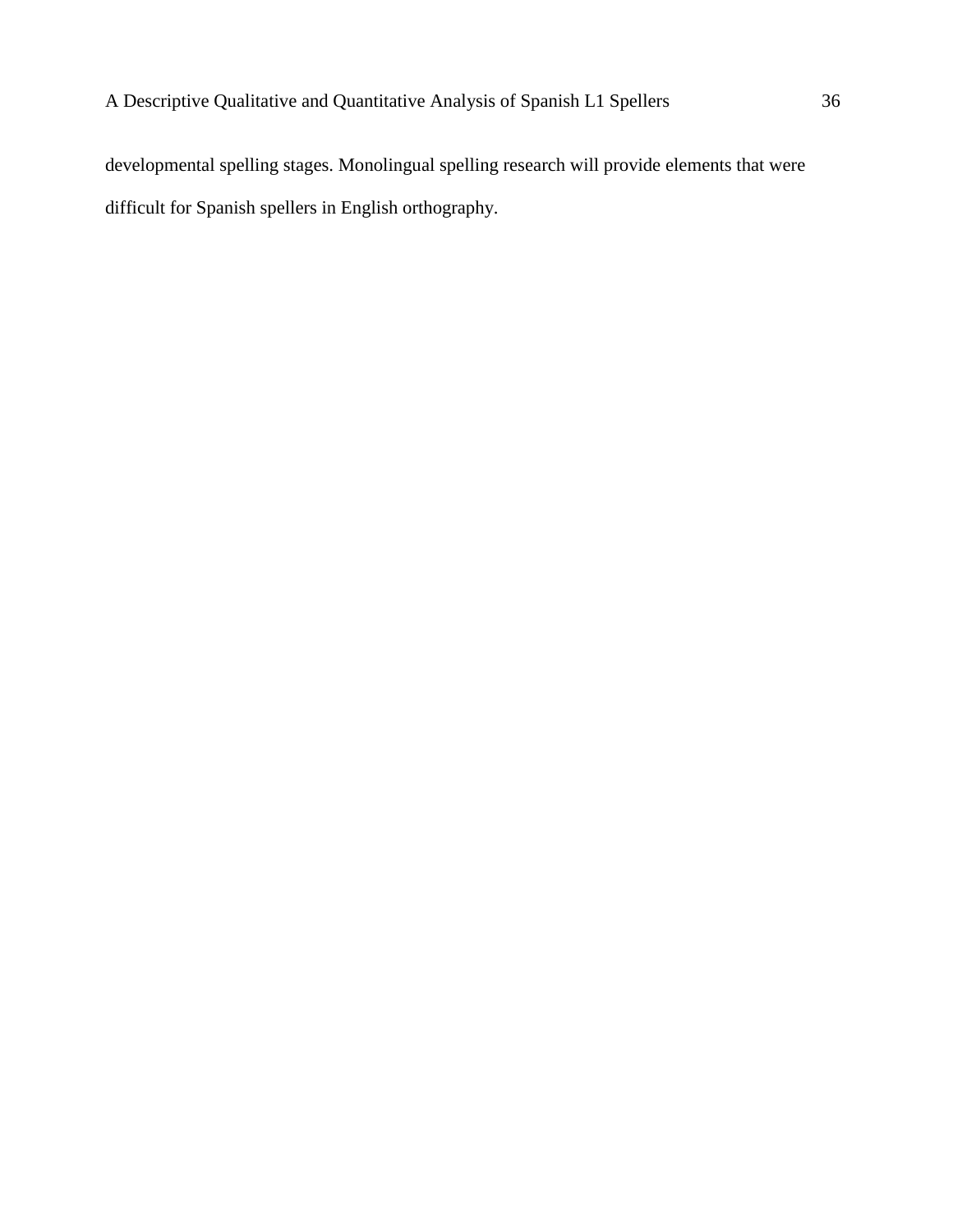# **Chapter 4. Research Questions and Methodology**

The following research questions will guide the analysis of words collected. (1) How did errors pattern among the participants? (2) How did errors pattern within the onset, nucleus, and coda of the word? (3) How did errors pattern within spelling stages? (4) What can teachers do to help spellers improve? Stated again, the core concern of this study is to design instruction for bilingual Spanish-English spellers in elementary school.

This is a qualitative and quantitative mixed design analysis of the errors of Spanish-English speaking elementary aged students. Quantitative analysis of data provides a focus point to begin the description of what is seen in data. Qualitative study allows insight into how Spanish and English speaking students schematize. Qualitative method was appraised by Bahr-Huntley et. al. (2015) who said:

Qualitative analysis is pertinent because discerning patterns of misspelling can enhance understanding of student's phonological, orthographical, and morphological knowledge. Second, broader insight into misspellings can lead to individualized instruction and interventions for all students. (p.1590)

The purpose of using spelling stages is to pool data using models that go to great lengths to describe what spelling should look like in active instruction. Consequently, spelling stages are used to provide focus. The highest amount of erros will guide a discussion around what teachers can do to help students become better spellers. The stages used in this analysis are taken from Cramer (1998). In his work stages of spelling acquisition are summarized in a succinct manner that is further added to in this analysis by the work of Henderson & Templeton (1986), and Ganske (1999). Cramer's stages are used in this first mention of developmental stages due to their firm arrangement, where elements in other stage theoretical research are more diffuse. His stages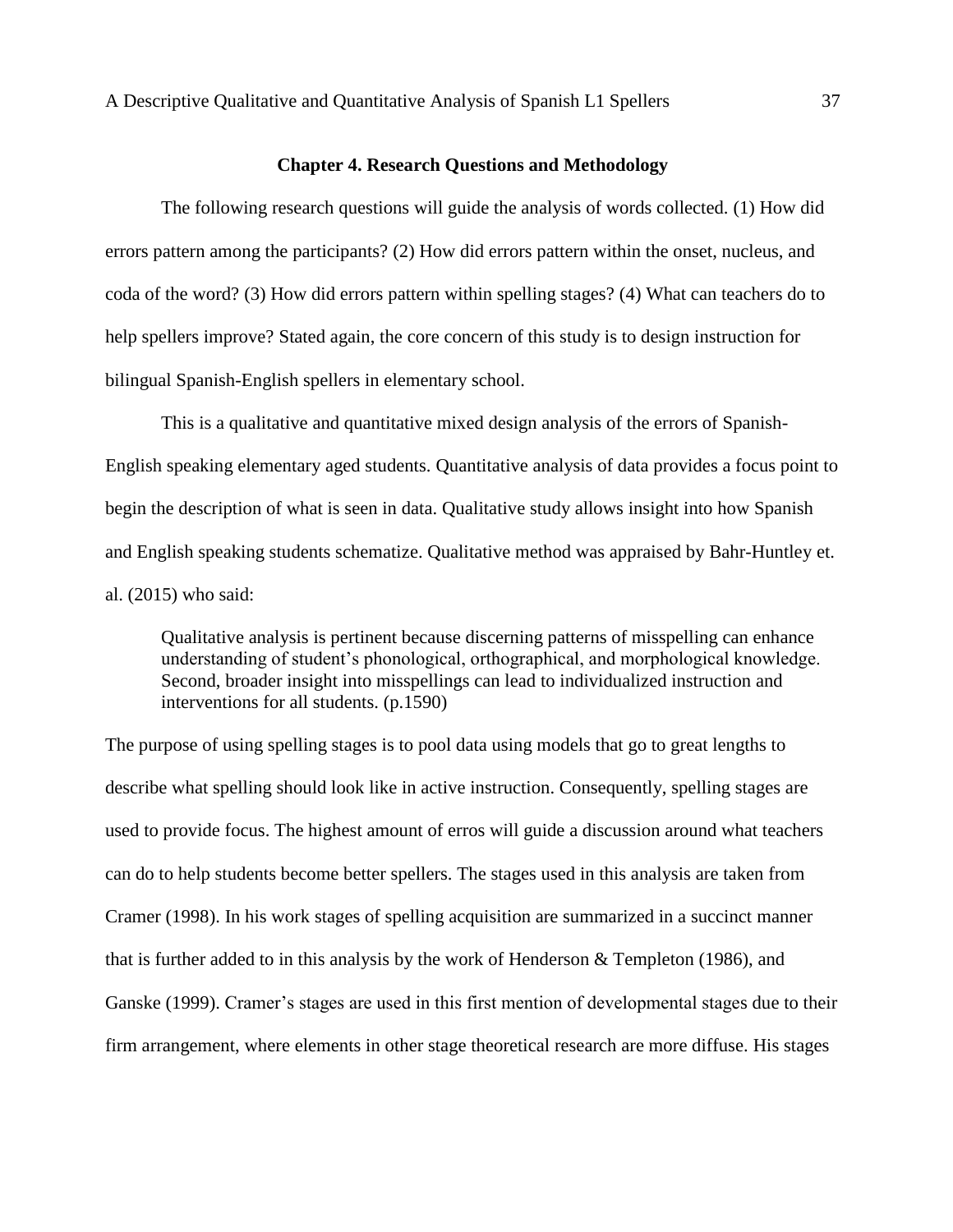summarize and give credit to other experts in the field. Cramer (1998) lists the following stages

for spelling development:

Prephonemic: The distinguishing charactaristic of this stage is the absence of true alphabetic writing. There are no systematic connections between letters and sounds…children scribble, draw, make wavy cursive like lines, and write letters usually in random order.

Phonemic: Children make systematic connections between letters and sounds that represent true alphabetic writing. This stage marks the beginning of writing that can be read by the writer and the writer's audience.

Patterns within words: Children lean the patterns to which letters and sounds correspond within single syllable words. Children add sight words to their spelling repitoire, which proves the foundation for understanding more complex patterns within words.

Syllable Juncture: Children learn the structural principles that govern spelling at the point where syllable meet their juncture. The most common juncture occurs when suffixes and inflected endings are added to words. Junctures also occur within words. Three patterns are significant: dropping, doubling, and changing.

Meaning Derivation: Children learn that words related in meaning are often related in spelling in spite of changes in sound within the related word or derived form. This is a significant spelling principle, although it is often neglected in spelling instruction. (p.10- 11)

Data on student spelling was compiled from the months of April 2016 to June 2016.

Classroom instruction maintained its usual routine during data collection. A total of 193 word

tokens were gathered. They were subdivided using a spreadsheet. Three points were possible for

one word token. A point was given for a correct onset, nucleus, or coda. The classification system

for these errors can be found in Appendix A on page 84. Total errors were aggregated for the

onset, nucleus and coda. Errors that could not be coded were left blank.

Descriptors from spelling stage theory guide the qualitative side of this analysis of student

misspellings. Errors are categorized into spelling stages per the work of (Henderson, E., 1980;

Henderson, E., Templeton, 1986; Cramer, 1998; Ganske, 1999). These experts have designed 5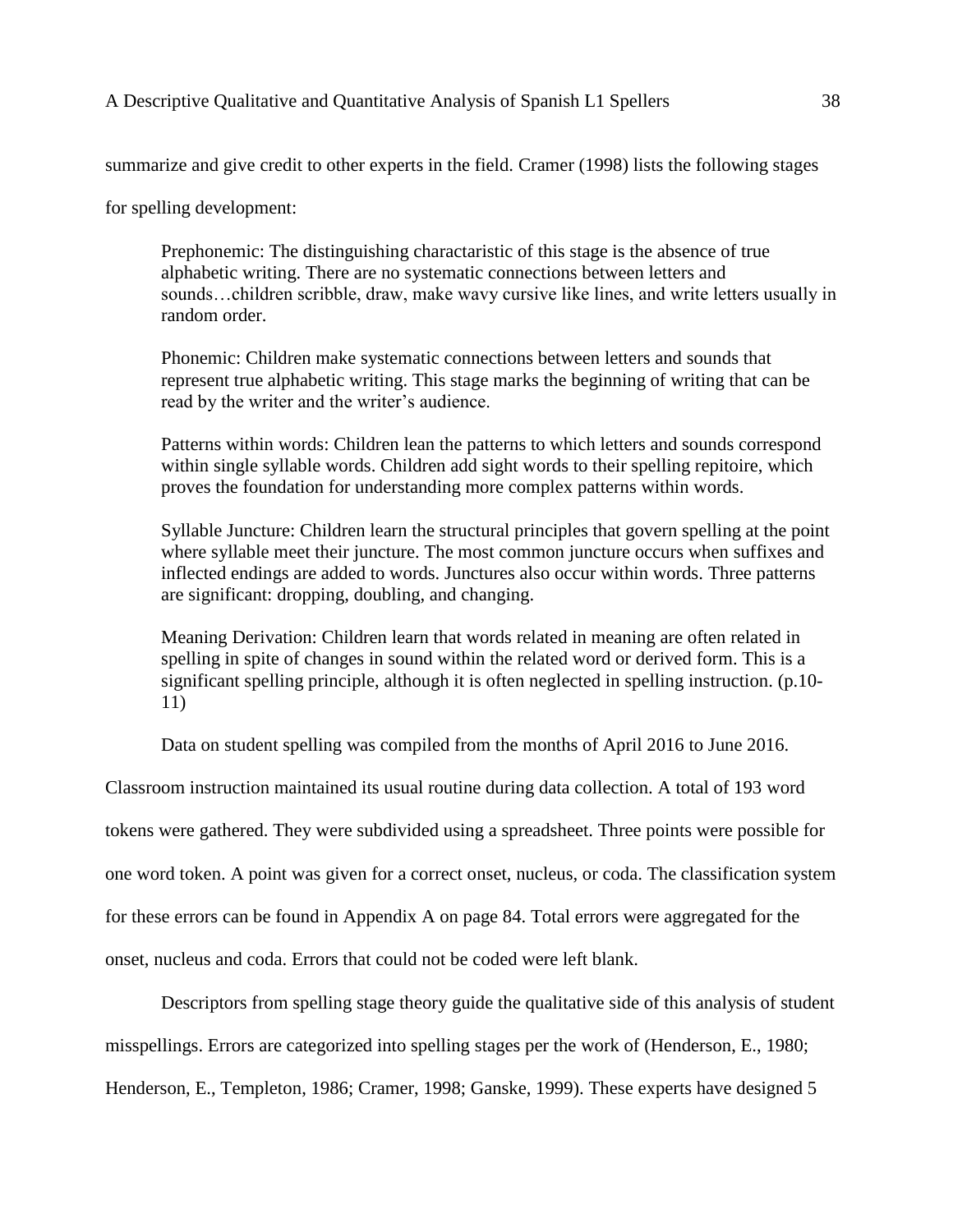general stages of development aligned with word features. The stages begin with simple sound to letter correspondences and outline a continuum of word knowledge that ends with derivational inflections. Some conflicts exist in the outlines of developmental spelling. Stage models are designed as teaching tool, lacking the clear-cut edges of an assessment tool Ganzke (1999). In spite of this trends are established. This study will be transparent in saying blurred lines exist in classifying data into stages. Nonetheless most stages are agreed upon. They sort most of the data in such a way where patterns can be seen. This will create a clear focus for pedagogical implications. Some errors fit into more than one category. In the case of  $\langle$ rainy $\rangle$  it was spelled  $\langle\$ irany>. The biggest issue this speller has is with the long vowel within word pattern  $\langle\alpha\rangle$ mapped to the phoneme sound [ei]. It has the adjective suffix  $\langle y \rangle$ . Therefore it is placed in the derivational stage. It has been discussed that although spellers are in a particular stage of spelling, they still call on information from other levels. In the case of <rainy> the speller is attempting to form a derivational ending, with the within word pattern  $\langle ai \rangle$ . It is typical for students to use more than one level of information while spelling Ganske (1999). It would be conceiveable that errors would also seem to belong in more than one stage. This study will strive to place the words into the stage that they belong in considering the whole word, and the misspelling.

Some elements are not addressed or are unresolved in the discussion of developmental spelling. The work of K. Ganske's (1999) Developmental Spelling Assessment (DSA) seeks to add more guidelines for placing words into stages. See appendix C for this assessment. Her tool is meant to give words in oral dictation where students spell what they hear. Assignment of student errors uses stages two through five. These stages are letter name stage (phonetic), within word pattern stage (patterns within words), syllable juncture, and derivational constancy (meaning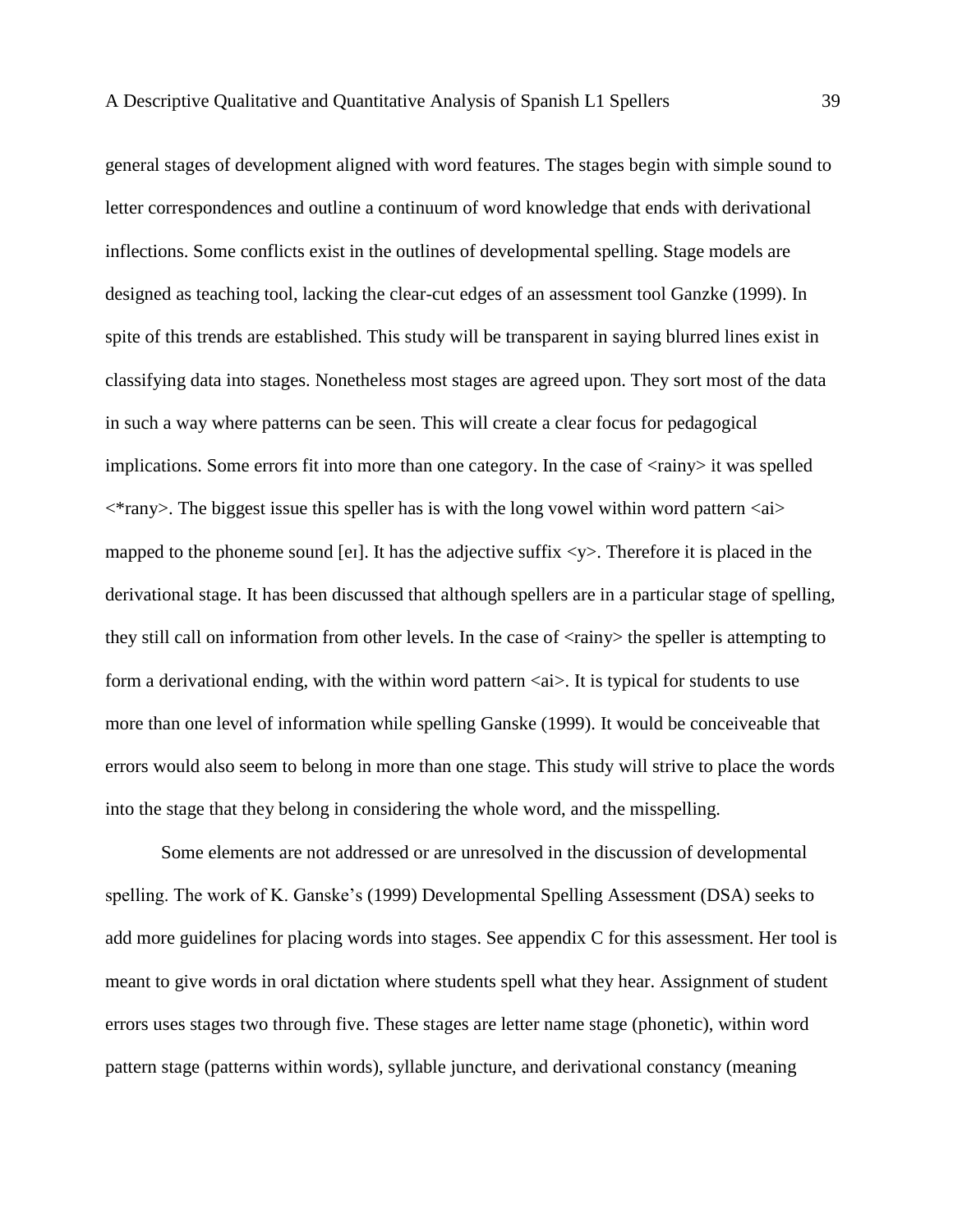derivation). The stages given by Ganzke (1999) are listed outside of parenthesis. Stages given by Cramer (1998) are listed inside of parenthesis.

Most agree upon what types of feature categories that exist in each spelling stage. There are some areas that do not align. Ganzke (1999) lists a number of syllables for the words located in each stage of spelling development. Previously syllabic amounts were assigned inconsistently. The phonemic and within word stages are for monosyllabic words. Syllable juncture designates words of two syllables. Derivational constancy calls for two or more syllables Ganzke (1999). Monomorphemic words contain blends, diagraphs, and vowel pairs for example in student data for the within words stage we have the word <listen>. These monomorphemic words may be polysyllabic. There is no joining of an inflection to a base. These polysllables occur in the within words stage. This goes against Ganske (1999) who said within words stage must contain monosyllables.

Another slight discord happens during the discussion of inflectional affixes. Henderson and Templeton (1986) stated students should study inflectional affixes at the end of the within words stage. Ganzke (1999) lists these types in syllable juncture stage. Coding in this analysis will go with the recommendation of Ganzke (1999) who places inflections in syllable juncture stage.

Geminate consonants presented an issue during coding. Multiple prescriptions are given on how to deal with geminates. Doublets located in monosyllables were placed in the within words stage in Henderson and Templeton (1986). They said, "Syllable juncture stage includes the role of the vowel in the single morpheme word (310)." The words they used to illustrate this point were  $\langle$  rabbit $\rangle$  and  $\langle$ hotel $\rangle$  (310). The words  $\langle$  stuff $\rangle$  and  $\langle$  sniff $\rangle$  have final doublets triggered by the vowel. This same word type could rightfully be placed in the derivational constancy stage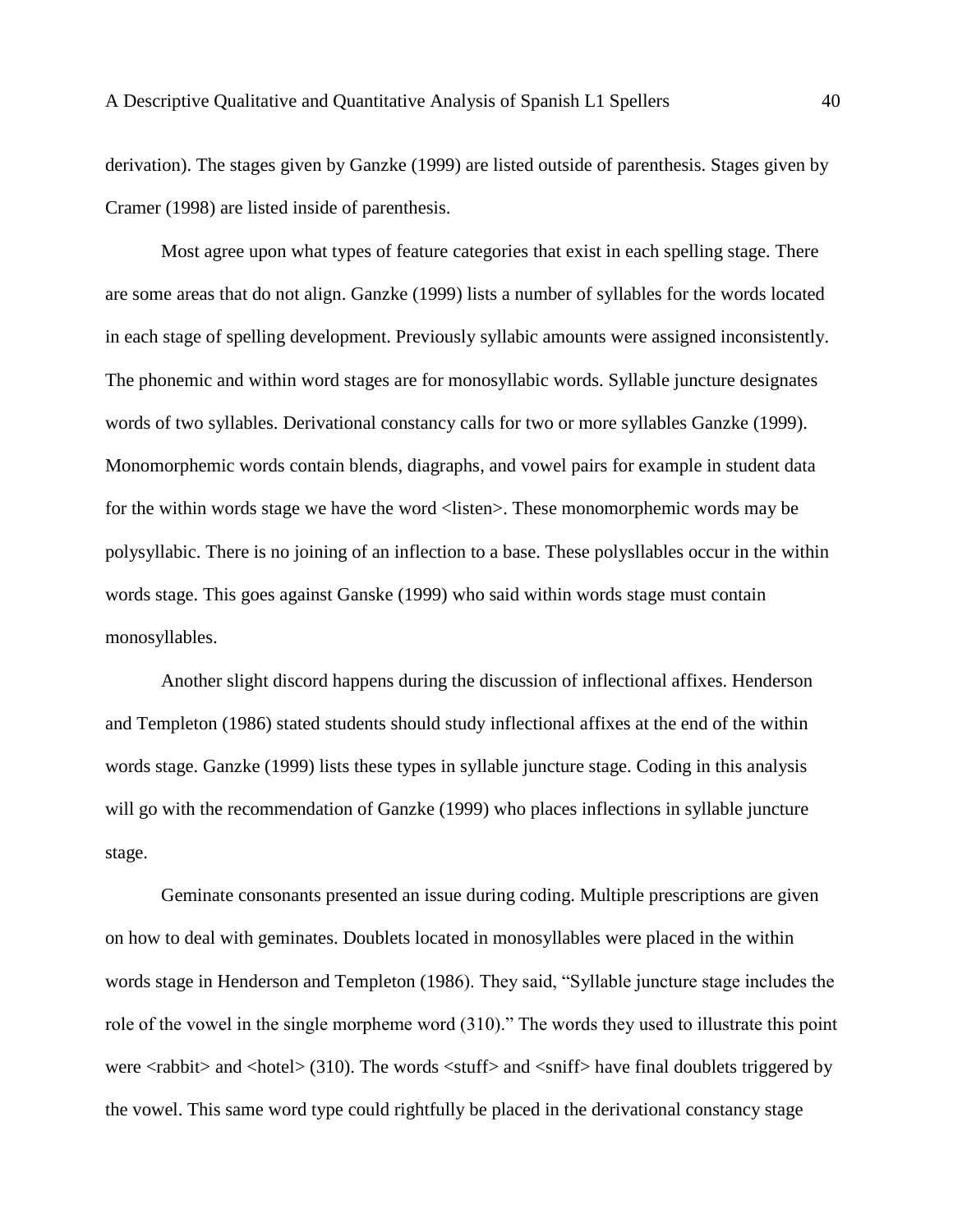with the addition of the suffix  $\langle \text{ful}\rangle$  deriving the word  $\langle \text{skiff}\rangle$  +  $\langle \text{ful}\rangle$  =  $\langle \text{skiff-flul}\rangle$ . Boland and Treiman (2017) established that derivational morphemes are "doublet encouraging." For this reason geminates could rightfully be placed in stages falling from within words through derivational constancy. These word types will be addressed in their own section.

It should be stated at this time, the disagreements that arise are placed into clear groups for the purpose of coding. At no time does this study wish to hold educational professionals into a space where a student is ready to study a word type but does not since they are not in that stage yet. The ambiguities are cleared up only for the purpose of a clear analysis of data. Teachers must not hold a student back because a word type is not neatly packaged within a stage.

Stage models come with support and criticism. O'Sullivan (2000) puts stage models to the task saying students may draw from multiple stages while spelling. Phase theory has positioned its young spellers in kindergarten in first grade as reliant on phonemic knowledge only. This is not completely accurate either. The need to deviate from one word falling into one spelling stage is supported by the work of O'Sullivan (2000). She challenged the typical notion of phase theory stating that "students can be in more than one stage at a time" (p.10). For example spellers use phoneme knowledge in the phonemic stage all the way through development to complex derivations. The implication is clear that students cannot be put tightly into stages in their development. It is intuitive then, that their errors follow this pattern.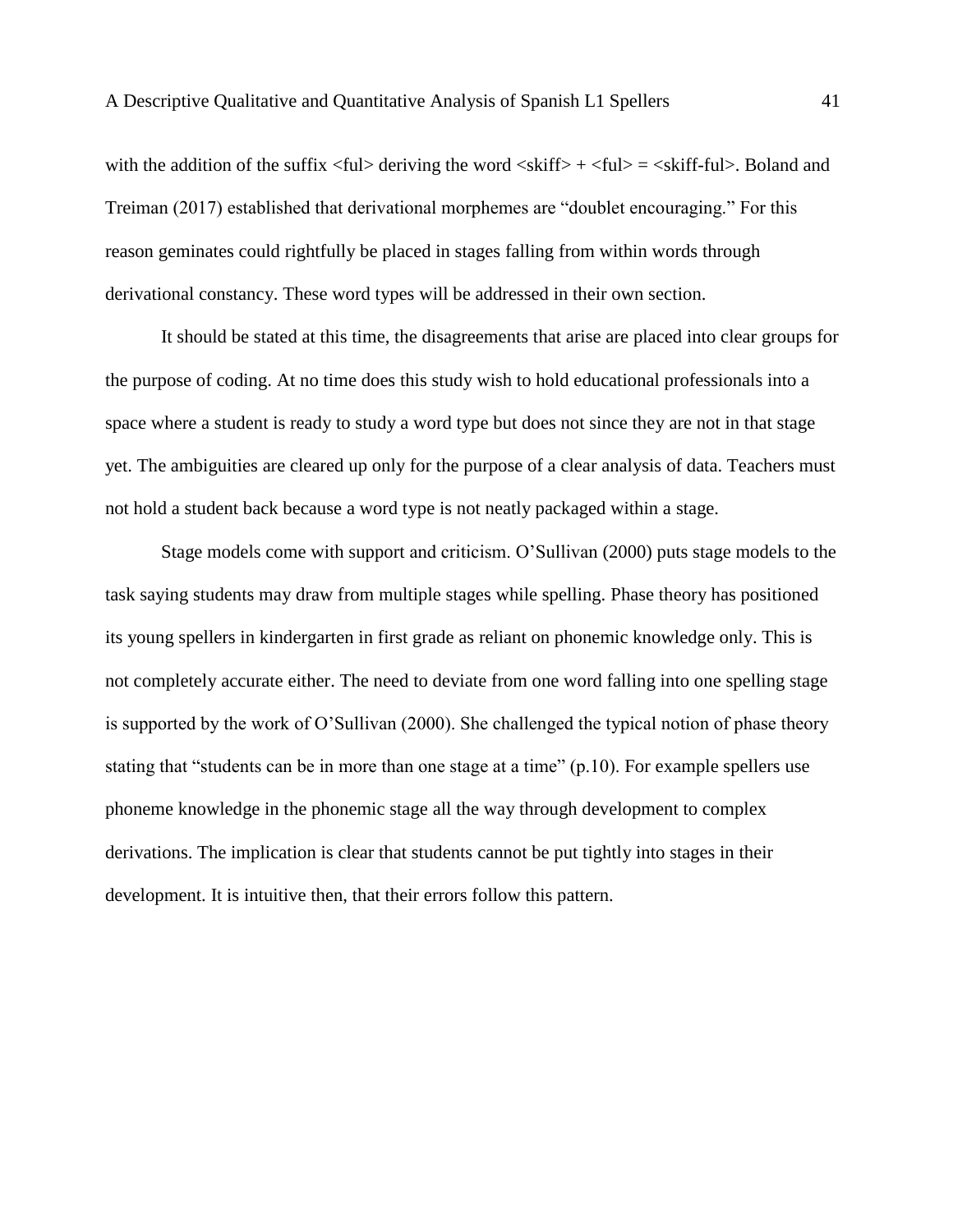# **Chapter 5: Participants and Findings**

Participants were five elementary aged students enrolled in EL programming. The students were in the following grade levels: two were in grade five, one was in grade four, and two students were in grade three. These students fall onto a continuum of bilingual abilities. No data was collected about the time that these students arrived to country, or whether they were born in the United States. This limitation as well as the fact no screening was done for the participant's level of literacy will be addressed in the implications section of this thesis. This thesis is a mixed design analysis of student data for the purpose of improving pedagogical strategies to teach spellers of diverse linguistic backgrounds. Spelling stages are introduced following a description of errors that pattern in the highest concentrations. The nucleus of the word and the within word patterns stages resulted in the most error tokens. Interestingly, within word patterns have many to one letter to phoneme correspondences. This is a hallmark of deep orthography. Spellers with strategies in spelling coming from a shallow orthography would be challenged with the multiple mappings of an opaque system of spelling. The second area that was difficult was the coda of the word and the syllable juncture stage. The onset, along with the stage of derivational constancy, and phonetic stage did not result in many errors.

Findings were aggregated by the total errors each participant produced. Total error amounts were calculated by their location in the word. Errors are placed into developmental stages to provide a framework of focus for implications. Research questions are (1) how do errors pattern among the participants? (2) How do errors pattern within the onset, nucleus, and coda of the word? (3) How do errors pattern within spelling stages? (4) What can teachers do to help spellers improve? The amount of errors collected through April 2016 to June 2016 is shown

in Table 3 below.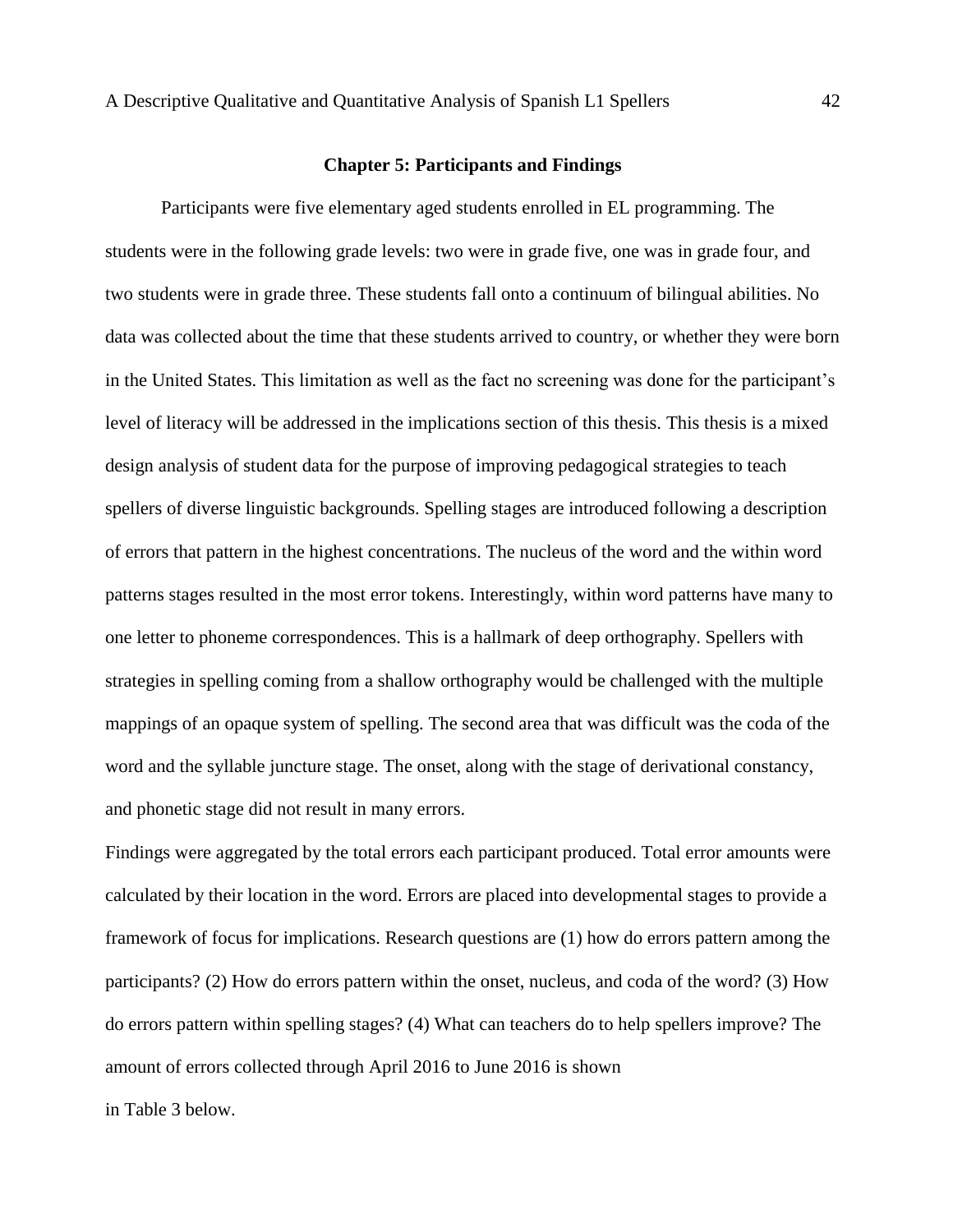| Table 3. Error Totals |  |  |
|-----------------------|--|--|
|-----------------------|--|--|

| Student           | Student       |    | Student/ |    | Student       |     | Student |    |
|-------------------|---------------|----|----------|----|---------------|-----|---------|----|
|                   |               |    |          |    |               |     |         |    |
| Grade             | Grade         |    | Grade    |    | Grade         |     | Grade   |    |
| <b>Errors</b>     | <b>Errors</b> | 46 | Errors   | 26 | <b>Errors</b> | 123 | Errors  | 39 |
| Total Errors: 259 |               |    |          |    |               |     |         |    |

The first question that was posed was (1) how did errors pattern among the participants? Table 3 is an aggregate of the findings listed in Appendix A. There were a total of 193 word tokens collected. The students in this study committed 259 errors. These errors are listed in order from highest amount to lowest amount. Student four made 123 spelling errors. Student two made 46 errors. Student five had 39 misspelled words. Student three came in with 26 misspellings. Student one formed the least errors. This person misspelled 25 times during the data collection period. The two participants in grade five differed in the amount of errors committed. Participant one had twenty-five errors. Participant two made 46 errors. The student in grade four had 26 misspellings. The students in grade two made 123 and 39 errors respectively. Table 4 ranks students by error amount. The lesser amount of errors is listed first and the higher amount of errors is listed last. Grade levels and amount of errors within them had no pattern from lowest to highest or highest to lowest. Table 4 on page 44 gives a visual element to respond to question one, how did errors pattern among spellers.

|  | Table 4. Rankings |
|--|-------------------|
|  |                   |

| Grade | Student | <b>Amount of Errors</b> |
|-------|---------|-------------------------|
|       |         |                         |
|       |         | 26                      |
|       |         |                         |
|       |         | 46                      |
|       |         | 123                     |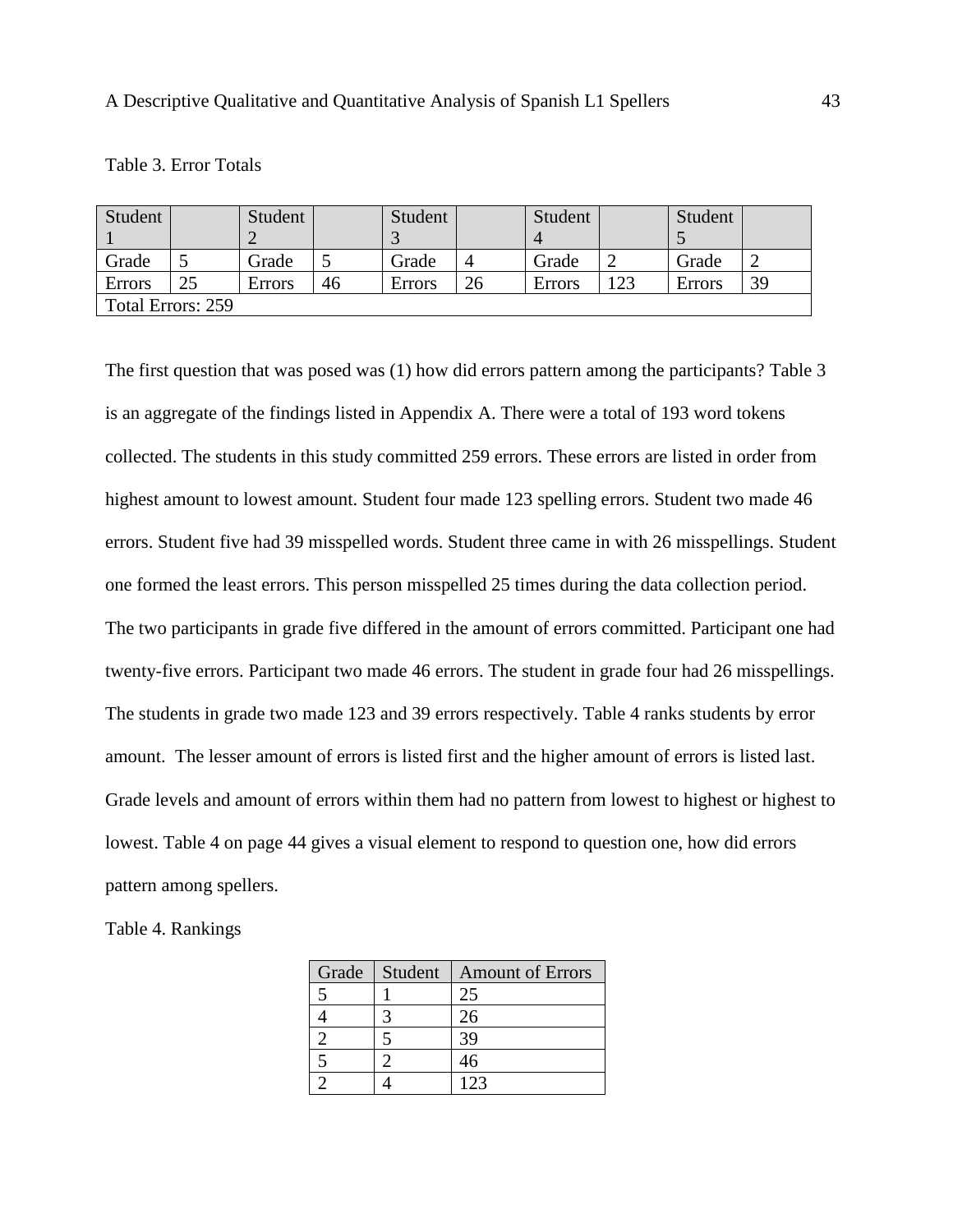Table 5 below shows how many errors were found in the beginning, middle, and ending positions of the word. To address the second question: (2) how did errors pattern within the onset, nucleus, and coda of the word? Learners suffered the most miscues in the nucleus. The coda was the second to the most challenging. The onset presented the least amount of misspellings.

Table 5. Locations

| Location   Student   Student   Student   Student   Student   Totals |  |    |                 |
|---------------------------------------------------------------------|--|----|-----------------|
|                                                                     |  |    |                 |
| Onset                                                               |  |    |                 |
| <b>Nucleus</b>                                                      |  | 64 | 13 <sup>7</sup> |
| Coda                                                                |  |    |                 |

Student errors are placed into spelling stages. Table 6 shows how students' errors fell into the developmental spelling frameworks. It was noted earlier students make use of strategies from more than one stage at a time. Students in this study made errors that seemed to fall into more than one spelling stage. Consonant doubles are placed in their own group and are not placed within a spelling stage. The most errors fell into the patterns within words stage. It had 70 total errors. The next highest category was syllable juncture, which collected 34 misspellings. Meaning derivation had 18 errors. Finally, the phonemic stage had eleven errors.

Table 6. Developmental Stages

| Phonemic  | Patterns Within<br>Words | Syllable Juncture | <b>Meaning Derivation</b> |
|-----------|--------------------------|-------------------|---------------------------|
| Total: 11 | Total: 70                | Total: 34         | Total: 18                 |

The lack of phonemic data suggests that students may be moving out of this category. Similarly, meaning derivation had a few errors. This stage is defined as a time where "Children learn that words related in meaning are often related in spelling in spite of changes in sound within the related word or derived form" Cramer (1998, p. 22). Adolescents and adults "continue to acquire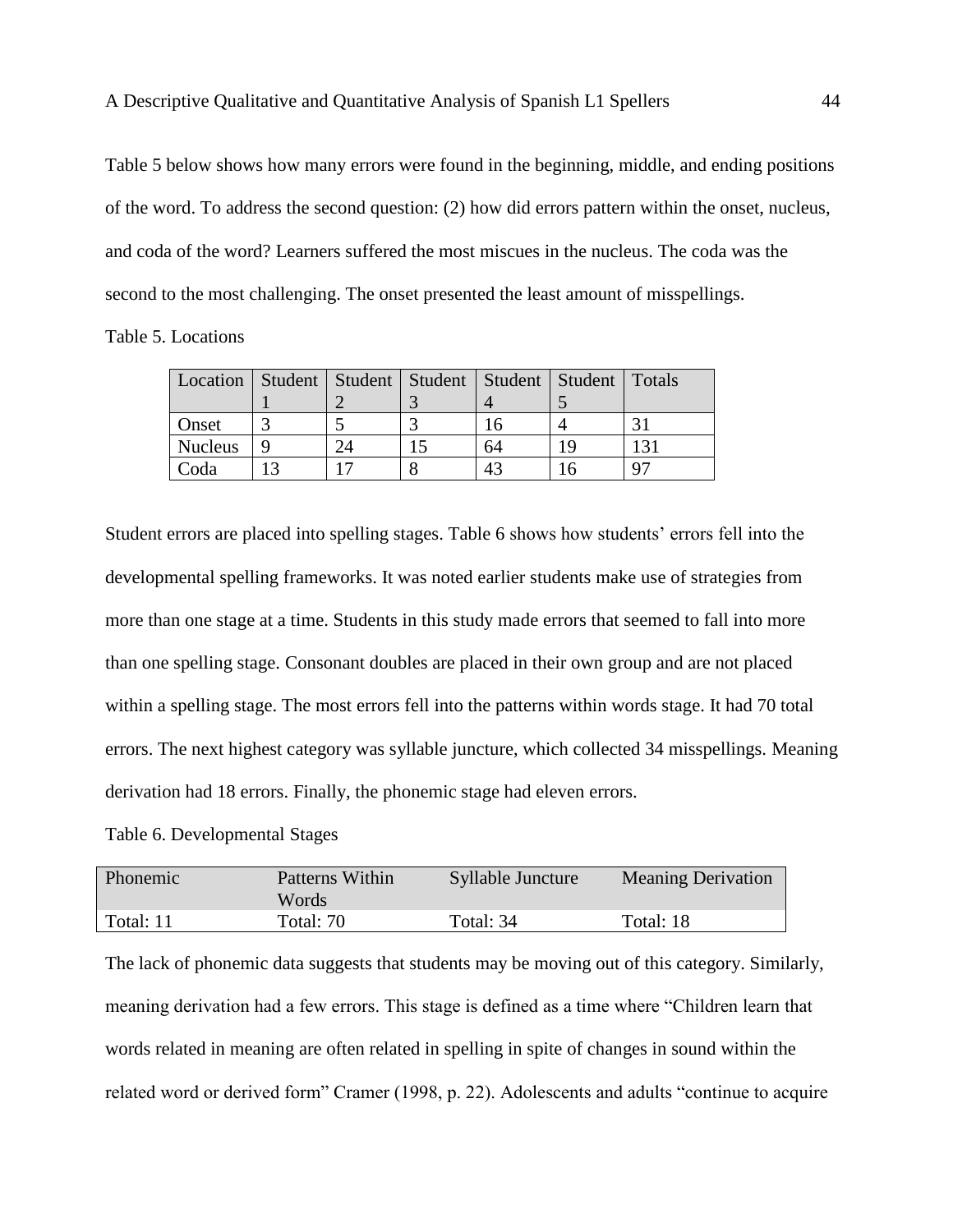derivational forms as they read and write" according to Larsen & Nippold (2007, p. 22). One could surmise patterns in data fell heavily into the middle stages since that is the level of developmental ability of this population. Data patterned in a type of bull's eye for the stages of within words and syllable juncture. The word nucleus and patterns within words stage are the two highest areas of student need. Syllable juncture stage and the word coda are the second to the highest area of student need. The phonemic stage, meaning derivation stage, and the word onset collected few errors. These errors will be discussed in the next chapter under the guidance of spelling stages.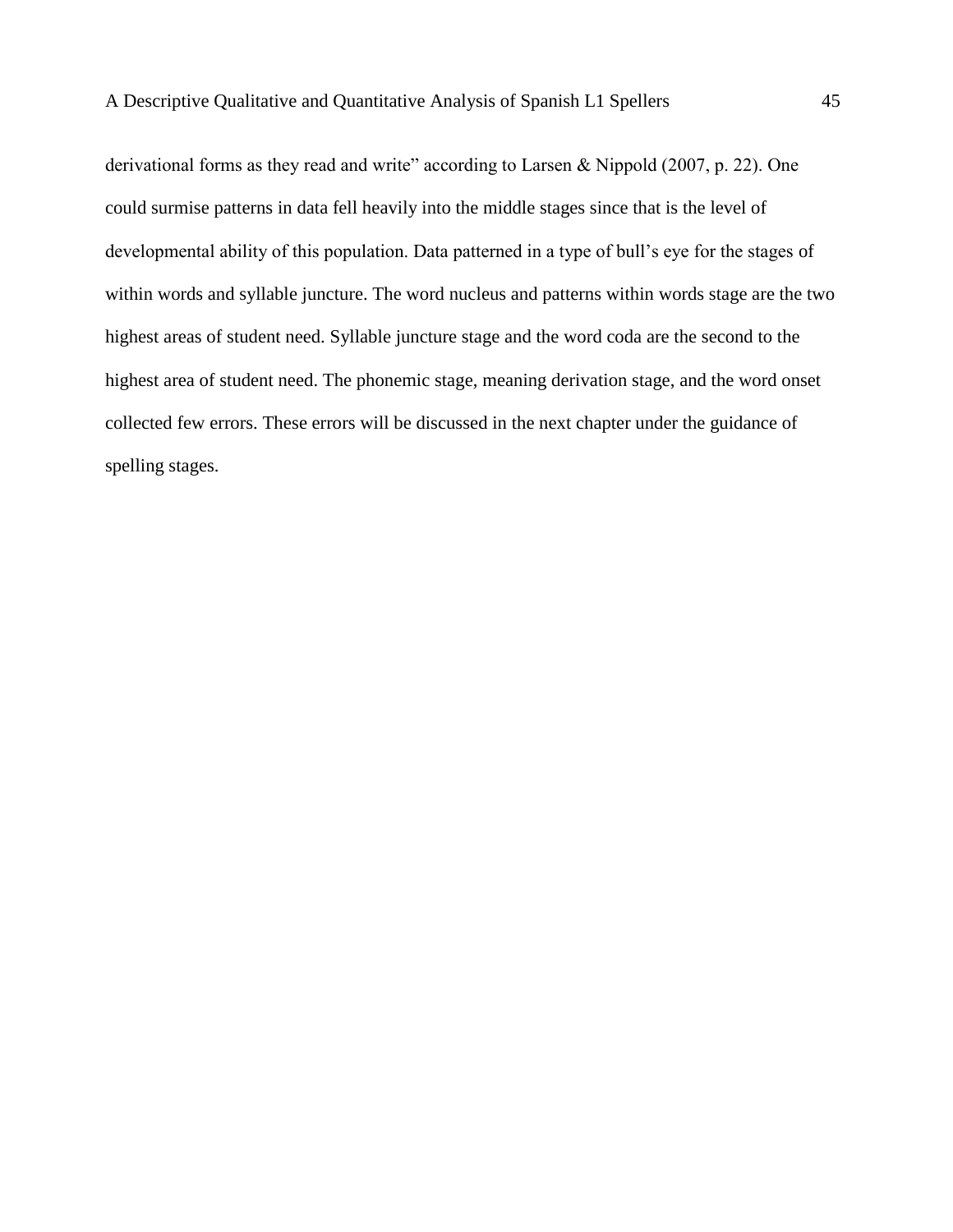### **Chapter 6: Discussion of Spelling Errors**

The purpose of this review of literature is to give teachers access to the language pieces to name and diagnose breakdowns in student spelling. This begins with cognitive development and stages of development for the structures contained in words. Students master key elements in spelling as they grow in age and cognition. Stage models were strongly correlated with Piaget's stages of cognitive development Singer (1978); Zutell (1980). The design from these developmental structures linked to spelling facilitates the discussion of data. Morphology, phonology and orthography always have a role in this discussion. Phonology plays a heavy role in the first stage and continues into the later stages of developmental spelling. The last question (4) what can teachers do to help spellers improve is addressed after the description data relevant to each stage. A condensed view of stage models will be discussed first followed by more details in the explinations of each stage as descriptions relate to student data.

There are five stages of spelling development that frame this analysis. These were mentioned earlier as given by Cramer (1998). These stages frame the analysis of spelling errors of spellers. They also are done with the work of other professionals in the area of developmental spelling.

Prephonemic: The distinguishing characteristic of this stage is the absence of true alphabetic writing. There are no systematic connections between letters and sounds…children scribble, draw, make wavy cursive like lines, and write letters usually in random order.

Phonemic: Children make systematic connections between letters and sounds that represent true alphabetic writing. This stage marks the beginning of writing that can be read by the writer and the writer's audience.

Patterns within words: Children learn the patterns to which letters and sounds correspond within single syllable words. Children add sight words to their spelling repertoire, which proves the foundation for understanding more complex patterns within words.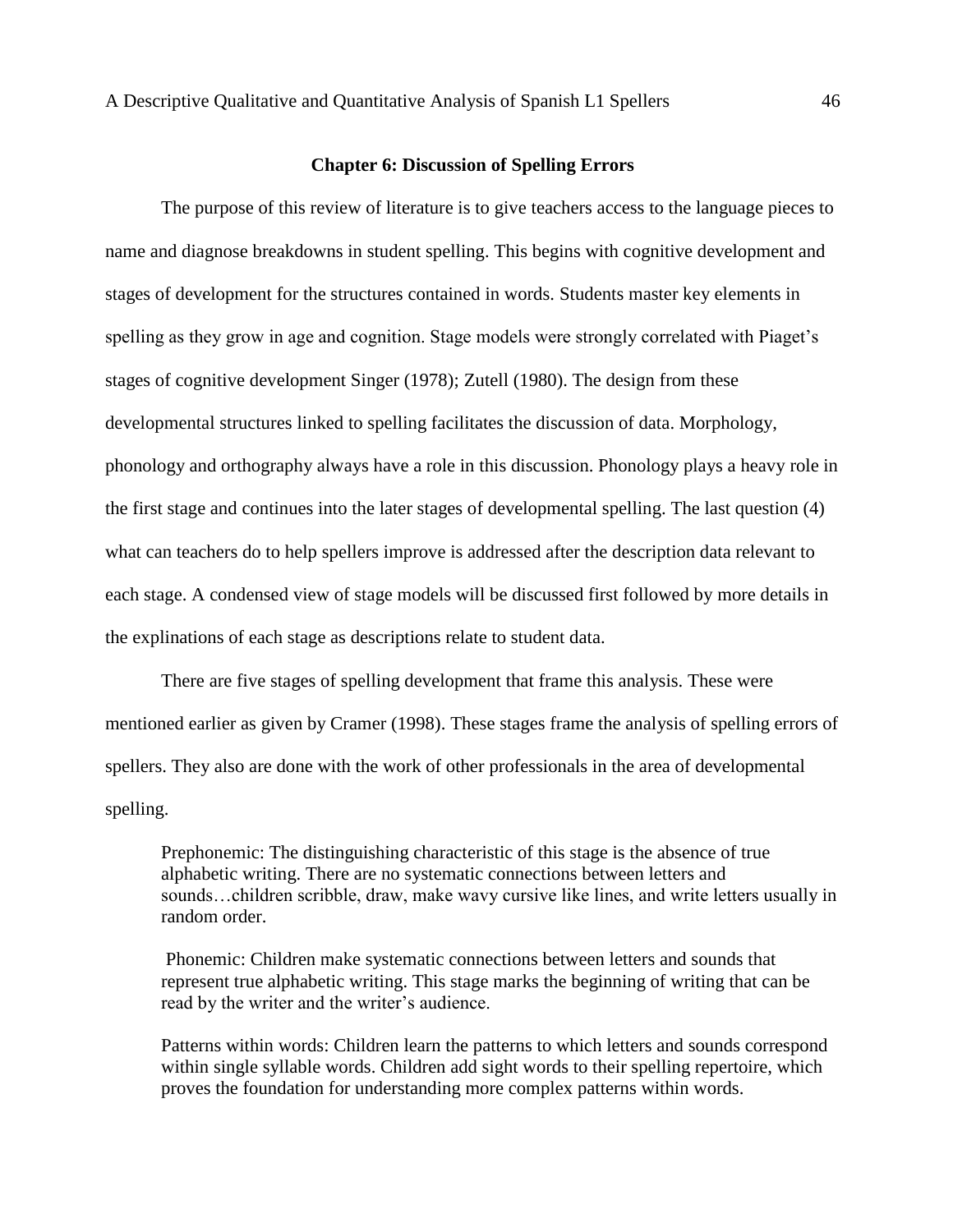Syllable juncture: Children learn the structural principles that govern spelling at the point where syllables meet-their juncture. The most common juncture occurs when suffixes and inflected endings are added to words. Junctures also occur within words. Three patterns are significant: dropping, doubling, and changing.

Meaning derivation: Children learn that words related in meaning are often related in spelling in spite of changes in sound within the related word or derived form. This is a significant spelling principle, although it is often neglected in spelling instruction.  $(p. 10-11)$ 

Stage models are beneficial because they give features of what students are capable of spelling along with their age range and development. English monolingual spelling stages begin with preschool aged children, and go through later elementary ages. Not every stage has an age assignment.

Forward movement through each level is correlated with cognitive growth, ability to master more complex spelling, and the student's chronological age. These models imply advancing movement through stages. A qualification needs to be added to stage theoretic thinking. O'Sullivan (2000) says:

Children move towards standard spelling more or less rapidly, always depending on their experiences and teaching – the stages within this process are far from being invariable or discrete…. children needed to integrate different kinds of knowledge – phonetic, visual, structural and semantic  $-$  in order to develop effectively as spellers. (p. 10)

J. Richard Gentry (2000) challenges phase theory as well. He said, "Spelling competence should be expected to increase with age, but a range of spelling abilities might be displayed at any given age" (p.319). The work of O'Sullivan (2000) and J. Richard Gentry (2000) ascertains that errors in the present study ought to fall into multiple categories. These experts show the design stage theories are backed by different levels of knowledge resulting in learners using different strategies depending on the type of word at hand. Word analysis begins with thematic units in a reading curriculum. Challenging word items must be targeted in a themed reading and writing unit. The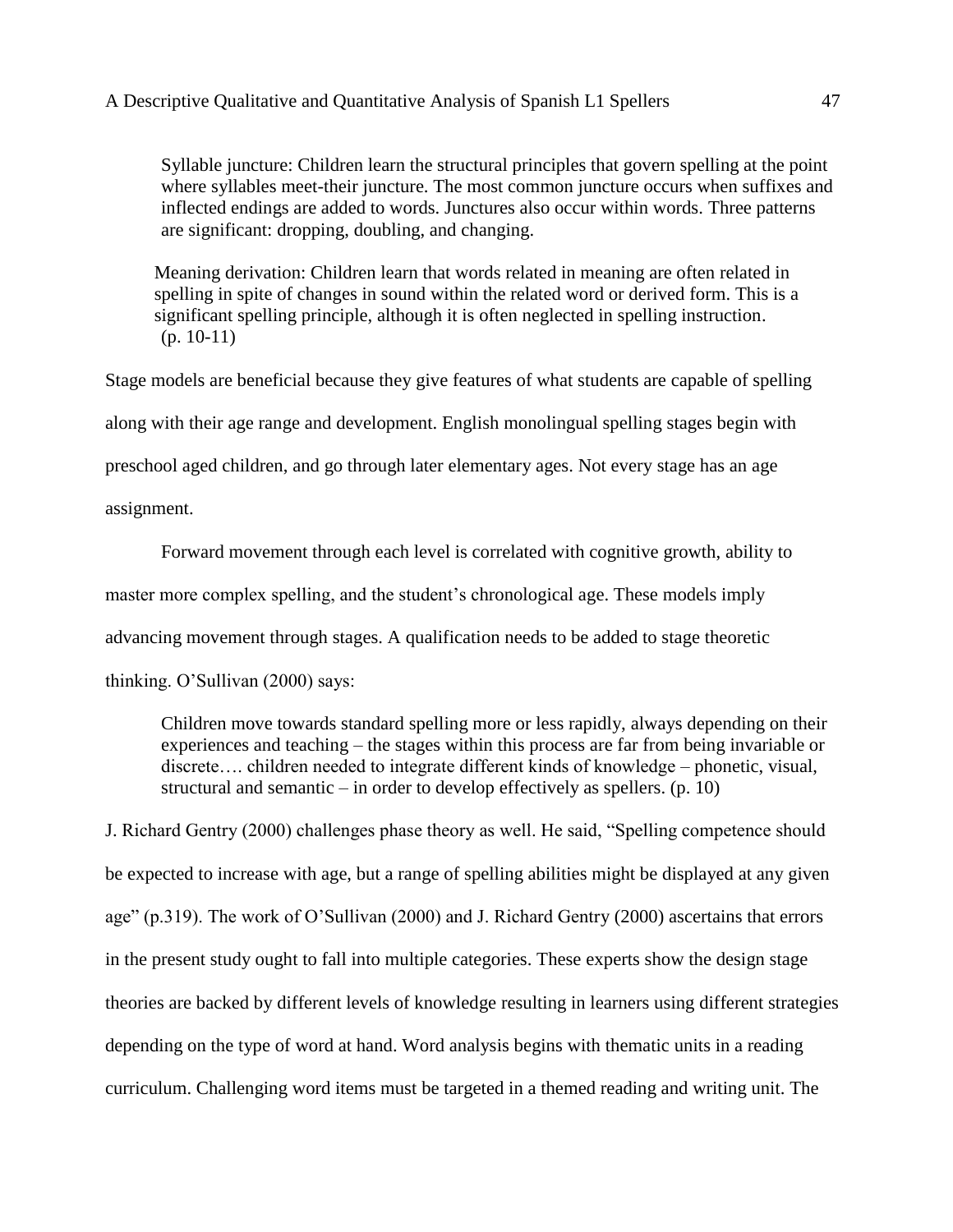teacher will demonstrate a strategy that focuses on word structural elements. Students are given a period of time to practice within the context of a literacy rich environment. Once the student has looked closely at the processes specific to a word at hand, the word is placed back into its meaningful environment. Bear and Templeton (1998) said, "Pull words from live contexts, examine them and put them back (p.223)." This settles well into the theory of learning that aligns with context driven word analysis. Specific guidance as to how word analysis should look in active instruction is delineated once again by Bear and Templeton who say:

"Examine shades of sound, structure, and meaning. We do not just teach words we teach students processes and strategies for examining and thinking about words as they read and write" (1998, p. 223). The implications of this analysis hopes to underscore the examination of processes unique to each word, naming their features and activities in such a way they may be applied to the classroom. Stages have different characteristics, therefore different types of words in them. Each word stage will necessitate slightly different strategies in examining words. Teachers should engage themselves in the study of how to name word parts and processes that affect them. Naming and diagnosing word parts is then transferred to instructional design.

### **Phonemic Stage: Discussion of Data and Implications**

The phonemic stage presents an array of features that students must know in order to correctly form a word. The first stage will be narrowed into topic specific to participant data. The participant data for the onset, nucleus and coda will be presented first. Following participant data will be an explanation brought forth from relevant literature. Spelling faults in the onset of the word were exchanges of graphemes of similar visual qualities. The nucleus had exchanges in phonemes that contained sounds that were perceptibly close. The coda had omissions of letters that carried no phonemic information.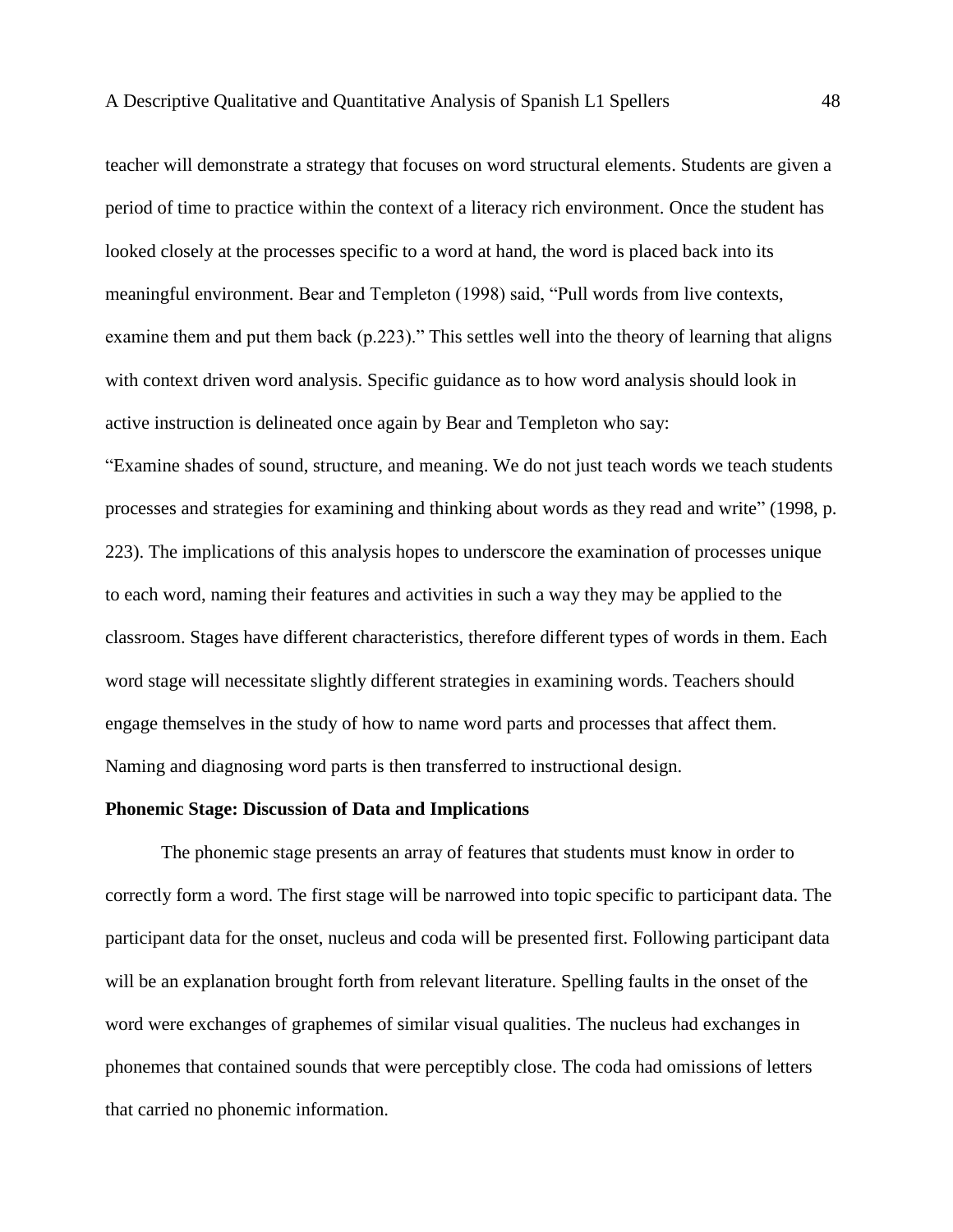This discussion will begin with the presentation of relevant data of the errors students created. Exchanges were made in the onset position of the word. These exchanges were as follows:  $\langle$ \*zee> for  $\langle$ see>, and  $\langle$ \*bo> for  $\langle$ do>. Following the work of O'Sullivan (2000) children can use strategies spanning multiple developmental stages in their spelling. The word <tomorrow> was spelled <\*twomorrom>. This word is far beyond the phonemic stage of spelling. The exchange of  $\langle m \rangle$  and  $\langle w \rangle$  are in the coda and not the nucleus of the word. It is notable that the <w> and <m> are of a similar shape and seemingly flipped the opposite direction in spelling. The issue of this final exchange makes this error fit into the categories listed above, due to the theoretically visual nature of these miscues.

The nucleus was the site for exchanges that were of similar sound quality. The coda resulted in omissions of letters that carried no sound information. First the nucleus will be discussed. Following this will be the coda. Vowels in the nucleus are influenced by sound properties; more specifically how much sound they produce can cause students to exchange them. Participant data aligns with this issue. The phonemes that were incorrect were perceptibly close in the amount of sound they produced. The words  $\langle \text{wint} \rangle$  in exchange for  $\langle \text{went} \rangle$ , along with  $\langle\hat{\mathbf{r}}\rangle$  when the student meant to spell  $\langle$  let  $\rangle$  are illustrations of this. Other exchanges in the nucleus were found. These were similar in position, but the perceptual distance of the phonemes involved in these exchanges were further away. These errors were  $\langle$  ast $\rangle$  for  $\langle$  just $\rangle$ , in addition to this was, <\*dag> for <dog>. In a study with Spanish-English spellers it is important to consider developmental research as well as take into the account the role of the phoneme in the choices spellers make. The coda resulted in elision of letters that had no phonemic property. These were silent letters or letters that contained orthographic information. Examples were:  $\langle$ \*caa> for  $\langle$ can> also,  $\langle *$ tha $>$  for  $\langle$ the $>$  and finally,  $\langle *$ ar $>$  for  $\langle$ are $>$ . In all, the students were seemingly accurate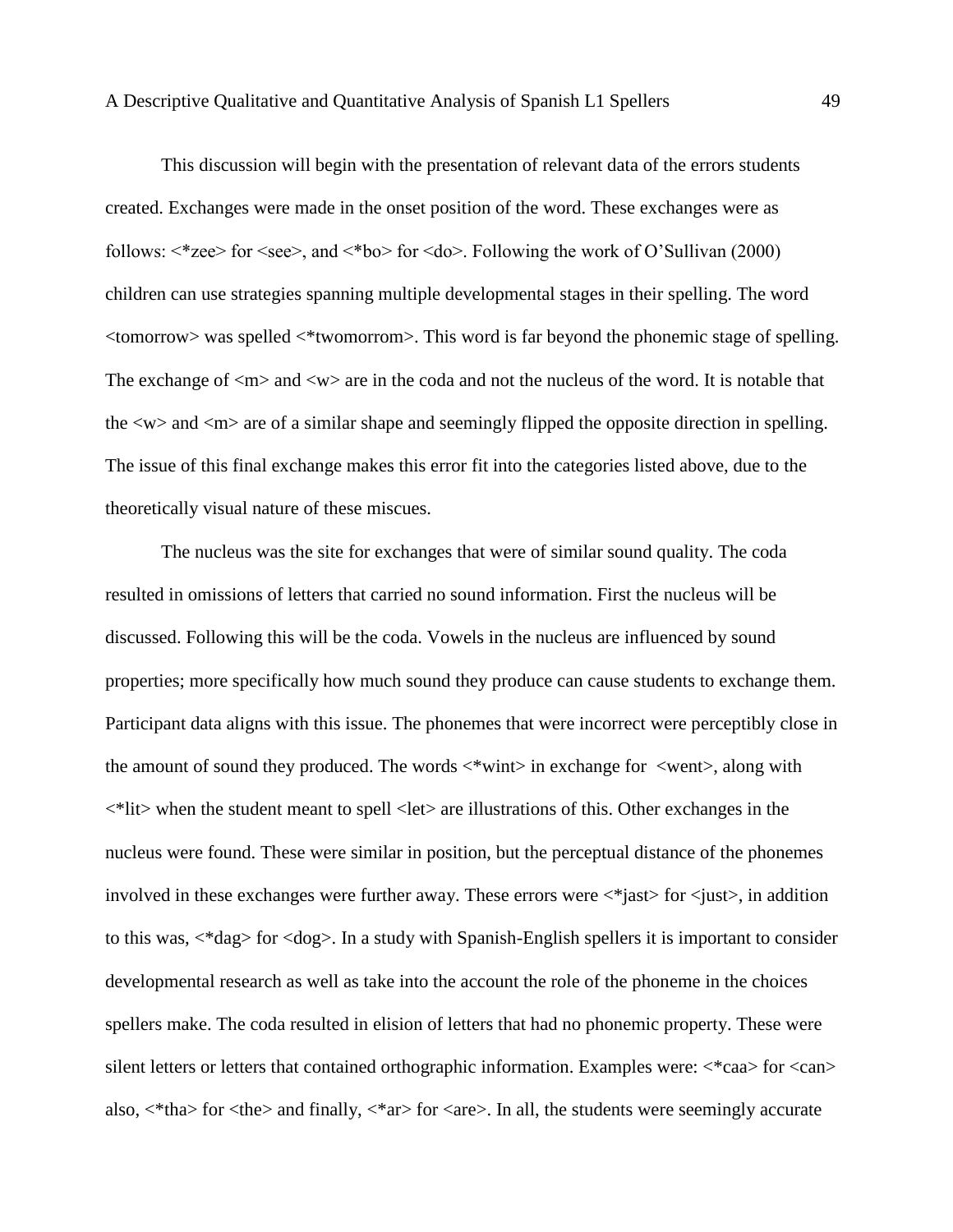in the onset and coda position of the word in the phonemic stage. This can be seen by few errors falling into these locations. The coda in the phonemic stage accrued more errors than the other two location sites of the word. This falls into place with the rest of the data in this analysis. Many errors are collected in the nucleus site across stages.

### **Evidence of Phonemic Stage Errors in the Onset**

The onset position of the word and the errors found therein will be discussed first in concurrence with literature relevant to their explanation. One position taken to explain errors of this type is that those letters that sound the same may confuse the learner. Exchanges may result from poor awareness of how letters and sounds work together. The visual shape of the word also can play a role in errors; students may have a poor memory for how a letter appears.

Students reversed letters in the initial word position. Multiple reasons may explain why a student spells this way. It is suggested that there is a "confusion effect….strings [that] are confusable [are] made up of rhyming consonants: B, C, D, G, P, T, V, Z Bryant & Goswami, (1990, p.81). The letters exchanged by participants rhymed in the case of  $\langle$ b $\rangle$  and  $\langle$ d $\rangle$ . Interestingly <\*zee> and <see> rhymed, but any further explanation to this end would be highly suppositional. It will be noted in the implications section that taking a video or audio recording of what students are thinking during spelling, or immediately after they spell a word would be helpful.

Cramer (1998) surmised letter reversals could be linked to immature visual remembering. The letters  $\langle z \rangle$  and  $\langle s \rangle$ , as well as  $\langle b \rangle$  and  $\langle d \rangle$  visually may look the same to a young speller. A third argument could be positioned to account for these errors. That is poor phonemic awareness causes students to exchange letters in this way Bryant & Goswami (1990). Another area that could be addressed in further analysis is the child's ability to store units of information in their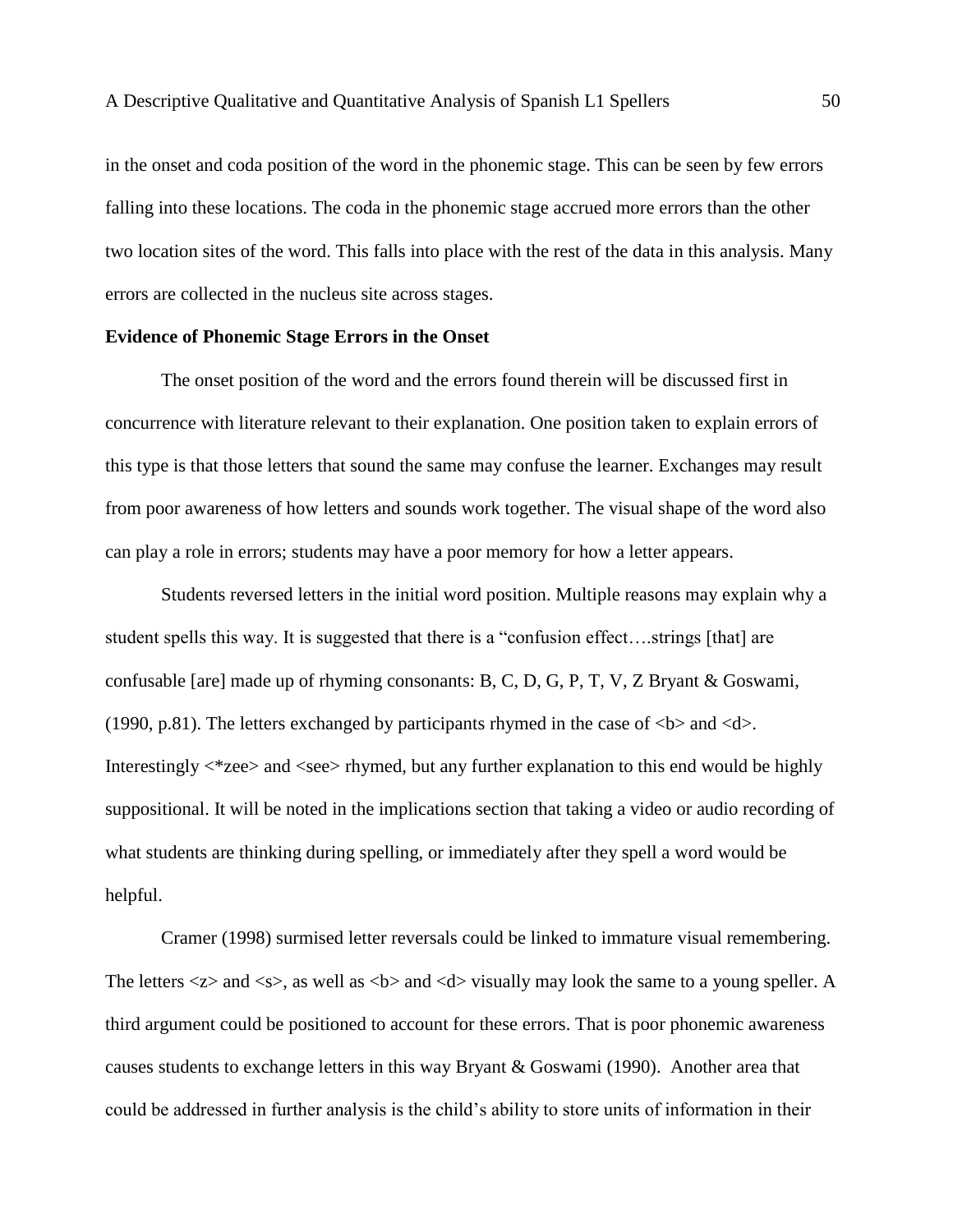working memory and how it affects spelling as they manipulate new words for the first time. In sum, it could be argued students are working on their strategies to differentiate between letters that visually appear the same. Students also may need strategies to work with letters that rhyme like  **and**  $**4**$ **. Cartoon characters could be made out of the letters. A story could be made out** of them to explain their differences. An example is  $\langle b \rangle$  is a man with a big belly, which visually sticks out in the front. The letter  $\langle d \rangle$  could be made into a dog with a tail to help a student remember. This could be embedded into a small story or sentence next to the visual to assist the student's memory.

# **Evidence of Phonemic Stage Errors in the Nucleus**

The nucleus was a site for exchanges in the student's data. It has been established that vowels of similar quality will be exchanged in a systematic way by spellers Beers , J (1980); Brinton, Celce-Murcia & Goodwin (2010). It also has been shown Spanish does not have lax vowel sounds. These are the main issues to be further explained in light of the data at hand. Not all errors may be readily explained. Some exchanges in the nucleus portion of the word were made resulting in phonemes that would not be perceptibly close. This could be explained perhaps by the fact a student was rushing. Once again, it would be useful to interview a student as they are spelling to have insight into their meta-analytic approaches.

J. Beers (1980) outlined common trades students make in the nucleus of the word. They are "<a> for <e>, <\*gat> for <get>, and <i> for <e>, <\*wint> for <went>, finally <e> for <i>, like  $\langle$ \*mes> for  $\langle$ miss> (p.38). Phonemes that have similar sound quality are exchanged. Pairs of adjacent phonemes, or those that sound similar can be studied in a way to raise a student's awareness in their sound distinctions and how they are mapped to a grapheme. Inventories of sounds between world languages vary. This is the case of Spanish and English. The Spanish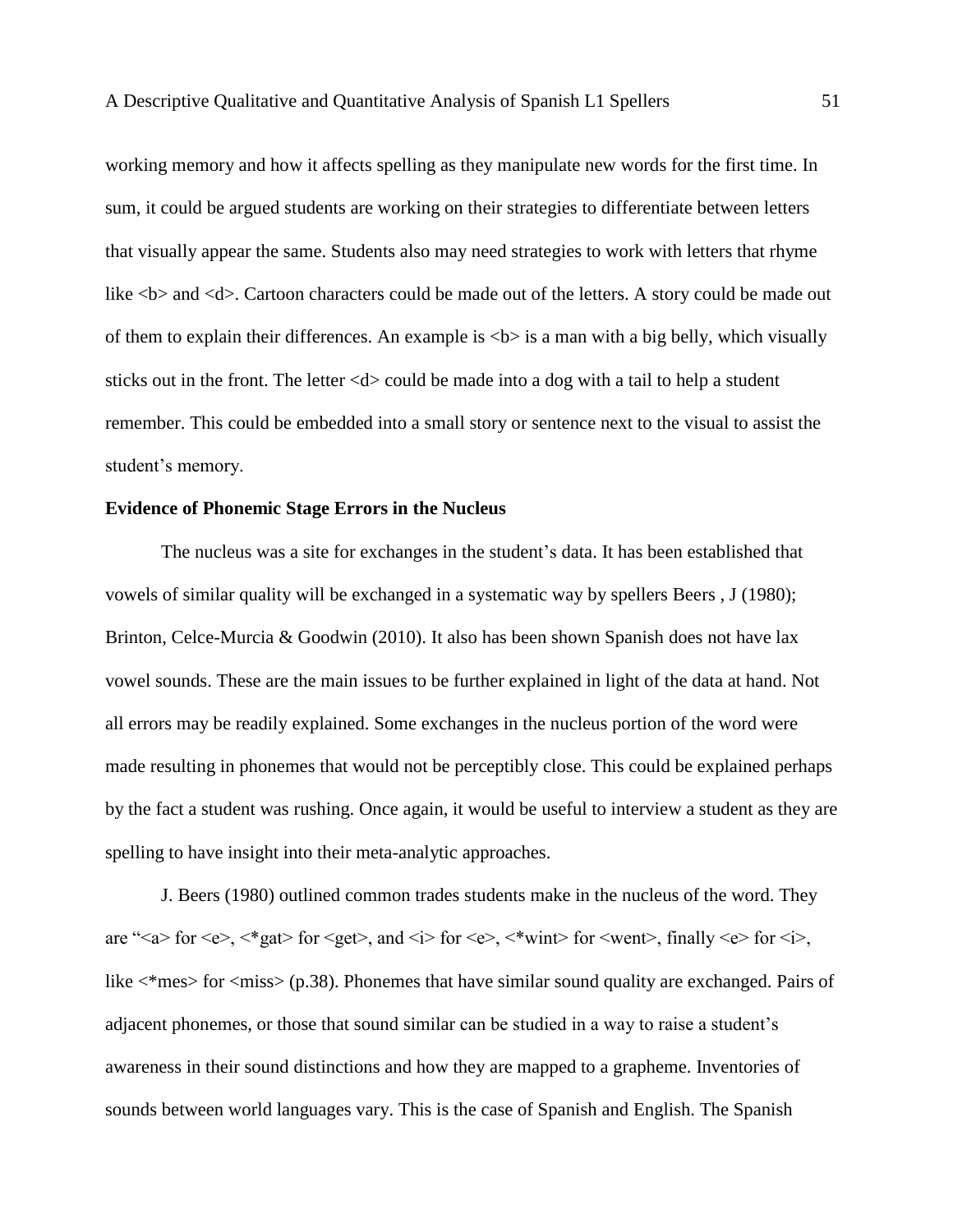vowel system does not distinguish between tense and lax vowels. In fact Spanish does not have the lax vowel sounds. [1],  $[\varepsilon]$ ,  $[\alpha]$ ,  $[\alpha]$ ,  $[\sigma]$  (Salcedo, 2010). It may be a challenge for students to spell the <CVC> structure that only permits these vowel types. Based on the discussion of J.Beers (1980) and Salcedo (2010) the nucleus of a word will likely be an area students have difficulty spelling.

Minimal pair drills will sensitize students to slight variations in phonemic information. The jaw, mouth, and tongue positions can raise student awareness about the production of vowels. How to go about teaching this is framed with the question (4) what can teachers do to help spellers improve? Vowels are grouped into perceptual space based on how they are "formed in the oral cavity or the mouth" (Brinton, Celce-Murcia, & Goodwin, 2010). Minimal pairs drills help students practice words that are close in the amount of sound they produce (Brinton, Celce-Murcia, & Goodwin, 2010). Phonemes were exchanged in the nucleus of the words above. Vowels that vary slightly may be practiced to assist the student to hear the correct sound, then link that sound to the appropriate letter, and finally the word. The pairs  $\langle \text{bit}\rangle$  and  $\langle \text{bet}\rangle$ ,  $\langle \text{mit}\rangle$ and <met> will be helpful for students to study based on findings in student data. The teacher can say the word prompting students to point to its written form. Next, students can spell the words after the teacher says them. Students should be shown the difference in how their jaw, tongue and chin are positioned when forming vowel sounds. For instance students can practice the phoneme [1], noticing how "the tongue is high and front, the jaw is slightly lower than  $\langle iy \rangle$  and lips are relax slightly parted and spread" The position of  $\lceil \varepsilon \rceil$  contrasts a bit "the tongue is mid front and centered, open wider than  $\langle ey \rangle$  and the lips are slightly spread" Brinton, Celce-Murcia, & Goodwin, (2010, p.125). Students may use a mirror or watch the teacher to see the difference.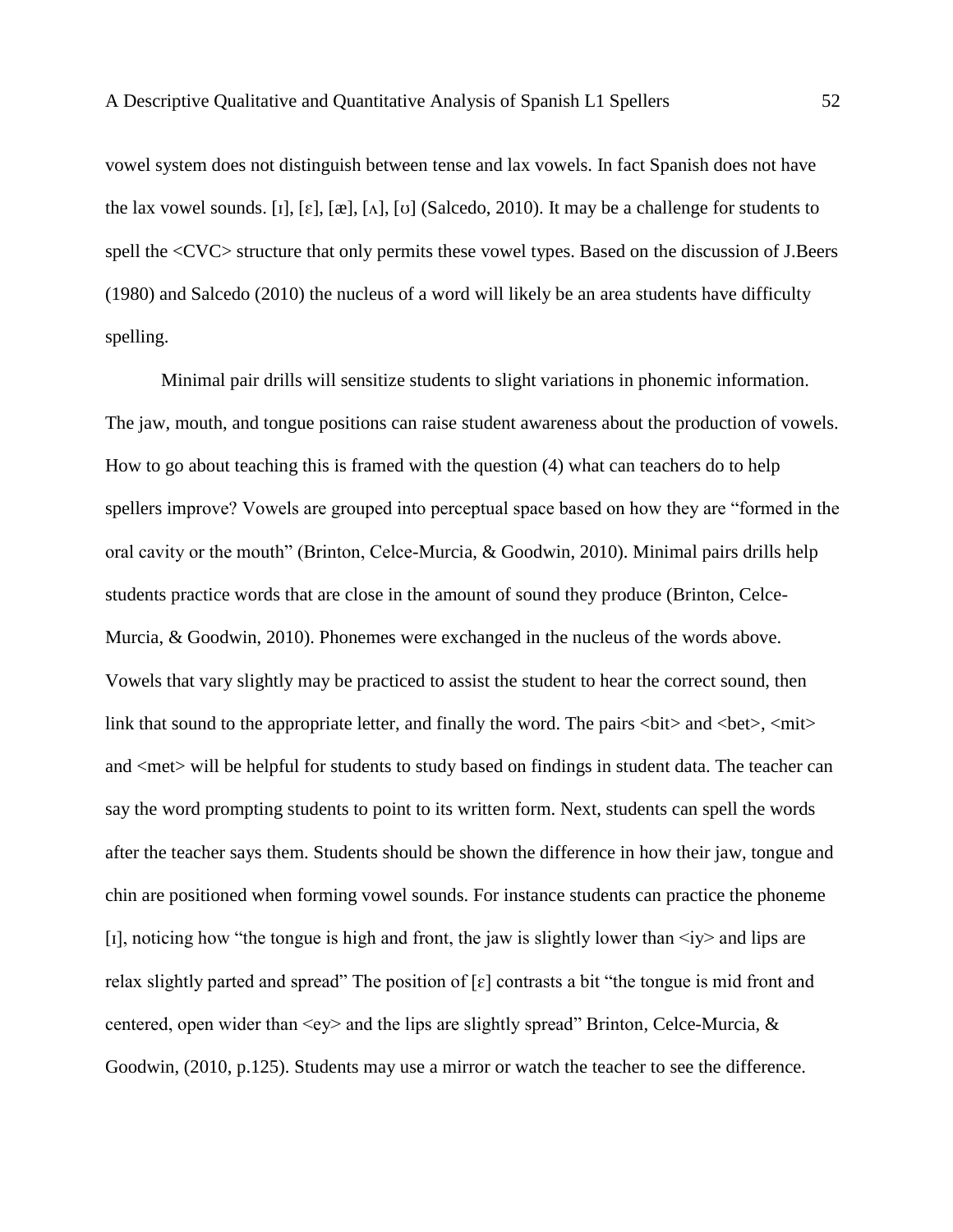Minimal pair words can be placed into sentences. The words  $\langle \text{mit}\rangle$  and  $\langle \text{met}\rangle$  are minimal pairs whose nucleus sound can be confused by students. This is because of their adjacent phoneme qualities  $\langle \text{mit}\rangle$  has the vowel phoneme [1] word internally,  $\langle \text{met}\rangle$  has the vowel phoneme  $\lceil \varepsilon \rceil$  in the coda. These pairs can be made into sentences and placed on word cards. Students can draw a picture to link meaning to pronunciation practice. Words like <the> and <and> can be placed onto an alphabetized word list. Each word has its own job within a sentence. The word  $\langle$ the $>$  is an article that demonstrates a noun is coming. This can be shown to students that this word has its work to do in a sentence and that is point to nouns. The word  $\langle$  and $\rangle$  is a coordinating conjunction. Students can be shown this word has a job that is to connect ideas.

Minimal pair drills help student's awareness of slight differences in vowels. The way the tongue and jaw are positioned while forming vowels may help students feel the difference between minimal pairs. Sounds that differ slightly can be practiced using the vowel quadrant as a visual to show students how the sounds are close in the quantity of sound they produce. Minimal pair drills can be performed and those words should be placed into meaningful sentences. Words may necessitate the remembering of their letter sequences. These can be function words like <the> and <and>. These words do have a specific function within a sentence that can be shown to students. Kids enjoy silly pictures to help remember things, the words  $\langle$ the $\rangle$  and  $\langle$  and $\rangle$  could be personified wearing hard hats doing a job, the word <the> in its hard hat could point to a noun along with the description that it is an article and that is its job to point to a noun.

## **Evidence of Phonemic Stage Errors in the Coda**

The coda is the final area to be discussed. This word position is influenced by the fact that letters in the coda do not carry phonemic information. Together with this is the fact that orthographic remnants impact spellings in the final position. Structural changes in orthography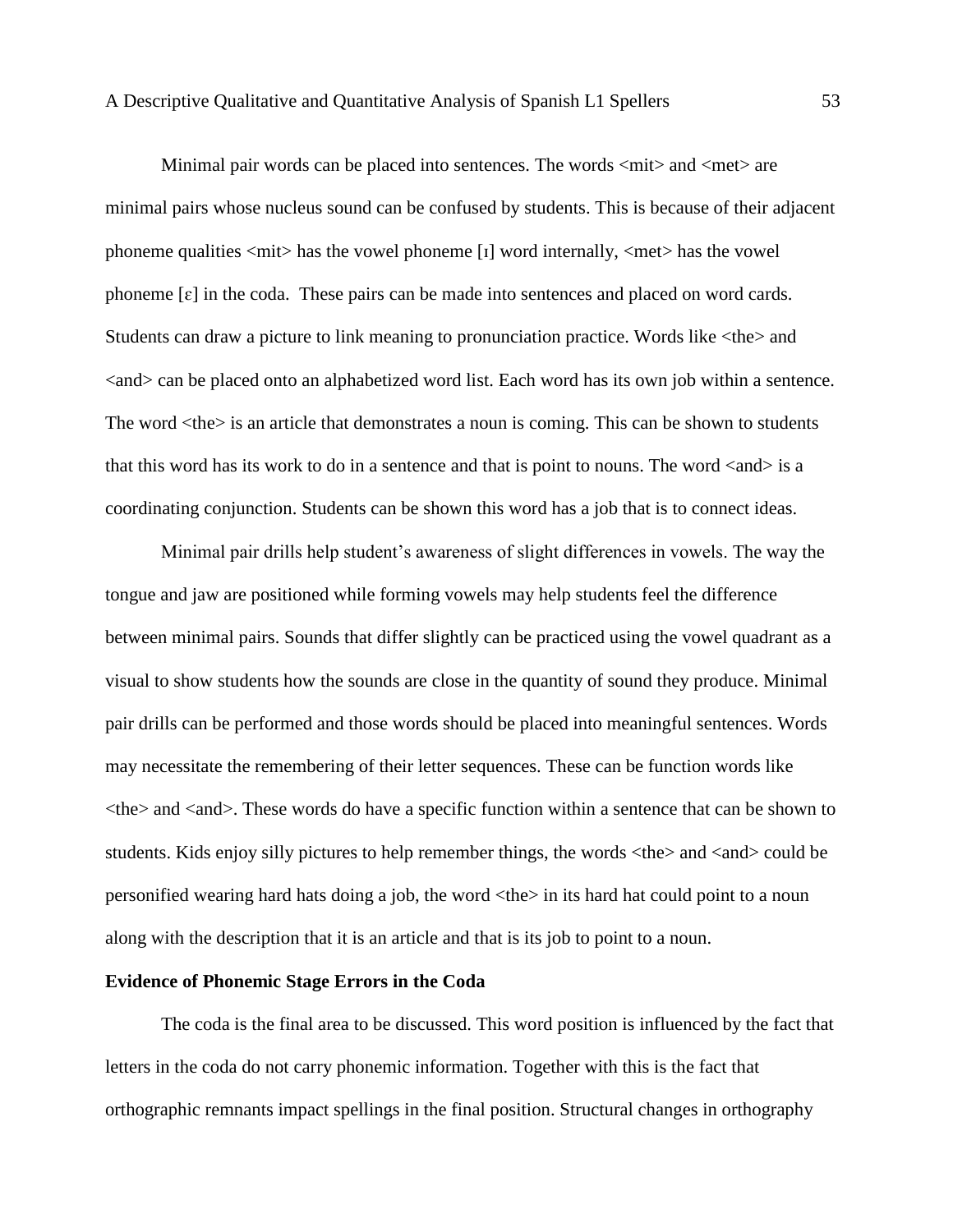over time mean that students can no longer rely on sound to spell words. This may explain some of the challenges seen in the coda position of the word. It can be said that students spelling in the coda position of the word in the phonemic stage are seemingly accurate spellers. Not many examples of this type were gleaned from data in this study.

The coda position in the phonemic stage was misspelled. Historic remnants add to the opacity of spellings. This means students must rely on orthographic information to spell words that have changed through the history of the English language. This validates the work of O'Sullivan (2000) who said spellers use multiple types of knowledge as they form words. The final errors had structures that are not making use of the phonemic level of information. The influence of language history shapes the word final <e>. It carries no phonemic information. In the case of  $\langle$ are $\rangle$  the  $\langle$ e $\rangle$  was historically pronounced with the schwa sound [ə]. The final  $\langle$ e $\rangle$  is now silent according to Cummings (1988, P.149). Likewise <the> has been around since Middle English. Its opacity stems from historic changes. The final  $\langle e \rangle$  in the word  $\langle$ the $\rangle$  ensures the labiodental phoneme [ $\delta$ ] is voiced Cummings (1988). Like <are>, the word <the> cannot be taken apart with phonemic strategies.

During the phonemic stage students use one to one correspondence from sound to letter. Words will also necessitate remembering of letter strings. Students must work with spelling words that have gone through structural changes. The result is these words cannot be encoded on their sound alone. As a result of this a strategy to help learners is that words have a specific function. The word  $\langle \text{the} \rangle$  is a determiner and can be used to point to a noun. This can be drawn with a picture to remember the words "job." To this end a learner can remember a word by its sequence of letters and its function. The same can be done with  $\langle$  and  $\rangle$  whose job is to connect ideas. A picture can be decided upon by the class on how to illustrate this. Then this word is also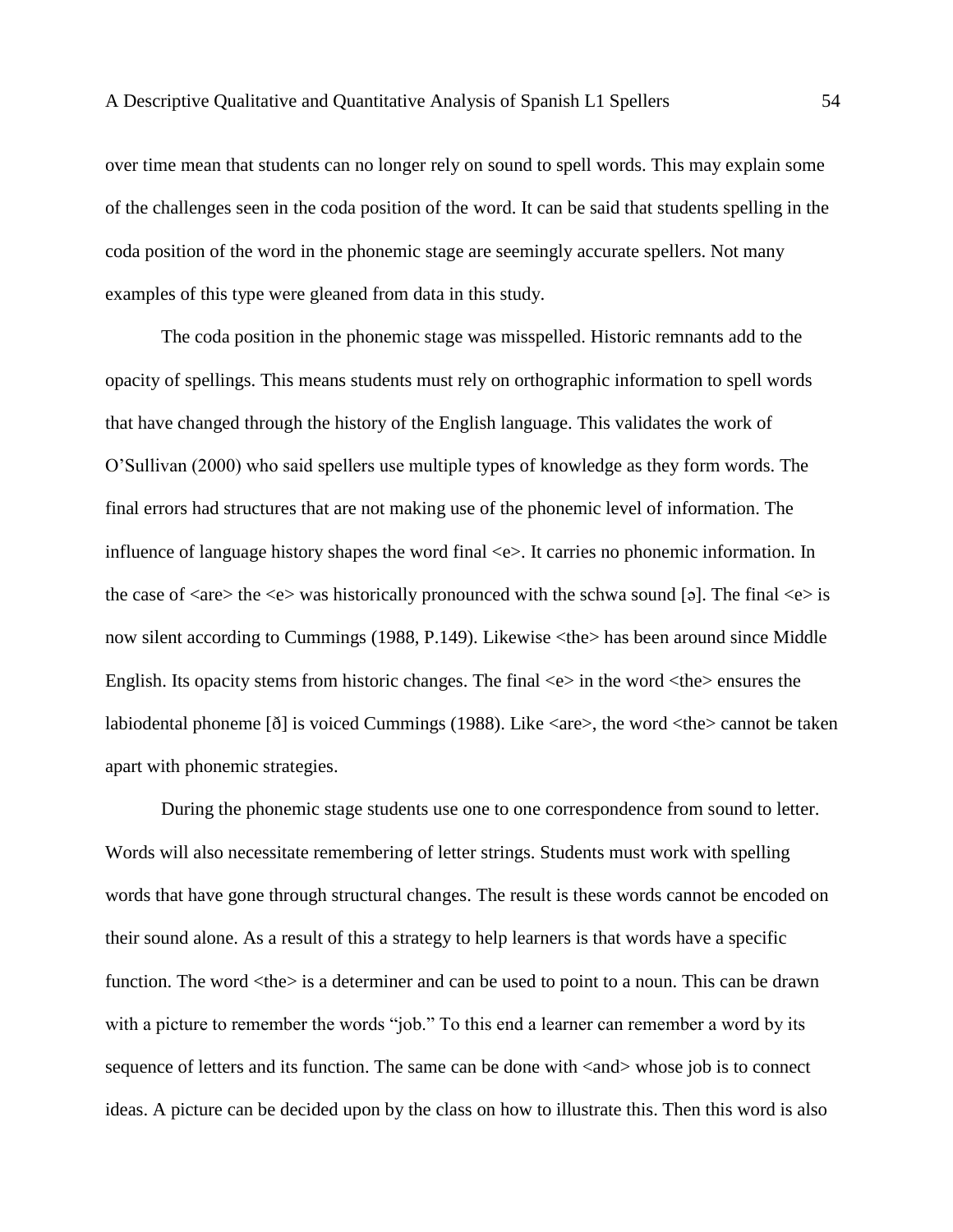remembered as a result of its job or function and students will hopefully not resort to trying to spell it phonetically.

# **Within Words Stage, Epenthesis, and Deletion: Discussion of Data and Implications**

This section will discuss patterns of data that have fallen into the area of within words, as well as epenthesis and deletion. The within words stage is a time where multiple grapheme correspondences come into play with varying matches to phonemes Henderson & Templeton (1986). Similarly a phoneme can match to many grapheme choices. Epenthesis is the insertion of sounds to make a syllable constituent or pair of constituents easier to pronounce Koffi (2014). Along these same lines deletion is also a phenomenon that occurs to help speaker ease the pronunciation of a word Koffi (2014). These processes affect spelling due to its close relationship to our phonological system. The main issues in data to be presented are the effect that more demanding syllable structure places on students, orthographic markers that do not carry phonemic information, variant sound correspondences and spellings, <r> controlled vowels, and the relationship of spelling to meaning. In addition to this phonological processes affecting monolingual English speech affect spellings of the participants in this study. Some additional data that fits more into an "other" category will be presented. Students made reversals on endings of a similar letter sequence. This issue will also be included at this time.

## **Evidence of Within Words Stage Errors**

The first cluster of data brought up will be the syllable patterns of  $\langle$ CVCe $>$  and  $\langle$  CVCC>. The  $\langle$ C> stands for consonant and the  $\langle$ V> stands for vowel. The  $\langle$ e> is the orthographic marker. This marker carries no phonemic information and is an indicator that causes sounds to change in the word. This structure proved difficult for participants and they made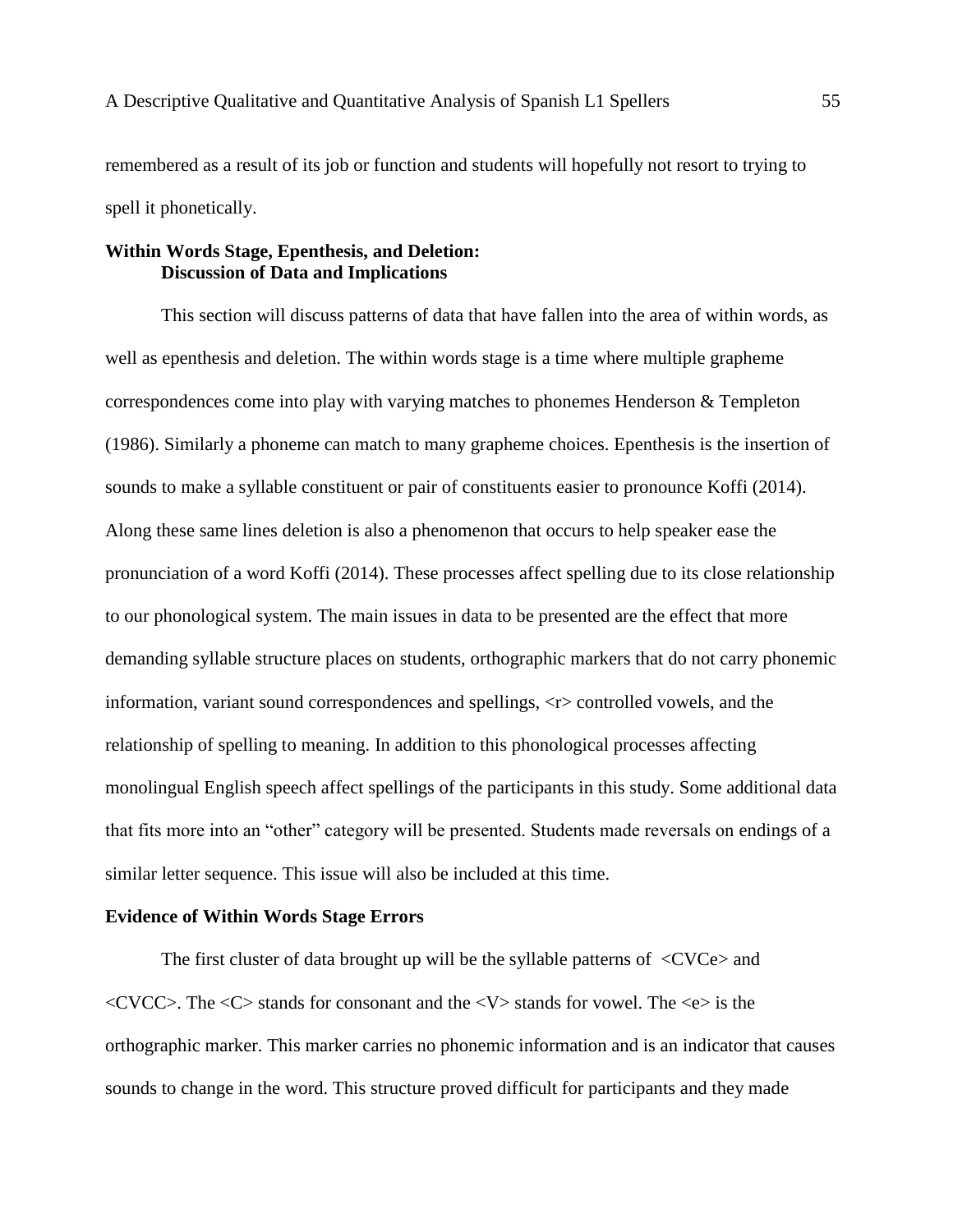interesting choices and exchanges concerning these patterns. To illustrate some of these issues,  $\langle \text{wack}\rangle$  is spelled  $\langle \text{wake}\rangle$  and  $\langle \text{make}\rangle$  is spelled  $\langle \text{wake}\rangle$ . In addition to this the orthographic  $\langle e \rangle$  in  $\langle \text{voice} \rangle$  and  $\langle \text{there} \rangle$  is omitted. The following visual shown in Table 7 further demonstrates choices students made. It also solidifies visually that the students found a challenge while working with this syllabic structure.

|  | Table 7. Within Word Syllable Structures |  |  |
|--|------------------------------------------|--|--|
|--|------------------------------------------|--|--|

| Syllable Pattern | Location | Word                      | Target                   |
|------------------|----------|---------------------------|--------------------------|
| CVCC/CVCe        |          | $\lt^*$ ther $>$          | $<$ there $>$            |
|                  |          | $\langle$ *voic>          | $<$ voice $>$            |
|                  |          | $\langle$ *houes>         | $<$ house $>$            |
|                  |          | $\langle$ *becaues>       | <because></because>      |
|                  |          | <*lik>                    | <like></like>            |
|                  |          | <*wake>                   | $<$ wack $>$             |
|                  |          | $\langle$ *twin $\rangle$ | ltwise                   |
|                  |          | <*mada>                   | $\langle$ made $\rangle$ |
|                  |          | $\langle$ *macke>         | <make></make>            |
|                  |          | <*shack>                  | $<$ shake $>$            |
|                  |          | <*tack>                   | $<$ take $>$             |
|                  |          | $\langle *hop \rangle$    | $<$ hope $>$             |
|                  |          | <*mad>                    | $\langle$ made $\rangle$ |
|                  |          | $\lt^*$ bande $>$         | $<$ band $>$             |
|                  |          | <*blacke>                 | $&$ black $&$            |
|                  |          | <*wake>                   | $<$ wack $>$             |

There were 16 instances where errors were made in the syllable structures <CVCC> and <CVCe>. A variety of miscues were pooled into Table 7. These spanned from missing orthographic  $\langle e \rangle$  to the addition of an orthographic  $\langle e \rangle$  at the end of a  $\langle CVCC \rangle$  structured word. Student data seems to conclude that students in this analysis have difficulty grappling with orthographic markers and spelling outside of direct phoneme to grapheme correspondences.

Many to one correspondences between the grapheme and phoneme challenged students. This is shown by participant data. Homophone pairs that were misspelled showed this. It was also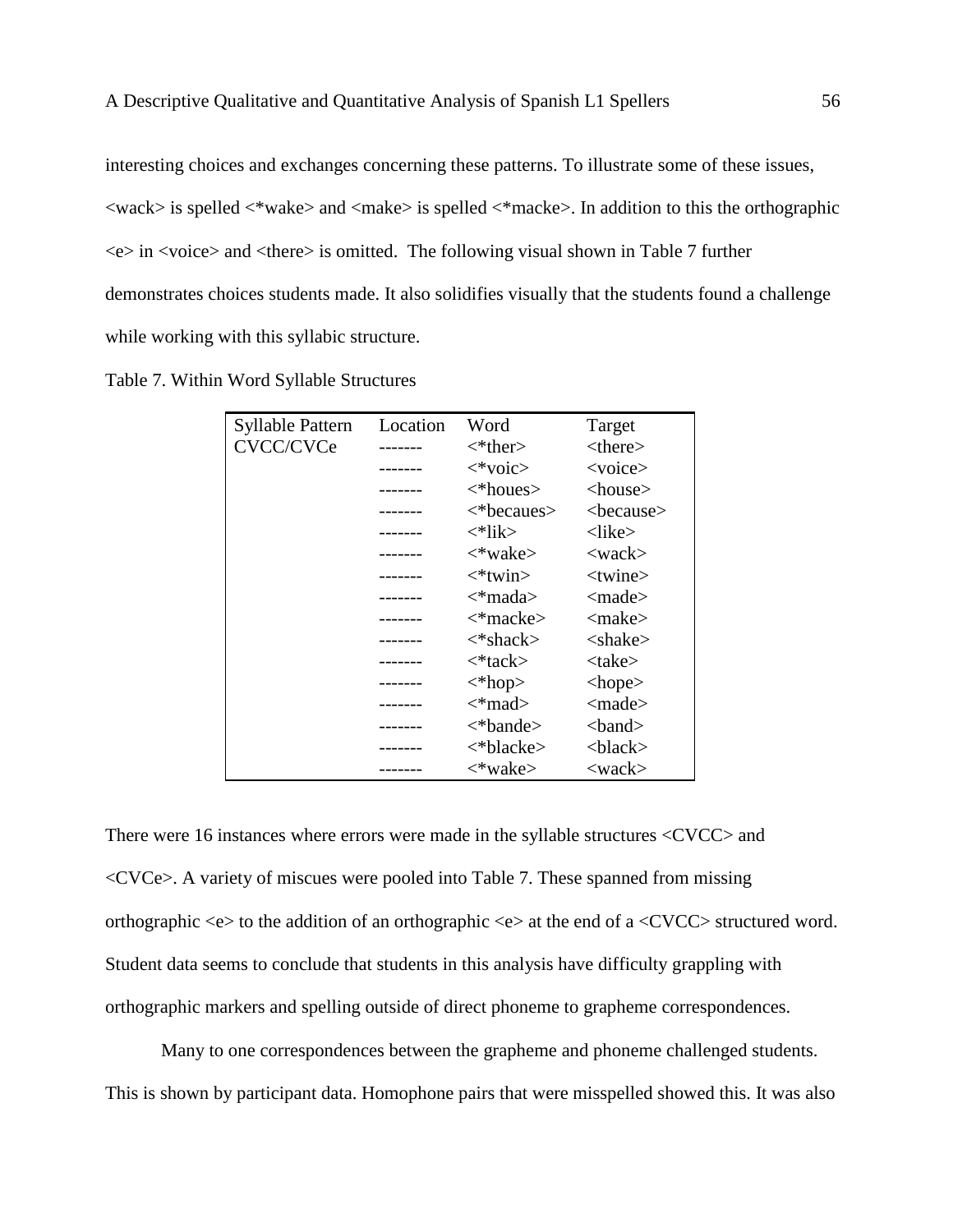shown in the spellings of vowel diagraphs that have multiple representations. In participant data <hey> was spelled <\*hay>. The high front vowel [i] shows that students are not sure whether to use <ee> or <ea> to appropriately spell the word. It has been concluded by Cramer (1998) that words that are spelled similarly have a similar meaning. Students at present are emerging in their ability to use this in their spelling repertoire.

Vowels that were <r> controlled, epenthesis, and phonological processes that affect native English speakers purportedly affected the spellings of students. The word <first> was spelled as  $\langle$ \*frirts>. It is shown in the benchmarks given for the within words stage of spelling that  $\langle r \rangle$ controlled vowels present a challenge to students. It is unclear why an additional  $\langle r \rangle$  is included in this word. Prompting students to think out loud as they spell, as it is being recorded would have been beneficial for unusual cases like this. This will be addressed in further in the limitations section. The word  $\langle \text{small} \rangle$  was spelled with an epenthetic  $\langle e \rangle$  and written as  $\langle \text{result} \rangle$ . This cluster is resyllabified due to the lack of <s> nasal clusters in Spanish Hualde (2005). Phonological processes that regularly affect the English language affected the spelling of the class of alveolars in the environment of a nasal. The word <strands> was spelled as <\*strans>. The word <found> was attempted and the result was <\*foud>. Letters that carry no phonological information are not always spelled. In student data the word <listen> was spelled <lisen>.

Finally, data brought up the issue of the endings  $\langle$ es $\rangle$  and  $\langle$ se $\rangle$ . Examples of misspellings of these endings were <\*holse> for <holes>, also there is <\*cors> for <course>, in addition <\*voic> for <voice>, as well as <\*dose> for <does>. There is also <\*houes> for <house>, and  $\langle$ \*becaues> for  $\langle$ because>. At last is the spelling  $\langle$ \*gose> for  $\langle$ goes>. The reversals of these endings occurred multiple times which necessitates they be addressed.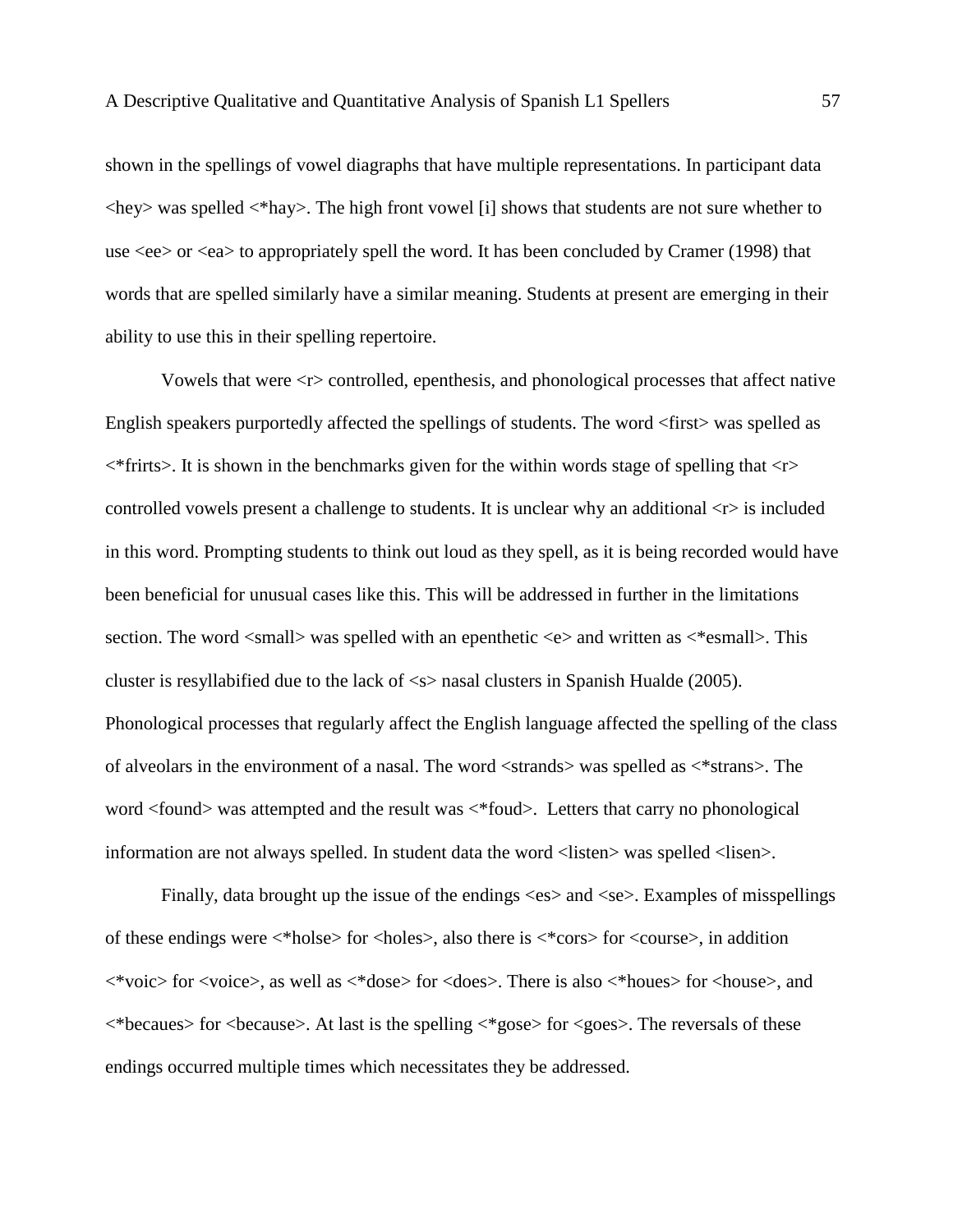The following will be a discussion of the student data presented above. To follow will be implications for teaching. The within words stage emphasizes the principle that more than one spelling can be used for a particular phoneme. Students may switch out orthographic spellings that have the same or a similar phonemic spelling. The phonological information as a result of these spellings exchanges may be correct, but the orthographic information is incorrect. Students should be comfortable working with short vowel mappings. This positions them to work with vowel patterns found in more complex syllable shapes Henderson and Beers (1986). The patterns <CVCe> and <CVCC> call for a different vowel sound in the nucleus of the word. Compound words, vowel diagraphs and homophones are exemplars of spelling at this time. Ganzke (1999) outlined single syllables belong in this stage. The (VCe) pattern,  $\langle r \rangle$  influenced vowels, common long vowels, complex consonant units like <dge> in <br/> <br/>difidently; vowels, diagraphs, and diphthongs are elements of within word patterns. The focus of this discussion will be on the elements that challenged students in this study.

In addition to diagraphs and diphthongs more demanding syllable structures took a toll on student spellings. The silent marker found in the <CVCe> shaped words. It was a repeated source of student miscues. In addition to this the <CVCC> structure was spelled incorrectly multiple times. The final  $\ll$  that is not pronounced but is used to insulate graphemes is omitted. Phoneme sounds [eɪ], [aɪ], [i], and [au], are spelled with multiple grapheme choices. The phoneme  $[\mathcal{R}]$  is formed when incorrect syllable combinations occur. The phoneme [eɪ] actually is needed. See <\*shack> for <shake>, for the most part students navigate the nucleus portion of the word well. The syllable structure namely the  $\langle CC \rangle$  ending as well as the orthographic  $\langle e \rangle$  was an issue in spelling. In addition to this architecture and the demand it presented are variant correspondences in spellings within the word. In the case of  $\langle\text{voice}\rangle$  which is a  $\langle\text{CVVCe}\rangle$  structured word, there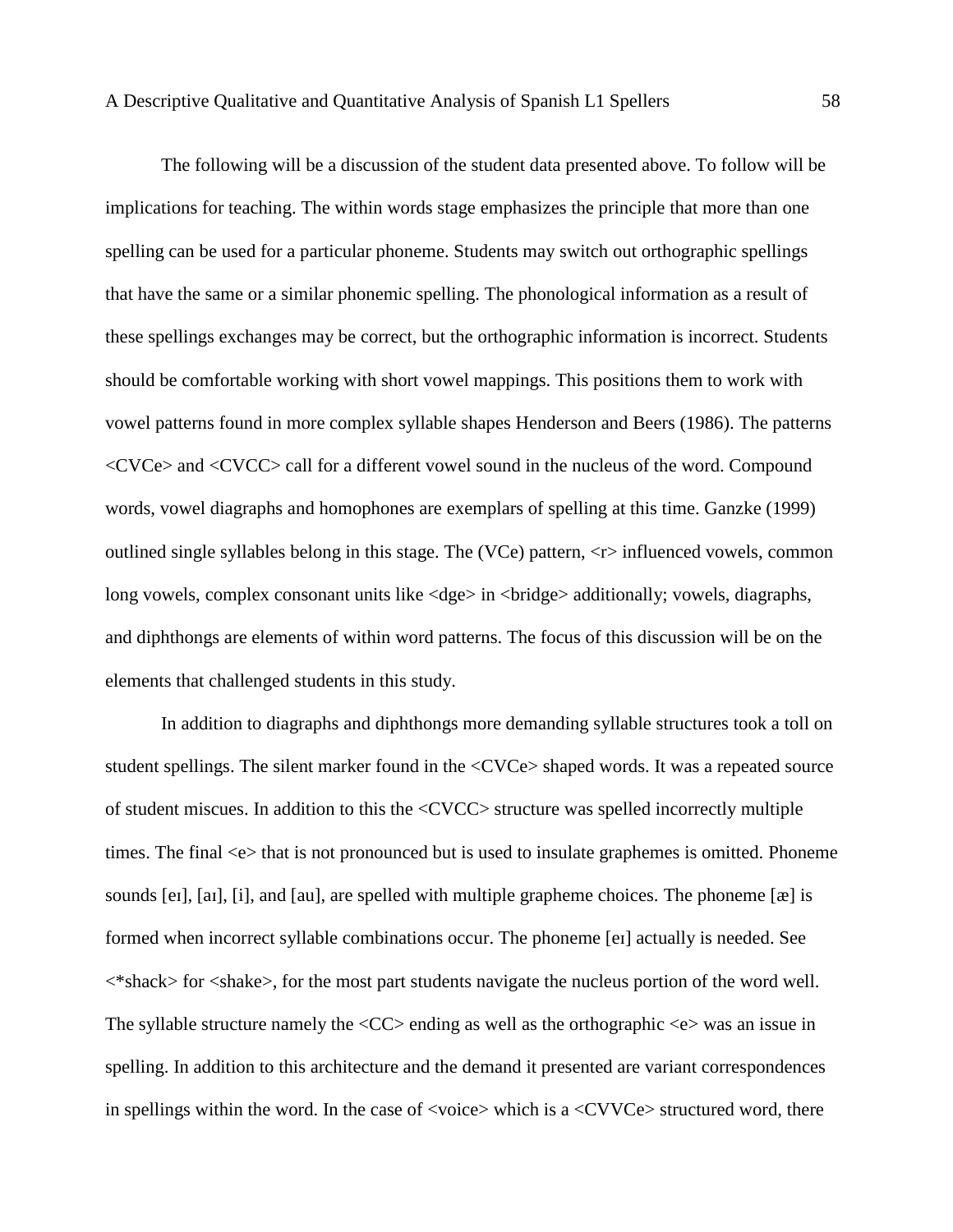is the rule of the soft  $\langle c \rangle$ . This rule states that the letter  $\langle c \rangle$  is pronounced  $\langle s \rangle$  before  $\langle i \rangle$ ,  $\langle e \rangle$ , and <y> Cummings (1988). The letter <e> renders no phonemic information. The student leaves it off thinking he or she has accounted for all of the sounds necessary. Phonemically the  $\ll$  in many cases carries no information. Another way it can be used as an orthographic marker is that "it indicates that the initial [ð] be a voiced phoneme" Cummings (1988, p. 159). It is shown in Table 7 below the students struggle with the  $\ll$  as a marker of orthographic information.

Multiple choices presented in graphemes that might link to phonemes causes confusion. That means students can make substitutions that are orthographically incorrect, but phonemically the sound is correct. The phoneme [aɪ] presents two different spelling possibilities the word  $\langle$ like> with the shape CVCe, and  $\langle$ igh> like in  $\langle$ tight>. The  $\langle$ igh> is a complex consonant unit with a vowel. Similarly, [er] can be spelled  $\langle$ rain $\rangle$  with  $\langle$ ai $\rangle$ , and  $\langle$ they $\rangle$  with  $\langle$ ey $\rangle$ , and with the syllable pattern <CVCe> as in <wake>. These words show how the same sound can be formed in many different ways with alphabetic spellings.

Students in the present study show they need more support to develop their own within word strategies. Student data calls for instructional focus on spellings using the diphthong [aɪ], the glide [eɪ], and the high front vowel [i]. Spelling is linked to meaning at this stage. A  $\langle$  meet $\rangle$  is a place where swimmers compete, and a  $\langle$  meeting $\rangle$  is where people come together. The  $\langle$ ee $\rangle$ vowel team is linked to the semantic value of the word. The <ea> vowel pair is not semantically linked to this pair you cannot have a  $\leq$  meating>. The principle of meaning that links to vowel pairs can be addressed early. This is an idea that will follow into later stages. The principle that meaning links to vowel pairs can be addressed early. This is an idea that should be well supported, as it is also a principle in later stages.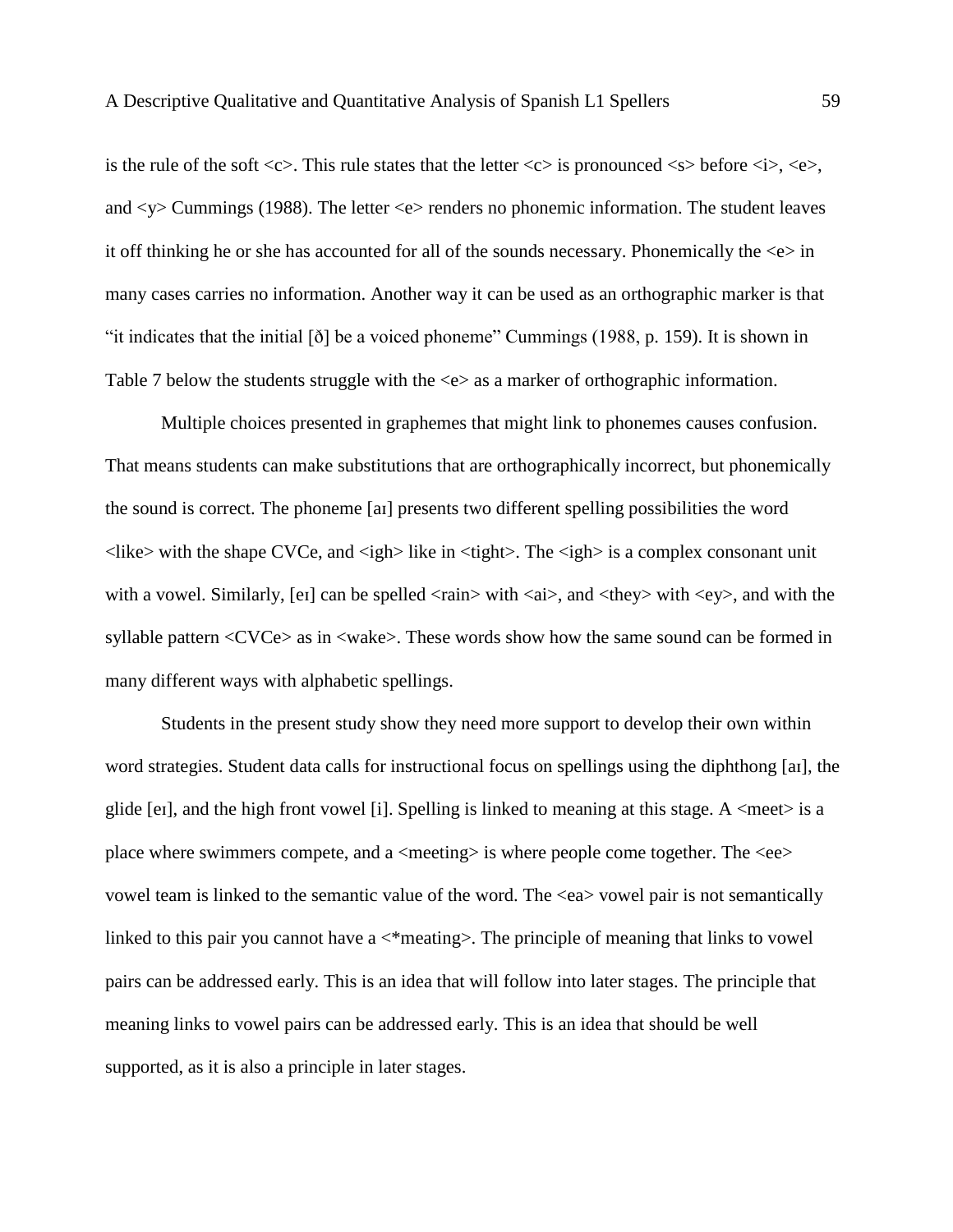Letters were inserted into locations where they did not belong in student data. One instance of this was found in an  $\langle s \rangle$  nasal cluster. This is an issue concerning the fact that  $\langle s \rangle$ nasal clusters are not permitted syllable initially in Spanish. The other student spelling issue was an <r> controlled vowel. Phonological processes normally found in English also accounted for issues presented in data. The words <strands> and <found> are affected by a process of English pronunciation whereby after a nasal "[d] is very short and frequently deleted" Bybee (2001, p.76). In the case of  $\langle$ listen $\rangle$  and the deletion of  $\langle \rangle$ , it is affected by the fact that  $\langle \rangle$  is a silent consonant Brinton, Celce-Murcia, Goodwin (2010, p. 437). It is not pronounced so the speller may leave it out. The word <found> was written without the <n>. According to J. Beers (1980), a nasal can be deleted when it is part of a blend in spelling. Processes affecting consonant and grapheme constituents affected spelling in student data. In addition to this a Spanish phonologically process seemingly drove a student's addition of  $\ll$  > onto a nasal cluster.

A pattern of reversed endings emerged in student data. Orthographic information is confused with information that marks plural and third person words. The words  $\langle es \rangle$  and  $\langle se \rangle$ are reversed. It will be helpful for students to know the functions of these endings to resolve this. The issue at present begins with the discussion of its orthographic components. This is followed by the plural and third person endings that were confused with the orthographic endings. Some rules in place to explain and then remedy these issues will be outlined. The first is that "silent final  $\langle e \rangle$  is regularly used to avoid ending a terminative base with a single  $\langle s \rangle$  that is immediately preceded by a consonant, a vowel diagraph, or an unstressed vowel unigraph Cummings, (1988, p.148). This accounts for some of the errors at hand above. The third person like in  $\langle \text{goes} \rangle$  and  $\langle \text{does} \rangle$  is indicated by the  $\langle \text{es} \rangle$  ending. The word  $\langle \text{holes} \rangle$  is a plural noun. All three of these are pronounced with the allomorphic sound [z] due to voicing assimilation to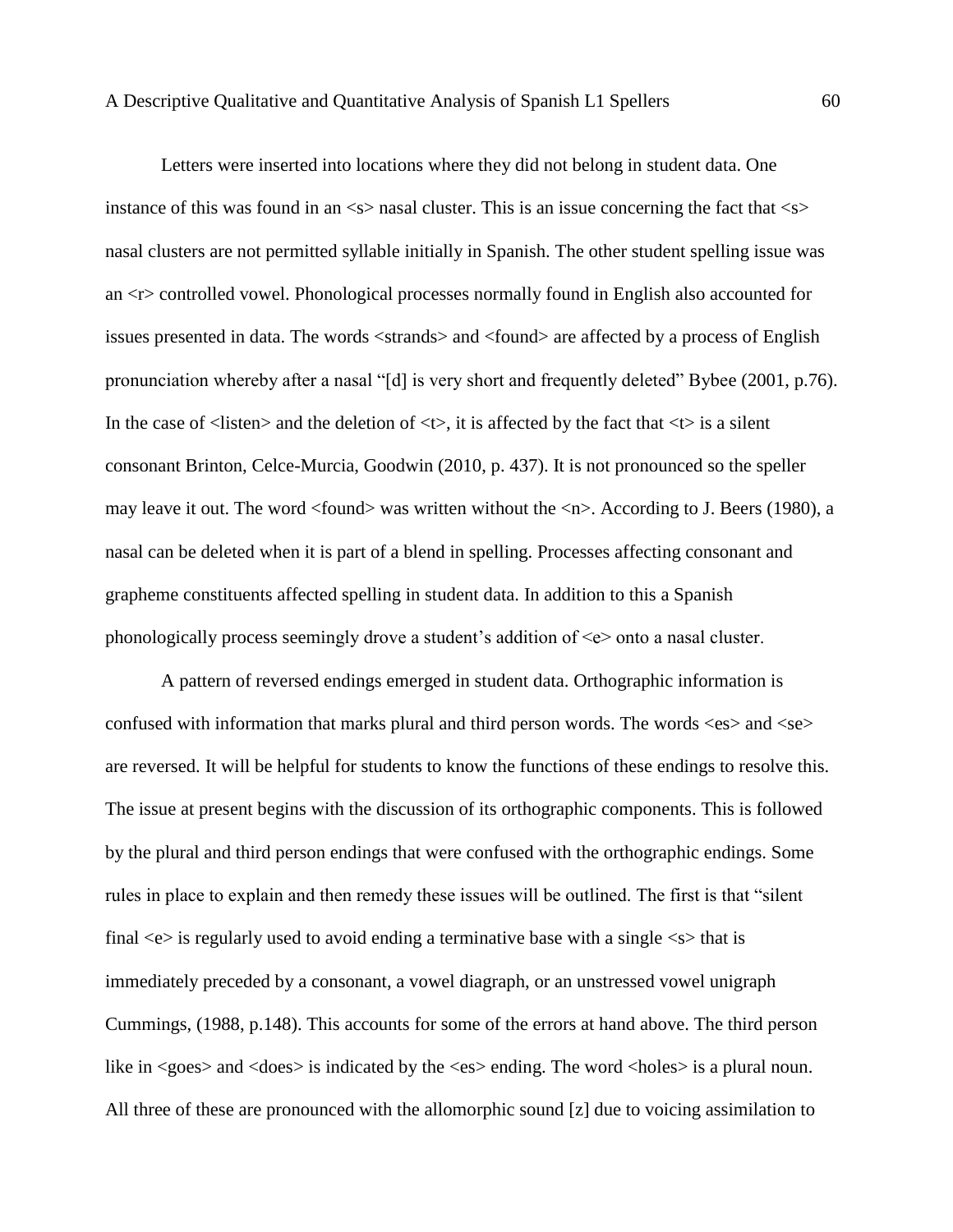match the nucleus of the word with the coda or ending. Students should be taught that  $\langle es \rangle$  is a letter sequence to indicate plural. It is added to the third person as well. The difference between <se> and <es> should be delineated and explained in terms of their grammatical and orthographic functions. The ending  $\langle es \rangle$  is plural, and added to the third person. Orthographic information is indicated by  $\langle$ se $\rangle$ . The  $\langle$ e $\rangle$  insulates the  $\langle$ s $\rangle$  since it is not allowed to end the word in this environment.

Varying vowel spellings were challenging to students in this stage. Clusters with <n> and <d> were reduced because of normal phonological processes in the English language. Clusters where one consonant is not pronounced were spelled as they sound. The orthographic marker  $\langle e \rangle$ challenged student spellers. It was found with the <se> ending. Students may have confused this ending with the plural <es> ending. Syllable shapes challenged students, <ck> endings in CVCC syllable patterns they were mixed with strategies of the <CVCe> syllable shape.

Within words is a time where students learn multiple word patterns can be used to spell one phoneme. Sequences of words can affect meaning, like those found in homophone pairs <meat> and <meet>. The <e> presents a special challenge. It can act as a marker for orthographic information. It is used as a marker for the long vowel. Vowel patterns must be studied like in the misspellings of  $\langle$ meat $\rangle$  and  $\langle$ meet $\rangle$ . The  $\langle$ ea $\rangle$  and  $\langle$ ee $\rangle$  in the nucleus of this word carries semantic information with it, which attaches these spellings to different meanings. The <ea> like in the word <meat> means something that can be eaten and words spelled like it will hold a similar meaning.

Vowel patterns can be studied "A small number of vowel patterns yields a large number of words" Cramer (1998, p. 21). In addition to these patterns draw students' attention to which patterns link to semantic information. Teachers can provide categories for students to do word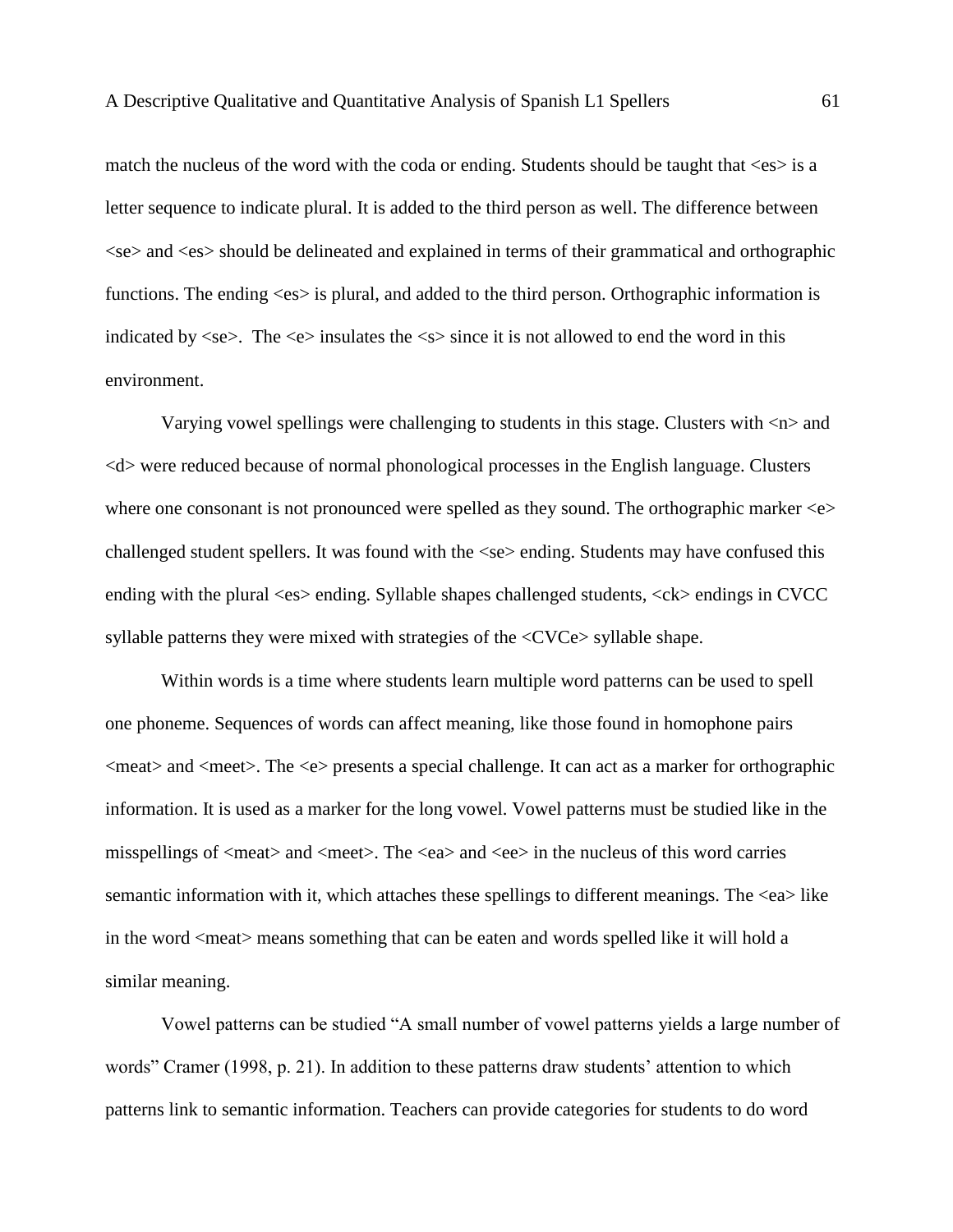sorts. For instance headwords can be given on a "t" chart with headwords, where  $\langle met \rangle$  with the internal phoneme  $\lceil \varepsilon \rceil$  and  $\langle \text{meet} \rangle$ , with the nucleus  $\lceil \iota \rceil$  are the focus. Students can find words that have these patterns while reading. They also may practice making new words with these patterns.

Words that are collected may be placed in a word target section of a journal and can be used later for word sorting Cramer (1998). Studying word patterns should be done with students positioned to analyze patterns and make conclusions. "Word patterns are more useful than rules. Word patterns may come first, and then overlay the rule to spark inquiry" (Bear  $&$  Templeton, 1998, p. 230). Students may be presented with the pairs <goes>, <holes>, and <does> and discuss about they know about them so far. Students may be able to say the words <goes> and <does> are an action. They may know <holes> is more than one <hole>. Put these word targets into sentences students can deduce their parts of speech. While comparing  $\langle$  do $\rangle$  and  $\langle$  go $\rangle$  you add  $\langle$  es $\rangle$  to make things an action and  $\langle$ es $\rangle$  is a plural marker. The previous words mean that the teacher must instruct learners on the use of the third person. Meaningful word study is done within the reading curriculum. Students must have the desire to pull apart words and see what different endings and attachments do to the meaning and function of the word. Analytical skills will help students pull apart the structures on their own after practice.

### **Syllable Juncture Stage: Data and Implications:**

Plural and past tense affixation is an area where miscue data was gathered. The students were less effective in their ability to produce correct target forms in the plural inflection. The plural inflection is a challenge. The environments of this spelling type can produce three different phonemic outcomes. These three allophones are [s], [z], and [ɪz] or [əz]. Similarly the past tense morpheme <-ed> has three allophones. They are [d], [t], and [ɪd] or [əd] Brinton, Celce-Murcia, Goodwin (2010). The speller has three phonemes to represent one grapheme. Hearing derivational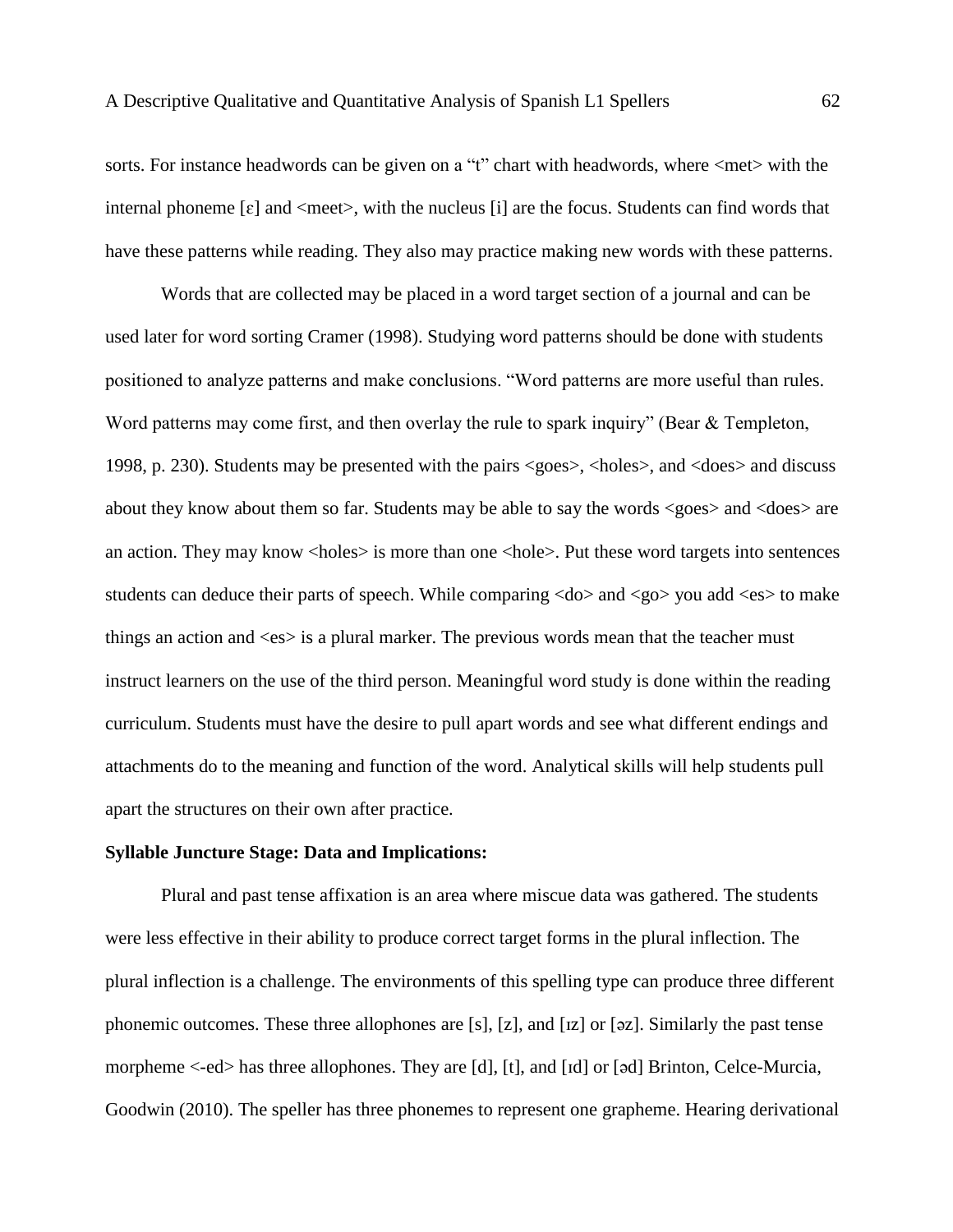endings pronounced three different ways confuses the speller. In addition to allophonic variations, <r> controlled words are presented now in data with words that are more difficult. These issues are the main concerns of the present data. Furthermore the genitive form resulted in small pools of data due to student's non-target choices. Finally, a strategy students adhered to was to avoid the inflection altogether. Data will be presented to demonstrate these specific issues. Implications to assist learners will follow.

### **Evidence of Syllable Juncture Stage Errors**

Patterns associated with affixation might be associated with the multiple allophonic representations associated with the final grapheme <s>. In addition to this students made nontarget choices in how they placed the apostrophe. Student data that displays this is where a student spells  $\langle \text{cares} \rangle$  as  $\langle \text{*car's} \rangle$ , and  $\langle \text{makes} \rangle$  as  $\langle \text{*max's} \rangle$ . The students who made these errors may need further support with within word patterns. In addition they must add correct information to show the appropriate form of inflection. Finally, it is clear the students are not sure how to show possession. The strategy of some students has been to avoid affixation completely. The words <\*apple>, <\*keep>, and <\*beside> were supposed to be <apples>, <keeps>, and <besides>. Students might avoid affixation if they lack confidence in how to attach the ending. The words <\*gose>, <\*clos>, and <\*volcanos>, were close to target form. They were supposed to be <goes>, <clothes>, and <volcanoes>. The genitive form and avoidance of the inflectional ending cluster into smaller data portions. Nonetheless, they have presented themselves as relevant to the discussion concerning student needs.

Allophones in the past and plural inflection follow systematic environments. These may be taught to students so that in hearing the past tense pronunciation they may know that the ending for this is not randomly assigned. This will assist with the spelling of these endings. It has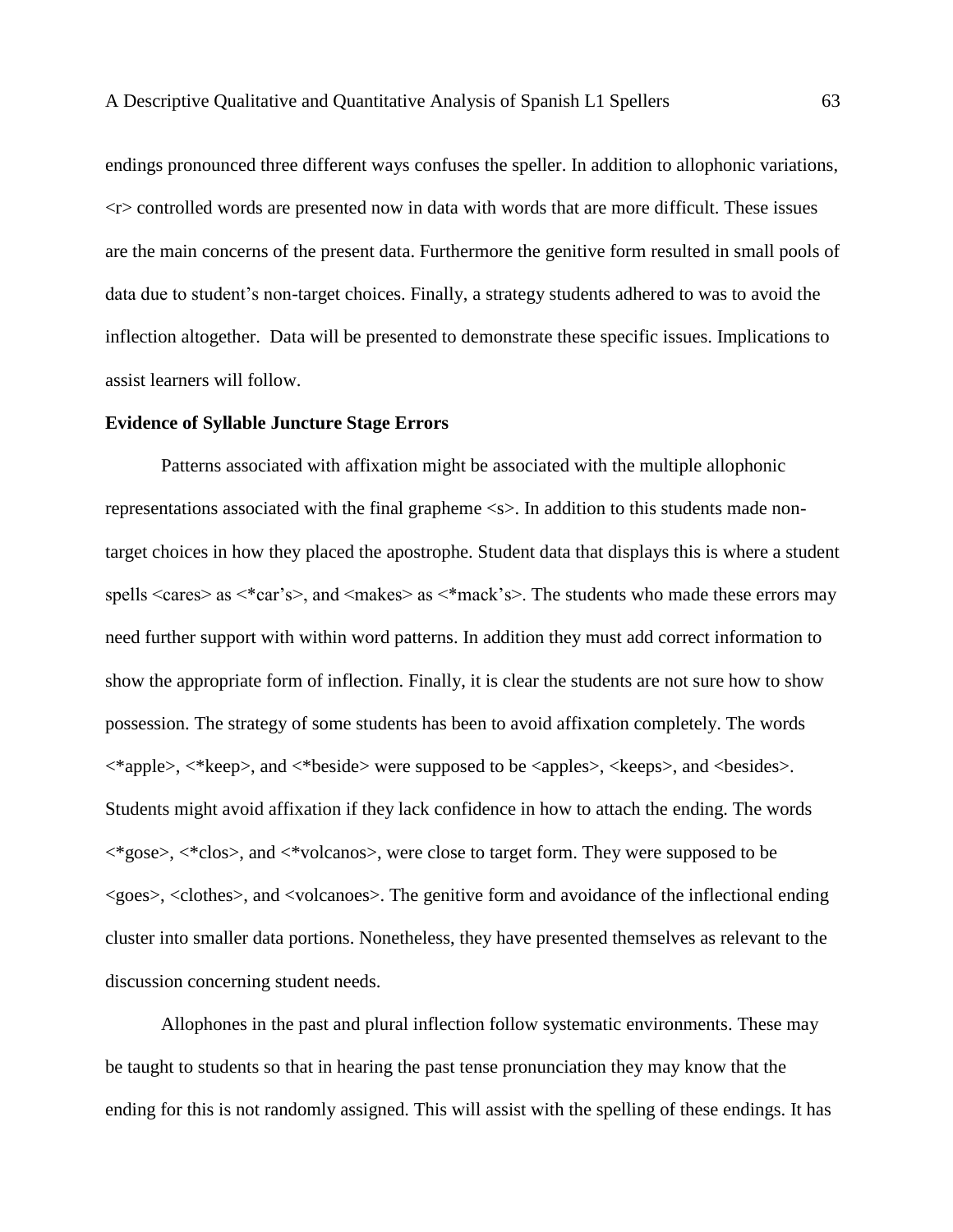been established how pronunciation is linked to spelling. The following visual will present the issues of the plural inflection. Students avoided the past tense inflection altogether. Metathesis, or reversals of letters Hayes (2009) are found in the table below in the case of <\*blose>, where the student meant to spell  $\langle$ blows $\rangle$ . The variant spelling of [i] is seen in the spelling of  $\langle$ \*trys $\rangle$  as <tries>. This shows a student is grappling with multiple grapheme to phoneme correspondences as well as the inflectional ending. Interestingly the epenthetic [ɪ] that is found in [ɪz] is deleted in <peaches>, it is spelled <\*peachs>.

The students were accurate in that no plural inflection was spelled with a final  $\langle z \rangle$ . Avoidance is found in relation to this ending. Apostrophes occur where they are not necessary. There is one case of metathesis, also a reversal from  $\langle d \rangle$  to  $\langle b \rangle$ . Table 9 illustrates what has been discussed in student data.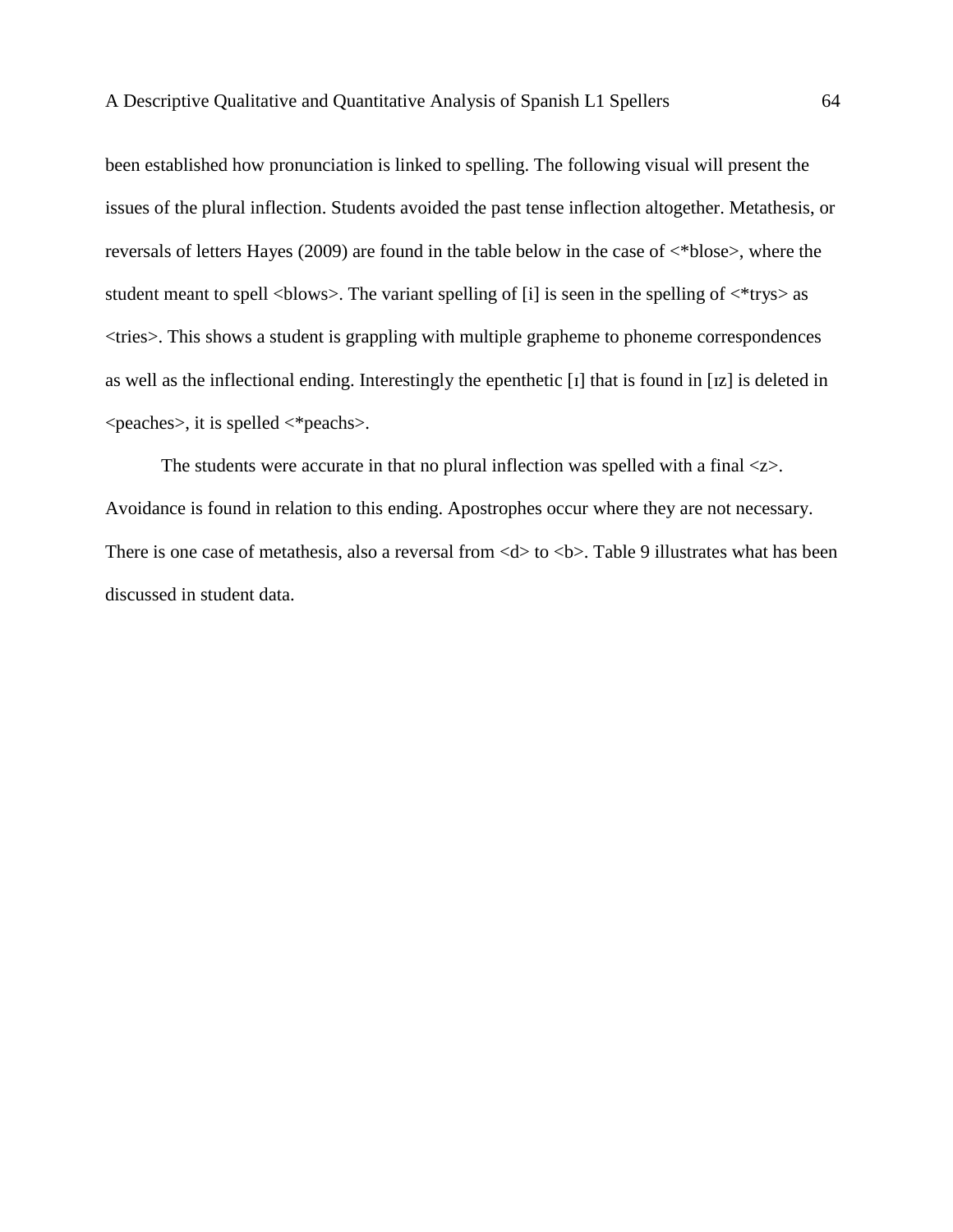|                             | Target                                                                                                                                                                                                                                   |
|-----------------------------|------------------------------------------------------------------------------------------------------------------------------------------------------------------------------------------------------------------------------------------|
|                             |                                                                                                                                                                                                                                          |
|                             |                                                                                                                                                                                                                                          |
|                             | $\langle$ apples $>$ [z]                                                                                                                                                                                                                 |
|                             |                                                                                                                                                                                                                                          |
| <*keep>                     | $\langle keeps>[s]$                                                                                                                                                                                                                      |
| $\langle$ *beside>          | <besides></besides>                                                                                                                                                                                                                      |
|                             | [z]                                                                                                                                                                                                                                      |
|                             |                                                                                                                                                                                                                                          |
|                             | $\langle$ blows> [z]                                                                                                                                                                                                                     |
|                             | $\langle \text{cares} \rangle$ [z]                                                                                                                                                                                                       |
|                             |                                                                                                                                                                                                                                          |
|                             | $\langle$ tries $>[z]$                                                                                                                                                                                                                   |
|                             | $\langle$ makes $>$ [s]                                                                                                                                                                                                                  |
|                             | $<$ looks> $[s]$                                                                                                                                                                                                                         |
|                             |                                                                                                                                                                                                                                          |
|                             | $\langle$ does $>$ [z]                                                                                                                                                                                                                   |
|                             | <peaches></peaches>                                                                                                                                                                                                                      |
|                             | $\lceil \mathrm{IZ} \rceil$                                                                                                                                                                                                              |
| $\langle$ *change $\rangle$ | <changes></changes>                                                                                                                                                                                                                      |
|                             | $\lceil \mathrm{IZ} \rceil$                                                                                                                                                                                                              |
|                             | $\langle leaves \rangle$ [z]                                                                                                                                                                                                             |
|                             | $\langle holes \rangle$ [z]                                                                                                                                                                                                              |
|                             |                                                                                                                                                                                                                                          |
|                             | $<$ goes $>[z]$                                                                                                                                                                                                                          |
|                             |                                                                                                                                                                                                                                          |
| $\langle *clos \rangle$     | $\langle$ clothes $>$ [z]                                                                                                                                                                                                                |
| <*volcanos>                 | <volcanoes></volcanoes>                                                                                                                                                                                                                  |
| Location<br>Coda<br>------  | Word<br>$\langle$ *apple><br><*blose><br>$\langle$ *car's><br>$\langle$ *trys><br>$\langle$ *mack's><br>$\langle$ *looke's><br>$\langle$ *boe's><br>$\langle$ *peachs><br>$\langle$ *lives><br>$\langle *$ holse $>$<br>$\langle$ *gose> |

Table 8. Syllable Juncture and Plural Inflections

The past participial ending  $\langle -ed \rangle$  follows a similar pattern as the plural  $\langle s \rangle$ . The way it behaves similarly is in that it also has three allophones. These are predictable in the environments they are found. This can be used to remedy miscues learners have concerning its spelling. The issues surrounding this inflection is the avoidance of the <-ed> ending altogether. The <d> at times is included without the  $\ll$  preceding it. The grapheme  $\ll$  is in place in lieu of the  $\ll$ -ed > ending in the case of <supposed>, it was spelled <\*suposte>. Theoretically this could be conditioned by the pronunciation of this ending. Additionally <missed> spelled as <\*misset> seems to follow in this same pattern. A metathesis, or letter reversal Hayes (2009) was produced in the spelling of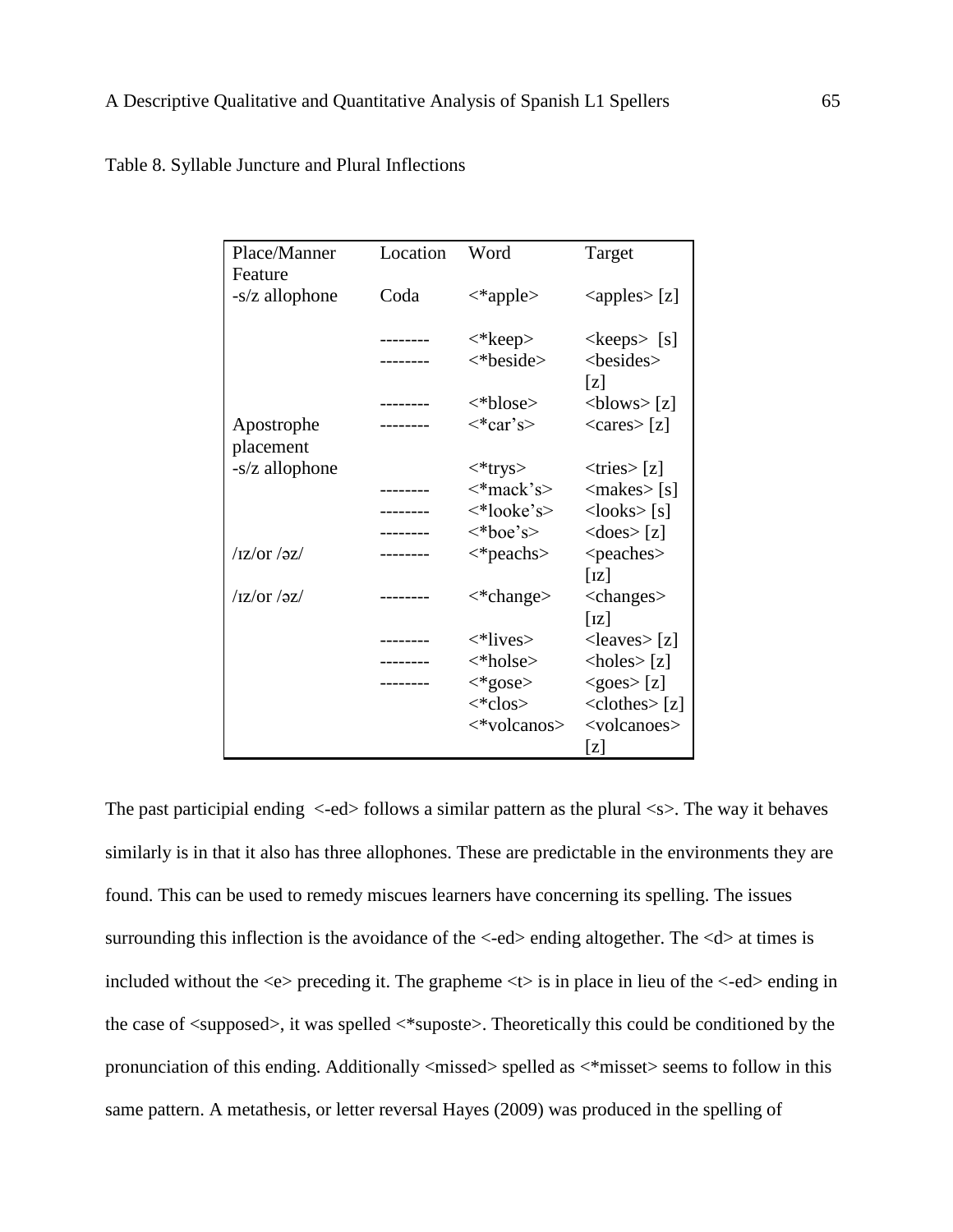<pouted> as <\*potede>. Table 10 below further delineates the issues brought forth by student data.

| <b>Past Tense</b>                                  |          |                                 |                                |
|----------------------------------------------------|----------|---------------------------------|--------------------------------|
| Inflectional                                       |          |                                 |                                |
| Morphemes                                          |          |                                 |                                |
| Place/Manner                                       | Location | Word                            | Target                         |
| Feature                                            |          |                                 |                                |
| Target form past                                   | Coda     | $\langle$ *clird>               | $<$ cleared $>$                |
| tense allomorph                                    |          |                                 | [d]                            |
| $\left[\frac{d}{t}\right]\left[\frac{1}{2}\right]$ |          |                                 |                                |
| alveolar plosive                                   |          |                                 |                                |
|                                                    |          | $\langle$ *organize>            | <organized></organized>        |
|                                                    |          |                                 | [d]                            |
|                                                    |          | $\langle \text{*colde} \rangle$ | $\langle$ called $\rangle$ [d] |
|                                                    |          | $\langle$ *mistreat>            | <mistreated></mistreated>      |
|                                                    |          |                                 | $\lceil \text{Id} \rceil$      |
|                                                    |          | $\langle$ *use>                 | $\langle used \rangle$ [d]     |
|                                                    |          | $\langle$ *listen>              | <listened></listened>          |
|                                                    |          |                                 | [d]                            |
|                                                    |          | $\langle$ *call $\rangle$       | $\langle$ called $\rangle$ [d] |
|                                                    |          | $\langle$ *suposte>             | $<$ supposed $>$               |
|                                                    |          |                                 | [t]                            |
|                                                    |          | $\langle$ *prowld>              | <prowled></prowled>            |
|                                                    |          |                                 | [d]                            |
|                                                    |          |                                 |                                |
|                                                    |          | $\langle$ *misset>              | $\langle$ missed>[t]           |
|                                                    |          | $\langle$ *potede>              | <pouted></pouted>              |
|                                                    |          |                                 | [Id]                           |

Table 9. Syllable Juncture and Past Tense Inflections

In the case of the syllable juncture stage, within word patterns have hopefully been firmly established by this time. Students need a solid foundation in the multiple sound to letter patterns present in monosyllabic words to begin to take on additional pieces that are added to the word, in this case an inflectional affix. Allophonic variations are found in the spellings of the past tense and plural inflections. In spite of these, students were mostly accurate in the spellings of the past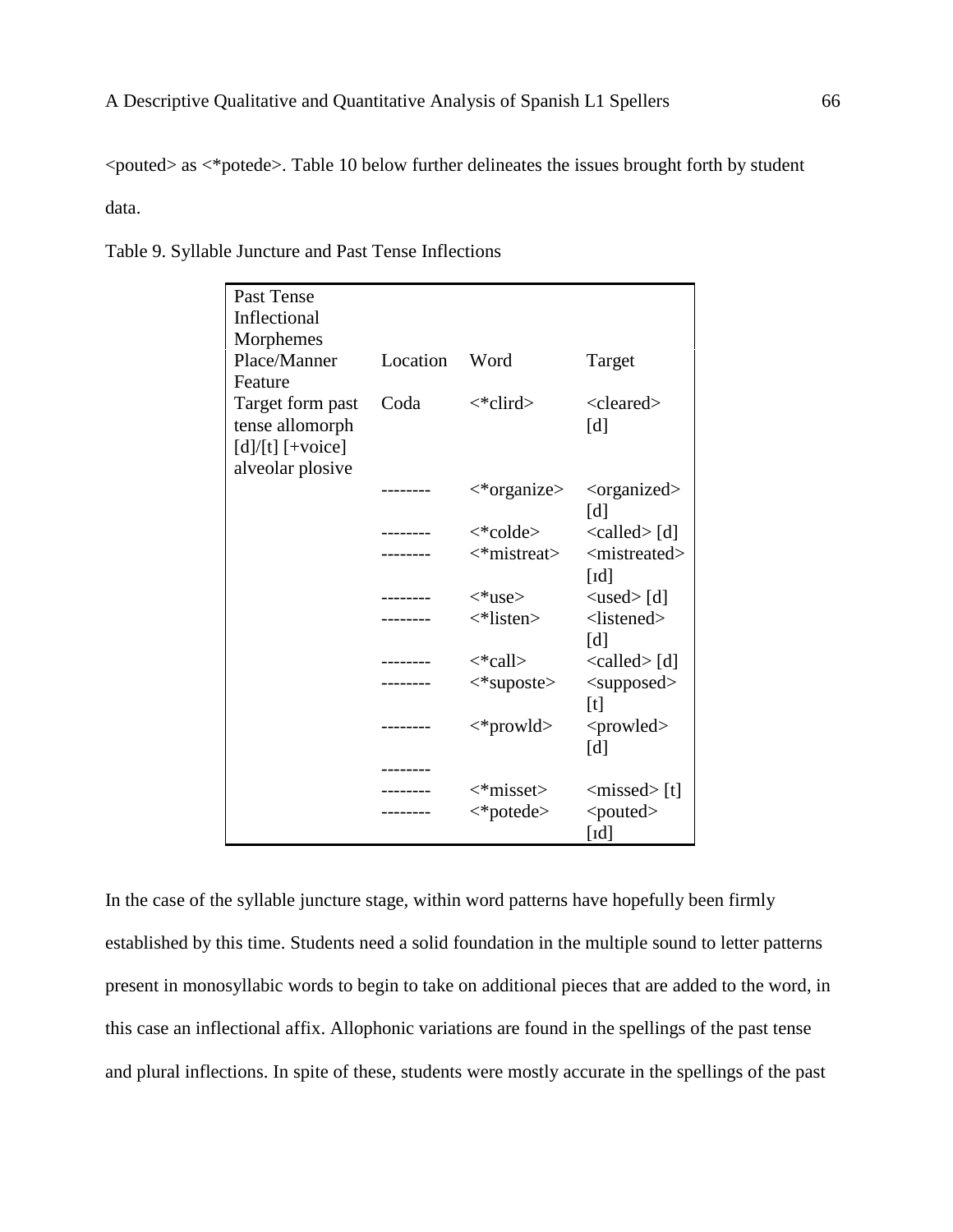tense, that is, the plural ending that is pronounced with the phoneme [z] was not spelled with  $\langle z \rangle$ . Students were mostly accurate in their spellings of the past tense <-ed> ending. Occasionally substituting the  $\lt t$  for the  $\lt d$  or  $\lt$ -ed ending

A major issue of the present stage is how spellings behave at the juncture of the syllable. "A syllable juncture is a place within a word where syllables meet," Cramer (1998, p. 22). Features of this stage are outlined by Ganzke (1999) who said polysyllables with <r> controlled vowels will challenge spellers. In addition to this is how morphemes are added to base words. These elements will be discussed in light of what teachers can do to remedy erroneous hypothesis in word formation.

Adding morphemes to base words means children are spelling with multiple elements in a word. Students and teachers need a common understanding of what to call word elements. The reference found in Table 11 below is to help give a start to the language that describes words. As with any classroom tool, it will be added to as it is used to fit the needs of the classroom. Teachers may add these pieces at their digression. This table may be used to "hunt" for target word pieces as the class scans a story, looking for word elements within the context of a text.

This table can be posted visibly in the classroom. It could be taped into student journals as a tool for their reference that may be brought to class and resource rooms. This normalizes the tools that different educational professionals use that work with one student. This is only a start. Additional cells can be added to this tool, as students need to know more word elements. Students may even take ownership of this table. Students may spontaneously add their own elements without teacher direction.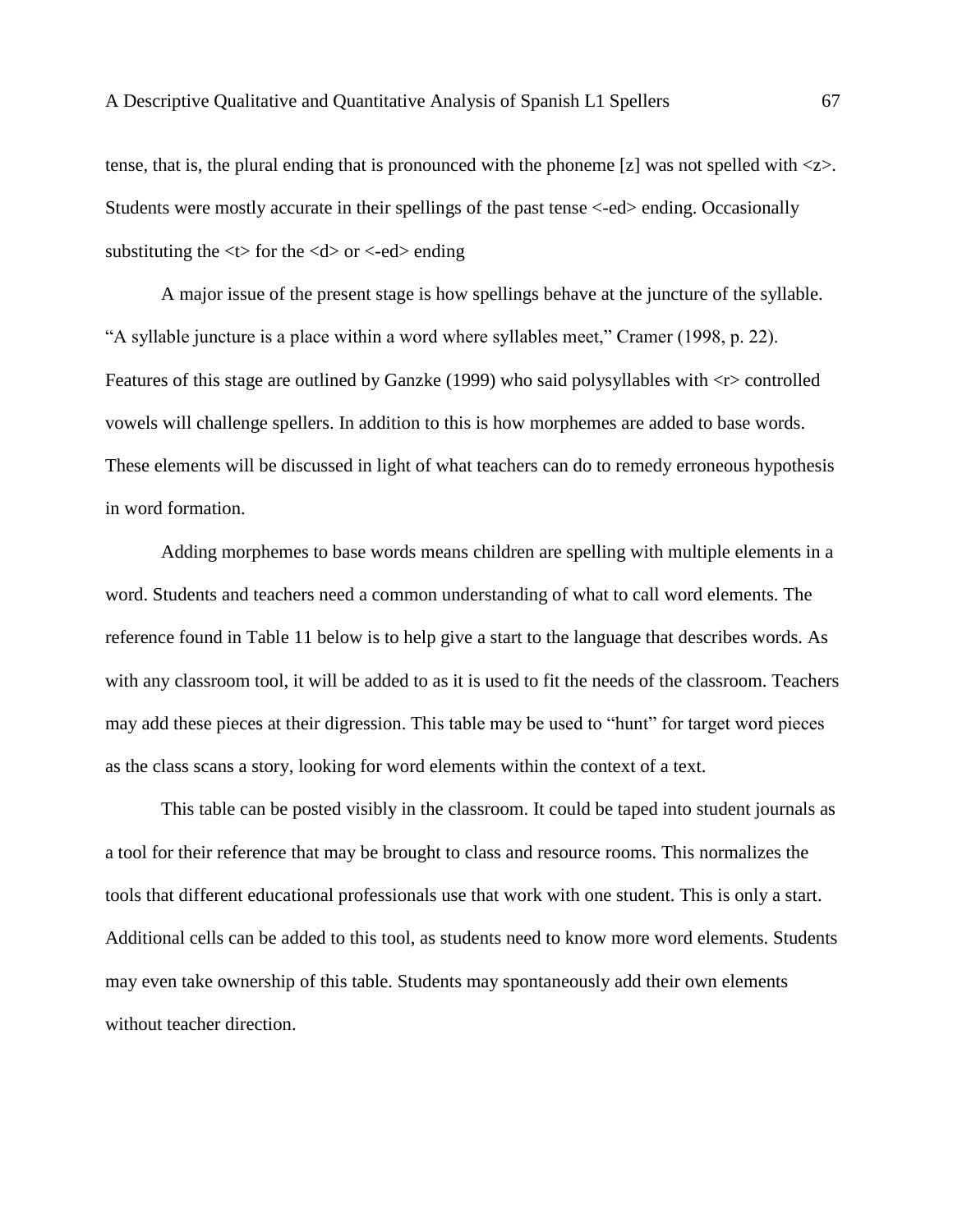| Base       | The word's semantic core                                     | $<$ re>+ $<$ paint>+ $<$ ed> |  |  |
|------------|--------------------------------------------------------------|------------------------------|--|--|
| Affix      | Elements that can be placed                                  | $<$ re>+ $<$ paint>+ $<$ ed> |  |  |
|            | at the beginning and ending                                  |                              |  |  |
|            | of a word. It can change                                     |                              |  |  |
|            | syntax or meaning.                                           |                              |  |  |
| Prefix     | An element attached to the                                   | $<$ re>+ $<$ paint>+ $<$ ed> |  |  |
|            | beginning of a word to                                       |                              |  |  |
|            | change meaning. It is                                        |                              |  |  |
|            | bound. It cannot stand-alone                                 |                              |  |  |
|            | and have meaning.                                            |                              |  |  |
| Suffix     | An element attached to the                                   | $<$ re>+ $<$ paint>+ $<$ ed> |  |  |
|            | end of a word to change                                      |                              |  |  |
|            | inflection or meaning. It is                                 |                              |  |  |
|            | bound. It cannot stand-alone                                 |                              |  |  |
|            | and have meaning.                                            |                              |  |  |
| Phoneme    | Sound differences that distinguish words.                    |                              |  |  |
| Allophones | Sounds that are perceptibly different but to not distinguish |                              |  |  |
|            | words.                                                       |                              |  |  |
| Morpheme   | A unit of meaning.                                           |                              |  |  |
| Grapheme   | A written parallel to spoken language phonemes               |                              |  |  |
|            | Cummings, (p. 207) Kid Friendly Definition: A letter in      |                              |  |  |
|            | the alphabet meant to represent a sound.                     |                              |  |  |

Table 10. Syllable Juncture and Morphology Terms

(D.W. Cummings, 1988 p. 32-33, Brinton, Celce-Murcia, Goodwin (2010); Bryant, Deacon, Nunes, (2006).

The language outlined above is a starting place to remedy misspellings. It is difficult to make repairs if you do not know what to call the places that need to be fixed. Table 11 above demonstrates basic vocabulary to start naming elements in need of help.

Spellings are affected by allophonic variations. Starting with the plural affix  $\langle -s \rangle$ . "In

regular plural nouns the ending may be pronounced [s] or [z], but it is always spelled  $\langle -s \rangle$ ."

Bryant, Deacon, Nunes, (2006, p. 605). The plural <-s> undergoes assimilation in pronunciation.

That is, the coda phoneme goes through processes to match the voiced/voiceless property of the

phoneme that precedes it Brinton, Celce-Murcia & Goodwin (2010). In the case of  $\langle$ \*trys> and

 $\langle$ tries the graphemes  $\langle$ ie adjacent to the plural  $\langle$ -s are voiced. They make the phoneme sound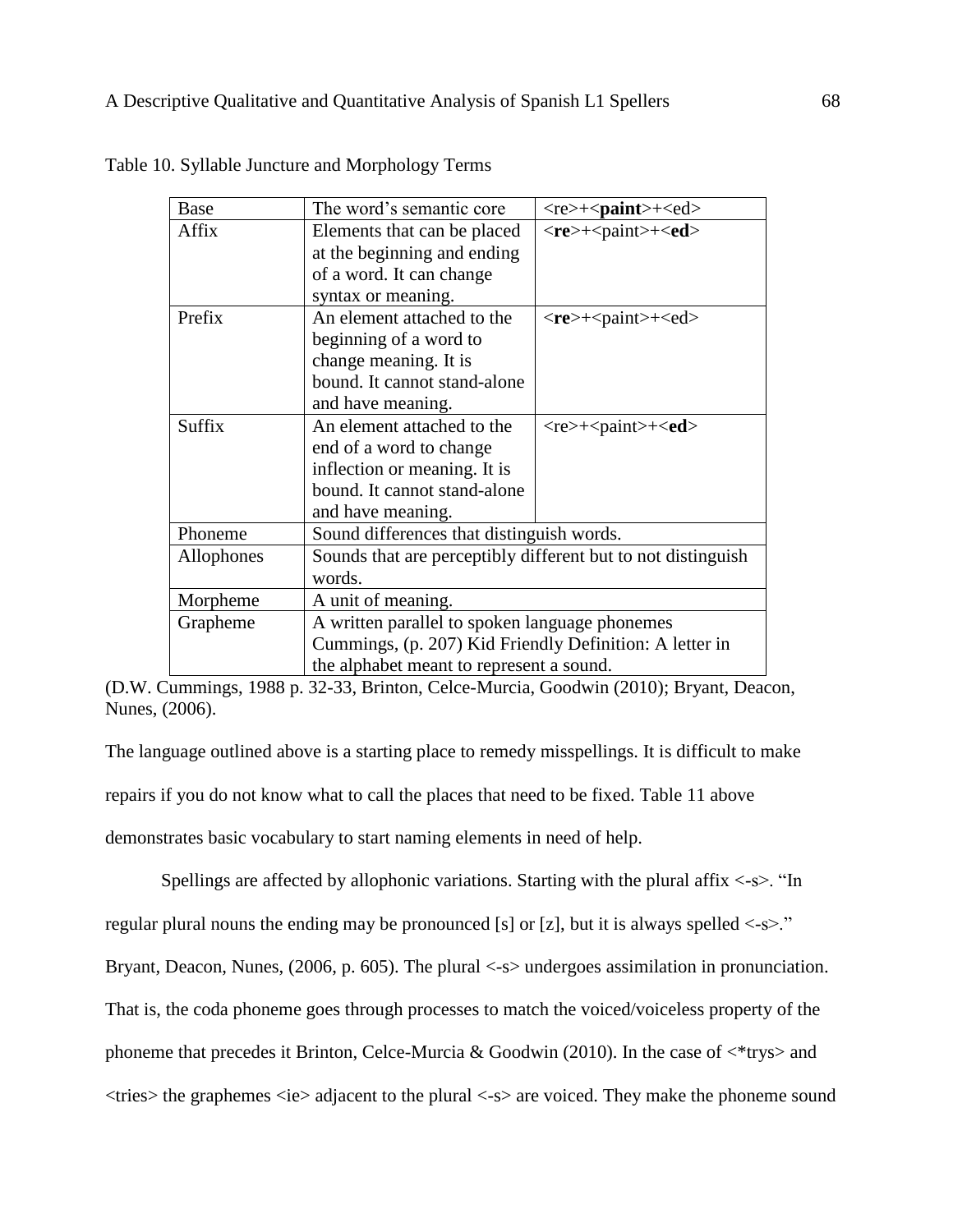## A Descriptive Qualitative and Quantitative Analysis of Spanish L1 Spellers 69

[a], therefore the pronunciation of this word will be [z]. The unvoiced alveolar fricative [s] becomes pronounced as a voiced alveolar [z] in the spelling of this word. The phonological rules stated in the literature review are visited again (Brinton, Celce-Murcia, Goodwin, 2010, p. 395):

- (1) When the noun or verb ends in a sibilant consonant (i.e., /s, z,  $\int$ ,  $\overline{f}$ ,  $\frac{1}{3}$ ,  $\overline{t}$ ), the inflection has an epenthetic /ɪz/or /əz/.
- (2) When the noun or verb ends in a voiced nonsibilant sound, the inflection involves Progressive assimilation and is realized as /z/.
- (3) When the noun or verb ends in a voiceless nonsibilant consonant, the inflection also involves progressive assimilation and is realized as /s/. Contractions like <does> follow the same pronunciation rules (p. 397).

These rules are systematic in the pronunciation of the three different allophones for the plural inflection. Two cases of progressive assimilation occur. One is where a voiced sound is on the end of a word; therefore the ending is assimilated or made the same to be voiced. The noun or verb can also assimilate in its ending loose its voiced quality so that the final inflection matches the previous environment. An additional sound is added in the environment of a sibilant consonant. Then the additional [1] in [1z] is added or [a] for [az]. The rules take on a similar feel when you examine the environments that prime the three different endings for the past participle. The rules are:

- (1) When the verb ends in  $\frac{d}{dx}$  or  $\frac{dt}{dt}$ , the ending takes an epenthetic (i.e., extra) vowel and is realized as /ɪd/or /əd/.
- (2) When the verb ends in a *voiced* sound other than /d/, the ending undergoes progressive assimilation and is pronounced as /d/.
- (3) When the verb ends in a *voiceless* consonant other than /t/, the ending also undergoes progressive assimilation and is pronounced as /t/. (Brinton, Celce-Murcia, Goodwin, 2010, p 399)

Similar to the rules of the plural <-s>, there is an epenthetic sound, and two assimilations. One assimilation is voiced the other is not voiced. This time the epenthesis takes place in the environment of a voiced or voiceless alveolar consonant. Progressive assimilation takes place with the phoneme [d]. The ending becomes voiced to match the quality of the preceding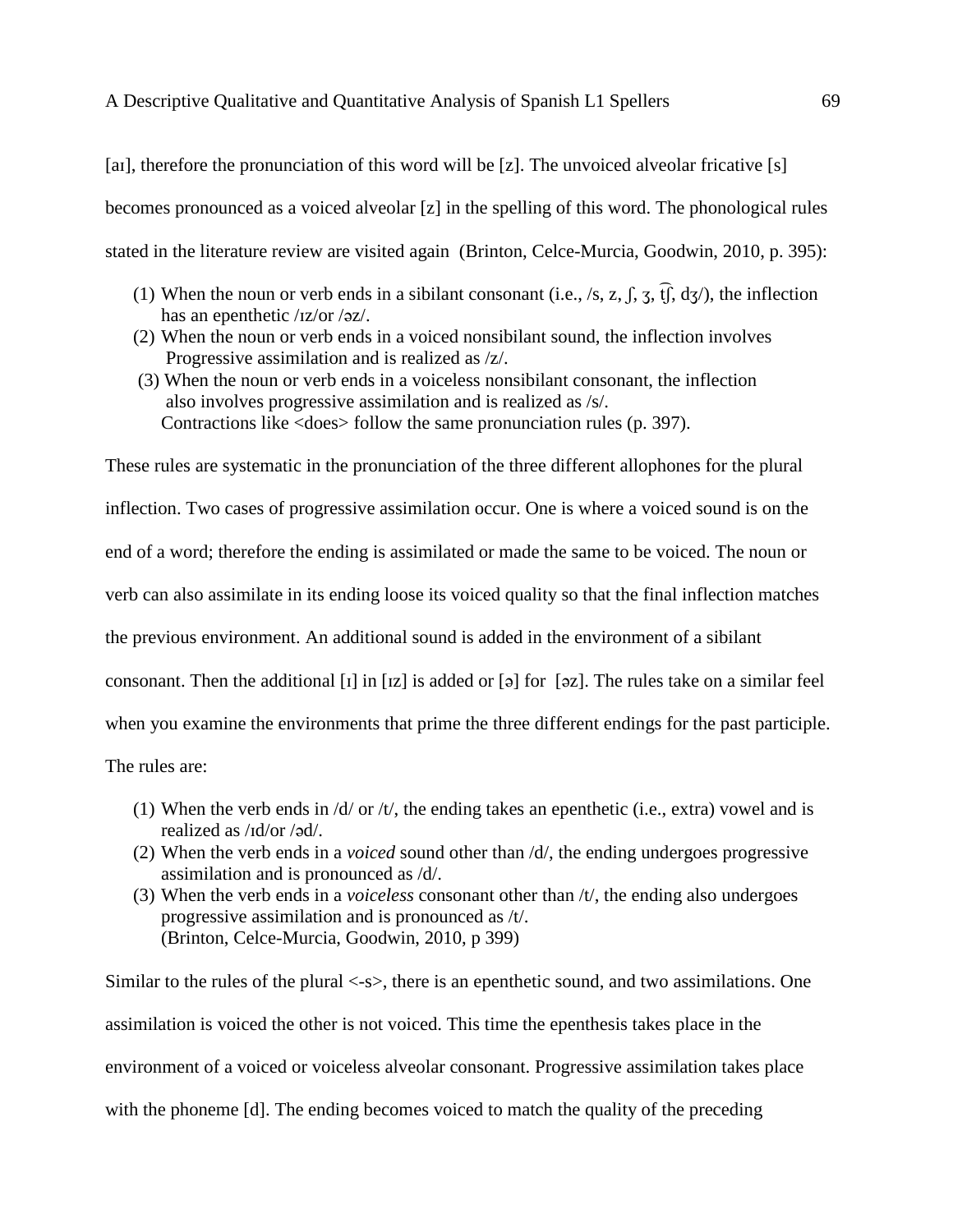phoneme. The progressive assimilation for voiceless consonants occurs to match the quality the unvoiced consonant that comes before it. It is clear at this time the allophonic variations of these two inflectional endings follow predictable rules.

Predictable rules found in pronunciation can be employed to help learners see patterns in how they say words and subsequently spell them. It could be brought to the learner's attention that a morpheme looks one way on the page, for instance <-ed> is always spelled the same way. Attention must be drawn to the three different pronunciations. This can be done in the context of a story the teacher creates to address this issue in a text. Students may pursue a text with a story about someone's morning routine. This would target the past perfective tense. Students can underline the <-ed> endings found in a text. Pupils can consult pronunciation rules to discuss the different ways it is pronounced in this live context in spite of the exact same spelling. This is an activity for older students, younger students just simply must know it is always spelled <-ed> no matter how we say the ending. They may be able to understand how three different pronunciations follow this ending. Grades that are younger will not be able to take in the pronunciation rules as listed above. The pedagogical remediation listed above is as suggested by Brinton, Celce-Murcia, Goodwin (2010), who put pronunciation rules into live contexts to draw learner's attention to rules in live contexts, including in songs.

Allophonic realizations of the past tense, and plural inflections influenced spellings. Students will benefit from knowing what they did right within the structure of the word. In the word  $\lt^*$  prowld> the student should be commended for having the spelling mostly correct. Just one error occurs in the coda with the use of the suffix <-ed>. The sound [d] and its grapheme are included. The  $\ll$  that carries no sound must also be in this affix. Categorization of right or wrong is a blunt edged method in comparison to the fine details that can be provided in naming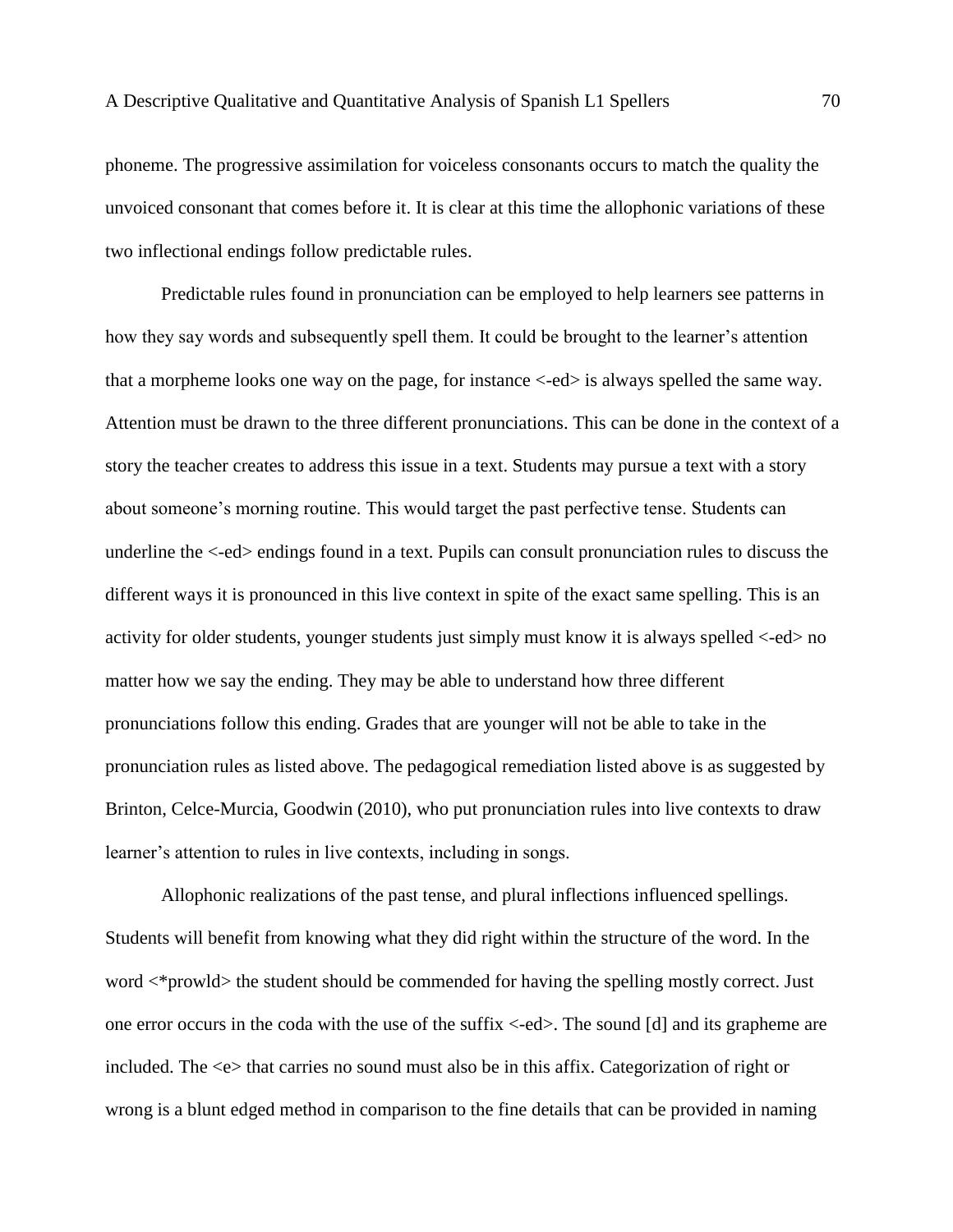word elements. Showing students the steps of creating the word that were correct and what is left over for mastery is the most helpful. Steps to create words can be outlined in ways where students can access word processes in the form of student friendly strategies. It is the position of this thesis that the errors mentioned in this chapter be addressed in this way.

### **Meaning Derivation and Morphology: Data and Implications:**

This stage had errors generalizing around deletions that are arguably the result of regular phonological processes of English speakers. Vowels that have multiple choices as seen at the within words patterns stage are presented again, with added difficulty in applying a derivational suffix. Multisyllabic words add to the complexity of spellings as students are taking on longer words. Words spelled with consonant doubles result in students not making the target word form. The greatest amount of data pools around the suffixes  $\langle -y \rangle$ ,  $\langle -er \rangle$ ,  $\langle -tion \rangle$ , and  $\langle est \rangle$ . The endings <er > and <est > might encourage internal constituents to double Boland & Treiman (2017). Multiple syllables in a word, suffixation, and internal structural variations due to vowel diagraphs, variant sound and letter choices, and doubling were found to challenge students.

# **Evidence of Derivational Stage Errors**

Participants deleted consonants that resulted in the environment of a cluster. Interestingly, <e> was added to the coda position of a word adding unneeded information but not changing the pronunciation. Words that were supposed to be doubled resulted in omissions of geminates. Multiple correspondences involving vowel phonemes and their graphemes were spelled incorrectly. Table 11 below illustrates these main issues.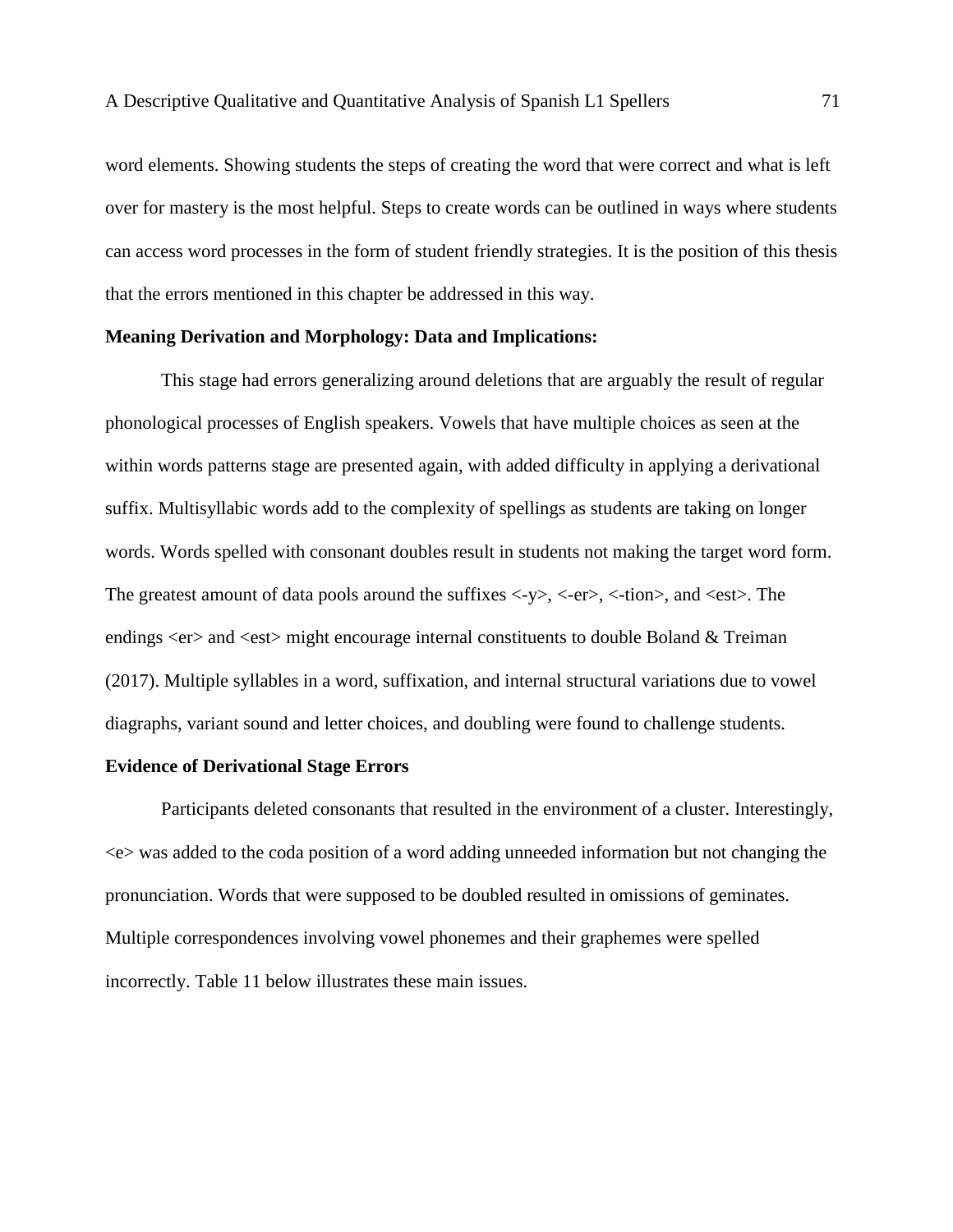|  | Table 11. Derivations |
|--|-----------------------|
|  |                       |

|               | Morphemes (Derivational) |                                  |                                 |  |  |  |
|---------------|--------------------------|----------------------------------|---------------------------------|--|--|--|
| $-y$          | Coda                     | $\langle$ *rany $\rangle$        | $<$ rainy $>$                   |  |  |  |
|               |                          | $\langle * \text{poiny} \rangle$ | $<$ pointy $>$                  |  |  |  |
|               | -------                  | $\langle$ *saltey>               | $\langle$ salty $\rangle$       |  |  |  |
| -tion         | --------                 | $\lt^*$ informaation>            | <information></information>     |  |  |  |
|               | --------                 | $\langle$ *moshin>               | <motion></motion>               |  |  |  |
|               |                          | $\leq$ *imajination>             | $\langle$ imagination $\rangle$ |  |  |  |
| $-misc $      | --------                 | $\langle$ *charecter>            | <character></character>         |  |  |  |
| $-misc $      | -------                  | <*flawers>                       | <flowers></flowers>             |  |  |  |
| $-misc $      | -------                  | $\langle$ *afther>               | $\langle$ after $\rangle$       |  |  |  |
|               |                          | $\langle$ *mixes>                | $<$ mixers $>$                  |  |  |  |
| $-misc $      |                          |                                  |                                 |  |  |  |
| $-misc $      |                          | $\langle$ *mater>                | $\langle$ matter $\rangle$      |  |  |  |
| Comparative   | --------                 | $\langle$ *beter>                | $<$ better $>$                  |  |  |  |
| (superlative) | --------                 | $\langle *bigest \rangle$        | $<$ biggest $>$                 |  |  |  |
| -est          |                          |                                  |                                 |  |  |  |
|               |                          |                                  |                                 |  |  |  |
| $-misc $      | ------                   | $\langle$ *charecter $\rangle$   | <character></character>         |  |  |  |
| $-misc $      |                          | $\langle$ *flawers>              | <flowers></flowers>             |  |  |  |
| $-misc $      |                          | $\langle$ *afther>               | $\langle$ after $\rangle$       |  |  |  |

The discussion of the crux students face in the more difficult derivational stage will follow. This begins with altered structures as a result of time, language use, and contacts of different civilizations Cummings (1988); Coulmas (2003). The word <flower> has come from old English. Words of this type used to be spelled with  $\langle \text{ou} \rangle$  like in  $\langle \text{flow} \rangle$ . The  $\langle \text{ow} \rangle$  spelling was adapted later. Changes were made to prevent confusion between graphemes in the old English Script Cummings (1988). The differences of spellings as in <flower> and <flour> was "adapted in the eighteenth and nineteenth centuries" Cummings (1988, p. 304). This is one example of why we have the ending  $\langle er \rangle$  that is it is the remnant of a structural change in English orthography. In addition to this  $\langle er \rangle$  can be added to a stem to change its meaning and syntax. While examining the word <teacher> one must pull out the ending to explain its meaning <-er> means "one that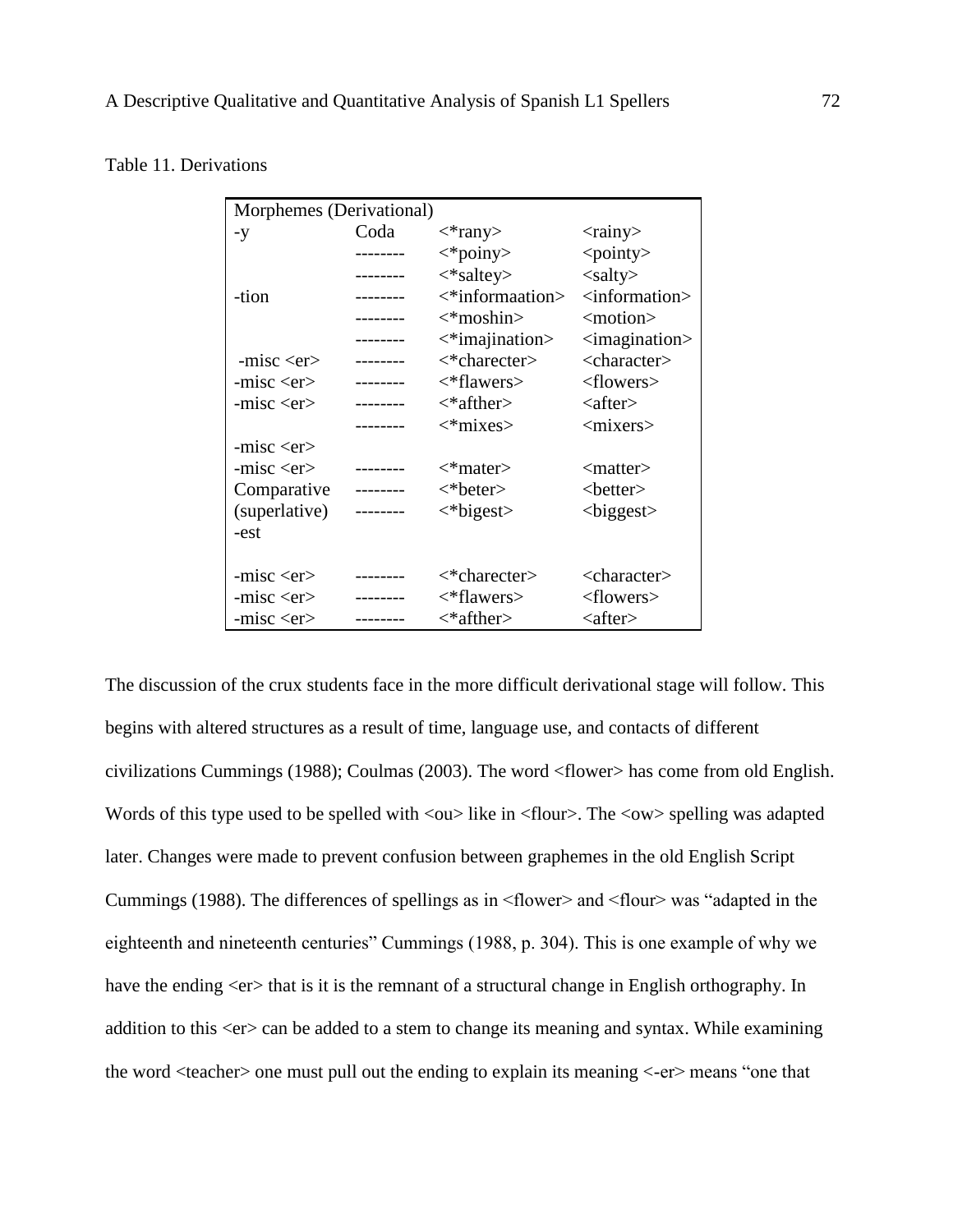does," Cummings (1988, p.166). Therefore it can be taught that the formula  $\text{1}$   $\text{1}$   $\text{1}$   $\text{1}$   $\text{1}$   $\text{1}$ that teaches. The <-er> ending may be a derivational suffix, or the result of historic language change. Students must know that these two cases may apply and the difference between them. The meaning derivation of "one who" would not apply to the case of <flower> as it may not be explicated as <flow>+<er>=one that does flow. Exceptions to meaning based rules are meaningful to students. Teachers can briefly explain to students these rules. People who formed rules in the history of our language wanted to make spellings more clear. The spelling of <flour> and <flower> were too easily confused so the users of the orthographic system at that time did something to assist spellers. This cannot be confused with the comparative suffix  $\langle$ -er $\rangle$ .

Joan Bybee (2001) found that regular phonological processes affect phonemes in speaking. For ease of articulation consonants in clusters may be deleted. The elimination of consonant clusters makes a speaker able to produce their utterance or word more quickly. The first issue that was found in spelling was theoretically produced as a result of normal English pronunciation. The word  $\langle$  pointy $\rangle$  was reduced to  $\langle$ \*poiny $\rangle$ . Therefore an alveolar consonant was reduced in the environment of a nasal Bybee (2001) states this process occurs regularly in spoken English. In addition to this Brinton, Celce-Murcia, Goodwin (2010) assert that phonemes that are not pronounced are left out in spelling. It is easily seen how phonemes that are not pronounced may be omitted in spelling.

The words <information>, <motion>, and <imagination> are words brought up as pertinent issues in student data. The <-tion> ending makes verbs into nouns. For example <imagine> can be made into the noun <imagination>. Word meaning is indicated by the root word and its spellings,  $\langle$ imagine $\rangle$ ,  $\langle$ imagination $\rangle$ , and  $\langle$ imaginative $\rangle$  roots are studied beginning with the root  $\langle$ image> or mental picture, also to think something is so (www.dictionary.com). The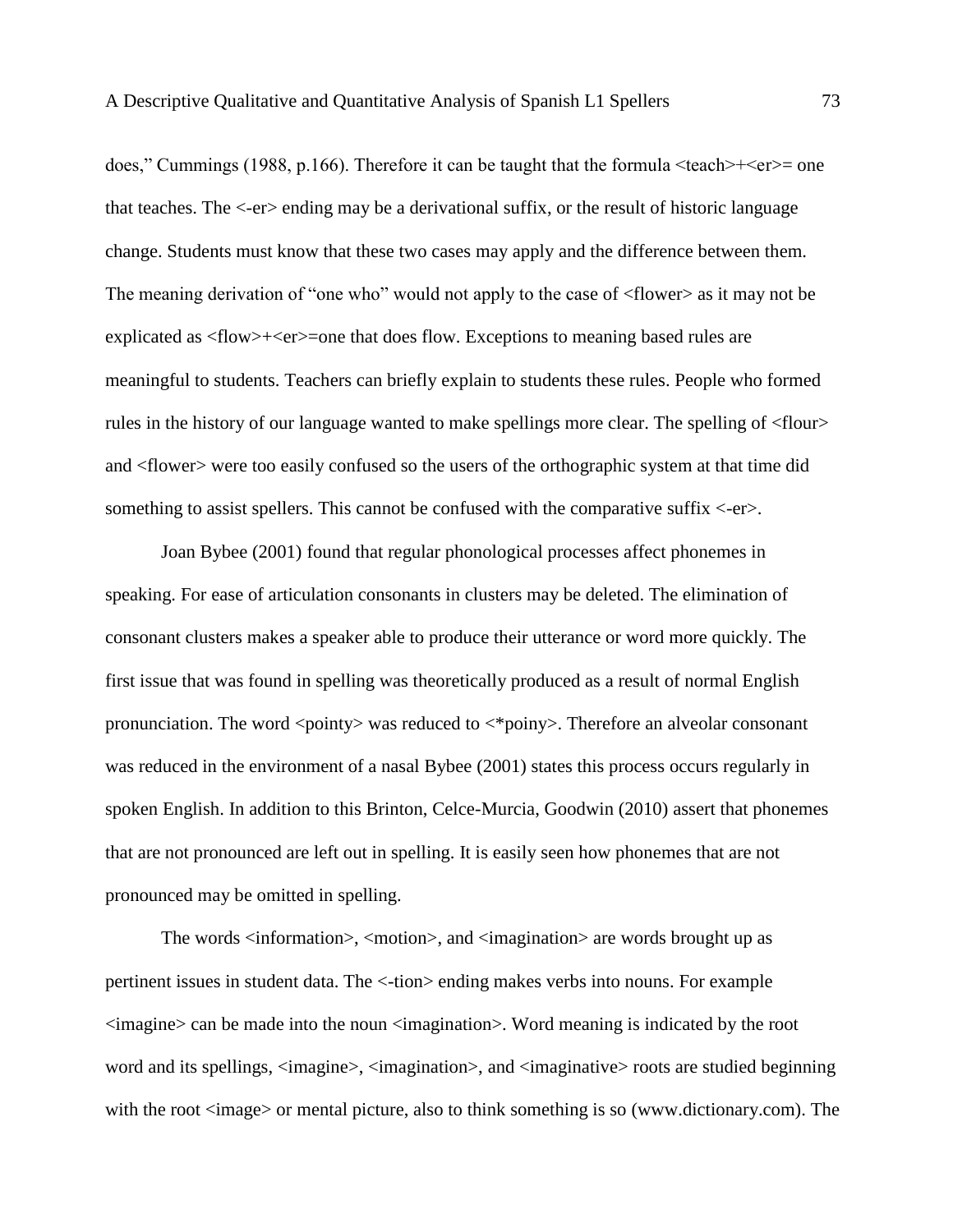derivatives of this word <imagination>, <imaginative> and <image> are all different parts of speech. Imagination is a noun, imaginative is an adjective, and image is a noun (www.dictionary.com). These can be studied based on their root meaning, then placed into sentences. It will be useful to have students see how they may be placed into sentences as different affixes are attached. It is shown again in data that students rely on spelling strategies that use phonemic one to one mappings. This is even in this last stage of meaning derivation or derivational constancy. The words <\*moshin> and <\*imajination> are phonemic spellings. The speller of the word  $\langle\hat{i}$  majination relies partially on a phonemic strategy. This person needs reteaching of the rule " $\langle i \rangle$  is  $\langle g \rangle$  before  $\langle e \rangle$ ,  $\langle i \rangle$ , and  $\langle y \rangle$ " (Cummings 1988, p. 417). The two endings in spelling <-tion> and <-sion> render one pronunciation [[ $\sin$ ]. The <-sion> spellings can have two different pronunciations [ʃən] and [ʒən]. An activity to sort words by pronunciation is given in table 12 below.

Table 12. –tion and -sion

| $-tion = / \frac{5n}{3}$ | $-sion = / \sqrt{5n}$ | $-sion = / \sqrt{3m}$ |
|--------------------------|-----------------------|-----------------------|
|                          |                       |                       |
|                          |                       |                       |

(Brinton, Celce-Murcia, Goodwin (2010), p. 433)

It is recommended by Brinton and colleagues to have students sort words according to pronunciation in the case of the <–tion> and< –sion> endings. This will help students link the correct spelling patterns to their pronunciations. This can be done while reading or working on writing in the classroom. The table can be kept in the student's notebook and used to collect this ending type in a meaningful context.

The issues that come up during derivational constancy are similar in Spanish and English. Derivational affixes in Spanish can change the part of speech like they do in English. The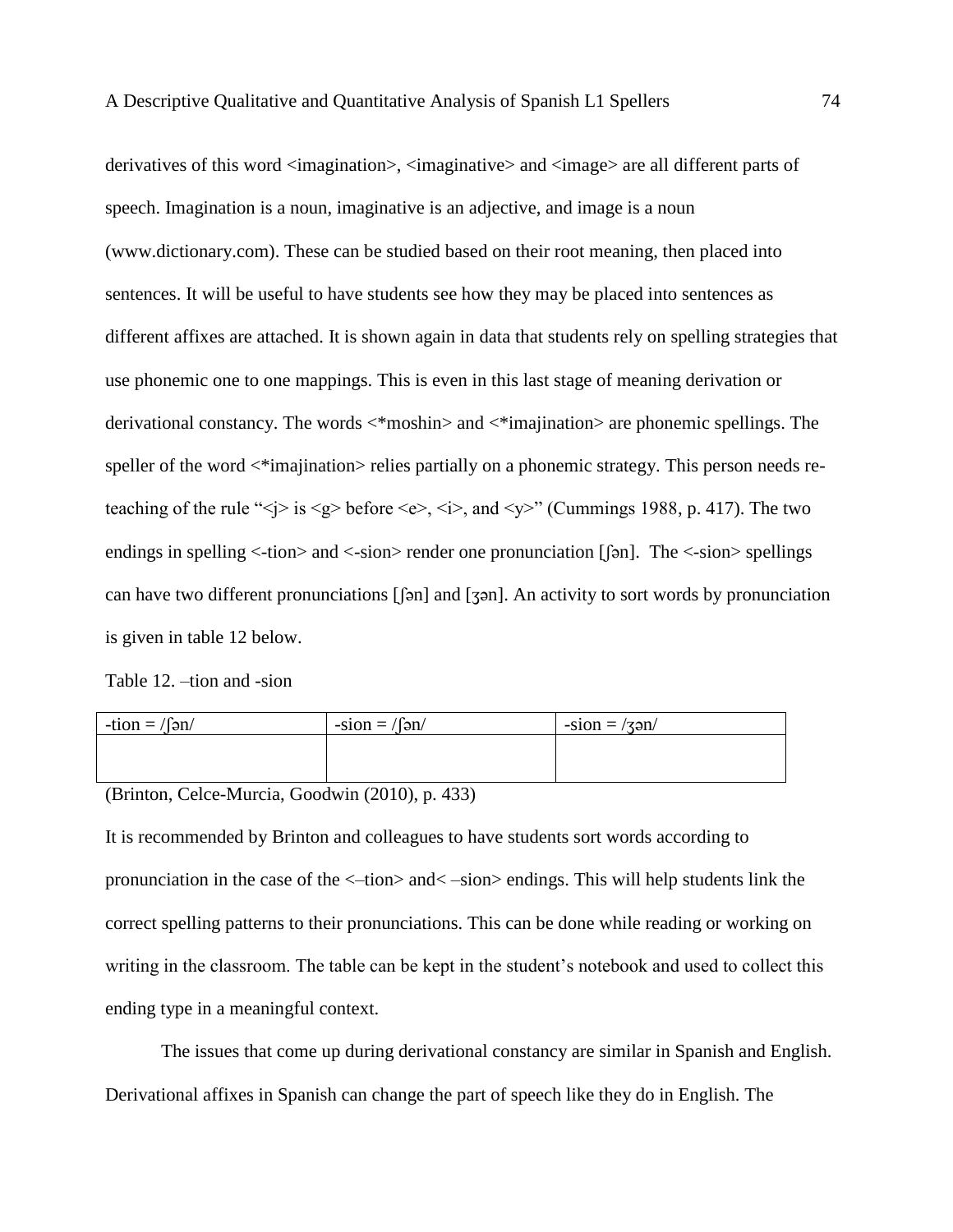derivational constancy stage relies on the meaning of the word root, and the meaning of the affix that is attached. In English and Spanish the derivational affix causes shifts in sound while the meaning of the word is retained. Derivations in English and Spanish should be shown to students. The main principles of these spellings should be listed (1) attach suffix to root word (2) the suffix changes the part of speech (3) the root retains its meaning (4) changes in sound occur. Go through these steps as you show students examples in English and Spanish.

This principle may be used to benefit spellers who speak Spanish and English. Findings in a study by Llombart, Huesca (2017) indicate heritage learners of Spanish might rely on meaning strategies (p.19). This stage is heavily reliant on the meaning of roots and affixes. The following forms could be used to facilitate student's knowledge of derivations in Spanish and transfer the skill to English. The words <peligro> and <silencio> mean *danger* and silence *respectively*. These words are both nouns (www.spanishdict.com). When you add the derivational ending <-oso> in Spanish to the two words they are  $\leq$  peligroso $>$  and  $\leq$  silencioso $>$  Llombart, Huesca (2017). The <oso> ending has changed these words to adjectives [\(www.spanishdict.com\)](http://www.spanishdict.com/). Derivations in Spanish follow a similar pattern where they rely on attaching an affix to a root word. The root word retains its meaning. In addition shifts in sound occur in Spanish derivations. The derivation changes the word's syntax. The following tool in Table 13 can be used to help students see consonantal and vowel shifts in derived forms in Spanish.

|  | Table 13. Morpho-Phonological Structure Span/Eng |  |
|--|--------------------------------------------------|--|
|  |                                                  |  |

|                                       | <b>Consonant Shift</b> |                               | <b>Vowel Shift</b>                                                 |
|---------------------------------------|------------------------|-------------------------------|--------------------------------------------------------------------|
|                                       | Base Word              | Derived Word                  | Base Word Derived Word                                             |
| Spanish                               | $ocho$ [t $\cap$       | octavo[k]                     | fuerte [we] fortalecer [o]                                         |
| English                               | eight $[t]$            | eighth $\lceil \theta \rceil$ | strengthen $\lceil \varepsilon \rceil$<br>strong $\lceil 2 \rceil$ |
| $\sim$<br>$\sim$ $\sim$ $\sim$ $\sim$ | $\rightarrow$          |                               |                                                                    |

(Curinga, 2014, p.17)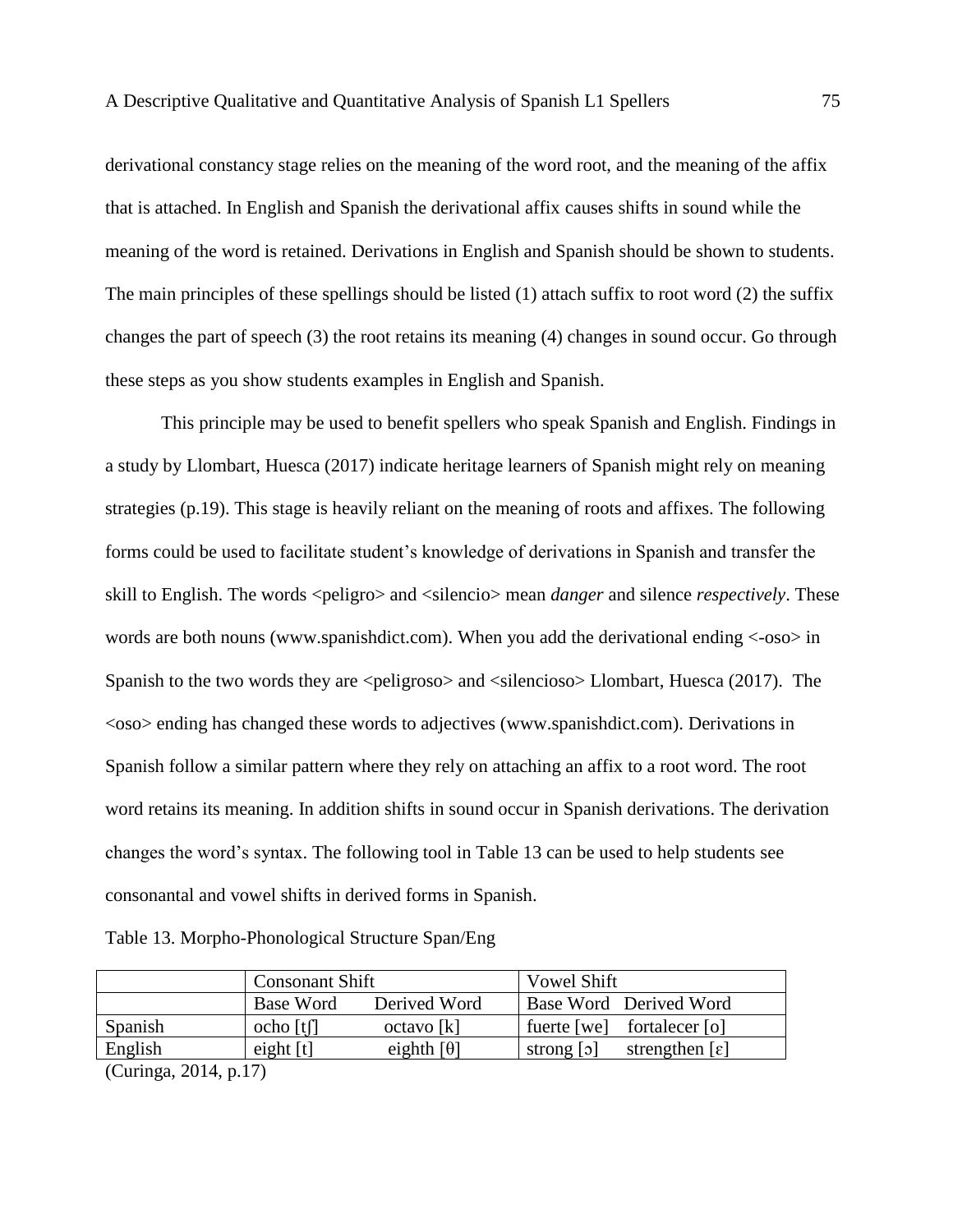Teachers may use schematic devices such as this one to assist students in capitalizing off any first language knowledge they have and using it to grow a second or sequential language. English orthography and its spellings can be outlined in strategic ways to help students form a correct strategy in spelling. The issues related to spelling in this section followed previous patterning in student data, where more than one phoneme to grapheme link in spelling, orthographic but silent information found in <e> and doubles created errors in student data. In addition, derivational endings and their attachments to a base words come from language change. Derivational endings also contain meanings. It will be helpful for students to know which derivational endings contain meaning information. Student should be shown exceptions to rules like in <flower> and <teacher>. Spanish and English follow similar processes during derivation. The steps that are similar in the process of creating derivational endings should be shown to Spanish-English spellers.

#### **Miscellaneous and Geminates: Discussion of Data and Implications:**

Consonant diagraph misspellings formed a collection of errors best categorized as miscellaneous. They are miscellaneous since the errors can belong to multiple stages. Therefore they were a challenge to categorize into a specific chapter for discussion. These errors span across the locations of the onset, and the nucleus. Table 14 gives a visual illustration of this pattern spanning through simple to more complex words. The diagraph and miscellaneous category had cluster reductions; these involved the silent consonant of the diagraph. In addition to this diagraphs were eliminated completely. Geminates resulted in errors. The consonant double was reduced to only one member of the pair in the medial and final positions.

The data that was mined for its production of errors with diagraphs will be addressed first. The  **diagraph was attempted five times. Out of those times the**  $**th**$  **was omitted only one**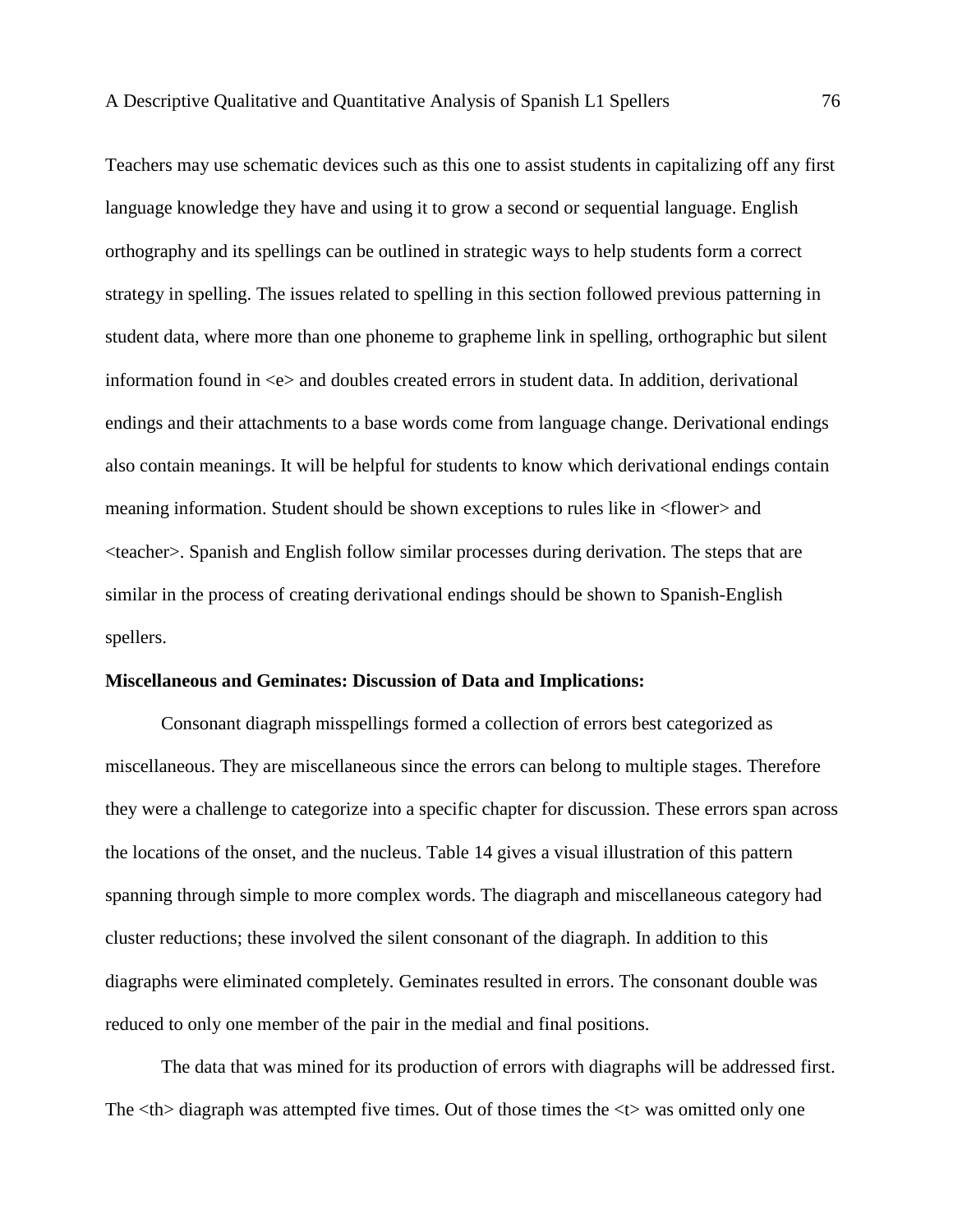time. Out of the  $\langle$ th $>$  diagraph pair the  $\langle$ h $>$  was left off twice. The rest of the words that called for  $\langle$ th $>$  to be included left this diagraph off completely. The  $\langle$ wh $>$  diagraph was a source of misspellings. The <h> in this cluster was left off three out of the three misspellings. Table 14 demonstrates the issues presented above. The issues of deletion of these clusters are presented. It is also seen where students seemed to avoid consonant diagraphs altogether. Additionally the silent consonant of the pair is left off in some of these instances.

|  | Table 14. Errors of Diagraphs and Miscellaneous |  |
|--|-------------------------------------------------|--|
|  |                                                 |  |

| Place/Manner                            | Location | Word      | Target    |
|-----------------------------------------|----------|-----------|-----------|
| Feature                                 |          |           |           |
| $\langle h \rangle$ grapheme is deleted |          |           |           |
| $th$ $\delta$ .                         | onset    | *tir      | there     |
|                                         |          |           |           |
| $<$ wh $>$                              | onset    | *wat      | what      |
|                                         |          |           |           |
| $<$ wh $>$                              | onset    | *witch    | which     |
|                                         |          |           |           |
| $<$ wh $>$                              | nucleus  | *kartwil  | cartwheel |
| $\langle th \rangle$ [ $\theta$ ]       | nucleus  | *birday   | birthday  |
|                                         |          |           |           |
| $th$ $\delta$ .                         | nucleus  | *clos     | clothes   |
| $\langle th \rangle$ [ $\theta$ ]       | nucleus  | *somting* | something |
| $th$ [ $\theta$ ]                       | nucleus  | *helh     | health    |

The diagraph  $\langle th \rangle$  has two phoneme sounds linked to the written representation of the letters  $\langle t \rangle$ and  $\langle h \rangle$ . The sounds that are paired with this spelling are the voiceless interdental fricative [θ], and the voiced interdental fricative [ð]. The voiced interdental is signaled by final orthographic <e> Cummings (1988). Students spelling with <th> need to know the spelling is linked to two phoneme sounds. With the inclusion of final  $\ll$  the  $\lt$ th is pronounced as voiced. Silent consonant letters are omitted in the spellings of students. This is a monolingual issue. Therefore it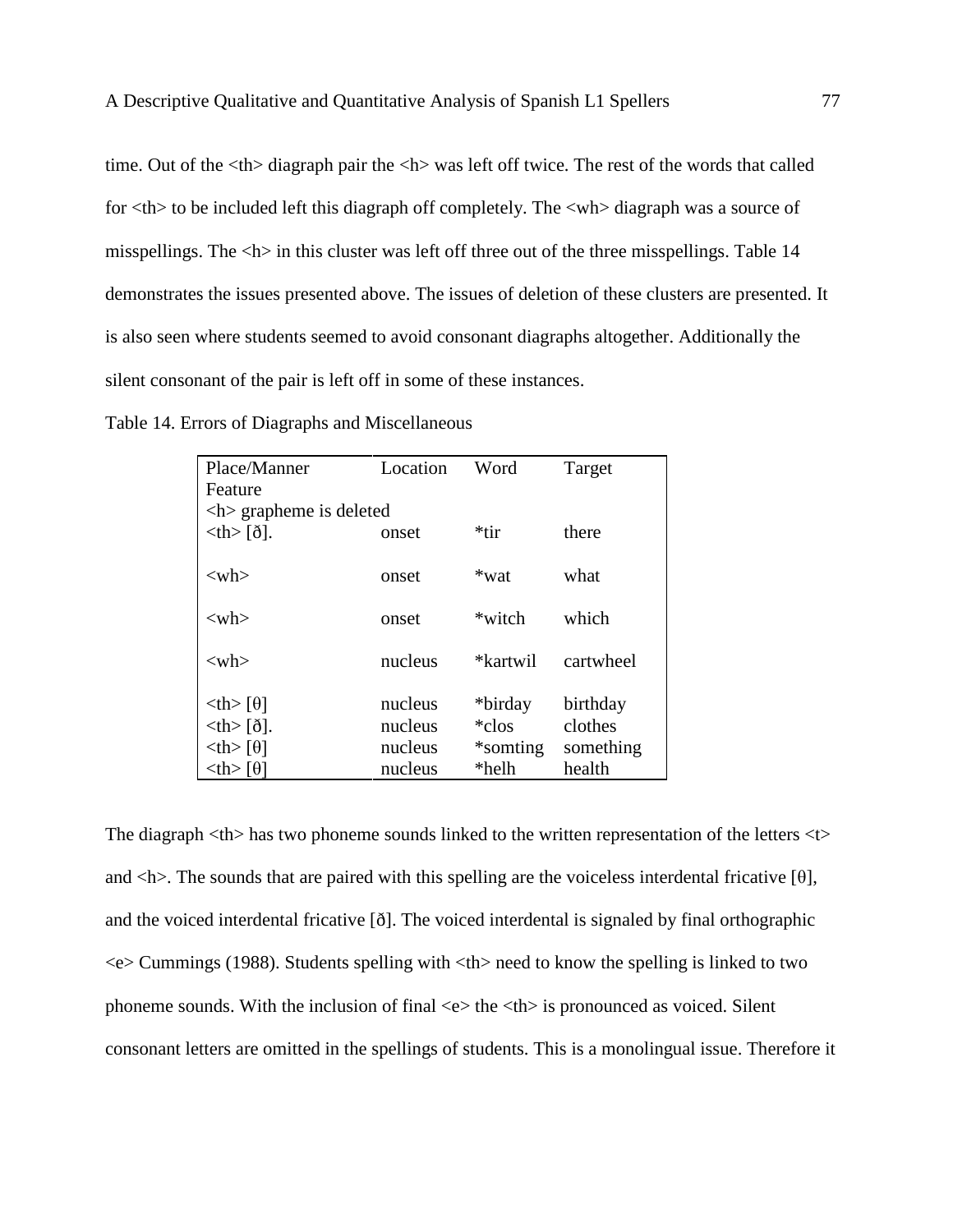might be presumed that bilinguals would also find words where phonemes are not pronounced to be a challenge.

> Variant choices may have caused misspellings of the diagraph <th>. Students who have multiple spellings that map to one phoneme or one letter have more possiblespelling candidates to choose from. This is the case with  $\langle th \rangle$ . It has two phonemes to choose from and one spelling. The spelling follows predictable rules. They are found in specific environments. The diagraph *th* represents [θ] initially in lexical verbs such as *to think*, *to threaten*, *to thank*; initially and finally it occurs in common nouns, adjectives, adverbs, and prepositions: *bath*, *path*, *throat*, *threat*…it also occurs in proper nouns: Theadore, Thelma, Garth, Thorpe. Brinton, Celce-Murcia, Goodwin (2010, p. 509)

The phoneme  $[\theta]$  is found in the words  $\langle$ birthday>,  $\langle$ something> and  $\langle$ health>. Which are common nouns and <something> may be a noun or pronoun depending its use in a sentence. The parts of speech where this phoneme is found in <th> spellings can be listed as a rule or strategy to check as it is placed in a writer's notebook, or on the classroom wall. The phoneme [ð] has its own parts of speech and locations in which it is permitted these are listed by Brinton, Celce-

Murcia, Goodwin (2010):

The diagraph *th* followed by the vowel letter represents /ð/ in function words such as the, this, although, that, then, thus. It occurs medially in nouns such as mother, brother, lather, bother, heathen, and finally in some plural nouns such as baths, paths. It occurs in verbs before a final silent e: bathe, teethe, loathe. (p.510)

The words <there> and <clothes> are words that have this phoneme within them. The word <there> is a pronoun, perhaps grouped in "function words" as the previous author lists other pronouns in this area, which were "this, and that."

Implications for the classroom are to teach the predictable elements that can be found while spelling the  $\langle$ th $\rangle$  diagraph and its phonemes. For older students in fourth and fifth grade you may collect predictable places where these spellings have been found. List the rules that predict where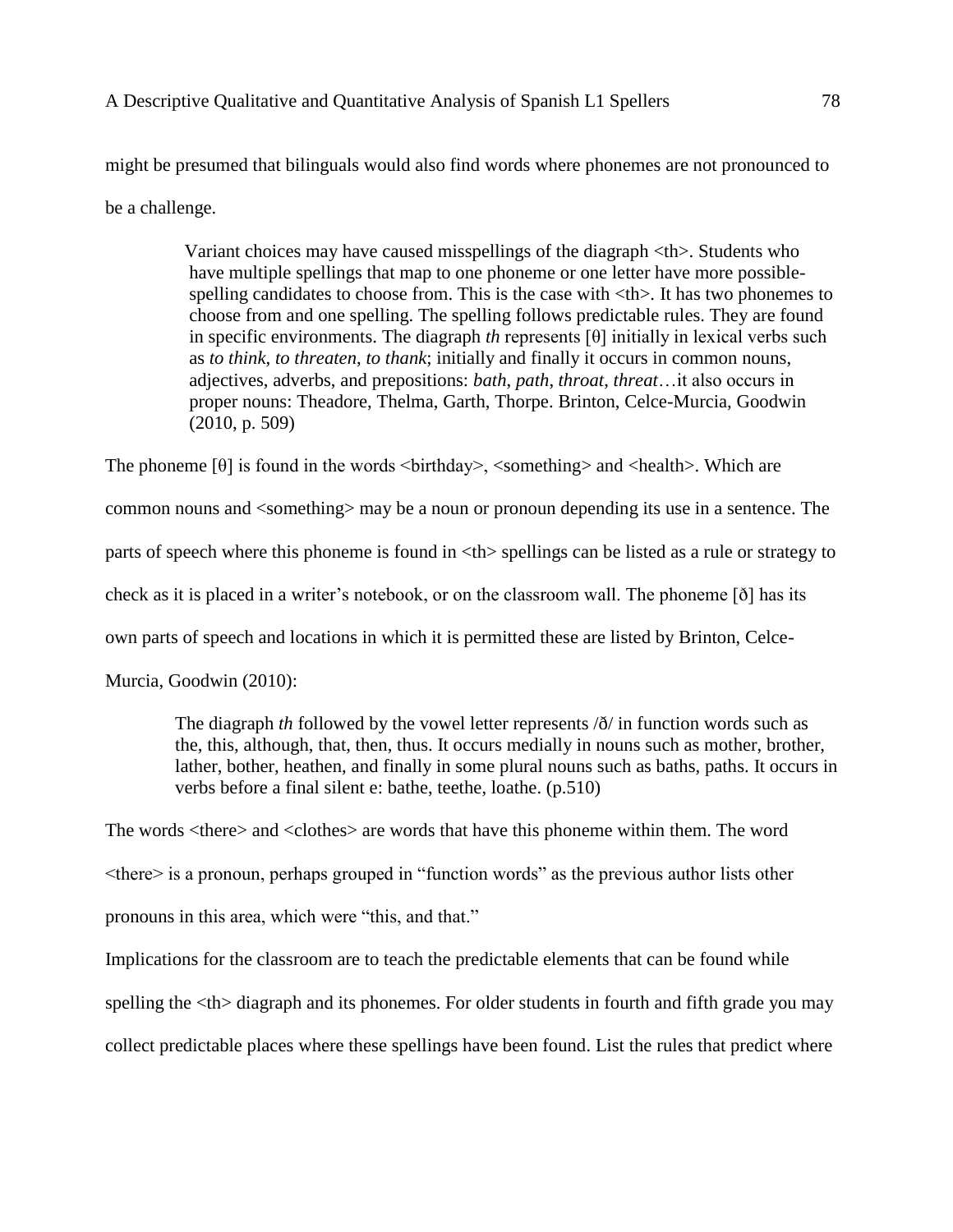the different phonemes may be found and note exceptions. Smaller children can be taught to try the voiced and unvoiced sound of this phoneme when they see the grapheme <th>.

The diagraph <wh> is a residual element from changes in language over time. The words that begin with <wh> are pronounced as [wh] or [hw]. These choices stem from changes in pronunciation. Cummings (1988) noted it is "pronounced with the /hw/…only the spelling of *hw* is given for the spelling 'wh', but it is understood that in all such cases many speakers replace *hw* with plain *w*" (p.458-459). In the case of <cartwheel>, <which> and <what> the spellers delete  $\langle h \rangle$  completely. These spellers are likely influenced by the plain  $\langle w \rangle$  pronunciation of these spellings leaving out the silent consonant letter <h>. Since these words are pronounced with the plain <w> no [h] sound is present, therefore spellers do not include it graphemically. Consciousness should be raised for students that there are two letters that represent one sound. Do not forget the silent <h> as you spell the diagraph.

Geminates, or consonant doubles were an area where students had difficulties spelling. This might be in part that one consonant in the geminate represents the phonemic information packaged in that portion of the word. The second grapheme argued to be a visual element Boland & Treiman (2017). The consonants that were involved in doublings were  $\langle$   $\langle$   $\rangle$ ,  $\langle$   $\rangle$ ,  $\langle$   $\langle$   $n$  $\rangle$ ,  $\langle$   $n$  $\rangle$ ,  $\langle$   $n$  $\rangle$ ,  $\langle$   $n$  $\rangle$ ,  $\langle$   $n$  $\rangle$ ,  $\langle$   $n$  $\rangle$ ,  $\langle$   $n$  $\rangle$ ,  $\langle$   $n$  $\rangle$ ,  $\langle$   $n$  $\lt$ t in word medial position. They were  $\lt$  f  $\gt$ , and  $\lt$  in the final portion of the word. Table 15 below gives further illustration to this data.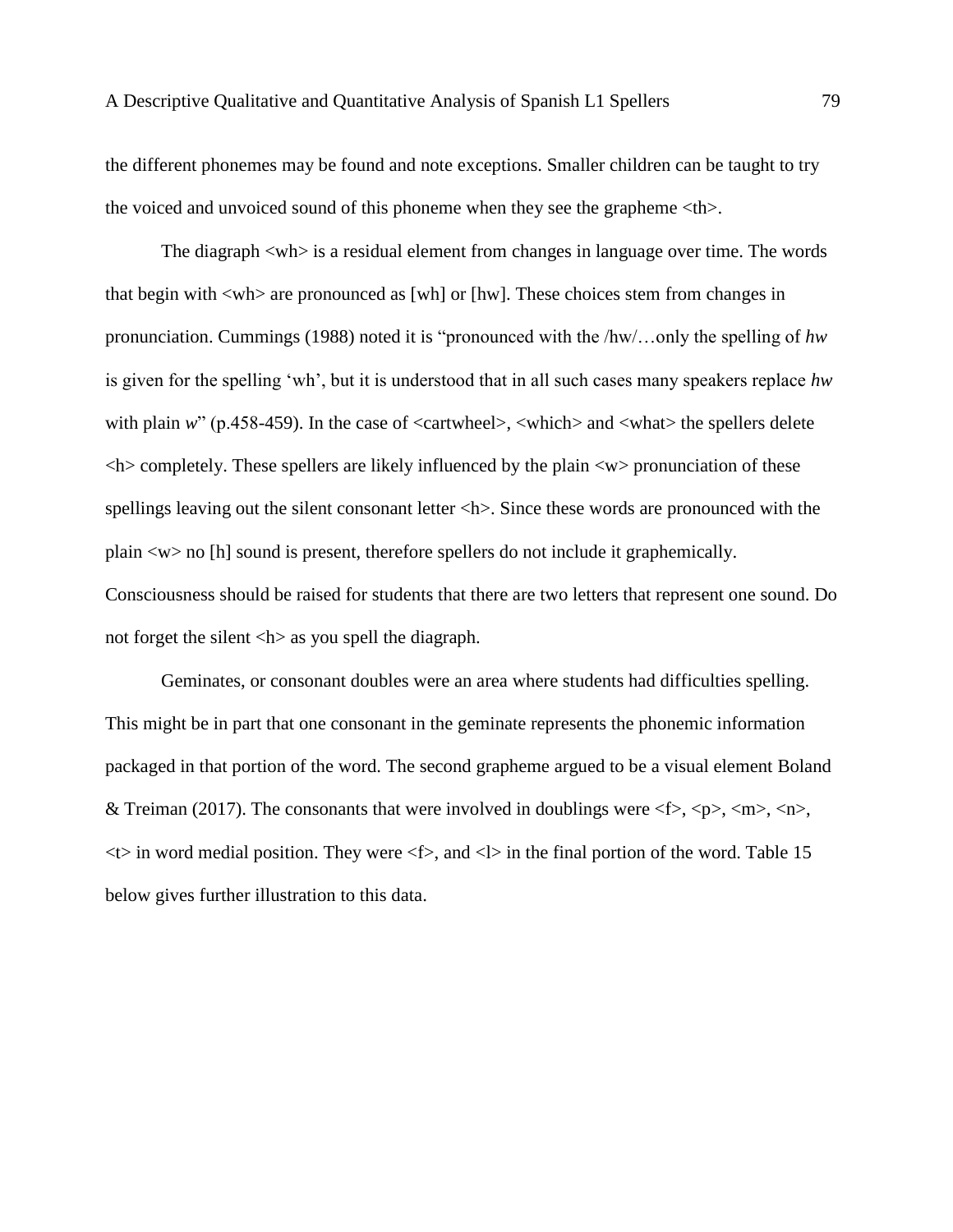| Error    | Target    |
|----------|-----------|
| trafic   | traffic   |
| flaped   | flapped   |
| stuf     | Stuff     |
| hapy     | happy     |
| swiming  | swimming  |
| diforent | different |
| begining | beginning |
| shoping  | shopping  |
| mater    | matter    |
| beter    | better    |
| snef     | sniff     |
| tels     | tells     |

Table 15. Errors of Consonant Doubles

Interestingly, the  $\langle i \rangle$  ending was said to discourage doublings by Boland & Treiman (2017). There was a case where the  $\langle i \rangle$  ending was linked to a word that calls for doubling  $\langle \rangle$  traffic  $\rangle$  was spelled  $\lt^*$ trafic $\gt$ . Cummings referred to the  $\lt$ -ic $\gt$  ending as one that is "non-regular" (174). This non-regular ending still carries the other indicator of doubling, which is the lax vowel. Word final consonants that represented one phoneme sound after a lax vowel were found in student data <stuff> was spelled <\*stuf>, and <tells> was spelled as <\*tels>. In addition to this, there is <sniff> that was rendered <\*snef>. The student left the double consonant off in final position and swapped a fairly close fairly front unrounded vowel, for its neighbor an open mid front unrounded vowel (www.yorku.ca). In addition <traffic>, <flapped>, <happy>, and <beginning> were spellings where doublets are omitted in the middle of the word. In the case of  $\leq$  different $\geq$  it is a "slightly different pattern of doubling where the stress falls onto the prefix of the word" Cummings (1988, p. 168) The word <different> is doubled in the "base+ fer combination" (ibid). This is a unique set of words found in Cummings (1988). Just one of these happens in student data.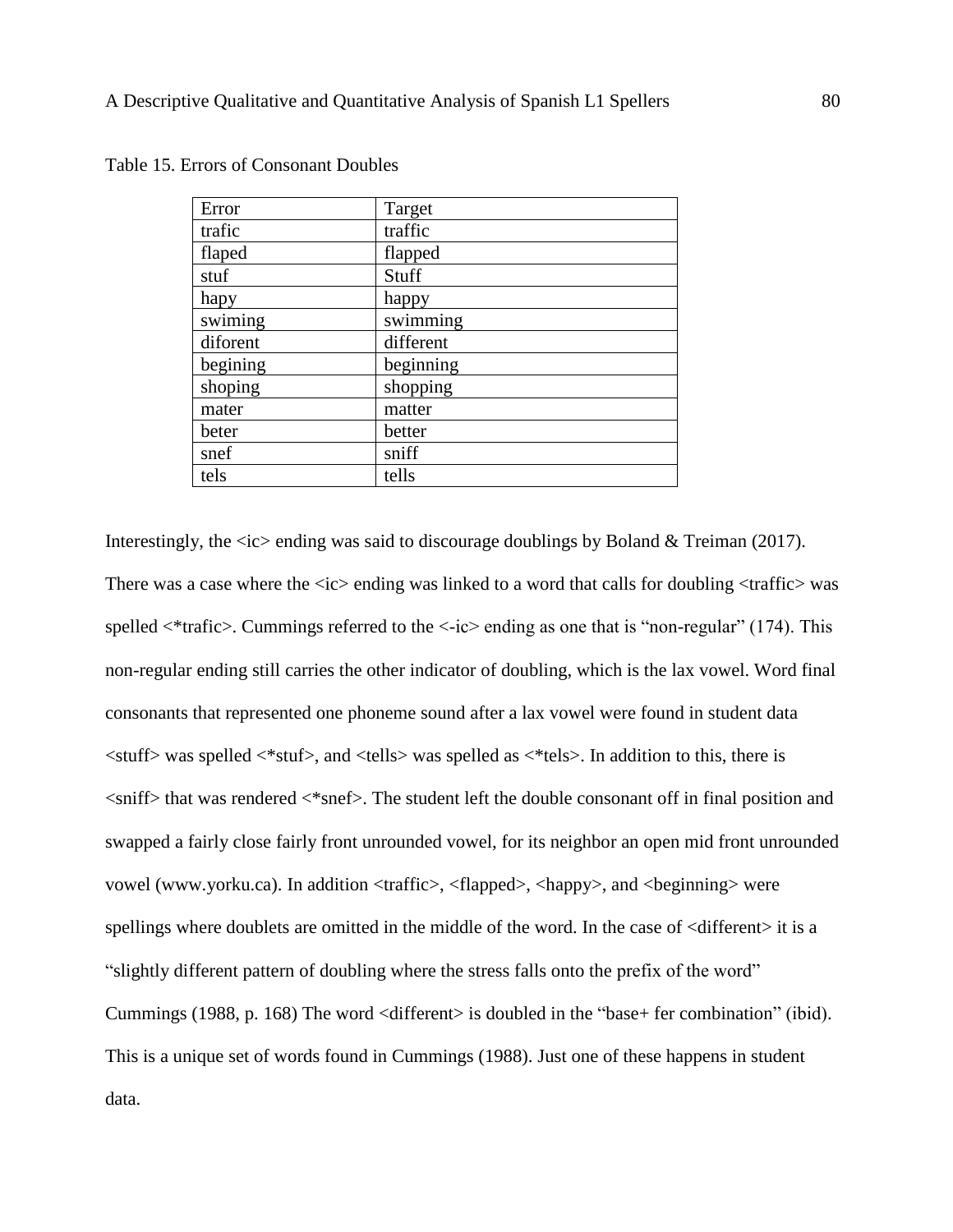Doubling words follows a predictable set of rules in most of these cases. Students need to know the formula that a lax vowel triggers a double. In addition, with consonants that say one sound in the coda students need to remember to spell two consonants. Case and point, the word  $\langle$ snef> is spelled as  $\langle$ sniff> and has two consonants even though  $\langle$ f> produces one sound. The spellings brought up in this section are influenced once more by multiple correspondences in sound to grapheme matches. The  $\langle th \rangle$  grapheme is spelled with two phonemes. Historic changes cause these spellings to deviate from how they are pronounced. This was found in the pronunciations of the <wh> graphemes. Doubles use multiple pieces of information to trigger information. These elements are lax vowels and the information contained in suffixes, whether they are vowels or consonants. Vowels found on the beginning of prefixes promote consonant doubles. Students must draw from multiple types of information during spelling. Students may not be cognitively ready to handle spellings with multiple elements that intertwine. It is important for teachers to spell out patterns found in spelling while being sensitive to the linguistic and cognitive needs of each student.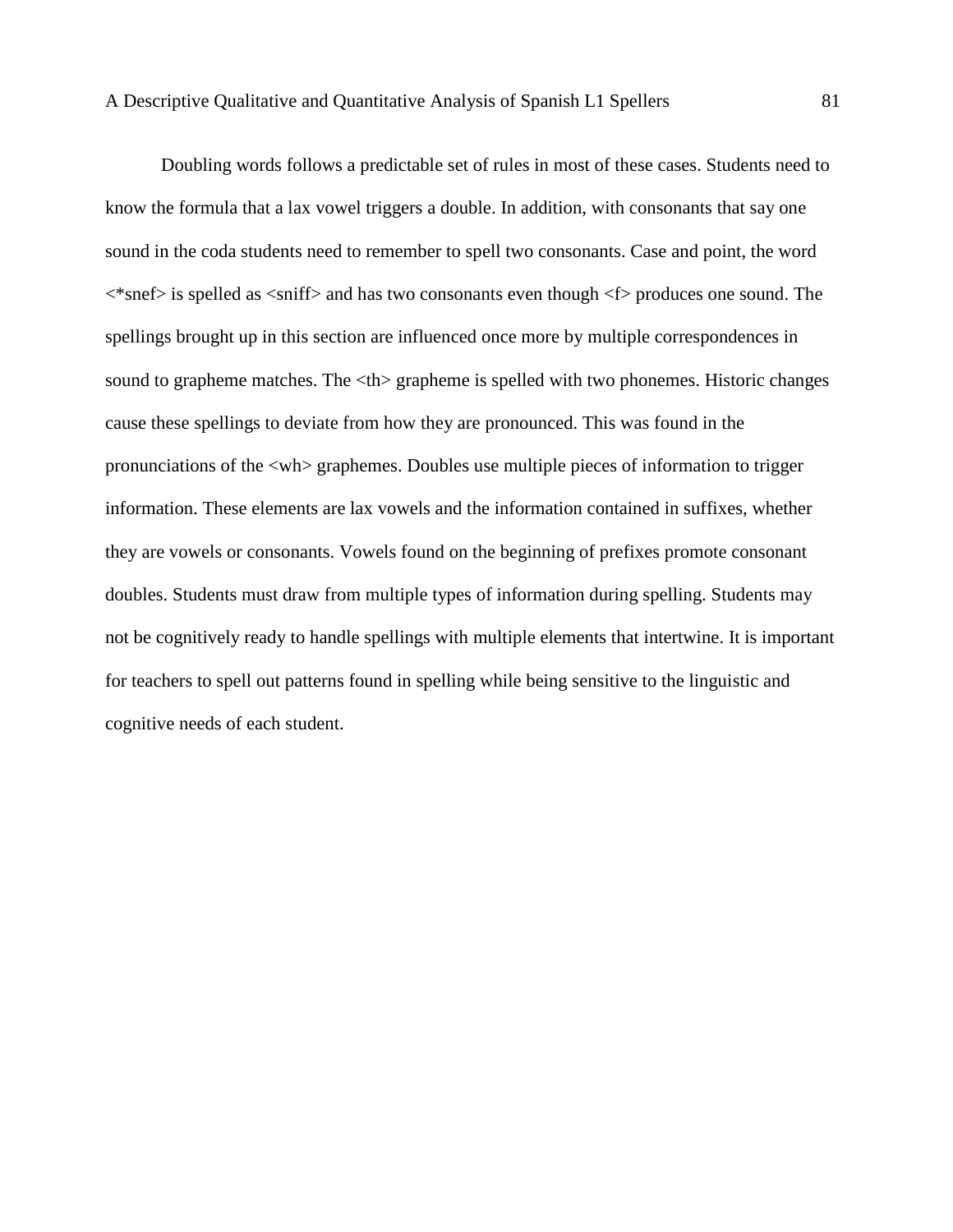#### **Chapter 7: Conclusion and Limitations**

Participant's misspellings resulted in part from the developmental capablities available to them. That is, words with more than one challenging feature caused students to misspell. These errors fell predominantly on the following stages and locations. The spelling stage that was the most difficult for students was patterns within words, which collected 70 errors. Second, the Syllable Juncture stage had 34 errors. The Meaning Derivation and Phonemic Stages only collected 18 and 11 errors respectively. The stage of Patterns Within Words and Syllable Juncture are marked by multiple grapheme to phoneme correspondences. In addition to this they make use of orthographic markers that do not always carry phonemic information. This was to a large extent why students misspelled.

Data presented the most errors in the nucleus of the word. We will proceed in caution in saying that really it was the vowel that was a challenge to spellers and it is located in the nucleus. The coda was ranked behind the nucleus of the word. This location had 97 errors. The onset only had 31 total errors. This aligns with what has been established in the review of literature. Vowels have multiple correspondences in their spellings. This is a challenge to spellers due to their age and inexperience in the English orthography. Spellers who come from a first language in a shallow orthographic system like Spanish will be challenged as well. Spellers from the Spanish orthographic system will be less equipped strategically to spell in the English orthographic system. In Spanish a very regular relationship exists between graphemes and their sounds. In English this is not the case. Multiple choices exist graphemically for one phoneme. One grapheme can map to many phonemes. Morphological influence on spelling seemed to heavily shape data and draw misspellings in the coda. This was in a large extent to the allophones that exist in the pronunciation of thse endings.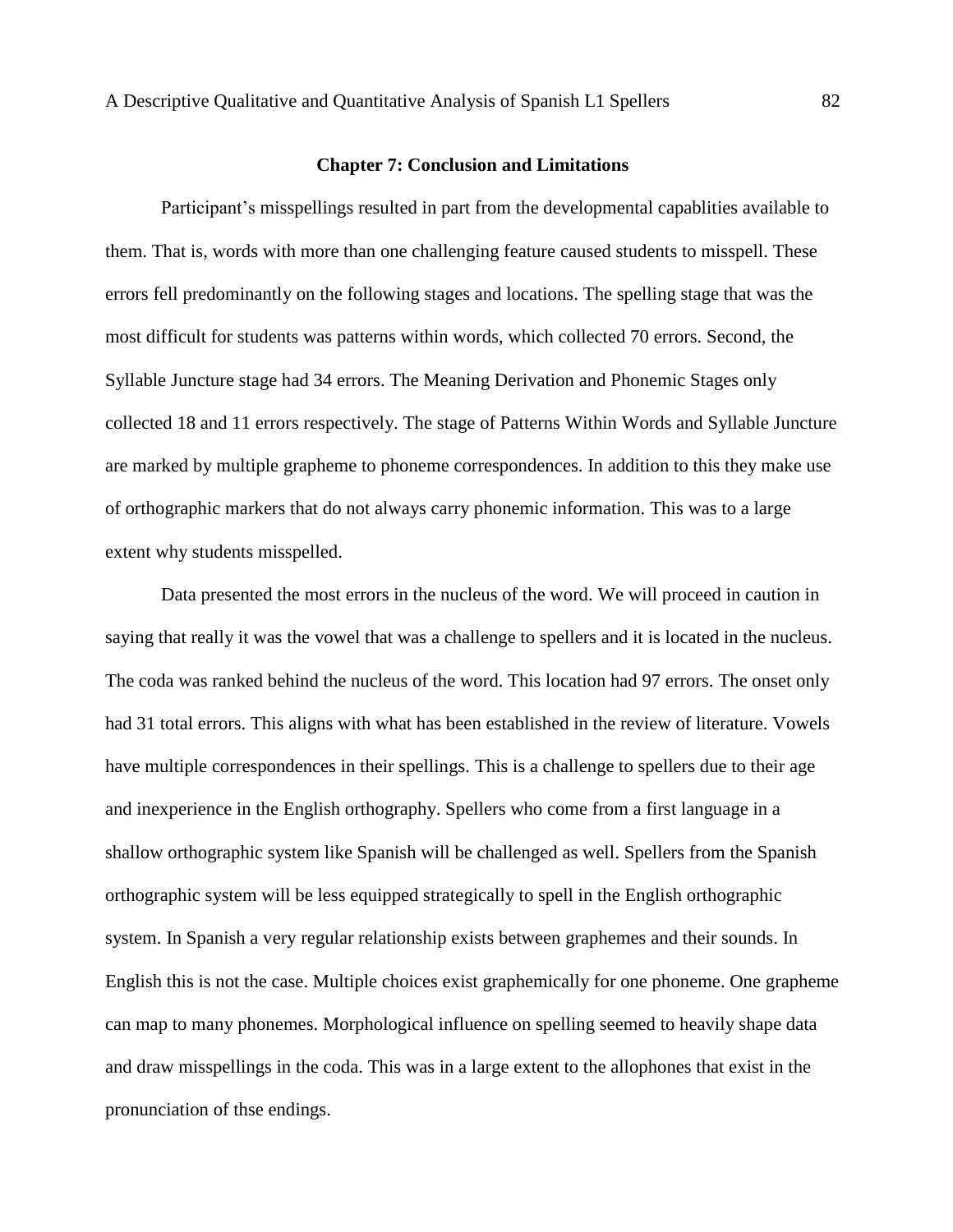Students must draw from multiple areas to be able to spell words. These areas are phonology, morphology, and orthography. These disciplines explain the inner parts of words and the information that stuents use in order to spell. Orthographically students come with different strategies depending on their language background. Effects of how spellings map to sounds are seen in the morphology and larger units of spelling like consonant clusters. Spelling is affected by phonology since the basic perceptual system between English and Spanish does not line up perfectly. These pieces drove spellers to make misspellings due to their hypothesis of spelling.

Students had the most errors in the areas of syllable juncture and within word patterns. This may be because the phonemic stage is a spelling stage for students just beginning to learn how to spell. The Derivational constancy stage did not collect many errors. This could be since students in this study are edging toward this level, however not attempting enough spellings in it so few data tokens exist in this study at this level. Few misspellings were collected from this stage. This suggests the level of most of these students falls primarily in the syllable juncture and the within words stages.

The major areas students needed help in were driven by the within word patterns. This area had 70 errors. The participants were challenged by the many to one mapping of the phoneme to graphemes like consonant clusters. Students found long vowel patterns and their multiple representations in spelling to be difficult. They chose spellings that matched the phoneme sound, however were not using the correct spelling sequence of the word. The syllable structures <CVCe> and <CVCC> were challenging to students. The Syllable juncture stage had 34 errors. Issues of inflection resulted in student misspellings. This is because multiple processes are happening in these words. Doubling was a difficult since students attend to the vowel phoneme, the structure of the syllable, and then must assign the correct affix. Affixes like past tense and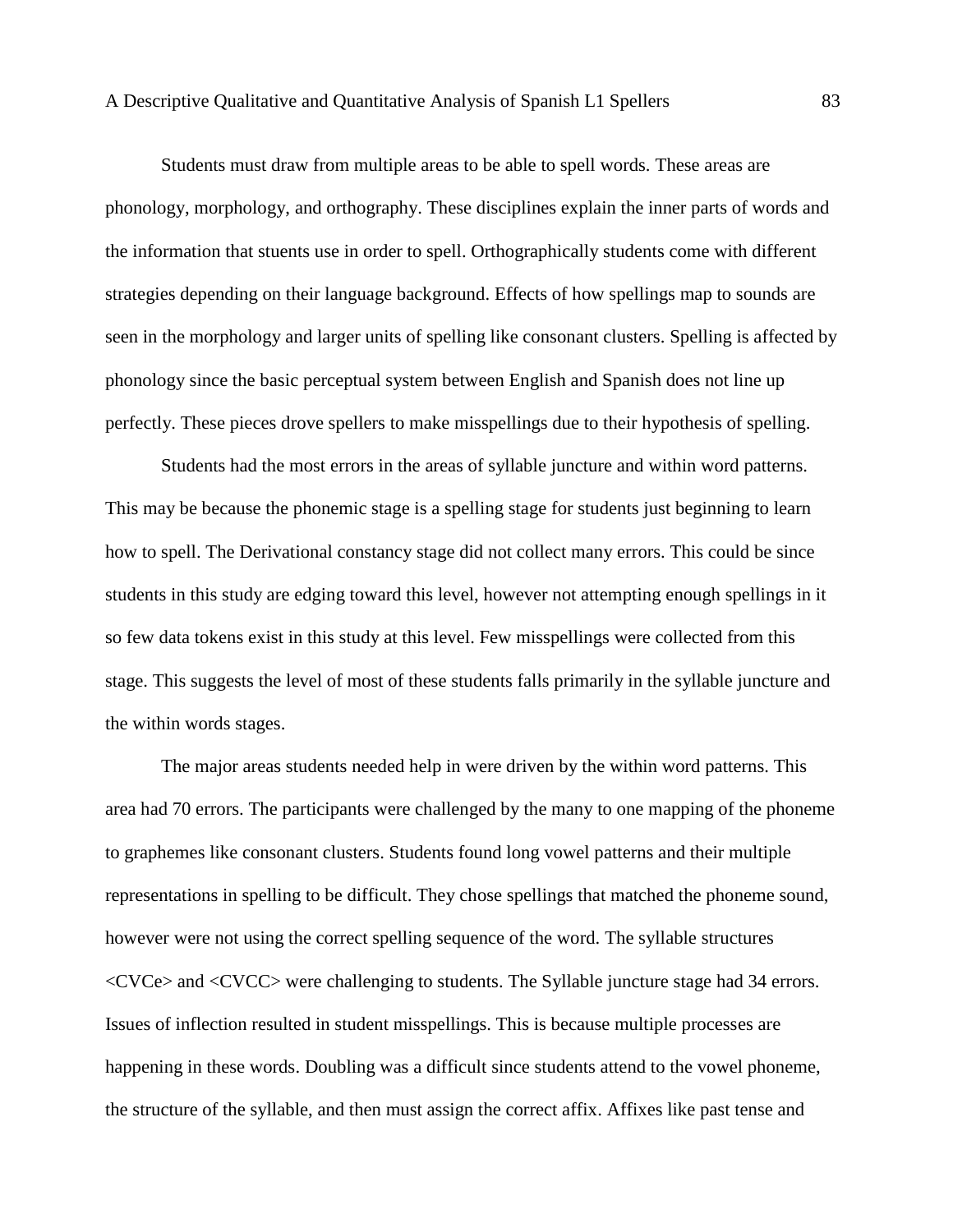plural were assigned spellings that were a result of the three possible allomorphs that is pronounced at the end of the word. Phonology and allophony and their processes play a role in words that are spelled differently than they are pronounced.

Missspellings followed patterns that can be named and taught in class. Students and teachers will benefit from a common language to make repairs. Students will eventually learn the intricate patterns words follow. They will learn names to diagnose what is happening while spelling. They will be able to form their own hypothesis and make repairs. Spelling can be guided by rules that are predictable stemming from the phoneme to the forms found in derivational constancy. If educators take part in naming the parts of words it helps spellers in their class. If spellers learn the process that can be named in word formation, this knowledge can be used to guide students through the structures of word formation. Students who are taught how to name and diagnose structures will eventually take this knowledge and use it independently, or to help classmates. This creates a rich environment for word study.

Using language and processes to speak about spelling allows students to see gradiations in their hypothesis toward the correct form. Words are no longer correct or incorrect, gradiations of correctness emerges. Students can celebrate even if they spelled something wrong. They still made a smart mistake for example by spelling and including the correct allophonic ending, even though it may be different from the actual spelling. Students are wise in the errors they create. Misspellings are seldom random and follow hypotheses students have from experiences in their own languge and sequential languages learned. Experiences in the classroom can be cultivated to help students repair common patterns in misspellings. It is the hope that those who read this paper are instilled with enough word knowledge to begin to take part in studying and teaching structures of words to students while teaching in a literacy rich context. Words deserve to be studied, pulled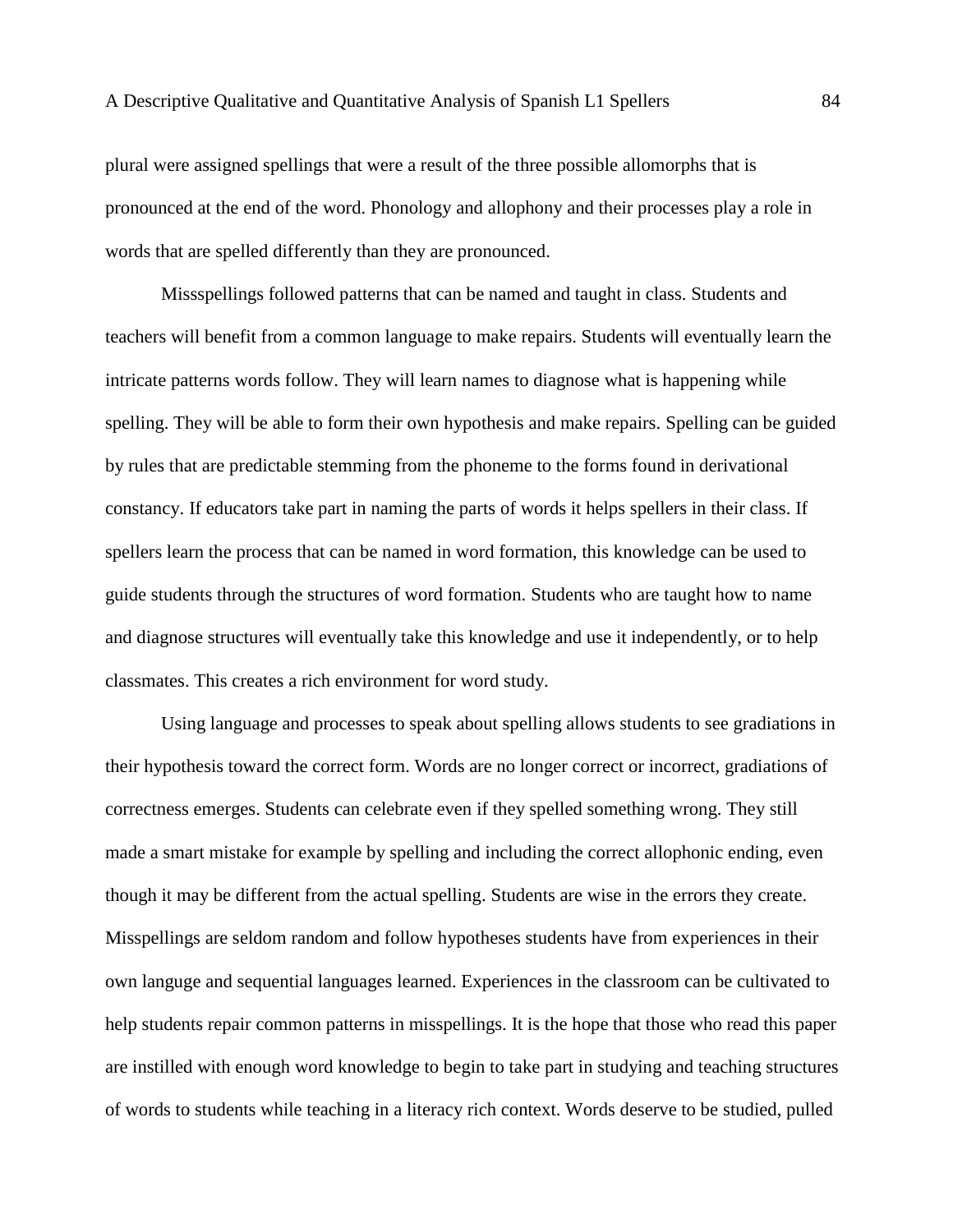out of context like the gems that they are, and placed back into the context after a student has been deeply acquainted with them and their unique processes.

Work in the area of spelling must by the nature of the spelling system consist of many layers. The main issues addressed in this analysis are based on phonology, morphology, and orthography. The descriptions of spellings are also expanded upon with the use of developmental spelling stages. This is one small piece of the entire scope of spelling. This thesis could not include the great scope of issues pertinent to spelling. Limitations are found because of the great amount of area in research you need to cover to do topics in spelling any justice. The first limitation is in the present study research for monolingual spellers was heavily relied upon. Any additional work in this area should include strategies for how linguistically diverse students approach the challenging formations that arise in spelling. Another issue to be expored is how the level of literacy affects ones ability to spell. In addition the size of vocabulary of each participant might affect his or her ability to be an accurate speller. No data was taken on the depth of the participant's vocabulary knowledge. These topics could lead future work on this topic.

The process of spelling acquision is based on an array of knowledge and processes. Issues that were not addressed in the study are not excluded due to lack of importance. It is quite the opposite. Spelling is a multidimensional issue. Covering all the areas that are foundational in a spelling study is truly exhaustive. The first element that should be considered in future study is the effect of frequency on the acquisiton process Ellis (2002); Kessler & Treiman (2001). The distribution of large word elements like the rime has patterns that are found repeatedly in the English language. Endings that are repeated multiple times in different words or families help students since they get to see these rime patterns many times as they read. This facilitates learning due to multiple exposures Ellis (2002). Word elements like families are found in common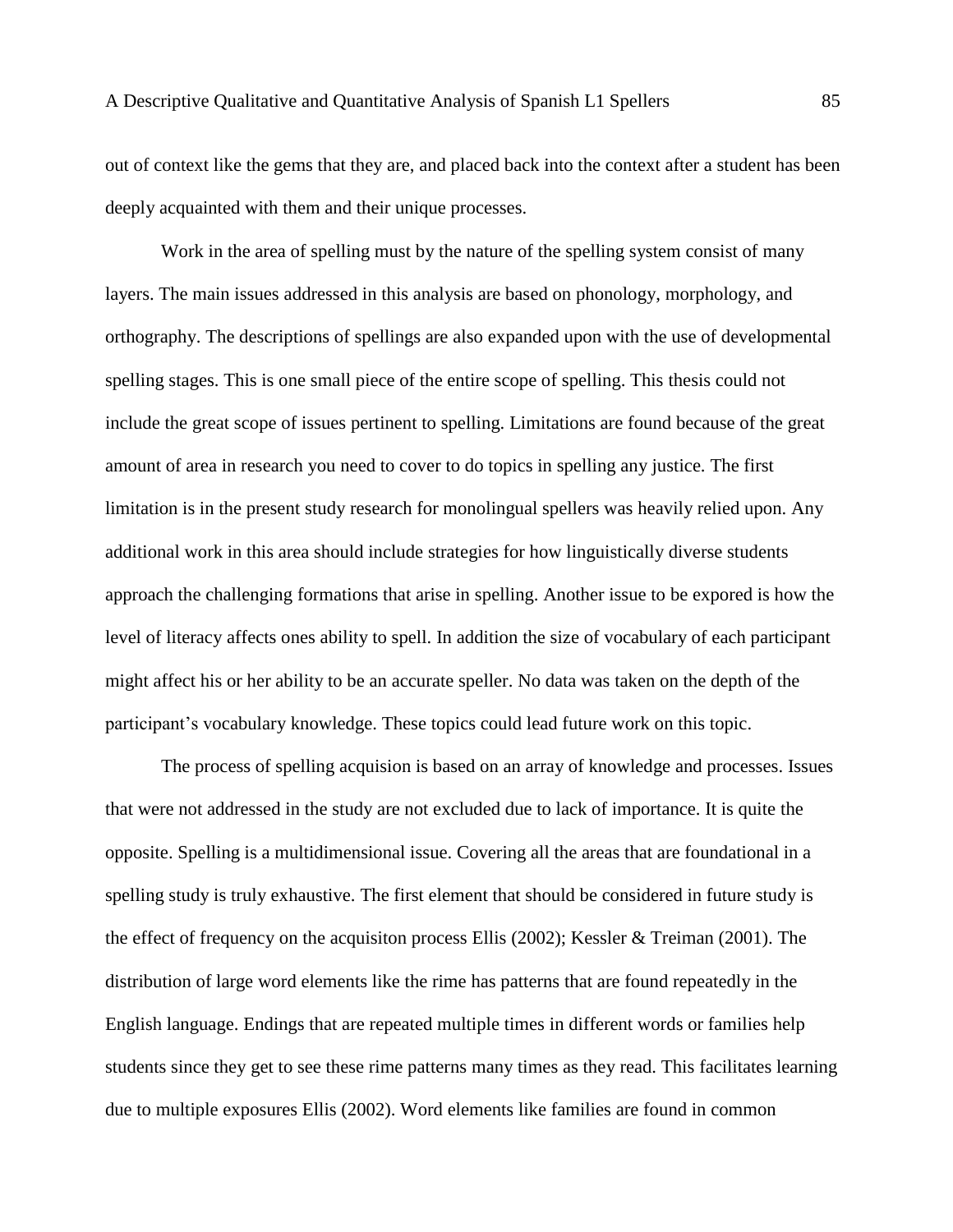elementary words. The repition of familiar word forms assist learners since they can work with them mutiple times in meaningful contexts. Likewise, phonemes can be found in calculable patterns. The exposures of these sounds and how they link to the grapheme can have a positive effect on learning Kessler & Treiman (2001). Additional work to describe the spellings of bilingual students should account for the effect of how often word forms and combinations of phonemes in adjacent syllables occur. It is in the nature of human beings young and small to look for patterns in their environment. This is true of the language acquisition process. Connectionist and useage-based theories speak to the importance of repitition of language structures and the effect on this repeated information as a facilitator of learning Ellis (2002). Furthermore "in connectionist models, each repitition increases the strength of the connections between the relevant feature" (147). This has caused researchers to look deeper into phonological distibutions of the syllable and neighborhood densities of the rime. The phonological distributions that have a high occurance could assist participants making judgements like those found in word and nonword recognition tasks.

There is a disproportionate amount of work on Spelling and Orthography done in English in comparison to other world languages. No spelling stages exist to my knowledge that outlines the developmental characteristics of words for Spellers of other languages. Irregularities of grapheme to phononeme correspondences are in place. Comprative anaysis has been done on the phonemic, morphological and orthographical level. What spellers can do as they grow in age along a continuum is missing from the standpoint of world languages. One missing element shown by Usha Goswami (2006) is "the effect of dense neighbours has been argued to…predict advantages in phonological processing…such predictions have so far been tested only in English (468)". It was greatly missed in this analysis that there was not something comparable to the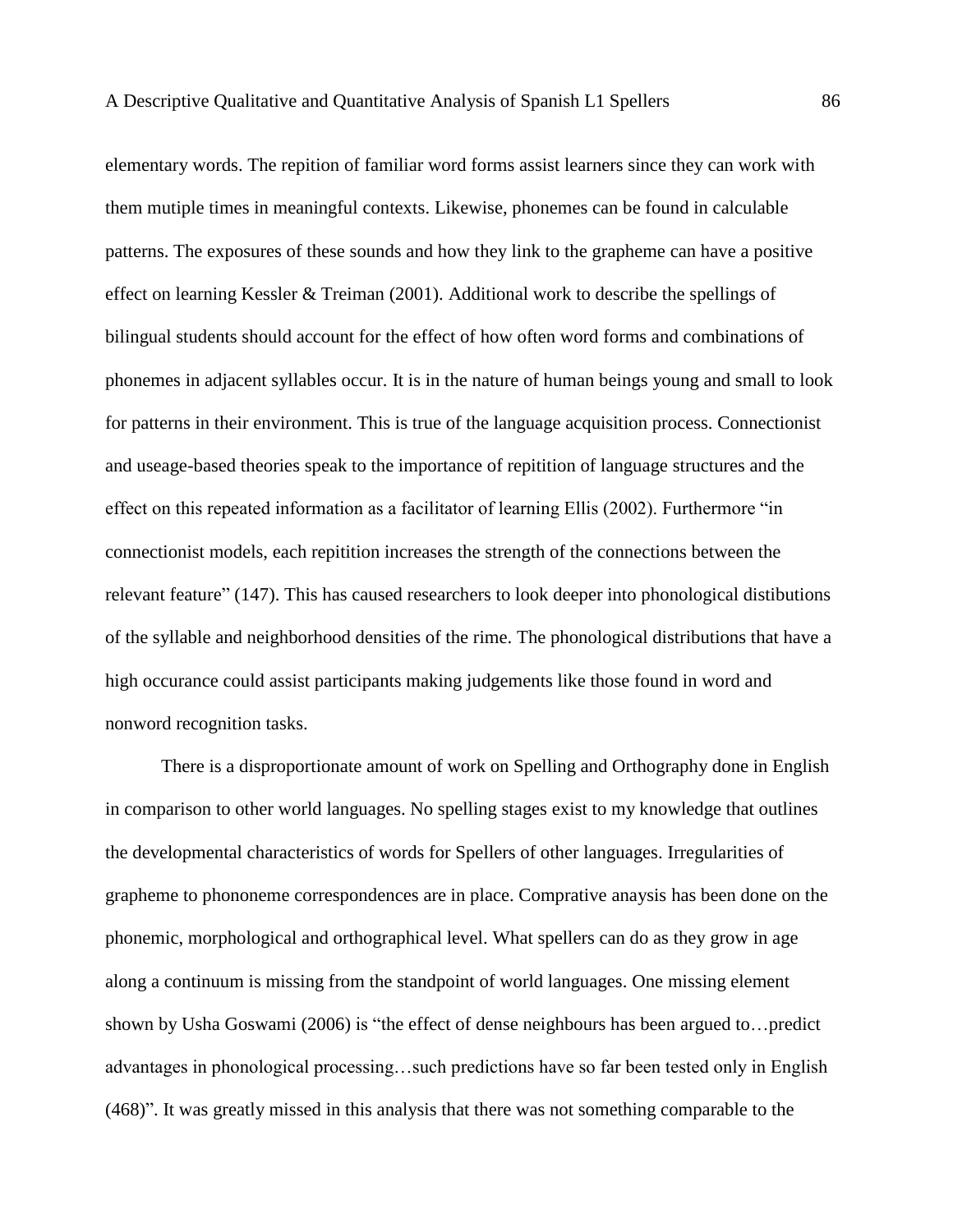structures presented in spelling stages to assist teachers of Spanish speakers. This calls for more work to be done in the area of developmental spelling and Spanish speakers. Other languages besides Spanish could be included in this gap of information.

Tools are needed to diagnose Spanish-speaking spellers along a continuum of learning. Further work is warranted that covers the developmental milestones of spellers as an assessment through world languages who are elementary aged. It has been established that students coming from an opaque orthography are equipped to learn a spelling system faster. What does "faster" mean as far as stages of development. How can we gauge what "fast" and "slow" acqusition means among world languages? It would be useful to see how spelling features might be presented as a diagnostic tool in Spanish spelling and orthography along a continuum. The English spelling stages were not a clear-cut diagnostic tool. Work could be done to sharpen the lines between developmental stages in English and the features that fall in them. From this basis tools like this could be included to support spellers in other languages, based on the empirical foundation of tools that were first presented in English.

The amount of words a person knows has an effect on how they spell. A large vocabulary will facilitate learning in that the person has been exposed to a breadth of words. Jusczyk posited the size of one's vocabulary has an effect on their ability to spell. Children and adults differ in the amount of words they have been exposed to (1998). The effect of literacy skills on the child's ability was not measured at this time. Skills a child has gained in native and second language literacy will have significant effect on how spelling is acquired. This was not measured in this study. Finally, students who are first second and third generation spellers will be at varying levels of linguistic abilities. This study did not distinguish between these statuses therefore cannot describe the differences between these subgroups.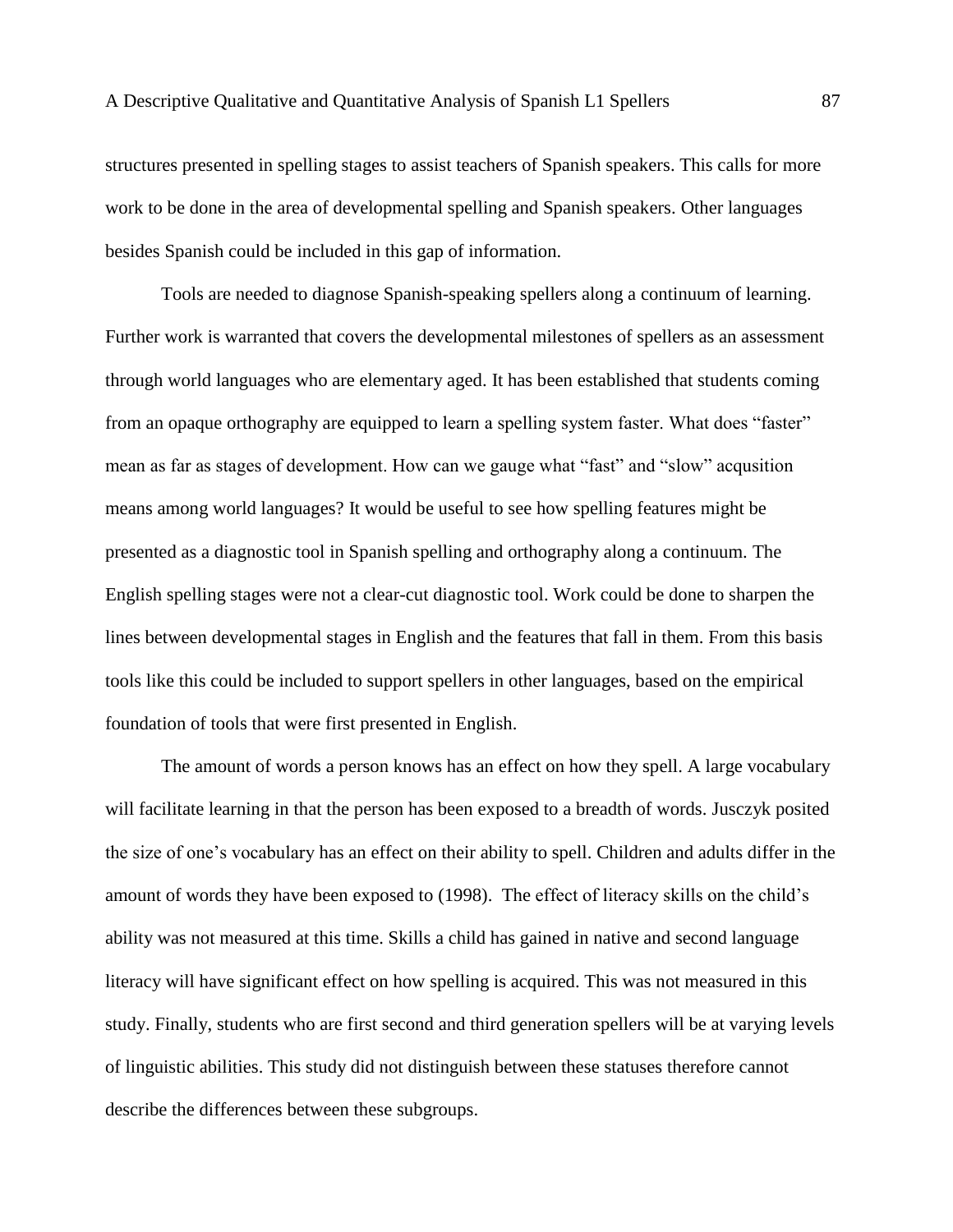In light of the many limitations that were presented the current analysis went through great lengths to describe the challenges a focused group of students had in English orthography. A detailed illustration of how to help spellers in this small population sample was addressed. Teachers can begin to assist spellers with the findings in this thesis. Hopefully this will spark a desire for these professionals to read more information that is helpful to spellers of diverse linguistic backgrounds, and maybe they will add to this pocket of research.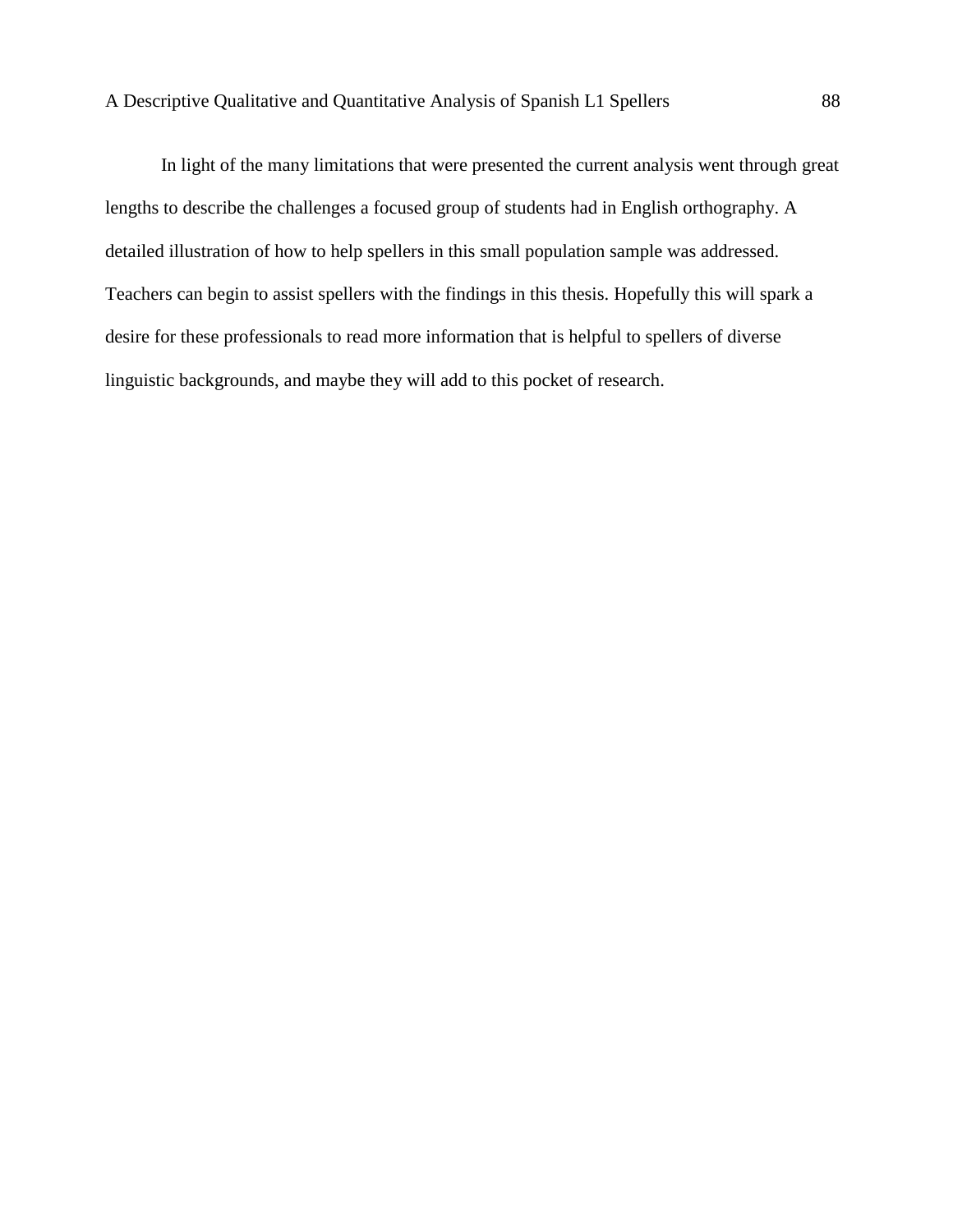#### **References**

- Allen, V., Zutell, J. (1988). The English Spelling Strategies of Spanish-Speaking Bilingual Children. *TESOL Quarterly*. 22, 333-340.
- Aro, M. (2006). Learning to Read: The Effect of Orthography. In P.G. Aaron and R. Malatesha- Joshi (Eds.). *Handbook of Orthography and Literacy*.
- Bahr-Huntley, R., Danzak, R., Silliman, E., Wilkinson, L. (2015). Bilingual Spelling Patterns in Middle School: It is more than transfer. *Internationa*l *Journal of Bilingual Education and Bilingualism*. 18(1), 73-91.
- Bahr-Huntley, R., Berninger, V., Dow, M., Silliman, E. (2012). Linguistic Pattern Analysis of Misspellings of Typically Developing Writers in Grades 1 to 9. *Journal of Speech, Language, and Hearing Research.* 55, 1587-1599.
- Bauer, L., Lieber, R., Plag, I. (2013). *The Oxford Reference Guide to English Morphology.* United Kingdom: The Oxford University Press.
- Bear, D., Templeton, S. (1998). Explorations in Developmental Spelling: Foundations For learning and Teaching Phonics, Spelling, and Vocabulary. *The Reading Teacher*. 52(3), 222-242.
- Beers, C. (1980). The Relationship of Cognitive Development to Speling and Reading Abilities*.* In E.H Henderson, and J, Beers (Eds.). *Developmental and Cognitive Aspects of Learning to Spell A Reflection of Word Knowledge.* (74-84). Delaware: International Reading Association.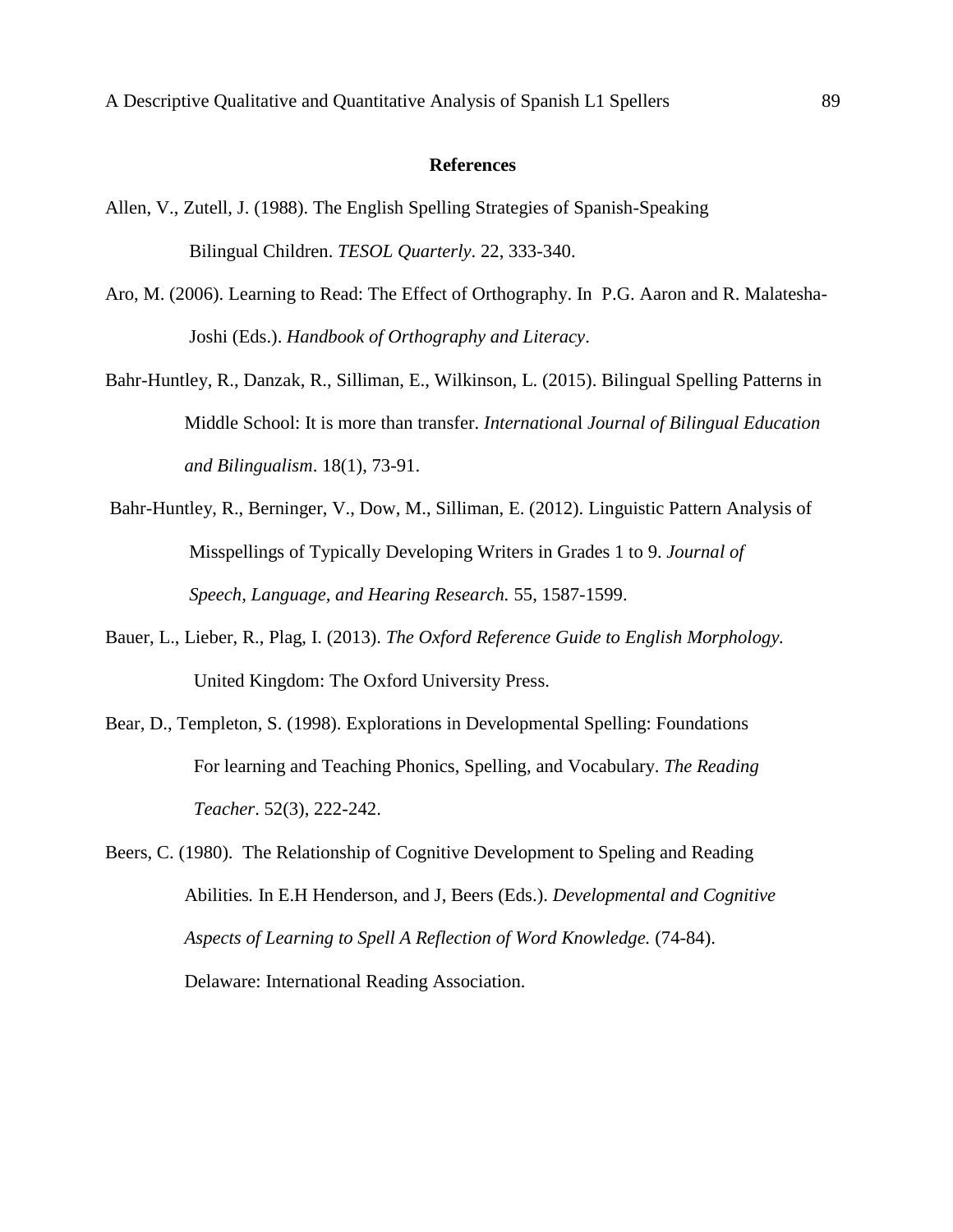- Beers, J. (1980). Developmental Strategies of Spelling Competence in Primary School Children. In E.H Henderson, and J, Beers (Eds.). *Developmental and Cognitive Aspects of Learning to Spell A Reflection of Word Knowledge*. (36-45). International Reading Association.
- Beheney, J., Gass, S., Plonsky, L. (2013). *Second Language Acquisition: An Introductory Course* (4<sup>th</sup> ed.). New York & London: Routledge.
- Birdsong, D. (n.d). Age Second Language Acquisition and Processing: A Selective Overview*.* University of Texas, at Austin. 9-49.
- Boland, K., Treiman, R. (2017). Graphotactics and Spelling: Evidence from consonant doubling. *Journal of Memory and Language*. 92, 254-264.
- Brinton, D., Celce-Murcia, M., Goodwin, J. (2010). *Teaching Pronunciation A Course Book and Reference Guide.* New York: Cambridge University Press.
- Bryant, P., Deacon, H., Nunes., T. (2006). Morphology and Spelling: What Have Morphemes to Do With Spelling? In Aaron and Malatesha-Joshi (Eds.). *Handbook of Orthography and Literacy*. (601-618). New York: Routledge.
- Bryant, P., Goswami, U. (1990). *Phonological Skills and Learning to Read*. Lawrence Erlbaum Associates: East Sussex, U.K.
- Bybee, J. (2001). Phonology and Language Use. United Kingdom: Cambridge University Press.

.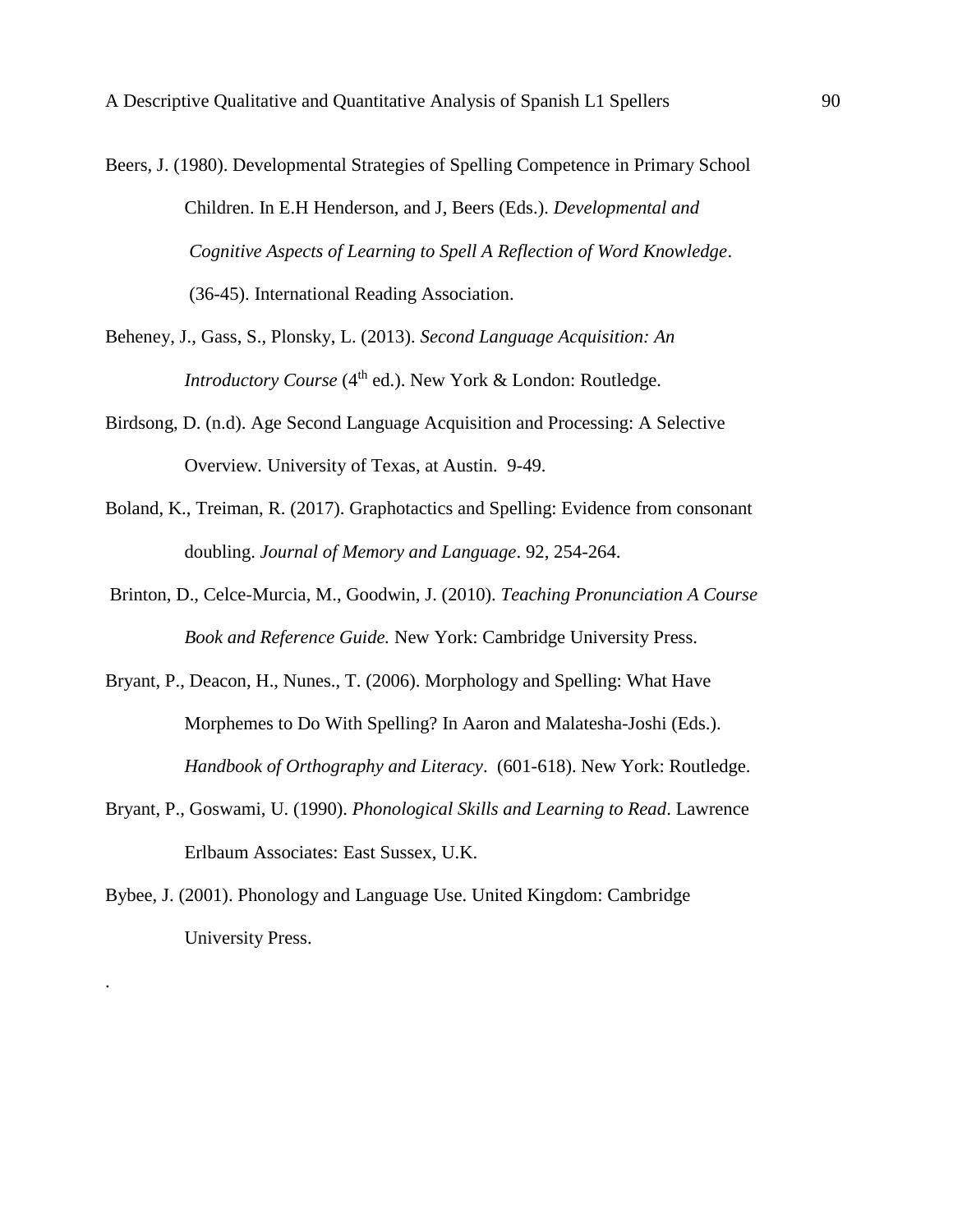- Caravolas, M. (2006). Learning to Spell in Different Languages: How Orthographic Variables Might Affect Early Literacy. In P.G Aaron and R. Malatesha-Joshi (Eds.). *Handbook of Orthography and Literacy*. (497-511). New York: Routledge.
- Cook, C., Singleton, S. (2014). Key Topics in Second Language Acquisition. United Kingdom. British Library of Congress Cataloging in Publication Data.
- Cooke, N; Slee, J; Young, C. (2014). How is contextualized spelling used to Support reading in first-grade core reading programs? Reading Improvement. 51(4). 385-402.
- Corder, S.P. (1994). A Role for the Mother Tongue. In S. Gass., & L. Selinker (Eds.), *Language Transfer in Language Learning*. (18-31). Amsterdam: John Benjamins B.V.
- Coulmas, F. (2003). *Writing Systems: An Introduction to their Linguistic Analysis*. United States: Cambridge University Press.
- Cramer, R. (1998). *The Spelling Connection: Integrating Reading, Writing, and Spelling* Instruction. New York. The Guilford Press.
- Cummings, D.W. (1988). *American English Spelling*. Baltimore Maryland. The John Hopkins University Press.

Curinga, R. (2014). *The Effect of Morphological Awareness on Reading Comprehension: A Study with Adolescent Spanish-English Emergent Bilinguals* (Doctoral Dissertation). Retreived from CUNY Academic Works Dissertations and Theses Database. (gc\_etds/30)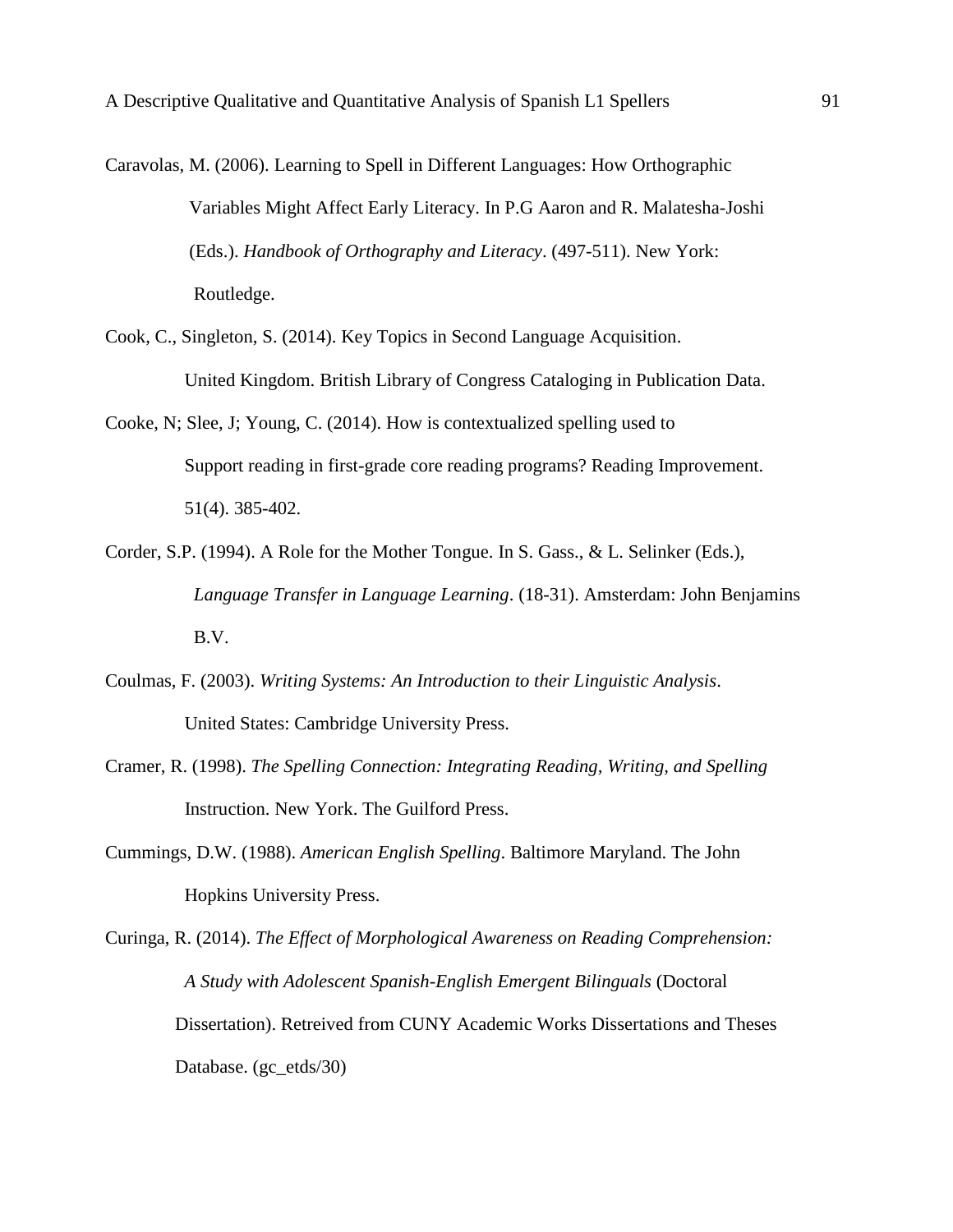- Davis, B., Gildersleeve-Neumann, C., Kester, E., Peña, E. (2009). *Effects on L1 During Early Acquisition of L2: Speech Changes in Spanish at First English Contact.* Bilingualism: Language and Cognition. 12(2), 259-272.
- Drum, P., S, Kang., R, Mayer., O, Fashola. (1996). *A Cognitive Theory of Orthographic Transitioning: Predictable Errors in How Spanish-Speaking Children Spell English Words.* American Educational Research Journal. 33(4). 825-843.
- Ehri, L., Wright, D. (2007). *Beginners remember orthography when they learn to read Words: The case of doubled letters*. Applied Psycholinguistics. 28. 115-133.
- Ehri, L., Taylor, B., Wilce, L. (1987). *Children's Categorization of Short Vowels in Words and the Influence of Spellings*. Merrill-Palmer Quarterly. 33(3). 393-421.
- Ellis, N. (2002). *Frequency Effects in Language Processing: A Review with Implications for Theories of Implicit and Explicit Language Acquisition.* Studies In Second Language Acquisition. (24). 143-188.
- Fillmore, L., Snow, C. (2000). *What Teachers Need to Know About Language*. Center For Applied Linguistics. 2-41.
- Ganske, K. (1999). *The Developmental Spelling Analysis: A Measure of Orthographic Knowledge*. Educational Assessment. 6(1), 41-70.
- Gentry, J.R. (2000). *A Retrospective on Invented Spelling and a Look Forward*. The Reading Teacher. 54(3). 318-332.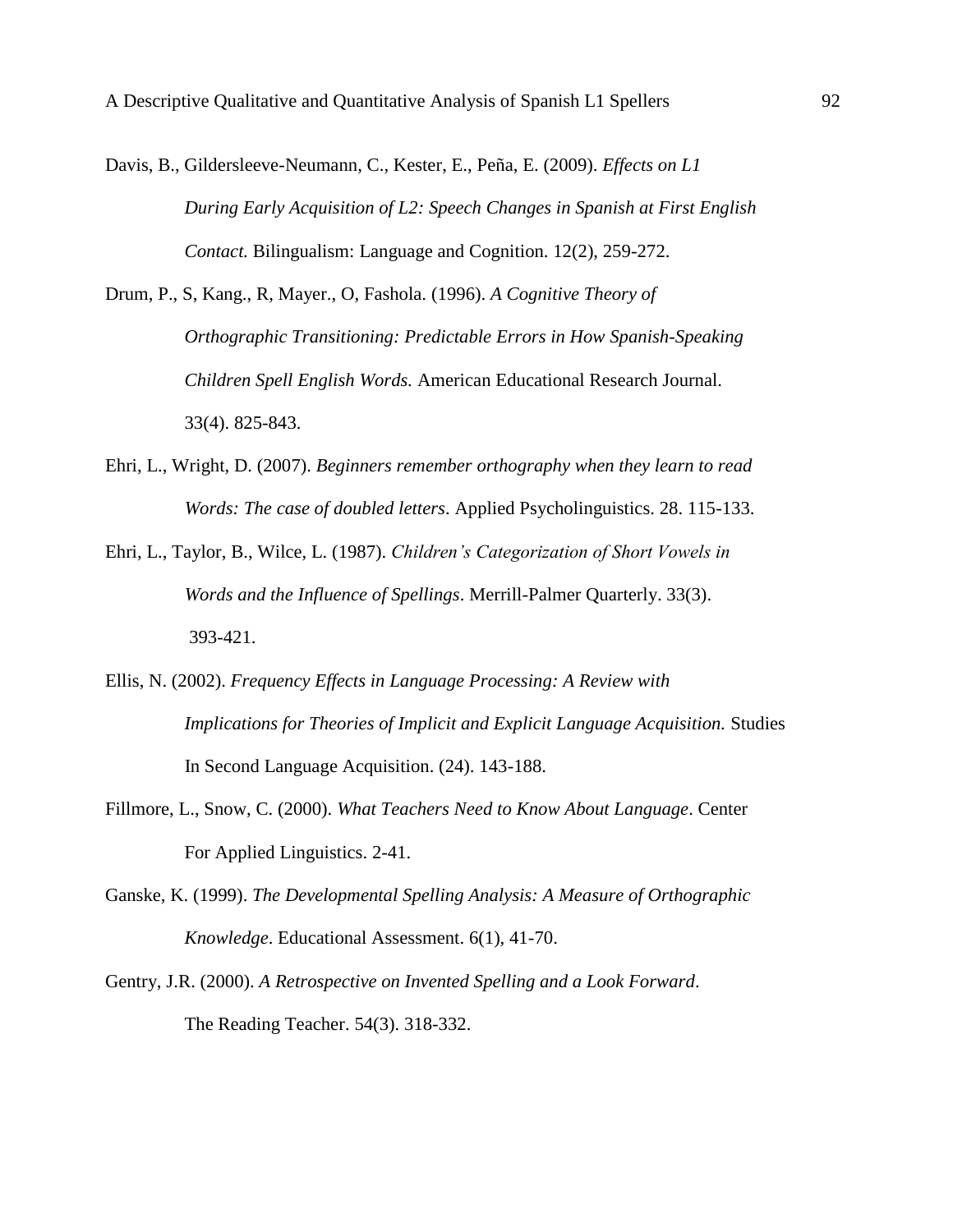- Gentry, R., Henderson, E. (1985). Three Steps to Teaching Beginning Readers to Spell In E.H., Henderson & J.W. Beers (Eds.). *Developmental and Cognitive Aspects Of Learning to Spell: A Reflection of Word Knowledge*. (112-119). Delaware: International Reading Association.
- Goikoetxea, E. (2006). *Reading errors in first-and second-grade readers of a shallow orthography: Evidence from Spanish.* British Journal of Educational Psychology. 76. 333-350.
- Goswami, U. (2006). Orthography, Phonology, and Reading Development: A Cross-Linguistic Perspective. In Aaron and Malatesha- Joshi (Eds*.). Handbook Orthography and Literacy.* (463-480). New York: Routledge.
- Hayes, B. (2009). *Introductory Phonology*. United Kingdom: Blackwell Publishing.
- Henderson, E, H. (1980). Developmental Concepts of word. In E.H. Henderson & J.W. Beers. (Eds.), *Developmental and cognitive aspects of learning to spell A reflection of Word Knowledge. (1-13).* Newark: Deleware
- Henderson, E., Templeton. (1986). *A Developmental Perspective of Formal Spelling Instruction through Alphabet Pattern and Meaning*. 86(3), 304-316.
- Hualde, J.I. (2005). *The Sounds of Spanish*. United Kingdom: Cambridge University Press.
- Juszyk, P. (1998). *The Discovery of Spoken Language*. Cambridge: MIT press.
- Kessler, B., Treiman, R. (2001). Relations between sounds and letters in English monosyllables. *Journal of Memory and Language*. 44(4). 592-617.
- Koffi, E. (2014). *Students' Workbook on L2 Phonology of English*. Unpublished Manuscript, Saint Cloud State University, Saint Cloud, MN.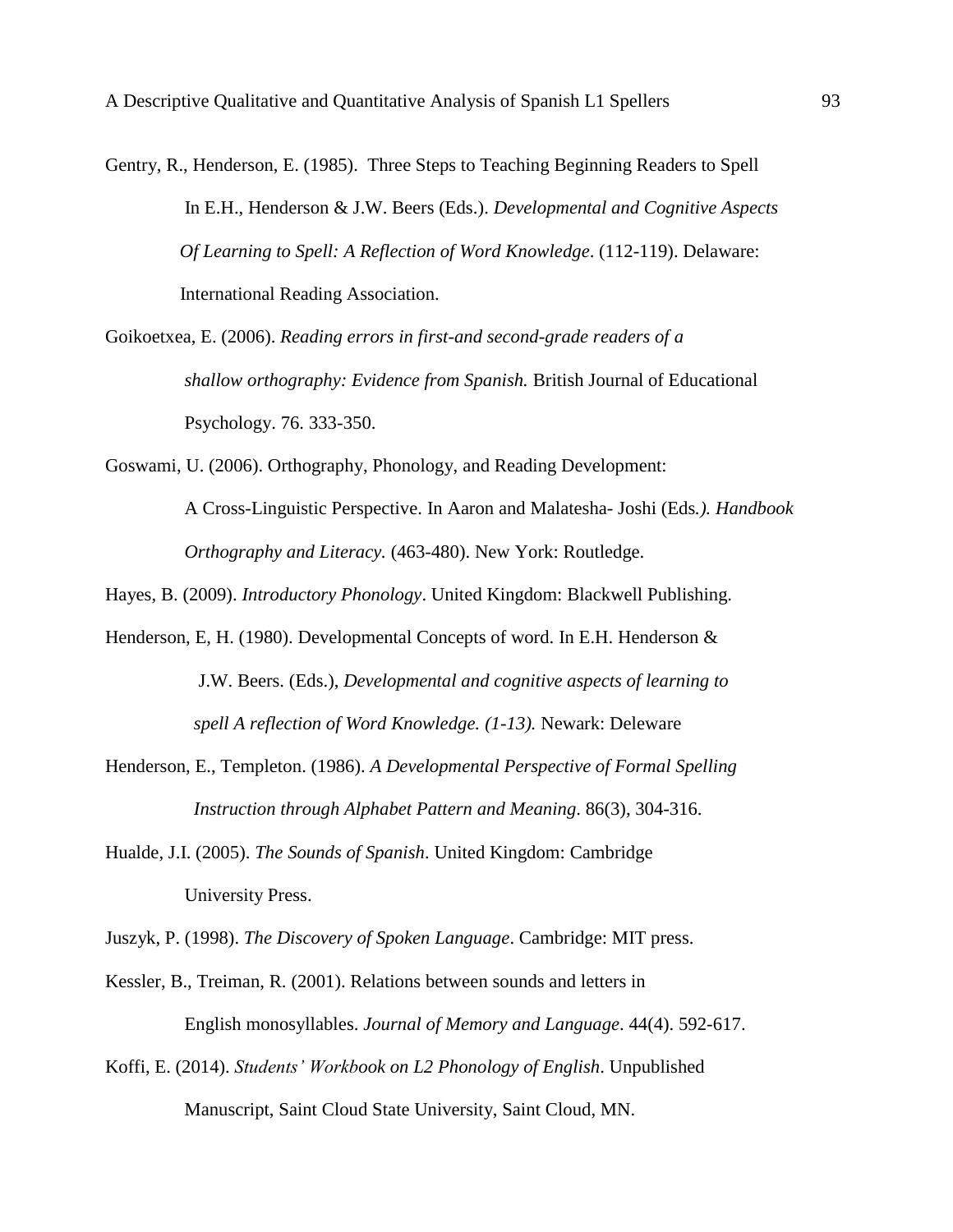- Kuder, E., Rajiv, R. (2016). *Research on Heritage Spanish Phonetics and Phonology: Pedagogical and Curricular Implications*. New Approaches In Educational Research. 5(2). 99-106.
- Larsen, J., Nippold, M. (2007). Derivational morphology. In M. Nippold (Ed.). *Later language development: School-age children, adolescents, and young adults*. (49-72). Austin TX: Pro-Ed.
- Llombart-Huesca, A. (2017). Morphological awareness and spelling in Spanish heritage language learners. *Linguistics and Education*. (37), 11-21.

O'Sullivan, O. (2000) *Understanding Spelling*. Reading. 34(1). 9-16.

- Paradis, J. (2007). Second Language Acquisition in Childhood. In Hoff, E, & Shatz (Eds.). (pp. 387-405). *Blackwell Handbook of Language Development*. United Kingdom: Blackwell Publishing LTD.
- Patrowski, M. (1994). The Critical Age Hypothesis and Interlanguage Phonlogy. In Yavas, M. (Ed.), *First and Second Language Phonology*. (pp.205-221). San Diego, CA; Singulair Publishing Group.
- Salcedo, C. (2010). *The Phonological System Of Spanish*. Revista de Lingüística Y Lenguas Aplicadas. 5, 195-209.
- Selinker, L. (1992). *Some CA and EA and possibly IL data*. In L, Selinker (Ed.), (100-143). New York: Longman.
- Singer, D. (1978). *A Piaget Primer.* Penguin Books USA. New York: NY.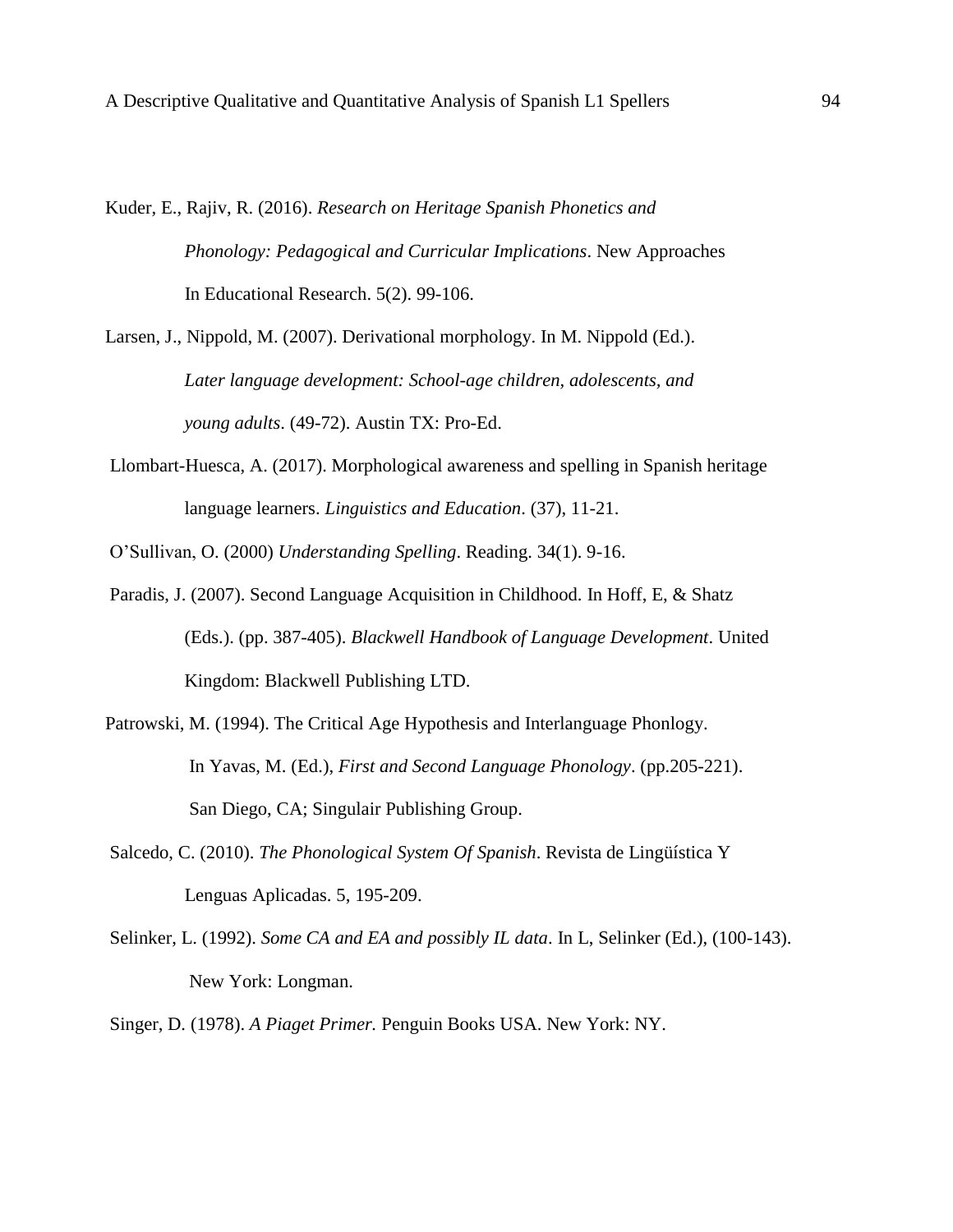Zutell, J. (1980). Children's Spelling Strategies and Their Cognitive Development.

 In E.H Henderson & J.W Beers (Eds.). *Developmental and Cognitive Aspects Of Learning to Spell: A Reflection of Word Knowledge*. (52-73). Newark: Deleware.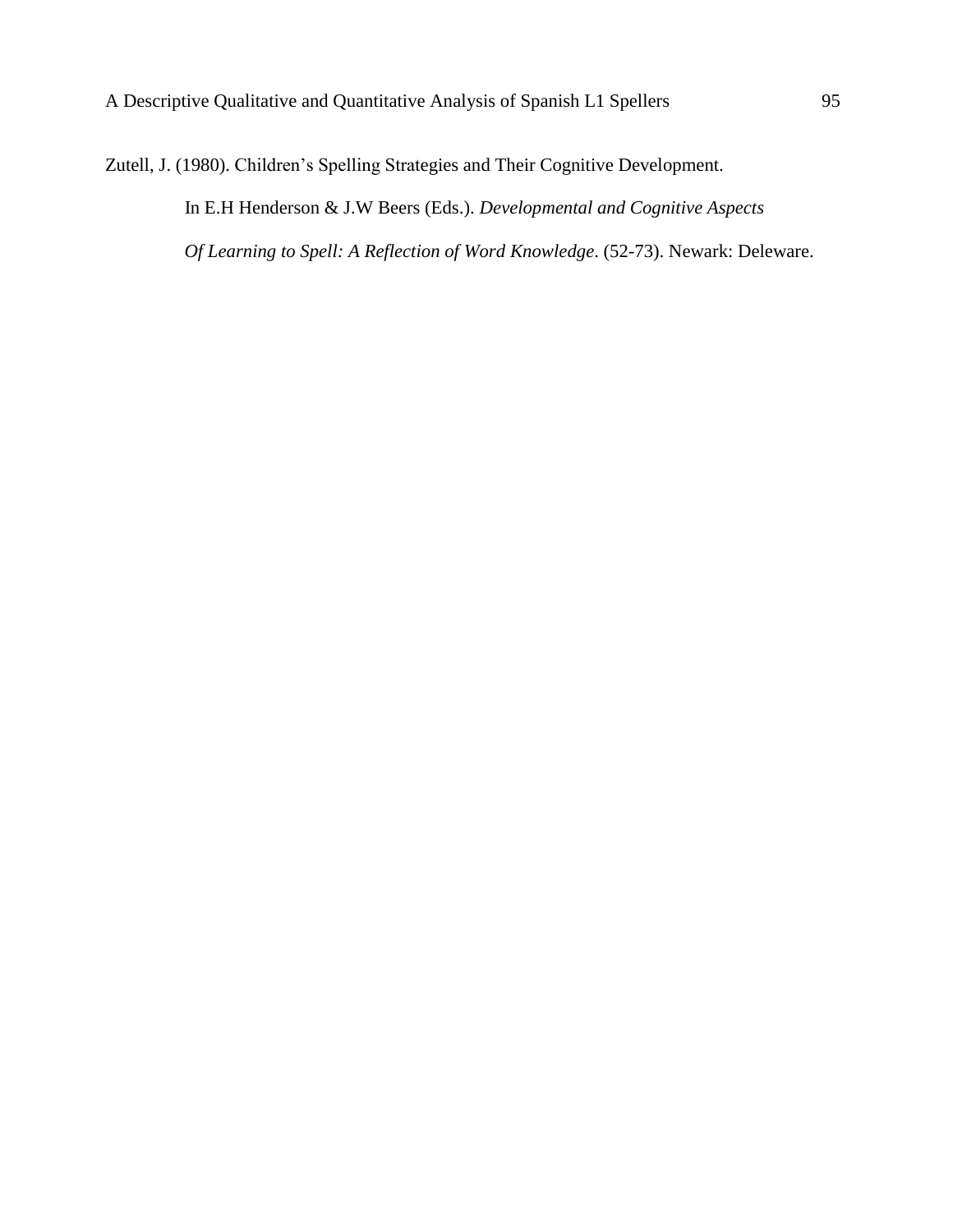| <b>Student 1</b> | <b>Error</b> | <b>Target</b> | <b>Onset</b> | <b>Nucleus</b>          | Coda             |              |
|------------------|--------------|---------------|--------------|-------------------------|------------------|--------------|
| 5 <sup>th</sup>  | nomle        | normal        |              |                         |                  | $\mathbf{1}$ |
|                  | evry         | every         |              |                         | $\mathbf{1}$     |              |
|                  | ran          | rain          |              |                         | 1                |              |
|                  | helpping     | helping       |              |                         | $\mathbf{1}$     |              |
|                  | call         | called        |              |                         | $\mathbf{1}$     | $\mathbf{1}$ |
|                  | mad          | made          |              |                         |                  | $\mathbf{1}$ |
|                  | blacke       | black         |              |                         |                  | $\mathbf{1}$ |
|                  | perents      | parents       |              | $\mathbf{1}$            |                  |              |
|                  | stuf         | stuff         |              |                         |                  | $\mathbf{1}$ |
|                  | themselfs    | themselves    |              |                         |                  | $\mathbf{1}$ |
|                  | soud         | should        |              | $\mathbf{1}$            |                  |              |
|                  | suposte      | supposed      |              |                         | $\mathbf{1}$     | $\mathbf{1}$ |
|                  | caa          | can           |              |                         |                  | $\mathbf{1}$ |
|                  | trafic       | traffic       |              |                         | $\mathbf{1}$     |              |
|                  | sher         | sure          |              |                         | $\mathbf{1}$     |              |
|                  | moshin       | motion        |              |                         |                  | $\mathbf{1}$ |
|                  | bracking     | breaking      |              |                         | $\mathbf{1}$     |              |
|                  | prowlde      | prowled       |              |                         |                  | $\mathbf{1}$ |
|                  | potede       | pouted        |              |                         | $\mathbf{1}$     | $\mathbf{1}$ |
|                  | flaped       | flapped       |              |                         | $\mathbf{1}$     |              |
|                  | where        | were          |              | $\mathbf{1}$            |                  |              |
|                  | foot         | food          |              |                         |                  | $\mathbf{1}$ |
|                  | gose         | goes          |              |                         |                  | $\mathbf{1}$ |
| <b>Totals</b>    |              |               |              | $\overline{\mathbf{3}}$ | $\boldsymbol{9}$ | 13           |
| <b>Total</b>     |              |               |              |                         |                  |              |
| <b>Errors</b>    | 25           |               |              |                         |                  |              |
| <b>Student 2</b> | <b>Error</b> | <b>Target</b> | <b>Onset</b> | <b>Nucleus</b>          | Coda             |              |
| 5 <sup>th</sup>  | creazy       | crazy         |              |                         | $\mathbf{1}$     |              |
|                  | tha          | the           |              |                         |                  | $\mathbf{1}$ |
|                  | al           | all           |              |                         |                  | $\mathbf{1}$ |
|                  | hapy         | happy         |              |                         | $\mathbf{1}$     |              |
|                  | peaple       | people        |              |                         | $\mathbf{1}$     |              |
|                  | beautifu     | beautiful     |              |                         |                  | $\mathbf{1}$ |
|                  | flawers      | flowers       |              |                         | $\mathbf{1}$     |              |
|                  | esmall       | small         |              | $\mathbf{1}$            |                  |              |
|                  | lasts        | lots          |              |                         | $\mathbf{1}$     | $\mathbf{1}$ |
|                  | ive          | live          |              | 1                       |                  |              |
|                  | chese        | cheese        |              |                         | $\mathbf{1}$     |              |
|                  | cokie        | cookie        |              |                         | $\mathbf{1}$     |              |
|                  | stranberry   | strawberry    |              |                         | 1                |              |
|                  | spagetti     | spaghetti     |              |                         |                  |              |

## **Appendix A: Student Spelling Error Index**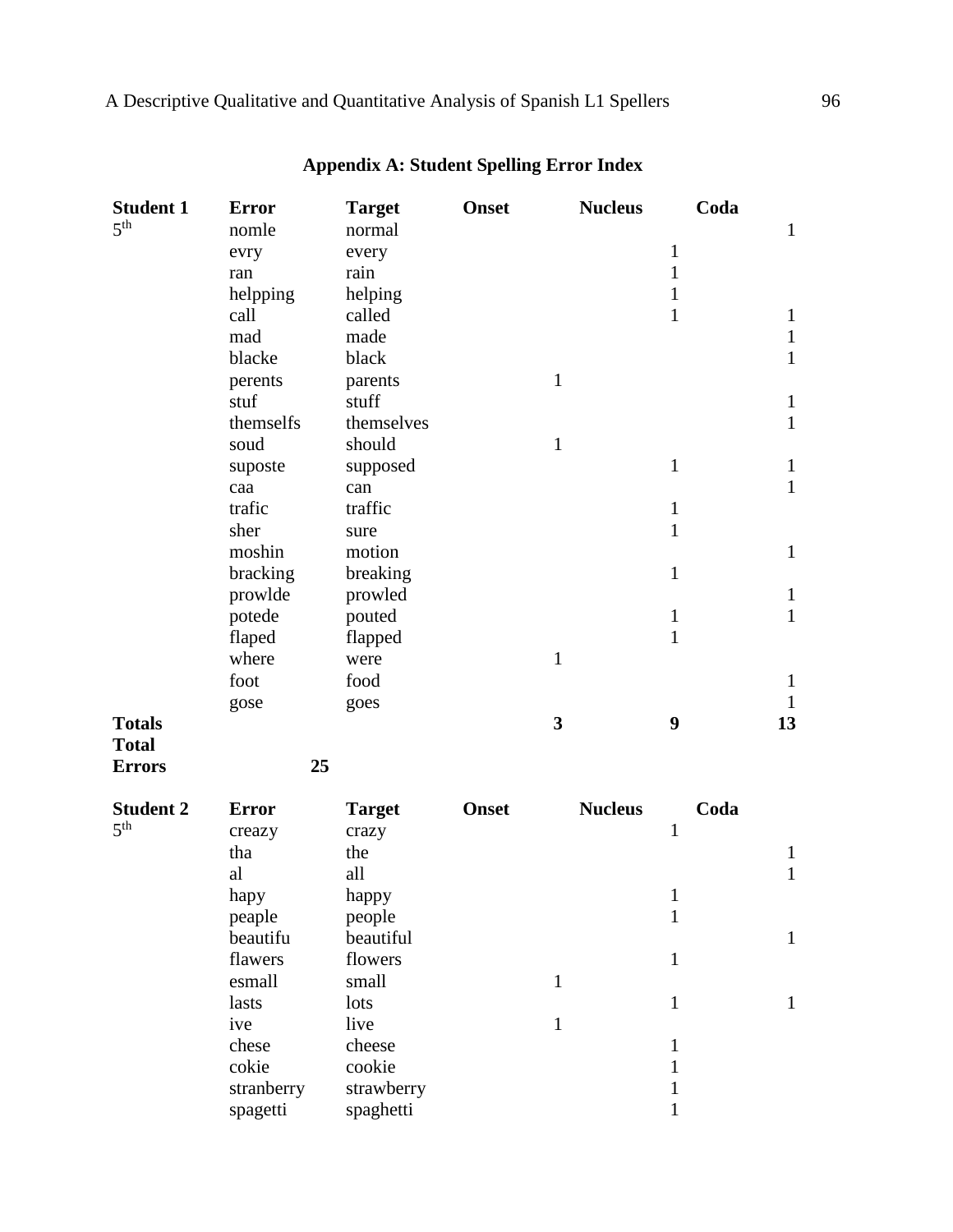|                  | birthay      | birthday      |              |              | $\mathbf{1}$   |      |              |
|------------------|--------------|---------------|--------------|--------------|----------------|------|--------------|
|                  | mi           | me            |              |              |                |      | $\mathbf{1}$ |
|                  | boul         | bowl          |              |              | $\mathbf{1}$   |      |              |
|                  | mixes        | mixers        |              |              |                |      | $\mathbf{1}$ |
|                  | fores        | forest        |              |              |                |      | $\mathbf{1}$ |
|                  | birday       | birthday      |              |              | $\mathbf{1}$   |      |              |
|                  | twomorrom    | tomorrow      |              |              | $\mathbf{1}$   |      | $\mathbf{1}$ |
|                  | peachs       | peaches       |              |              |                |      | $\mathbf{1}$ |
|                  | lik          | like          |              |              |                |      | $\mathbf{1}$ |
|                  | straberry    | strawberry    |              |              | $\mathbf{1}$   |      |              |
|                  | jely         | jelly         |              |              | $\mathbf{1}$   |      |              |
|                  | mangnet      | magnet        |              |              | $\mathbf{1}$   |      |              |
|                  | ar           | are           |              |              |                |      | $\mathbf{1}$ |
|                  | healh        | health        |              |              |                |      | $\mathbf{1}$ |
|                  | swiming      | swimming      |              |              | $\mathbf{1}$   |      |              |
|                  | en           | and           |              | $\mathbf{1}$ |                |      | $\mathbf{1}$ |
|                  | glirs        | girls         |              |              | $\mathbf{1}$   |      |              |
|                  | minesota     | minnesota     |              |              | $\mathbf{1}$   |      |              |
|                  | flawers      | flowers       |              |              | $\mathbf{1}$   |      |              |
|                  | vegtables    | vegetables    |              |              | $\mathbf{1}$   |      |              |
|                  | apple        | apples        |              |              | $\mathbf{1}$   |      | $\mathbf{1}$ |
|                  | keep         | keeps         |              |              |                |      | $\mathbf{1}$ |
|                  | frirts       | first         |              |              | $\mathbf{1}$   |      |              |
|                  | seds         | seeds         |              |              | $\mathbf{1}$   |      |              |
|                  | produc       | produce       |              |              |                |      | $\mathbf{1}$ |
|                  | lives        | leaves        |              |              | $\mathbf{1}$   |      |              |
|                  | beanches     | branches      |              | $\mathbf{1}$ |                |      |              |
|                  | change       | changes       |              |              |                |      | 1            |
|                  | afther       | after         |              |              | 1              |      |              |
| <b>Totals</b>    |              |               |              | 5            | 24             | 17   |              |
| <b>Total</b>     |              |               |              |              |                |      |              |
| <b>Errors</b>    | 46           |               |              |              |                |      |              |
| <b>Student 3</b> | <b>Error</b> | <b>Target</b> | <b>Onset</b> |              | <b>Nucleus</b> | Coda |              |
| 4 <sup>th</sup>  | perswade     | persuade      |              |              | $\mathbf{1}$   |      |              |
|                  | witch        | which         |              | $\mathbf{1}$ |                |      |              |
|                  | inclueing    | including     |              |              | $\mathbf{1}$   |      |              |
|                  | ther         | their         |              |              | $\mathbf{1}$   |      |              |
|                  | thay         | they          |              |              | $\mathbf{1}$   |      |              |
|                  | midle        | middle        |              |              | $\mathbf{1}$   |      |              |
|                  | twely        | twelve        |              |              |                |      | $\mathbf{1}$ |
|                  | where        | were          |              | $\mathbf{1}$ |                |      |              |
|                  | sibeling     | sibling       |              |              | $1\,$          |      |              |
|                  | chines       | chinese       |              |              |                |      | $\mathbf{1}$ |
|                  |              |               |              |              |                |      |              |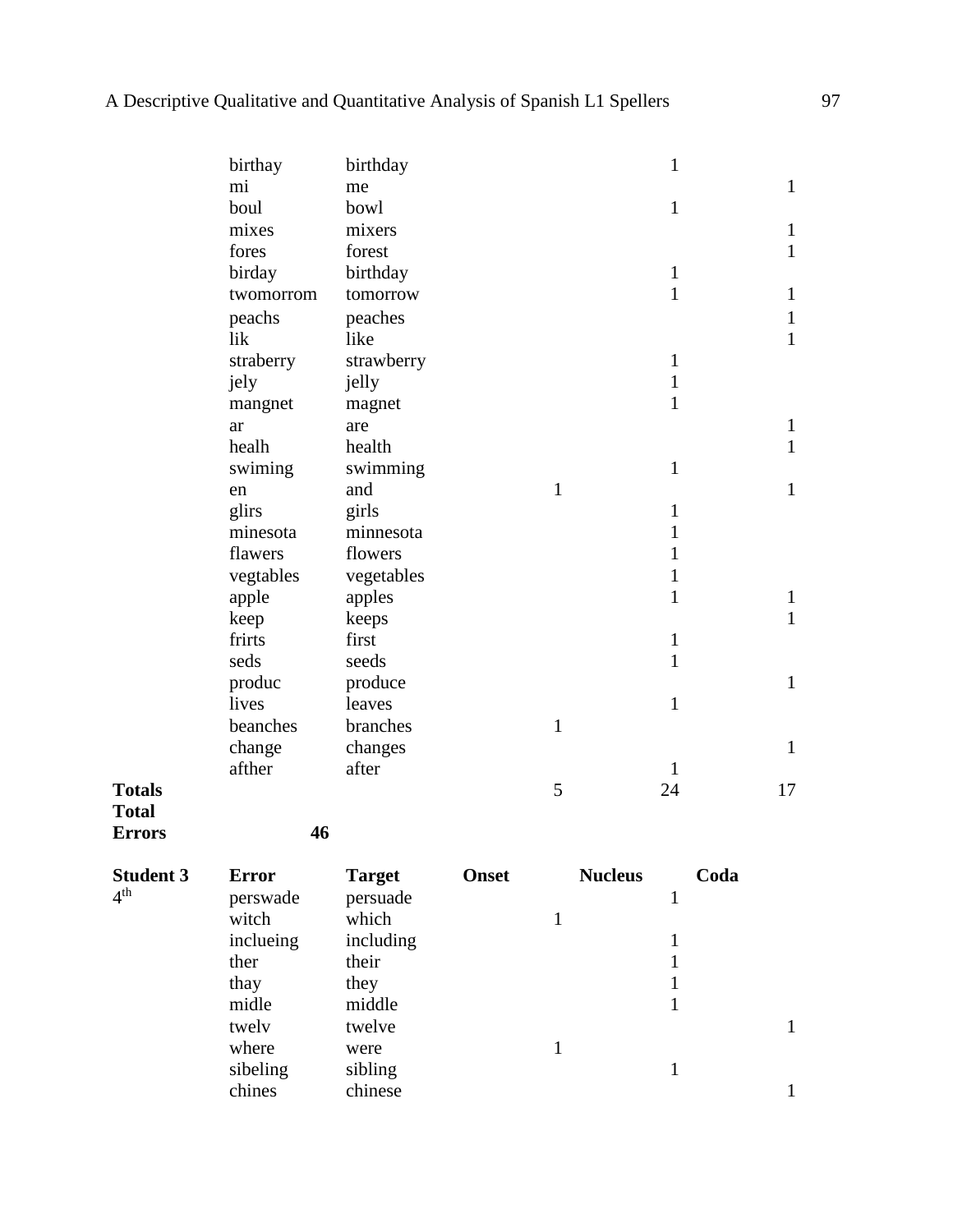|               | tite      | tight     |   |              |   |
|---------------|-----------|-----------|---|--------------|---|
|               | volcanos  | volcanoes |   |              | 1 |
|               | sience    | science   | 1 |              |   |
|               | detal     | detail    |   | $\mathbf{1}$ |   |
|               | ther      | there     |   |              | 1 |
|               | charecter | character |   | 1            |   |
|               | tortois   | tortoise  |   |              | 1 |
|               | techers   | teachers  |   | $\mathbf{1}$ |   |
|               | memorie   | memory    |   |              | 1 |
|               | diforent  | different |   | 1            |   |
|               | lisen     | listen    |   | 1            |   |
|               | to        | too       |   |              |   |
|               | diffrent  | different |   | 1            |   |
|               | cuple     | couple    |   | 1            |   |
|               | organize  | organized |   |              | 1 |
|               | beleve    | believe   |   | 1            |   |
| <b>Totals</b> |           |           | 3 | 15           | 8 |
|               |           |           |   |              |   |

# **Total**

**Errors 26**

| <b>Student 4</b> | <b>Error</b> | <b>Target</b> | <b>Onset</b> | <b>Nucleus</b> | Coda         |              |
|------------------|--------------|---------------|--------------|----------------|--------------|--------------|
| 2 <sup>nd</sup>  | voic         | voice         |              |                |              | $\mathbf{1}$ |
|                  | crocadile    | crocodile     |              |                | $\mathbf{1}$ |              |
|                  | foud         | found         |              |                |              | $\mathbf{1}$ |
|                  | thay         | they          |              |                | 1            |              |
|                  | hay          | hey           |              |                | 1            |              |
|                  | bigest       | biggest       |              |                | 1            |              |
|                  | kower        | water         |              |                |              |              |
|                  | <b>Baddy</b> | <b>Buddy</b>  |              |                | 1            |              |
|                  | chrodel      | trouble       |              | $\mathbf{1}$   | 1            | $\mathbf{1}$ |
|                  | dear         | bear          |              | 1              |              |              |
|                  | bady         | baby          |              |                | $\mathbf{1}$ |              |
|                  | thir         | there         |              |                | 1            |              |
|                  | don'sit      | doesn't       |              |                | 1            | 1            |
|                  | jast         | just          |              |                | 1            |              |
|                  | pritend      | pretend       |              |                | 1            |              |
|                  | imajination  | imagination   |              |                | 1            |              |
|                  | dag          | dog           |              |                | 1            |              |
|                  | siley        | silly         |              |                | 1            | $\mathbf{1}$ |
|                  | tir          | there         |              |                | $\mathbf{1}$ |              |
|                  | sush         | such          |              |                |              | $\mathbf{1}$ |
|                  | enterain     | entertain     |              |                | 1            |              |
|                  | havenge      | having        |              |                | 1            | $\mathbf{1}$ |
|                  | oatside      | outside       |              | $\mathbf{1}$   |              |              |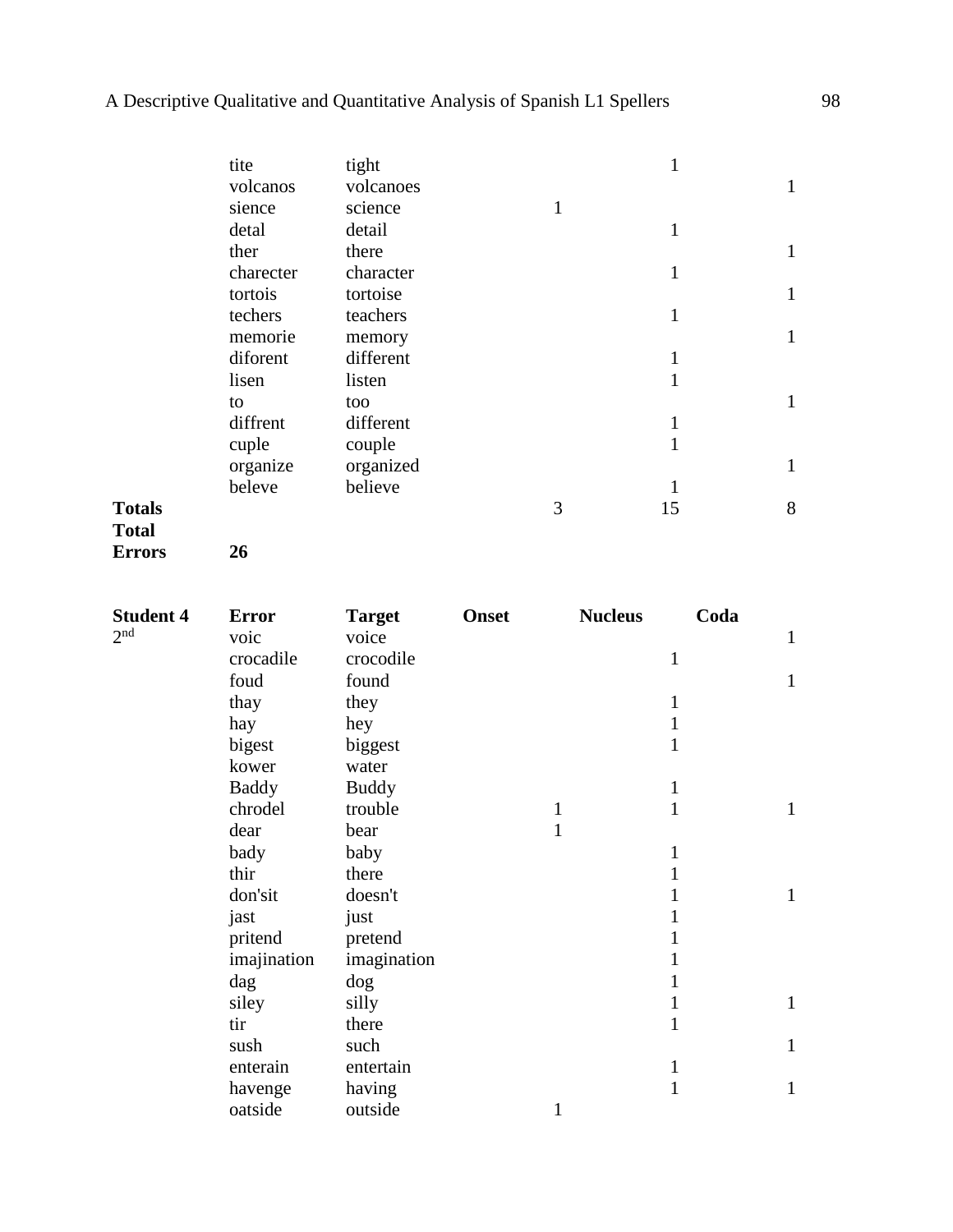| hir          | her         |              | $\mathbf{1}$ |              |
|--------------|-------------|--------------|--------------|--------------|
| pirttay      | party       |              | $\mathbf{1}$ | $\mathbf{1}$ |
| wack         | wake        |              |              | $\mathbf{1}$ |
| begining     | beginning   |              | $\mathbf{1}$ |              |
| snef         | sniff       |              | $\mathbf{1}$ | $\mathbf{1}$ |
| clird        | cleared     |              | $\mathbf{1}$ | $\mathbf{1}$ |
| flawer       | flower      |              | $\mathbf{1}$ |              |
| wint         | went        |              | $\mathbf{1}$ |              |
| shoping      | shopping    |              | $\mathbf{1}$ |              |
| misset       | missed      |              |              | $\mathbf{1}$ |
| twine        | twin        |              | $\mathbf{1}$ |              |
| meet         | meat        |              | $\mathbf{1}$ |              |
| jintik       | gigantic    | $\mathbf{1}$ | $\mathbf{1}$ | $\mathbf{1}$ |
| writeing     | writing     |              | $\mathbf{1}$ |              |
|              |             |              |              |              |
| moster       | monster     |              | $\mathbf{1}$ |              |
| owt          | out         |              | $\mathbf{1}$ |              |
| fliped       | flipped     |              | 1            |              |
| enaph        | enough      |              | 1            | $\mathbf{1}$ |
| dieing       | dying       |              | 1            |              |
| informaation | information |              | 1            |              |
| abaut        | about       |              | 1            |              |
| teells       | tells       |              | $\mathbf{1}$ |              |
| somthing     | something   |              | $\mathbf{1}$ |              |
| somting      | something   |              | $\mathbf{1}$ |              |
| zee          | see         | $\mathbf{1}$ |              |              |
| pictar       | picture     |              |              | $\mathbf{1}$ |
| yanr         | yarn        |              |              | $\mathbf{1}$ |
| mada         | made        |              |              | $\mathbf{1}$ |
| foom         | from        |              | $\mathbf{1}$ |              |
| youse        | use         | $\mathbf{1}$ |              |              |
| macke        | make        |              |              | $\mathbf{1}$ |
| strans       | strands     |              |              | $\mathbf{1}$ |
| clos         | clothes     |              | $\mathbf{1}$ | $\mathbf{1}$ |
| stran        | strands     |              |              | $\mathbf{1}$ |
| close        | clothes     |              | $\mathbf{1}$ | $\mathbf{1}$ |
| bo           | do          | $\mathbf{1}$ |              |              |
| holse        | holes       |              |              | $\mathbf{1}$ |
| stuf         | stuff       |              |              | $\mathbf{1}$ |
| rany         | rainy       |              | $\mathbf{1}$ |              |
| poiny        | pointy      |              |              | $\mathbf{1}$ |
| britly       | brightly    |              | $\mathbf{1}$ |              |
| fogetfol     | forgetful   | $\mathbf{1}$ |              | $\mathbf 1$  |
| saltey       | salty       |              |              | $\mathbf{1}$ |
| condof       | kind of     | $\mathbf{1}$ | 1            |              |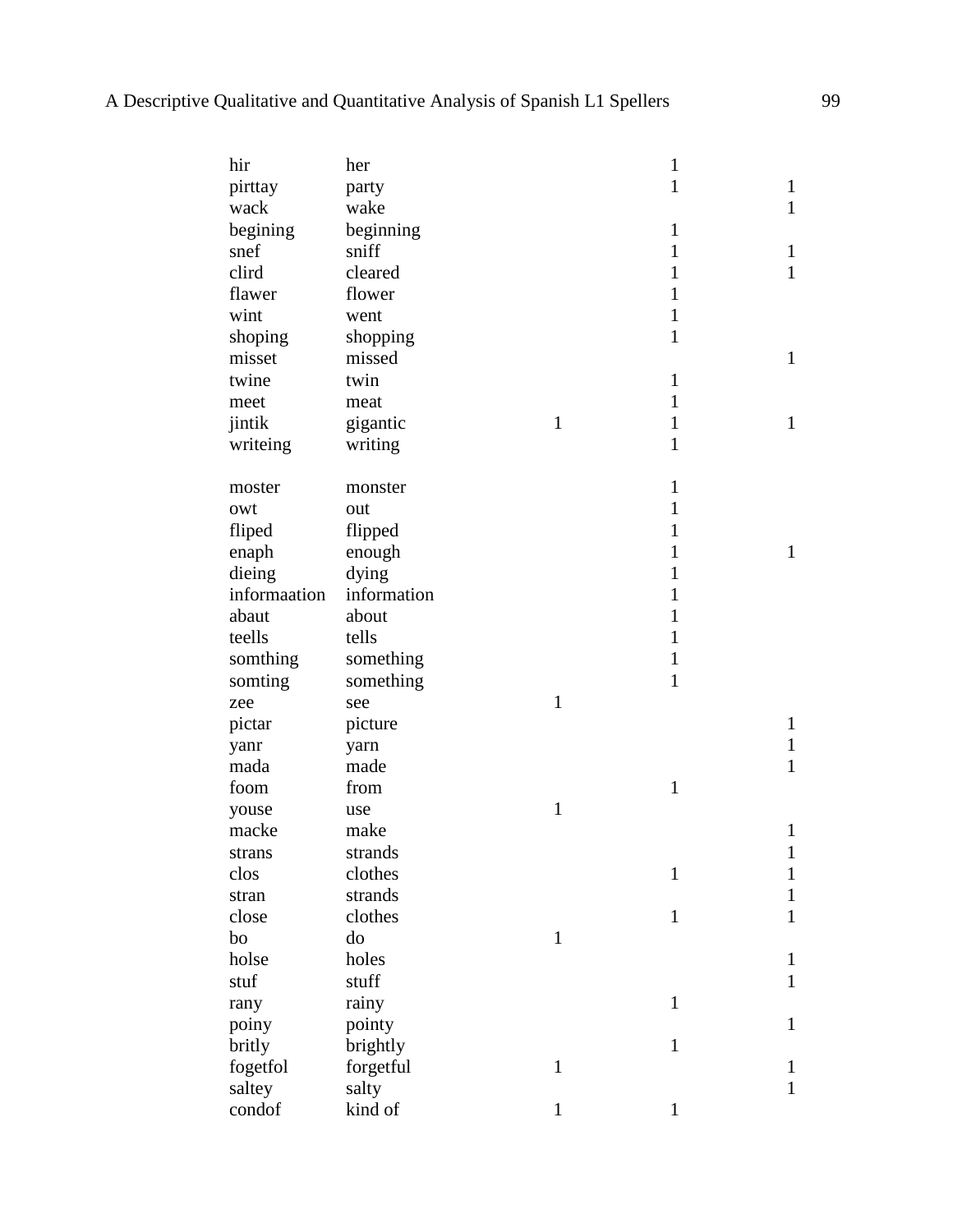|               | meney    | many       |              | $\mathbf{1}$        | $\mathbf{1}$ |
|---------------|----------|------------|--------------|---------------------|--------------|
|               | retion   | written    |              |                     |              |
|               | faer     | far        |              | $\mathbf{1}$        |              |
|               | bo       | do         | $\mathbf{1}$ |                     |              |
|               | mackeing | making     |              | $\mathbf{1}$        |              |
|               | gronaps  | grown ups  |              | $\mathbf{1}$        | $\mathbf{1}$ |
|               | thay     | they       |              | <b>Identical X2</b> |              |
|               | wons     | one's      | $\mathbf{1}$ |                     | $\mathbf{1}$ |
|               | meany    | many       |              | $\mathbf{1}$        |              |
|               | mack     | make       |              |                     | $\mathbf{1}$ |
|               | mairred  | married    |              | $\mathbf{1}$        |              |
|               | cors     | course     |              | $\mathbf{1}$        | $\mathbf{1}$ |
|               | colde    | called     |              | $\mathbf{1}$        | $\mathbf{1}$ |
|               | boe's    | does       | $\mathbf{1}$ |                     |              |
|               | mater    | matter     |              | $\mathbf{1}$        |              |
|               | frind    | friend     |              | $\mathbf{1}$        |              |
|               | beside   | besides    |              |                     | $\mathbf{1}$ |
|               | car's    | cares      |              |                     | $\mathbf{1}$ |
|               | mack's   | makes      |              |                     | $\mathbf{1}$ |
|               | bont     | dont       | $\mathbf{1}$ |                     |              |
|               | thier    | their      |              | $\mathbf{1}$        |              |
|               | lit      | let        |              | $\mathbf{1}$        |              |
|               | nathing  | nothing    |              | $\mathbf{1}$        |              |
|               | tack     | take       |              |                     | $\mathbf{1}$ |
|               | thig     | thing      |              |                     | $\mathbf{1}$ |
|               | hop      | hope       |              |                     | $\mathbf{1}$ |
|               | daseball | baseball   | $\mathbf{1}$ |                     |              |
|               | ricked   | wrecked    | $\mathbf{1}$ | $\mathbf{1}$        |              |
|               | bay      | by         |              | $\mathbf{1}$        |              |
|               | beter    | better     |              | $\mathbf{1}$        |              |
|               | looke's  | looks      |              |                     | $\mathbf{1}$ |
|               | firese   | fierce     |              | $\mathbf{1}$        | 1            |
|               | scery    | scary      |              | $\mathbf{1}$        |              |
|               | cuase    | because    | $\mathbf{1}$ |                     |              |
|               | unpprove | unapprove  |              | $\mathbf{1}$        |              |
|               | mistreat | mistreated |              |                     | $\mathbf{1}$ |
|               | garbig   | garbage    |              |                     | $\mathbf{1}$ |
| <b>Totals</b> |          |            | 16           | 64                  | 43           |
| <b>Total</b>  |          |            |              |                     |              |

**Total Errors 123**

One error not able to code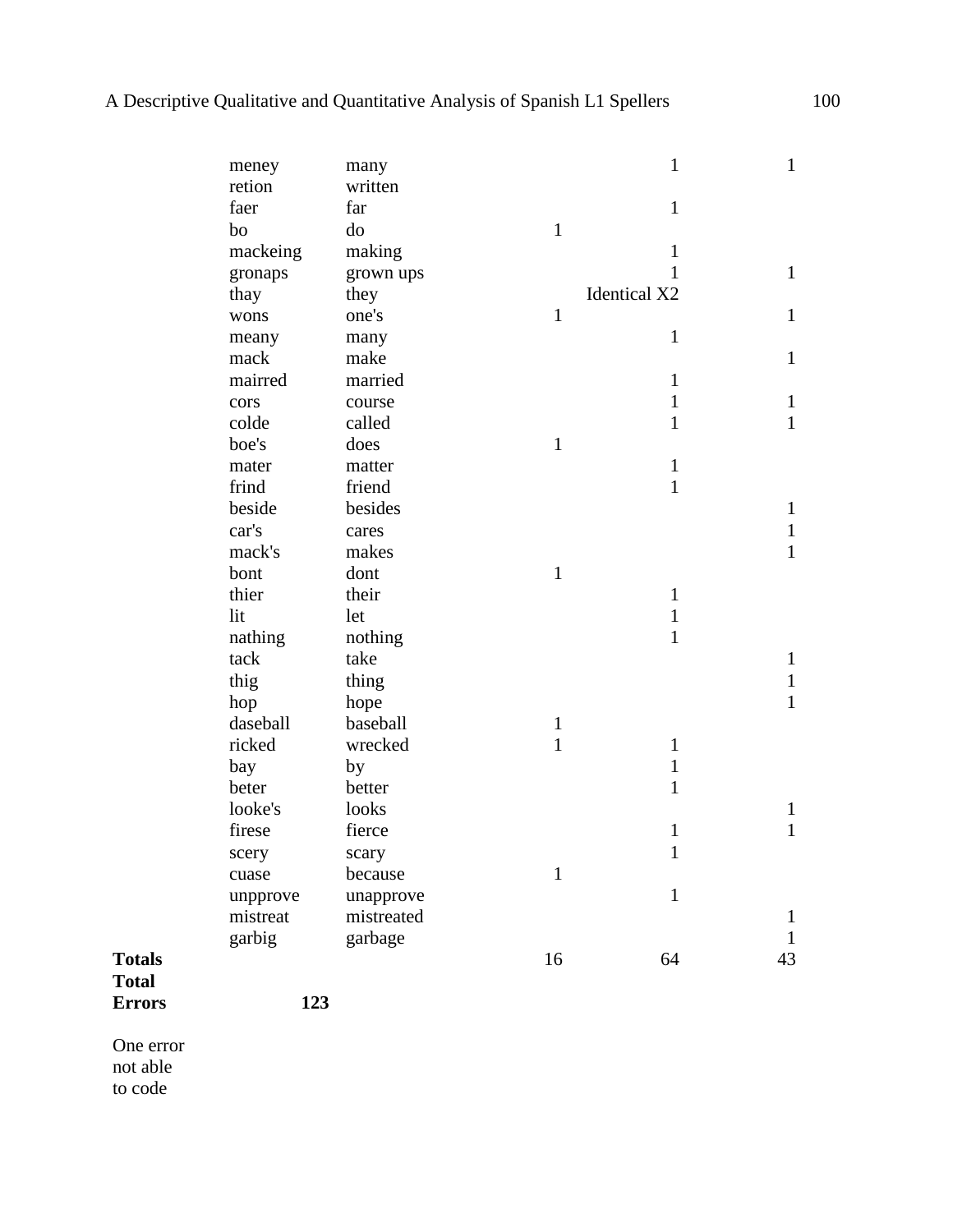| <b>Student 5</b> | <b>Error</b>  | <b>Target</b> | <b>Onset</b> | <b>Nucleus</b> | <b>Total</b> |              |
|------------------|---------------|---------------|--------------|----------------|--------------|--------------|
|                  | maine         | mane          |              |                | $\mathbf{1}$ |              |
|                  | meat          | week          |              |                |              |              |
|                  | beek          | beak          |              |                | $\mathbf{1}$ |              |
|                  | beem          | beam          |              |                | $\mathbf{1}$ |              |
|                  | cheet         | cheat         |              |                | $\mathbf{1}$ |              |
|                  | beed          | bead          |              |                | $\mathbf{1}$ |              |
|                  | floa          | flow          |              |                |              | $\mathbf{1}$ |
|                  | britly        | brightly      |              |                | $\mathbf{1}$ |              |
|                  | shack         | shake         |              |                |              | $\mathbf{1}$ |
|                  | trys          | tries         |              |                | $\mathbf{1}$ | $\mathbf{1}$ |
|                  | bon't         | don't         |              | $\mathbf{1}$   |              |              |
|                  | tals          | tails         |              |                | $\mathbf 1$  |              |
|                  | dall          | ball          |              | $\mathbf{1}$   |              |              |
|                  | dose          | does          |              |                |              | $\mathbf{1}$ |
|                  | staf          | stuff         |              |                | $\mathbf{1}$ | $\mathbf{1}$ |
|                  | blose         | blows         |              |                | $\mathbf{1}$ | $\mathbf{1}$ |
|                  | bays          | boys          |              |                | $\mathbf{1}$ |              |
|                  | tels          | tells         |              |                |              | $\mathbf{1}$ |
|                  | wat           | what          |              | $\mathbf{1}$   |              |              |
|                  | aer           | are           |              |                | $\mathbf{1}$ |              |
|                  | wacks         | wakes         |              |                | $\mathbf{1}$ | $\mathbf{1}$ |
|                  | thay          | they          |              |                | $\mathbf{1}$ |              |
|                  | britely       | brightly      |              |                | $\mathbf{1}$ |              |
|                  | use           | used          |              |                |              | $\mathbf{1}$ |
|                  | lik           | like          |              |                |              | $\mathbf{1}$ |
|                  | bande         | band          |              |                |              | $\mathbf{1}$ |
|                  | pepl          | people        |              |                |              | $\mathbf{1}$ |
|                  | <sub>or</sub> | are           |              |                |              |              |
|                  | there         | they're       |              |                | $\mathbf{1}$ |              |
|                  | houes         | house         |              |                |              | $\mathbf{1}$ |
|                  | becaues       | because       |              |                |              | $\mathbf{1}$ |
|                  | childre       | children      |              |                |              | $\mathbf{1}$ |
|                  | cartweel      | cartwheel     |              |                | $\mathbf{1}$ |              |
|                  | corect        | correct       |              |                | $\mathbf{1}$ |              |
|                  | listened      | listen        |              |                |              | $\mathbf{1}$ |
|                  | icsept        | except        |              | $\mathbf{1}$   |              |              |
|                  | fowed         | found         |              |                | $1\,$        |              |
| <b>Totals</b>    |               |               |              | $\overline{4}$ | 19           | 16           |
| <b>Total</b>     |               |               |              |                |              |              |
| <b>Errors</b>    |               | 39            |              |                |              |              |
|                  |               |               |              | <b>Total</b>   | 259          |              |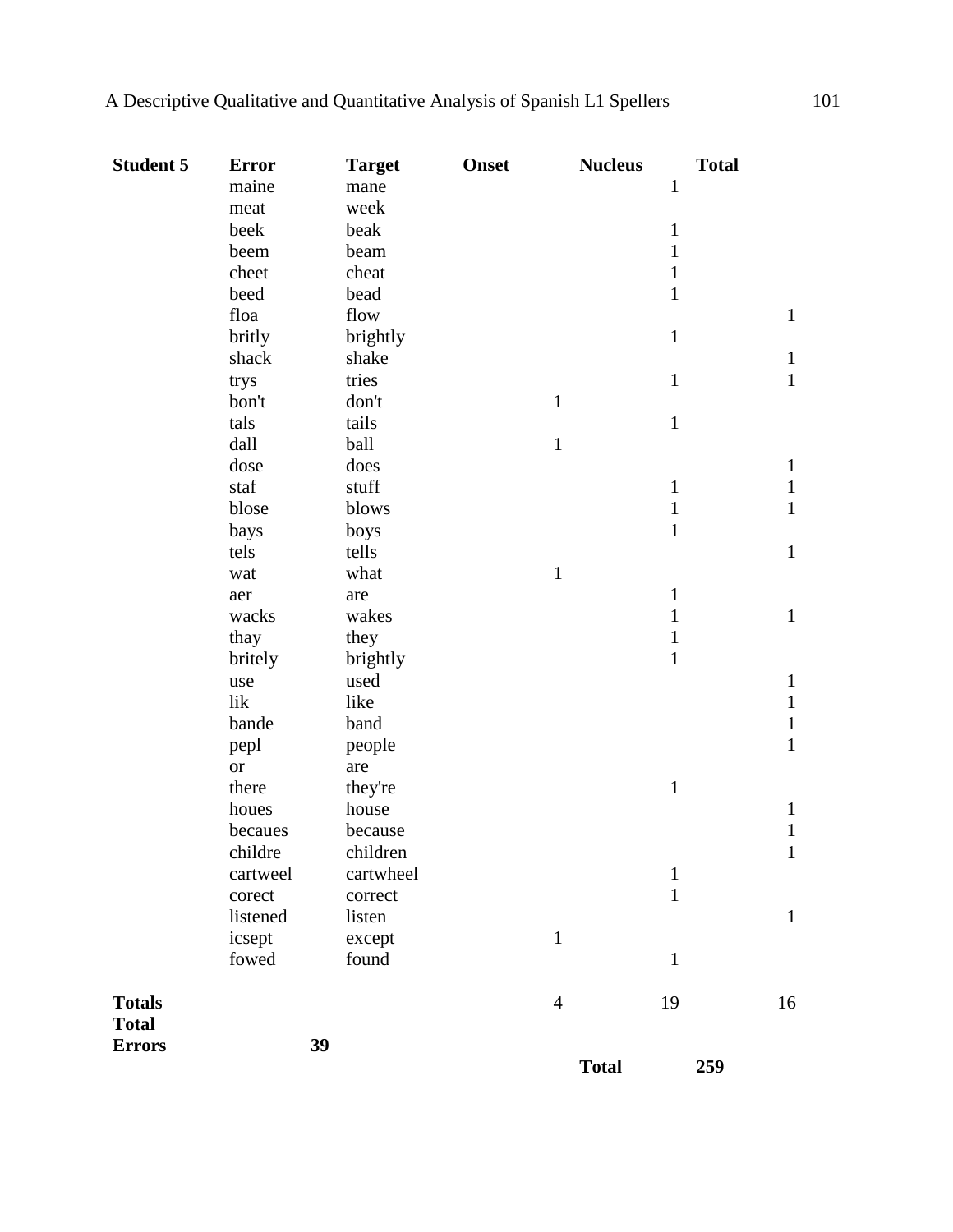| Phonemic            | *error                 | <b>Target</b> |              |
|---------------------|------------------------|---------------|--------------|
|                     | Caa                    | can           | $\mathbf{1}$ |
|                     | tha                    | the           | $\,1$        |
|                     | al                     | all           | $\mathbf{1}$ |
|                     | ar                     | are           | $\mathbf{1}$ |
|                     | dag                    | dog           | $\mathbf{1}$ |
|                     | wint                   | went          | $\mathbf{1}$ |
|                     | zee                    | see           | $\mathbf{1}$ |
|                     | lit                    | let           | $\mathbf{1}$ |
|                     | sush                   | such          | $\mathbf{1}$ |
|                     | jast                   | just          | $\mathbf{1}$ |
|                     | bo                     | ${\rm do}$    | $\mathbf{1}$ |
| <b>Total</b>        |                        |               | 11           |
| <b>Within Words</b> | *error                 | <b>Target</b> |              |
|                     | ran                    | rain          | $\mathbf{1}$ |
|                     | mad                    | made          | $\mathbf{1}$ |
|                     | blacke                 | black         | $\mathbf{1}$ |
|                     | soud                   | should        | $\mathbf{1}$ |
|                     | where                  | were          | $\mathbf{1}$ |
|                     | esmall                 | small         | $\mathbf{1}$ |
|                     | chese                  | cheese        | $\mathbf{1}$ |
|                     | boul                   | bowl          | $\mathbf{1}$ |
|                     | lik                    | like          | $\mathbf{1}$ |
|                     | healh                  | health        | $\mathbf{1}$ |
|                     | glirs                  | girls         | $\mathbf{1}$ |
|                     | frirts                 | first         | $\mathbf{1}$ |
|                     | seds                   | seeds         | $\mathbf{1}$ |
|                     | lives                  | leaves        | $\mathbf{1}$ |
|                     | witch                  | which         | $\mathbf{1}$ |
|                     | ther                   | their         | $\mathbf{1}$ |
|                     | thay                   | they          | $\mathbf{1}$ |
|                     | twelv                  | twelve        | $\mathbf{1}$ |
|                     | where                  | were          | $\mathbf{1}$ |
|                     | tite                   | tight         | $\mathbf{1}$ |
|                     | ther                   | there         | $\mathbf{1}$ |
|                     | lisen                  | listen        | $\mathbf{1}$ |
|                     | $\mathop{\mathrm{to}}$ | too           | $\mathbf{1}$ |
|                     | voic                   | voice         | $\mathbf{1}$ |
|                     | foud                   | found         | $\mathbf{1}$ |
|                     | thay                   | they          | $\mathbf{1}$ |
|                     | hay                    | hey           | $\mathbf{1}$ |
|                     | thir                   | there         | 1            |
|                     | $\operatorname{hir}$   | her           | $\mathbf{1}$ |
|                     | wack                   | wake          | 1            |

## **Appendix B: Student Errors by Spelling Stage**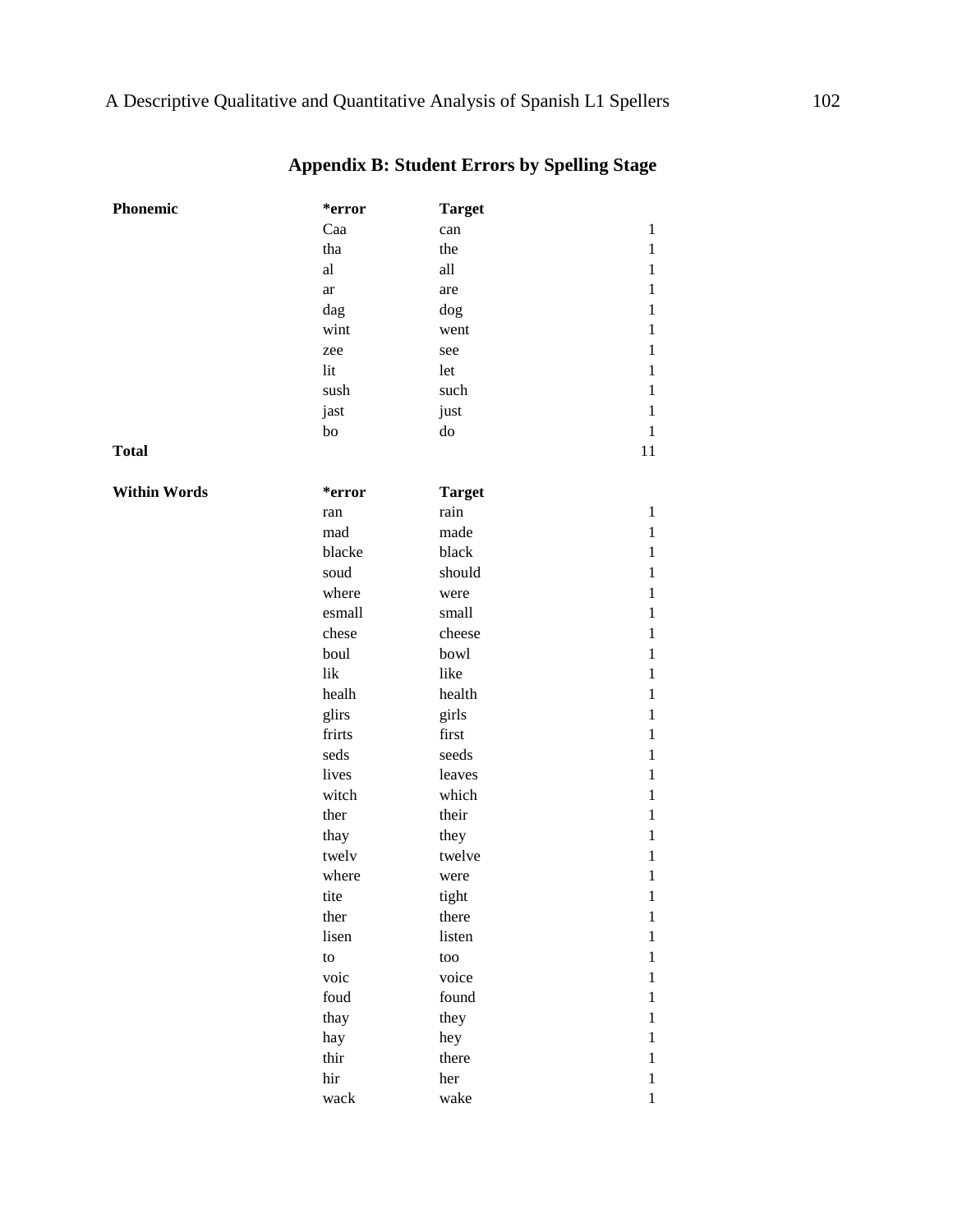| owt     | out      | $\mathbf{1}$ |
|---------|----------|--------------|
| twine   | twin     | 1            |
| meet    | meat     | 1            |
| yanr    | yarn     | 1            |
| youse   | use      | $\mathbf{1}$ |
| macke   | make     | $\mathbf{1}$ |
| strans  | strands  | $\mathbf{1}$ |
| clos    | clothes  | $\mathbf{1}$ |
| holse   | holes    | $\mathbf{1}$ |
| faer    | far      | $\mathbf{1}$ |
| thay    | they     | $\mathbf{1}$ |
| cors    | course   | $\mathbf{1}$ |
| frind   | friend   | $\mathbf{1}$ |
| their   | their    | 1            |
| thig    | thing    | 1            |
| hop     | hope     | 1            |
| firese  | fierce   | $\mathbf{1}$ |
| maine   | mane     | $\mathbf{1}$ |
| beek    | beak     | $\mathbf{1}$ |
| beem    | beam     | $\mathbf{1}$ |
| cheet   | cheat    | $\mathbf{1}$ |
| beed    | bead     | $\mathbf{1}$ |
| floa    | flow     | $\mathbf{1}$ |
| britly  | brightly | $\mathbf{1}$ |
| shack   | shake    | $\mathbf{1}$ |
| tals    | tails    | 1            |
| dose    | does     | 1            |
| blose   | blows    | 1            |
| bays    | boys     | $\mathbf{1}$ |
| wat     | what     | $\mathbf{1}$ |
| thay    | they     | $\mathbf{1}$ |
| lik     | like     | $\mathbf{1}$ |
| bande   | band     | $\mathbf{1}$ |
| there   | they're  | $\mathbf{1}$ |
| houes   | house    | $\mathbf{1}$ |
| becaues | because  | 1            |
| icsept  | except   | $\mathbf{1}$ |
| gose    | goes     | 1            |
| abaut   | about    | 1            |
| fowed   | found    | $\mathbf{1}$ |
|         |          | 70           |
| *error  | target   |              |
| nomle   | normal   | 1            |
| prowlde | prowled  | 1            |
| potede  | pouted   | $\mathbf{1}$ |
| evry    | every    | $\mathbf{1}$ |

**Syllable Juncture**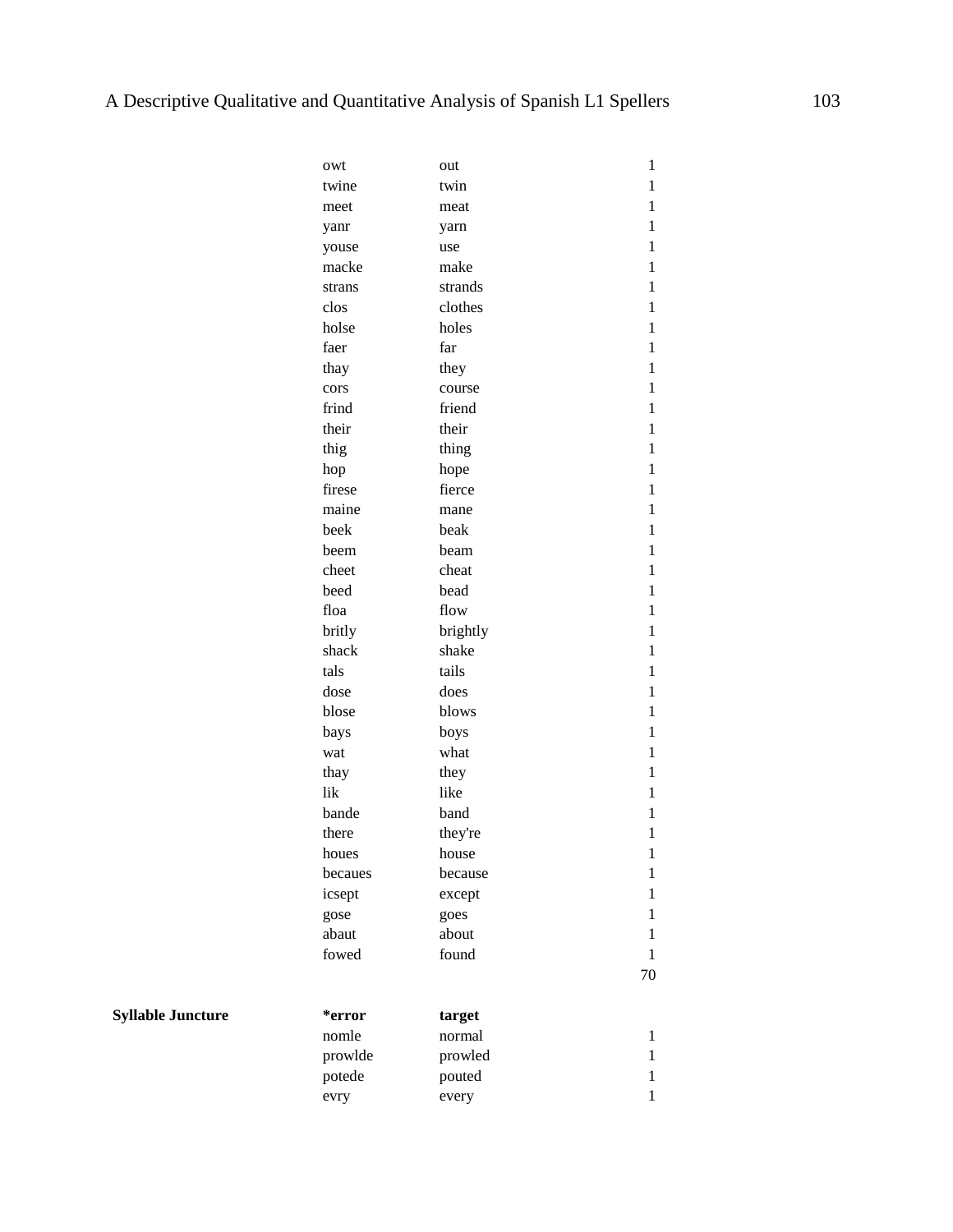|                               | perents      | parents       | 1            |
|-------------------------------|--------------|---------------|--------------|
|                               | birthay      | birthday      | 1            |
|                               | twomorrom    | tomorrow      | 1            |
|                               | peachs       | peaches       | 1            |
|                               | mixes        | mixers        | 1            |
|                               | apple        | apples        | 1            |
|                               | keep         | keeps         | $\mathbf{1}$ |
|                               | change       | changes       | 1            |
|                               | afther       | after         | 1            |
|                               | cokie        | cookie        | 1            |
|                               | fores        | forest        | 1            |
|                               | volcanos     | volcanoes     | 1            |
|                               | sibeling     | sibling       | $\mathbf{1}$ |
|                               | detal        | detail        | 1            |
|                               | oatside      | outside       | 1            |
|                               | havenge      | having        | 1            |
|                               | clird        | cleared       | 1            |
|                               | writeing     | writing       | 1            |
|                               | something    | something     | $\mathbf{1}$ |
|                               | mackeing     | macking       | 1            |
|                               | mistreat     | mistreated    | 1            |
|                               | beside       | besides       | 1            |
|                               | use          | used          | 1            |
|                               | cartweel     | cartwheel     | 1            |
|                               | listened     | listen        | $\mathbf{1}$ |
|                               | trys         | tries         | 1            |
|                               | childre      | children      | 1            |
|                               | themselfs    | themselves    | 1            |
|                               | misset       | missed        | 1            |
|                               | pepl         | people        | 1            |
| <b>Total</b>                  |              |               | 34           |
|                               |              |               |              |
| <b>Derivational Constancy</b> | *error       | <b>Target</b> |              |
|                               | saltey       | salty         | 1            |
|                               | rany         | rainey        | 1            |
|                               | britly       | brightly      | 1            |
|                               | moshin       | motion        | $\mathbf{1}$ |
|                               | beautifu     | beautiful     | 1            |
|                               | mangnet      | magnet        | 1            |
|                               | produc       | produce       | 1            |
|                               | cuple        | couple        | 1            |
|                               | chines       | chinese       | 1            |
|                               | perswade     | persuade      | $\mathbf{1}$ |
|                               | sience       | science       | 1            |
|                               | tortois      | tortoise      | 1            |
|                               | beleve       | believe       | 1            |
|                               | informaation | information   | 1            |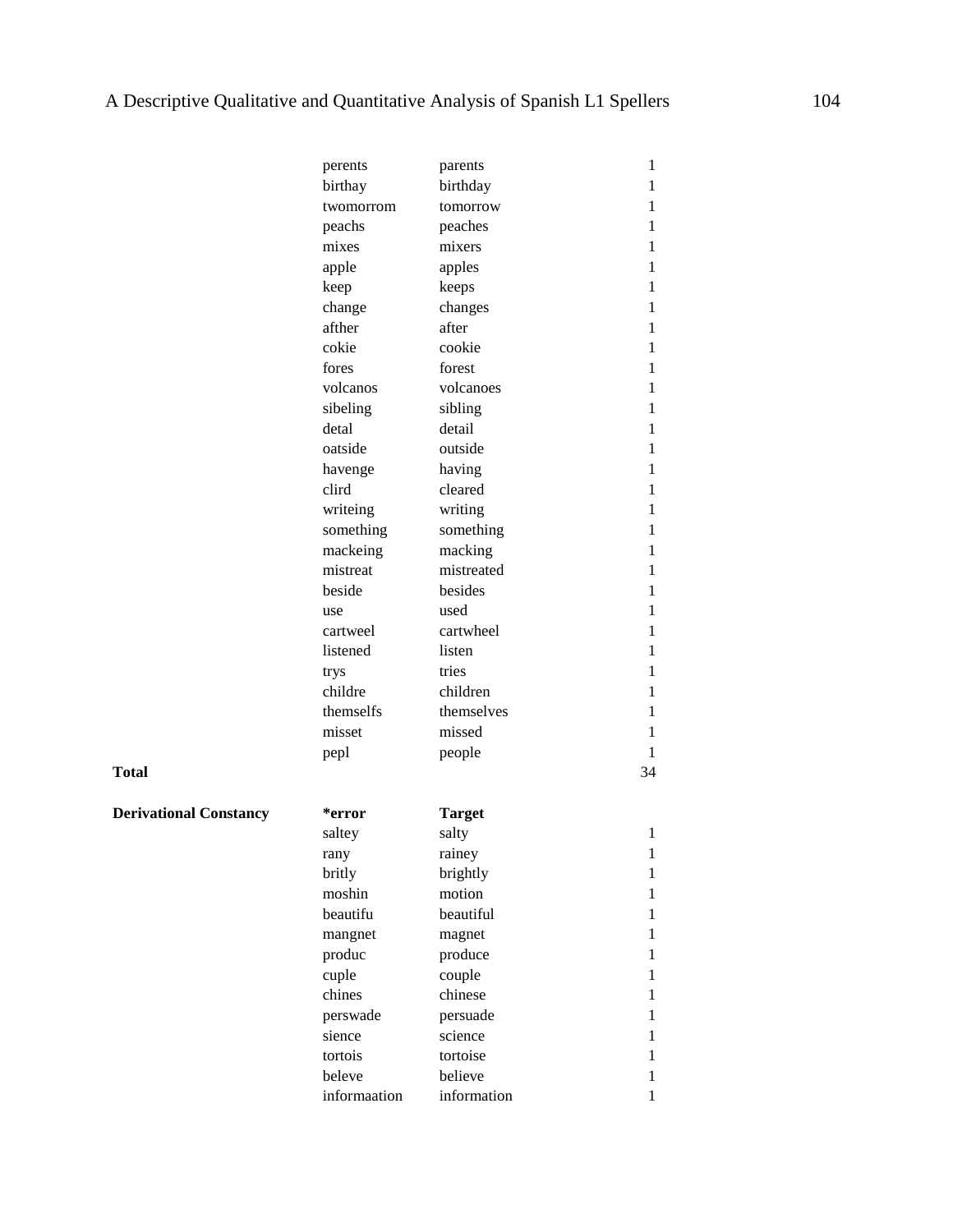|                          | fogetfol | forgetful  | 1            |
|--------------------------|----------|------------|--------------|
|                          | unpprove | disapprove | $\mathbf{1}$ |
|                          | enterain | entertain  | $\mathbf{1}$ |
|                          | pictar   | picture    | $\mathbf{1}$ |
| <b>Total</b>             |          |            | 18           |
|                          |          |            |              |
| <b>Consonant Doubles</b> | esmall   | small      | $\mathbf{1}$ |
|                          | colde    | called     | 1            |
|                          | trafic   | traffic    | 1            |
|                          | flaped   | flapped    | 1            |
|                          | call     | called     | 1            |
|                          | suposte  | supposed   | 1            |
|                          | stuf     | stuff      | 1            |
|                          | hapy     | happy      | 1            |
|                          | swiming  | swimming   | $\mathbf 1$  |
|                          | diforent | different  | 1            |
|                          | midle    | middle     | $\mathbf 1$  |
|                          | bigest   | biggest    | 1            |
|                          | siley    | silly      | 1            |
|                          | begining | beginning  | $\mathbf 1$  |
|                          | shoping  | shopping   | $\mathbf{1}$ |
|                          | fliped   | flipped    | 1            |
|                          | mater    | matter     | $\mathbf 1$  |
|                          | beter    | better     | 1            |
|                          | snef     | sniff      | $\mathbf{1}$ |
|                          | staff    | stuff      | $\mathbf{1}$ |
|                          | tels     | tells      | 1            |
|                          | jely     | jelly      | 1            |
|                          | corect   | correct    | 1            |
| <b>Total</b>             |          |            | 23           |